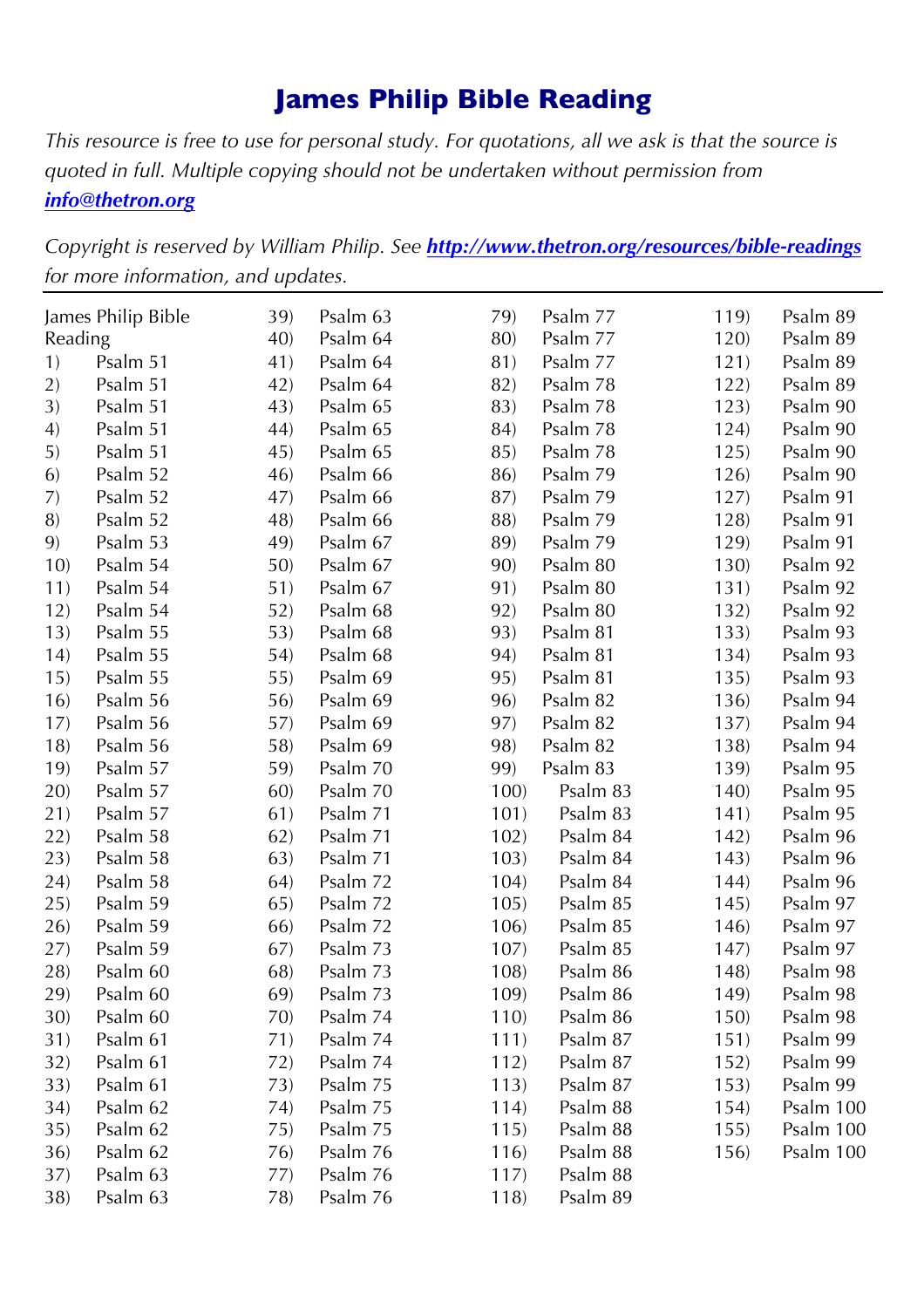This is indeed a tremendous utterance, elemental in its - message and significance, and its superlative importance for us is that it indicates so clearly the spiritual pilgrimage that leads a sinning man back to God and into fellowship with Him. By way of introduction, this needs to be said: all forgiveness is in and through Christ; and we are not to suppose that the Psalm teaches a different way of forgiveness, in which Christ does not figure. This would be to misunderstand it, for the Psalmist's appeal is to the covenant mercy of God, and that covenant mercy, which is sealed to us in Christ, had many 'shadows' that spoke of Him in the Old Testament era - sacrifices and types - as Paul makes plain in His epistles. We assume therefore, when dealing with this Psalm's teaching that the forgiveness of which it speaks is sealed to us in the death and rising again of Jesus, and possible only through Him. This being understood, we can certainly take the Psalm in a Christian sense as unfolding to us the steps by which we as sinners can find our way back to the Father. It will be good, therefore, to pause in our comment, and read the whole Psalm through in this light.

<sup>© 2005-6</sup> Rev Dr W J U Philip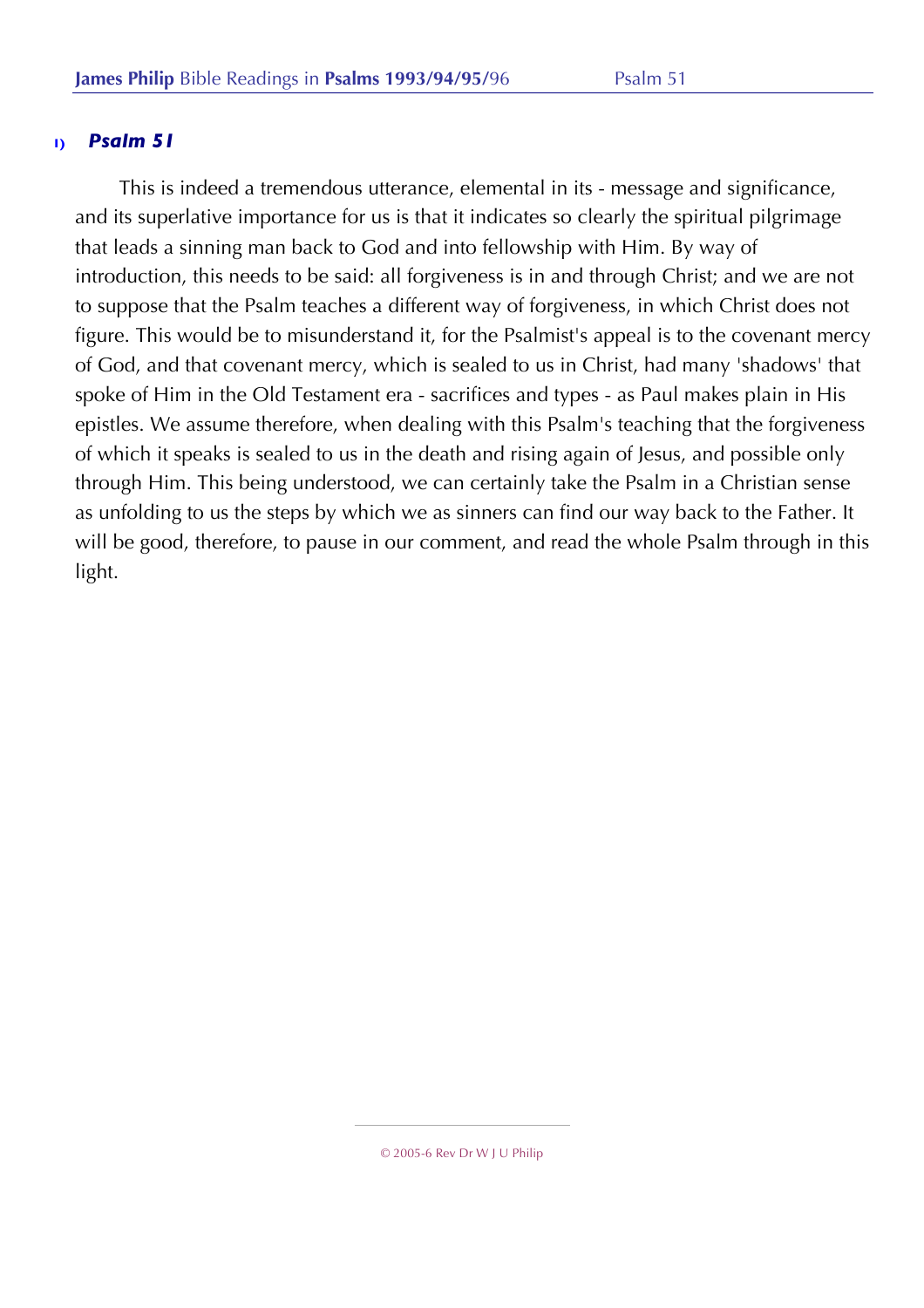The Psalm has been traditionally associated with David's great sin with Bathsheba, although this is strongly contested and disputed by many scholars. But this is immaterial to our study of it. If it was not this sin, it illustrates the Psalm sufficiently well for a true understanding of it. In any case, the arguments against this identification are not in our view convincing. If, then, this was the circumstance, and the sin referred to, it is important to realise that this confession did not take place for a whole year after the incident - a whole year living with an uneasy conscience, before the shaft of the Spirit's conviction struck into him, exposing to him the enormity of his sin. For all its intense, agonised feeling the Psalm displays an orderly sequence - this is some indication of the Holy Spirit's inspiration - and may be divided as follows: 1-3, Invocation; 4-6, Confession; 7-9, Prayer for forgiveness; 10-13, Prayer for renewal; 14-17, Praise and thanksgiving; 18,19, Conclusion.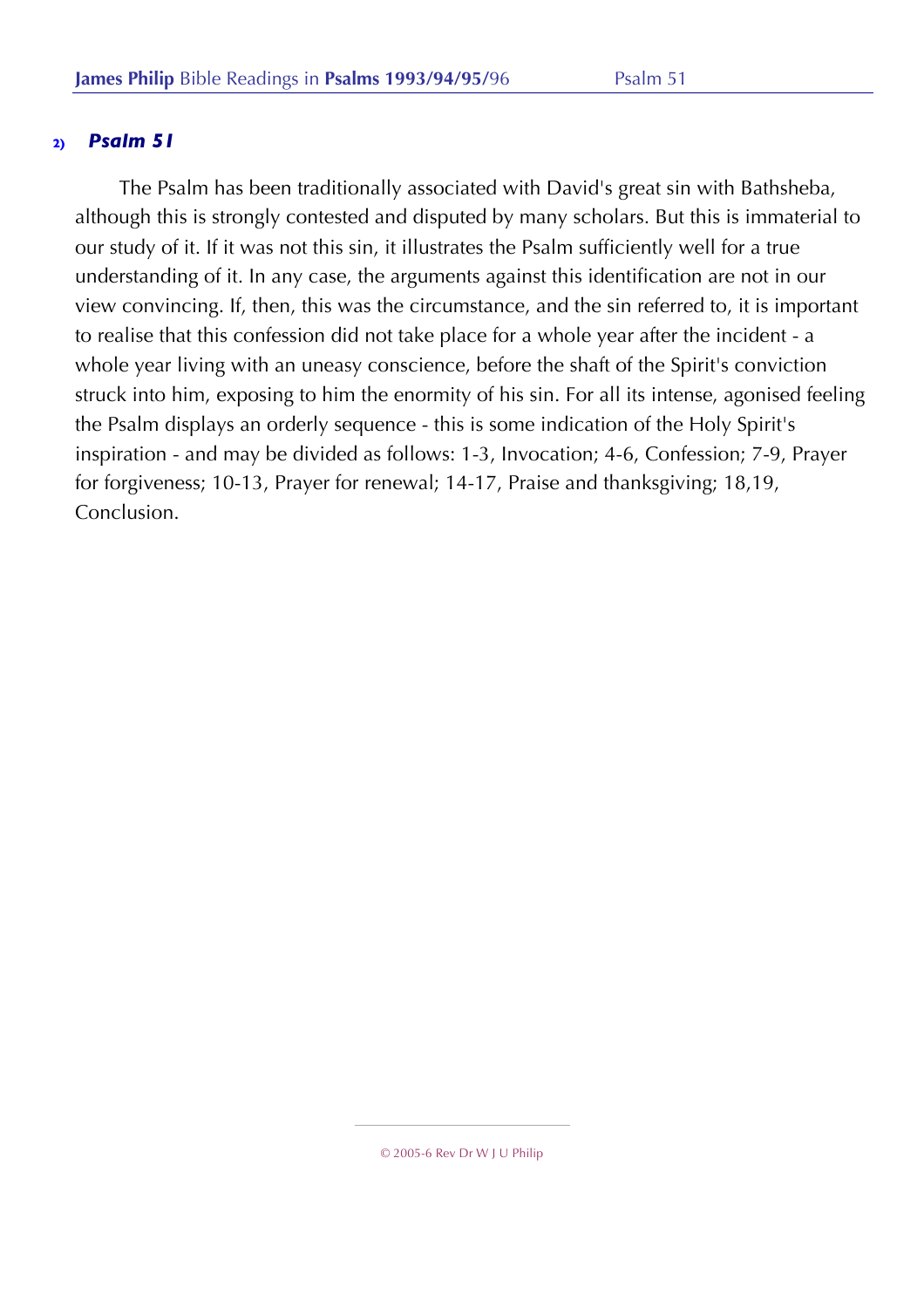The note that is struck at the outset indicates the real awareness in the Psalmist's heart of the situation. This is not a piteous cry for help (1, 2): he is not suffering from a sense of misfortune. It is a cry for mercy, for he knows he has done wrong, and it is the consciousness of guilt that is so distressing him. "God be merciful to me a sinner" is his cry. Three different words for sin are used: the word 'sin' means missing the mark, the idea of a man knowing what is right and failing to do it; the word 'iniquity' carries the idea of deliberate offence, a deliberate turning out of the way, being twisted or bent; the word 'transgression' contains the idea of rebellion, and this is the most personal word: he has rebelled against God. Corresponding to these are three different words used to describe the nature and effect of the Divine mercy: 'blot out' refers to forgiveness as the erasure of a writing or an indictment (cf 'the handwriting against us', Col 2:14); 'wash' refers not to simple rinsing but kneading or beating - he is ready to submit to any painful discipline to gain his objective; 'cleanse' underlines the fact that guilt is not only a blotted record or a polluted robe, but a disease like leprosy. It is these ideas that invest the confession which follows (3-6) with such a profound meaning.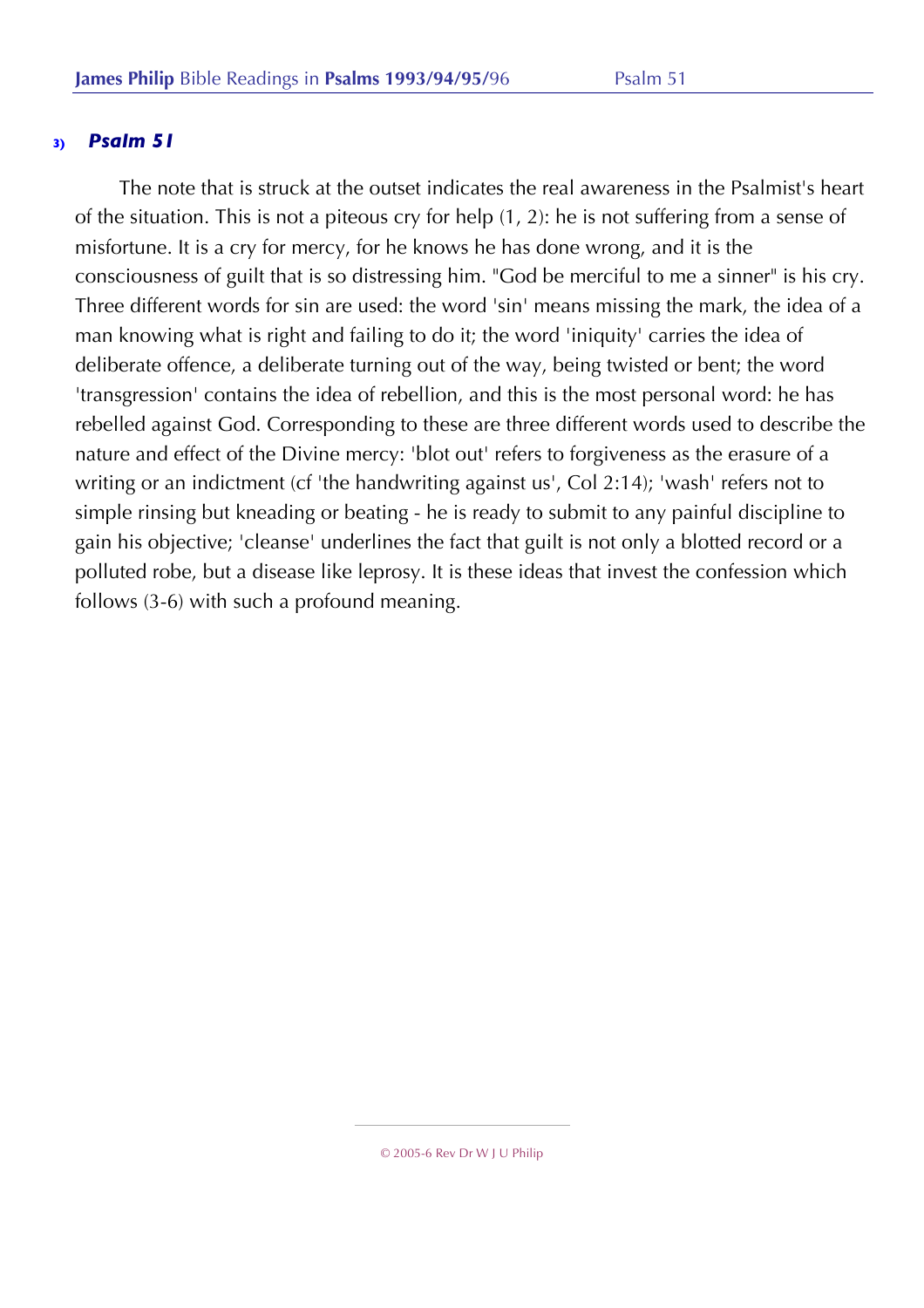To 'confess' (3ff) means 'to say the same thing as', that is, it is to call sin what God calls it, and to call it by its proper name. The Psalmist has already been doing so in 1, 2 in the words he has used to describe his sin, and he continues to do so in 3ff. This is a basic first step for all who would be right with God - and a biggish one, for the temptation is to excuse oneself, to blame circumstance, background, heredity or whatever for what we have done - 'I did it, but...' The seriousness of the Psalmist's sin lay in the fact that it reached God: it was against Bathsheba, yes, and Urriah, against his own soul and body, and family, and kingdom, and the Church of God, but most of all and truest of all it was against God. This is the seriousness of it. It is this solemn fact that precludes any possibility of 'putting things right' by the promise of 'doing better next time'; no ethical or human means can heal this injury: nothing but the Divine mercy can answer it. Further selfdisclosure follows in 5, 6, in the realisation that acts of sin spring from a sinful nature. The derived sinful bias in human nature is a fact, and with this comes the realisation: 'it could happen again, David'. This discovery leads to another -that God wants not only correctness of outward demeanour, but heart purity and holiness (6). Hence the radical, and very moving, prayer in 7ff for forgiveness, repeating and underlining - and indeed intensifying the earlier cry in 1, 2. This is indeed a cry 'out of the depths' (Ps 130:1). And what follows goes even deeper, and is indeed the crux of the Psalm: if sin is nature as well as act, then not only must the act be pardoned but also the nature must be changed. It is regeneration that is needed. It is so easy to pray for forgiveness outwith the context of spiritual renewal, but there can be no forgiveness except we are made new creatures in Christ.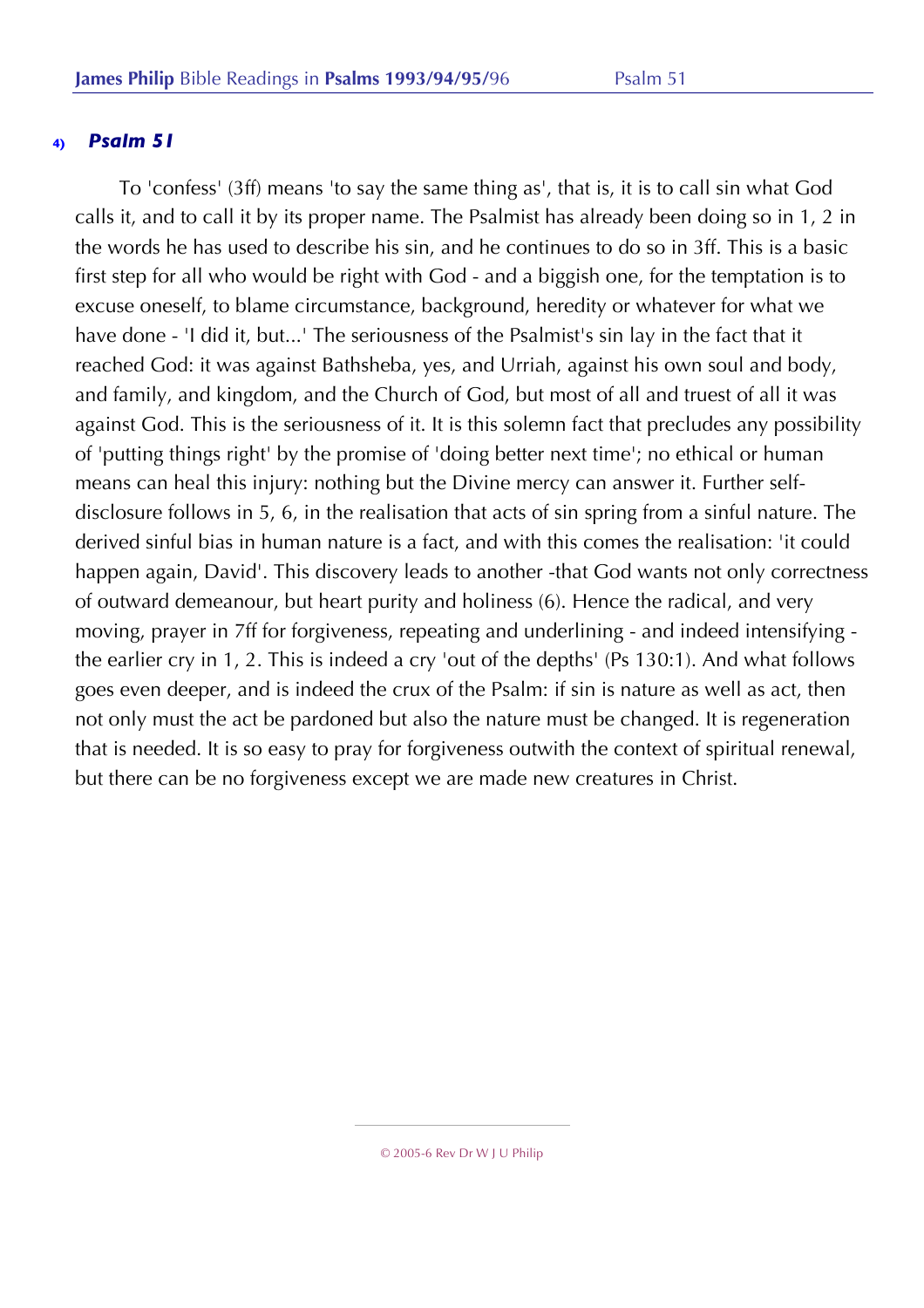The cry of the Psalmist in 10ff, as was pointed out at the end of the previous note, bears witness to the Psalmist's need of being renewed by the Holy Spirit, and thus delivered from the waywardness that had led him so far away from God. It is the need for a restored relationship of fellowship with God which will permanently link his life with Him. Only thus can he know the continuing power of the Spirit for his sanctification, and the restoration of the joy of God's salvation (12) which he once knew and had so badly lost. The saddest thing about sin in the believer is that it closes his mouth and negates his testimony (13-15). It is this that is restored when things are put right, and the possibility of magnifying God's Name becomes a reality once again. It is when the Lord thus opens our lips that our mouths can show forth His praise, to tell what the Lord has done for our souls. The word about sacrifices with which the Psalm closes (16ff) is very moving: the words in 17 about 'a broken spirit' and 'a heart broken and contrite' mean "the breaking and crushing of man's sinful nature, the destroying of man's self" (Snaith). Without this, all sacrifices are meaningless and offensive to God. But no one who comes this way, and experiences what the Psalmist did, will ever fail to find acceptance with God.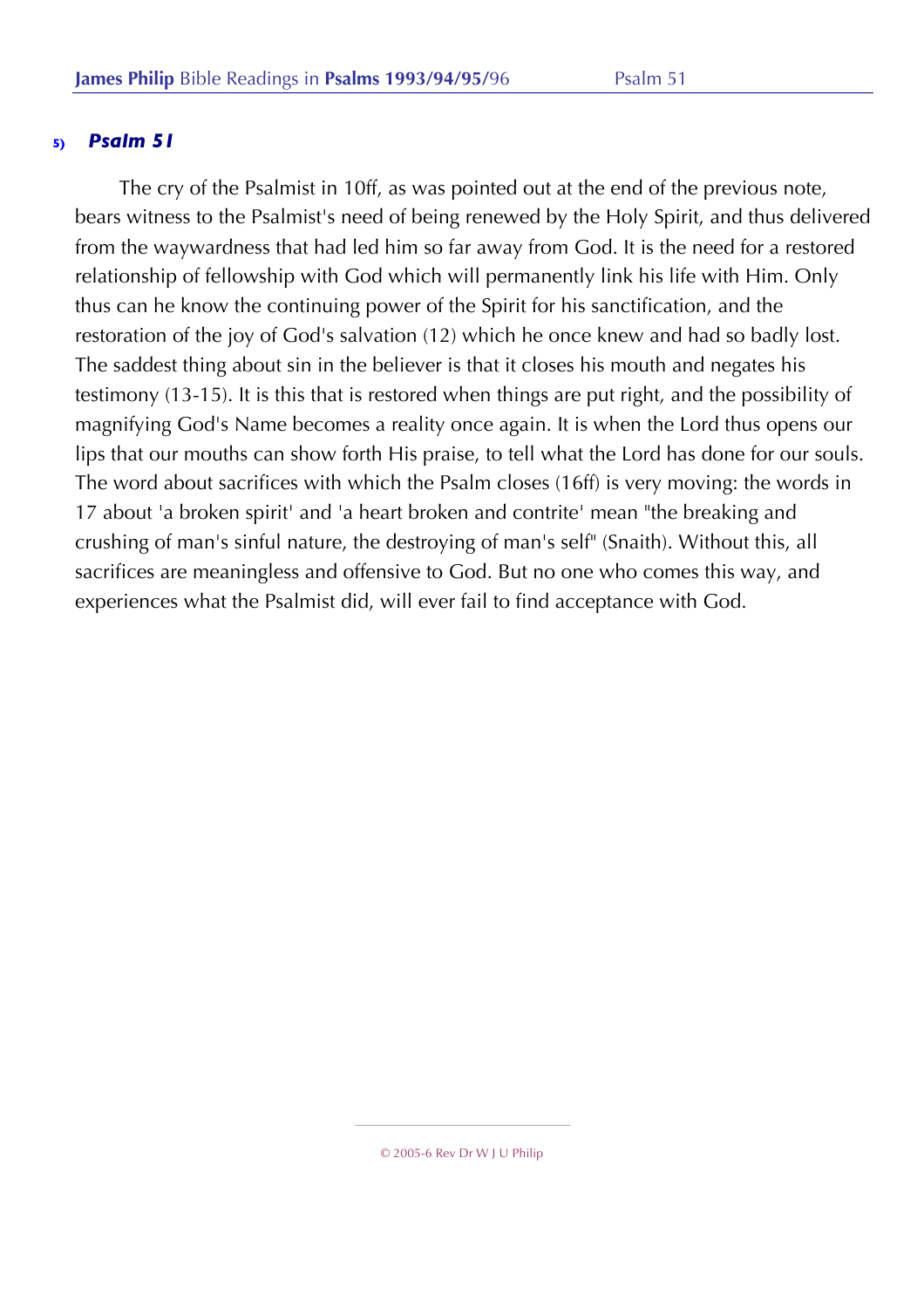At a first reading it might be thought that this Psalm does not readily yield much of a spiritual message, apart from the lovely words in 8,9. The first four verses utter the burning plaint of the Psalmist, and this is followed by words which some take as hotly vindictive, and the fruit of bitterness and hatred in his soul. But this would be a superficial understanding of the Psalm and, far from doing justice to it, presents a caricature. One wise commentator says, "It is easy for those who have never lived under grinding, godless tyranny to reprobate the exultation of the oppressed at the sweeping away of their oppressors; but if the critics had seen their brethren set up as torches to light Nero's gardens, perhaps they would have known some thrill of righteous joy when they heard that he was dead". What we need to recognise here is that there is such a thing as righteous indignation against evil and wrong and oppression, and that it is possible to say such things as the Psalmist says in 5 without being consumed with bitterness and hatred, and indeed without sin. Furthermore, we should note that the Psalmist is not himself participating in the wicked's downfall: he leaves it to God. This is in line with Paul's teaching in Rom 12:19 (see RSV). This is a significant consideration in the Psalmist's attitude and alters the whole complexion of our thinking about the Psalm.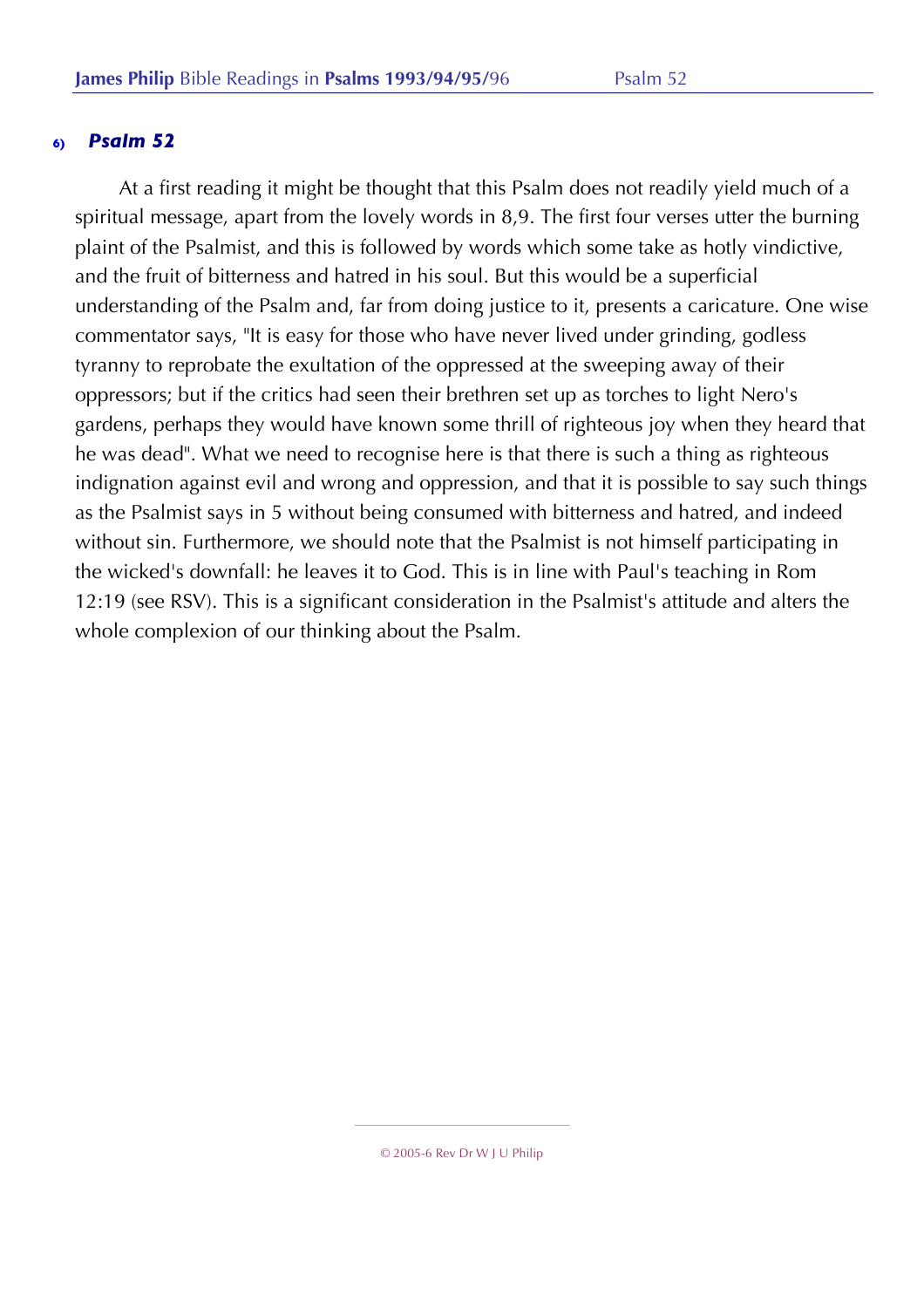Many commentators maintain that the title given to the Psalm, and the story to which it refers, does not correspond with the material in the Psalm. But the question arises as to why this title should have been given it in the first place if there was no connection. At all events, the story of Doeg gives us the kind of situation in which such a Psalm might well have been penned. For that story unfolds a hideous atrocity, from which even the soldiers recoiled in horror (1 Sam 21/22). That period of David's life was a dark and terrible time; yet this is the time in which it is twice recorded of David that he spared king Saul's life (1 Sam 24:4ff; 26:11ff). This requires being set over against any charge of vindictiveness or hatred on the Psalmist's part. The modern renderings of 1 differ markedly from the AV, but the AV follows the Hebrew text in speaking of the 'goodness' or 'loving kindness' of God. If we follow the AV, the message is this: in time of perplexity, when under pressure, when there are things we cannot understand, we need in a deliberate exercise of faith to set the goodness of God over against all the pressures and hang on grimly to this unchanging truth. The words of the hymn-writer express this thought perfectly:

> Here in the maddening maze of things, When tossed by storm and flood, To one fixed ground my spirit clings: I know that God is good.

When faith holds on like this, one begins to see in clearer perspective, and the certainty grows that God will intervene to vindicate the right and to punish evil. Thus 5-7: for in some contexts, and in such a situation the goodness of God expresses itself necessarily as justice.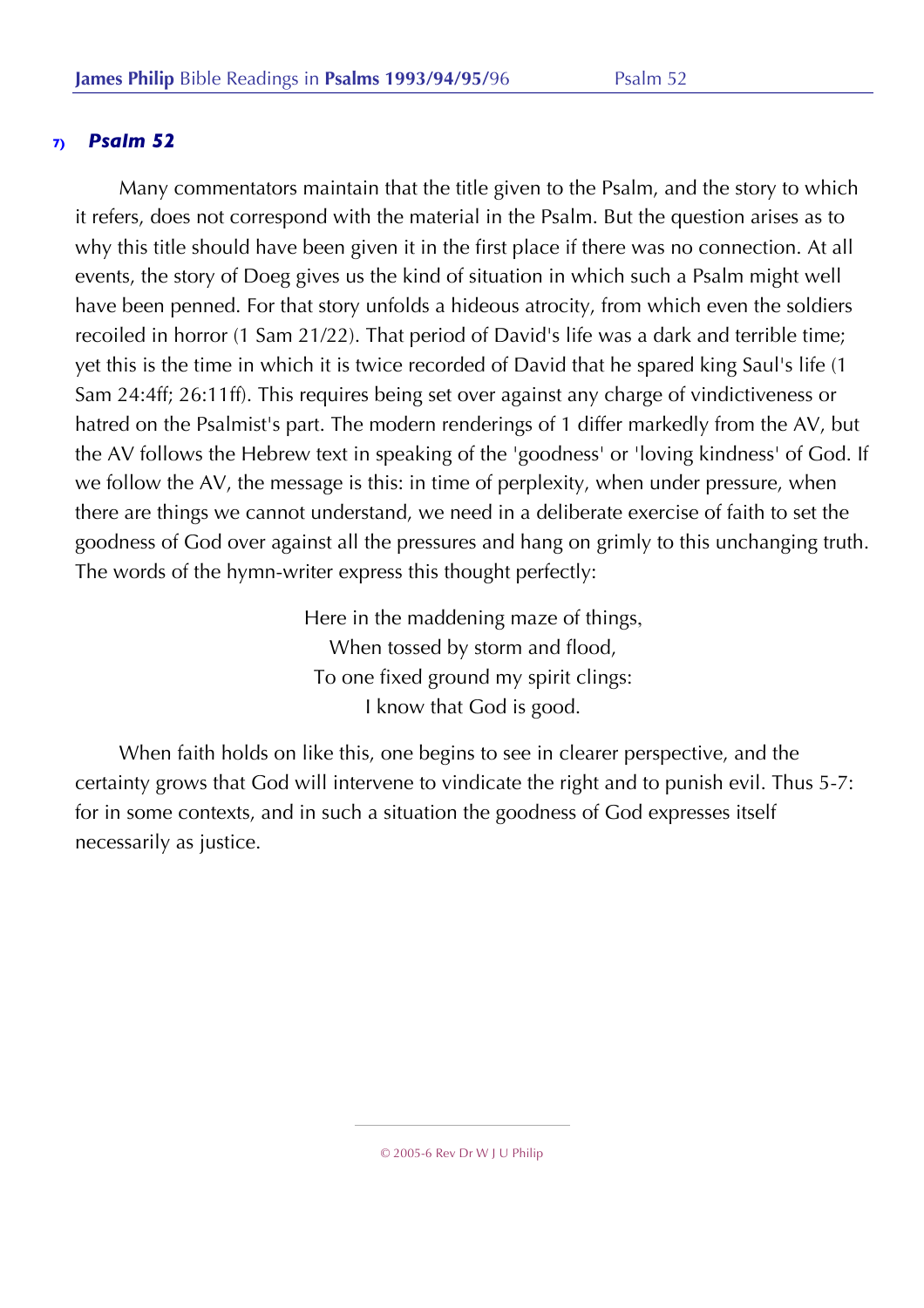The effect of the Divine justice is to impart fear and reverential awe to the hearts of the righteous (6). And after awe, laughter. This should not disturb us, for if it is possible to speak of judgment without bitterness and hatred, it is also possible to laugh as God laughs. There is no thought of gloating here; but it is right to be glad when evil is destroyed and put down. It is a measure of how confused our moral distinctions have become that we should not be very sure whether this is a right emotion to express. To get the full force of the meaning of 8, 9 we need to go back to 1: 'the mercy of God' in 8b corresponds to 'the goodness of God' in 1, but we should note the transition. In 1 the Psalmist was clinging, in desperate faith and in darkness, to the fact of God's goodness. Here, in 8, he has emerged into calm and peaceful trust in that goodness. What began as blind, desperate clinging ends in serene and quiet confidence. He has now come to an awareness of his position by grace that no amount of pressure or difficulty will ever be able to destroy. Furthermore, 'green' means flourishing or fruitful and David realises that his life has become fruitful in and through the trials and testings, trusting God in the midst of pressures does something to a man - it is the pruning of the husbandman's knife that leads to fruitfulness (John 15:2). Finally, we should note the word in 9 'Thou hast done it': as yet no change has occured in the Psalmist's circumstances, but faith sees the deliverance as if it had already come. This is the wonderful crown of all God's dealings with the Psalmist. Happy is the man who comes to that assurance in life!

<sup>© 2005-6</sup> Rev Dr W J U Philip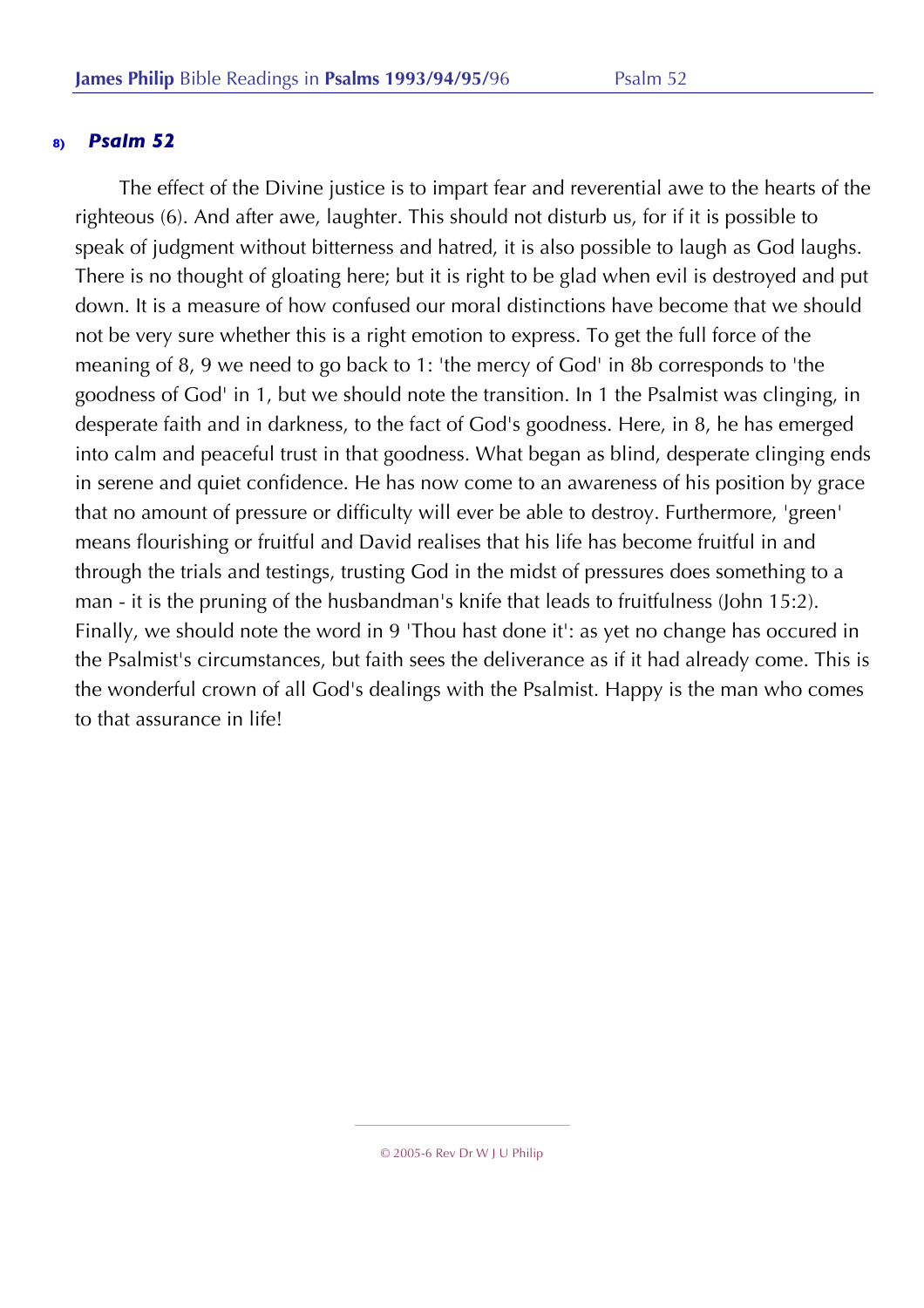This Psalm is virtually a repetition of Psalm 14, apart from a variation of some words, and a change in 5 (see Ps 14:5, 6). For an exposition of the earlier Psalm the Notes for Psalm 14 should be consulted. One of the lessons we may learn from this Psalm occurring twice in the Psalter is to show us how what is expressed in 14:5, 6 becomes a reality in a particular situation. Scholars suggest that the reference in Psalm 53 is to the time when Sennacherib's armies were encamped against Jerusalem (Isa 37:6, 7). If so, it is an indication of how the word of God should be used to apply to our own particular burdens and crises. What God did once, He can do again. This is the message of hope and encouragement that the Psalm teaches.

The change in 5 (from the earlier Psalm, 14:5, 6) may be taken as part of the prophetic vision of the Psalmist, representing the reaction of the ungodly at the intervention of the Spirit of God. It describes some sudden, causeless panic among the enemy, with God moving in power against them. The Psalmist can then say to the righteous "thou hast put them to shame, for God has despised them". Then, in 6, we have the longing and prayer that what God had given him in vision might become fact and reality. This then is the great message of the Psalm: God does look down to intervene; He has intervened in the past in answer to the cries of His people - 5 tells us what happened in the history of Israel; and God will intervene today. We may look for Him to do so and expect Him to do so.

<sup>© 2005-6</sup> Rev Dr W J U Philip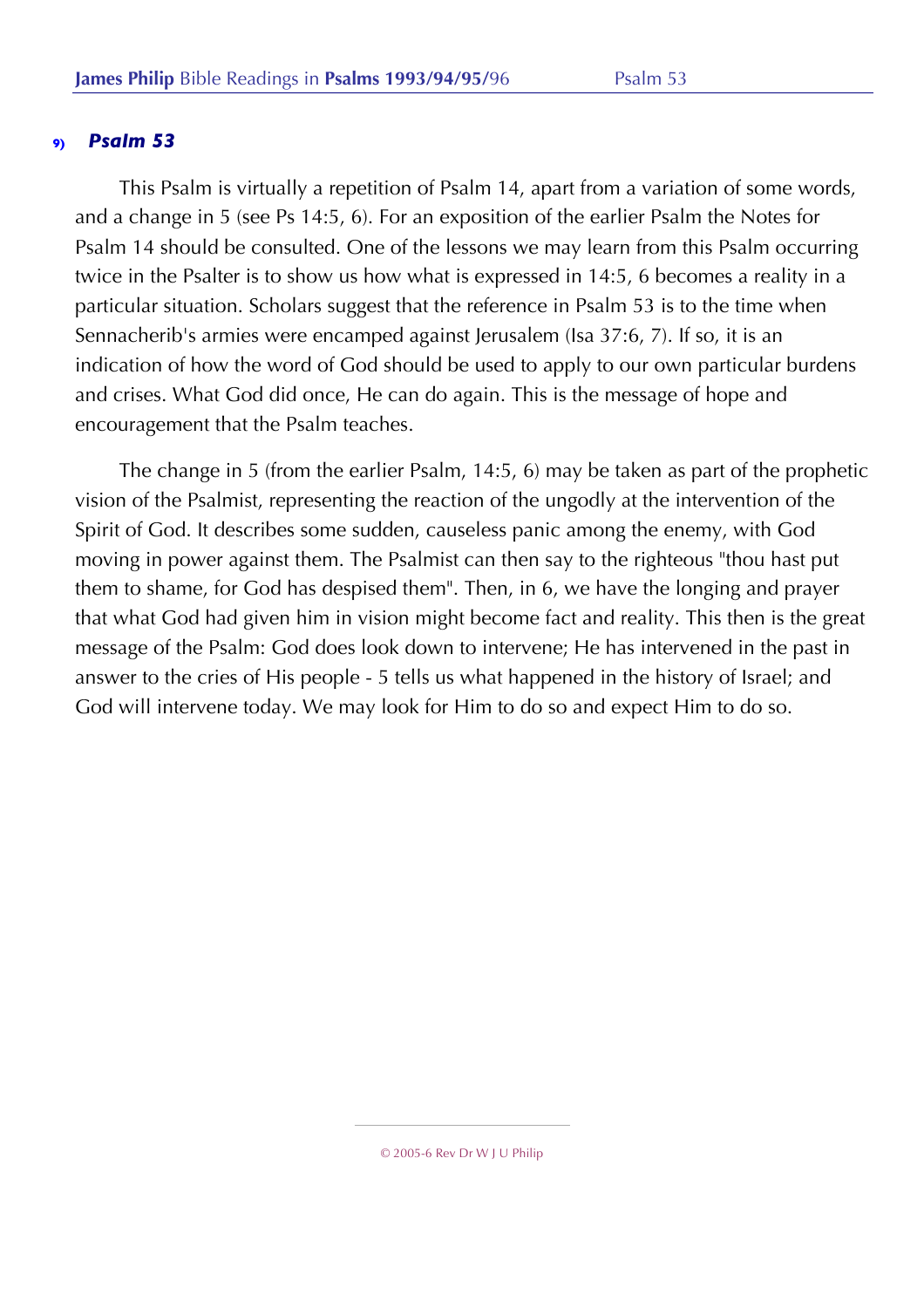The sentiments expressed in this Psalm are familiar ones: the situation of crisis and emergency, the cry and appeal to God for help, then - without any sign of the circumstances changing as yet - the expression of confidence that the cry had been heard and that help will be forthcoming. The fact that this lesson is repeated so often, in one way or another, is some measure of the importance that it has in the mind of the Spirit for God's people, and how critical it is for us to learn it, and learn it well. The Psalm falls into two parts, the first (1-3) being the prayer, spreading before God the need and its urgency, and the second (4-7) expressing confidence that the prayer has been heard. The order in which the thoughts in 1-3 run has been the subject of comment by the expositors: first the appeal to God by the Psalmist, and the recollection of the power of the Divine Name, then the plea for His prayer to be heard, and only then the recounting of the perils he faced. It is very much more important in spiritual experience to look to God than to look to the pressures surrounding us. In itself, this is an act and attitude of faith, as well as being good spiritual psychology. It is never spiritually healthy to be over-preoccupied with the forces arrayed against us, for the good reason that it never gives a true perspective of the situation. It is open to us, in any situation of crisis or pressure to exercise faith and, in an act of resolute will, at such a time, to turn one's mind and consciousness away from the fear and the alarm to the fact of God, to what He is, and what He means to those who trust in Him. This is what the Psalmist does here.

<sup>© 2005-6</sup> Rev Dr W J U Philip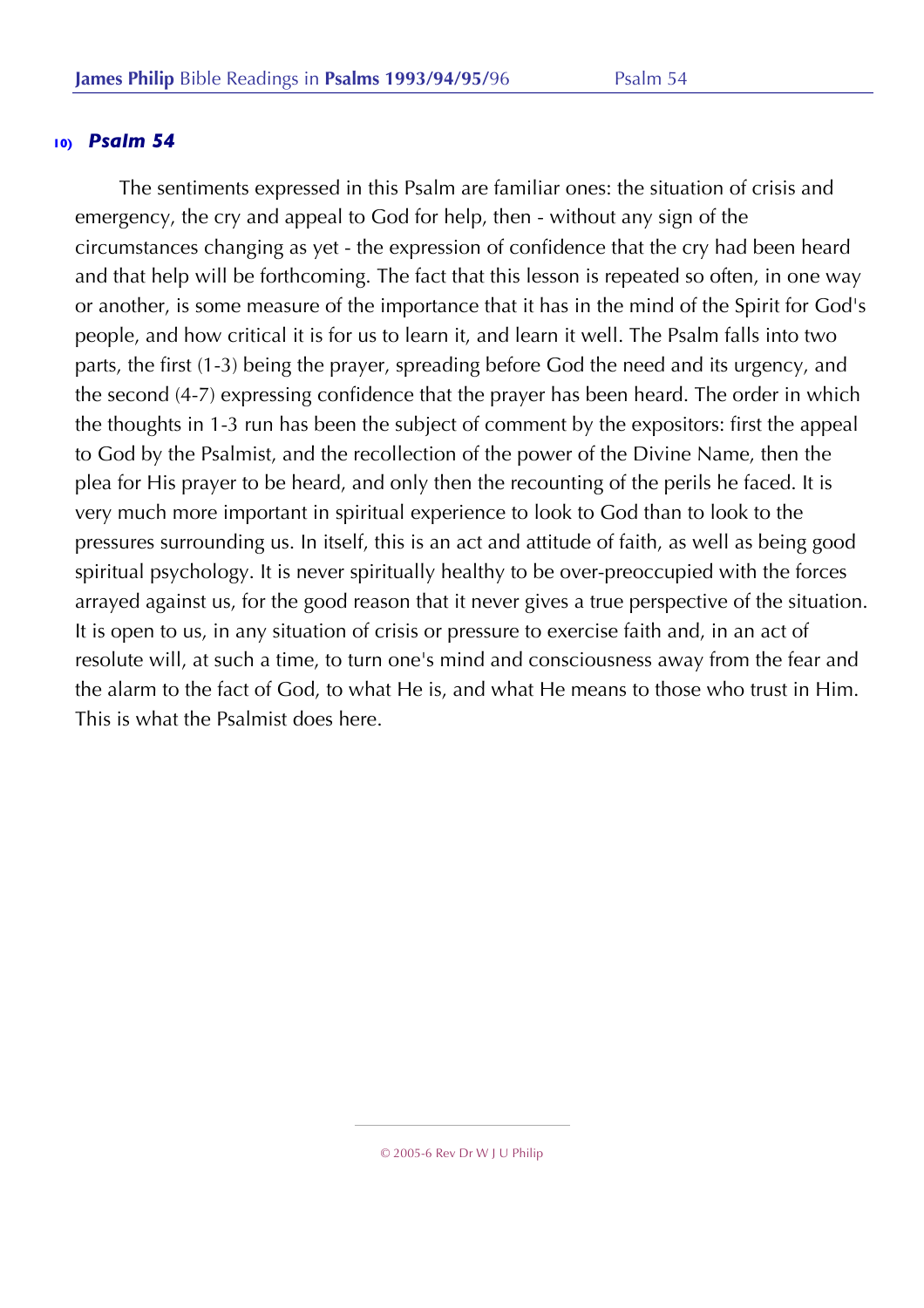Two points should be noted in particular in the first stanza. In 1 the Psalmist prays 'Save me by Thy Name'. This is an important and significant concept, for the Name of God is His manifested nature and character; the sum of all of Him, which has been made known by His Word and work. It expresses what He is and what He has done. In New Testament terms, therefore, this opens a wonderfully rich concept for us, for in Christ we know what God is like and what He has done for us. To appeal for help, therefore, from the name of God is to lay hold on the immense and incalculable resources that are in the passion and victory of Christ. This is where help lies for us: "He that spared not His own Son, but delivered Him up for us all, how shall He not with Him also freely give us all things?" (Rom 8:32). It is very wonderful to think that all the resources of the Godhead, as expressed in the work of Christ, are available to the trusting soul in time of need. The second point lies in the significant association of ideas in 3, the assumption that, in opposing him, these enemies are against God. We should remember who it is who is speaking: David, the Lord's anointed, and he was therefore the target of much godless opposition. This is something that a man, conscious of the Divine hand upon him in his call to service, may also assume when men oppose him in his capacity as servant of God (as distinct from his personal capacity). Because he is a servant of God, then his cause and God's are identified and therefore his enemies are God's enemies.

<sup>© 2005-6</sup> Rev Dr W J U Philip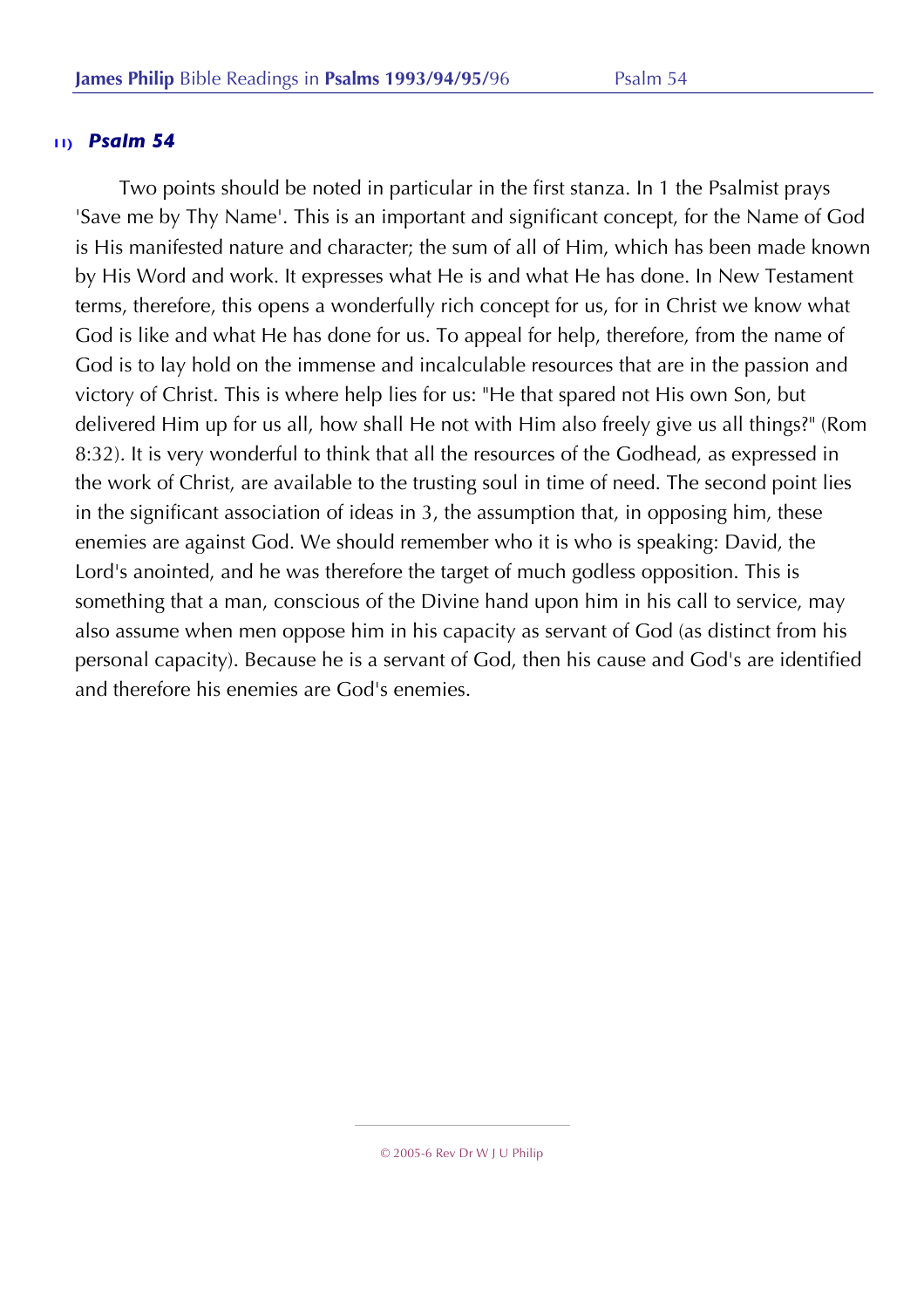In the second stanza of the Psalm the mood completely changes, and the sense of urgency and concern gives way to calm confidence and assurance. This is, as we have pointed out, something so often evident in the Psalms, and is a perfect illustration of the meaning of Paul's words in Phil 4:6,7, "Be careful for nothing; but in everything....let your requests be made known unto God. And the peace of God...." Here is the peace that God gives: the circumstances have not changed, but the man of God rises from his knees a changed man. He has got through to God. There is almost a sense of wonder in 4, "Behold God is mine helper....", as if to express the sense of awe at having got through to such a place of confidence in Him. This is one of the great things in prayer, and it is one of the great lessons in spiritual life to learn it. In 6, 7 we see David so confident of an answer that he can begin to think of his thank-offering. Maclaren says, "Faith sees the future as the present. This Psalmist, surrounded by strangers seeking his life, can quietly stretch out a hand of faith, and bring near to himself the tomorrow when he will look back on scattered enemies and present glad sacrifices!"

<sup>© 2005-6</sup> Rev Dr W J U Philip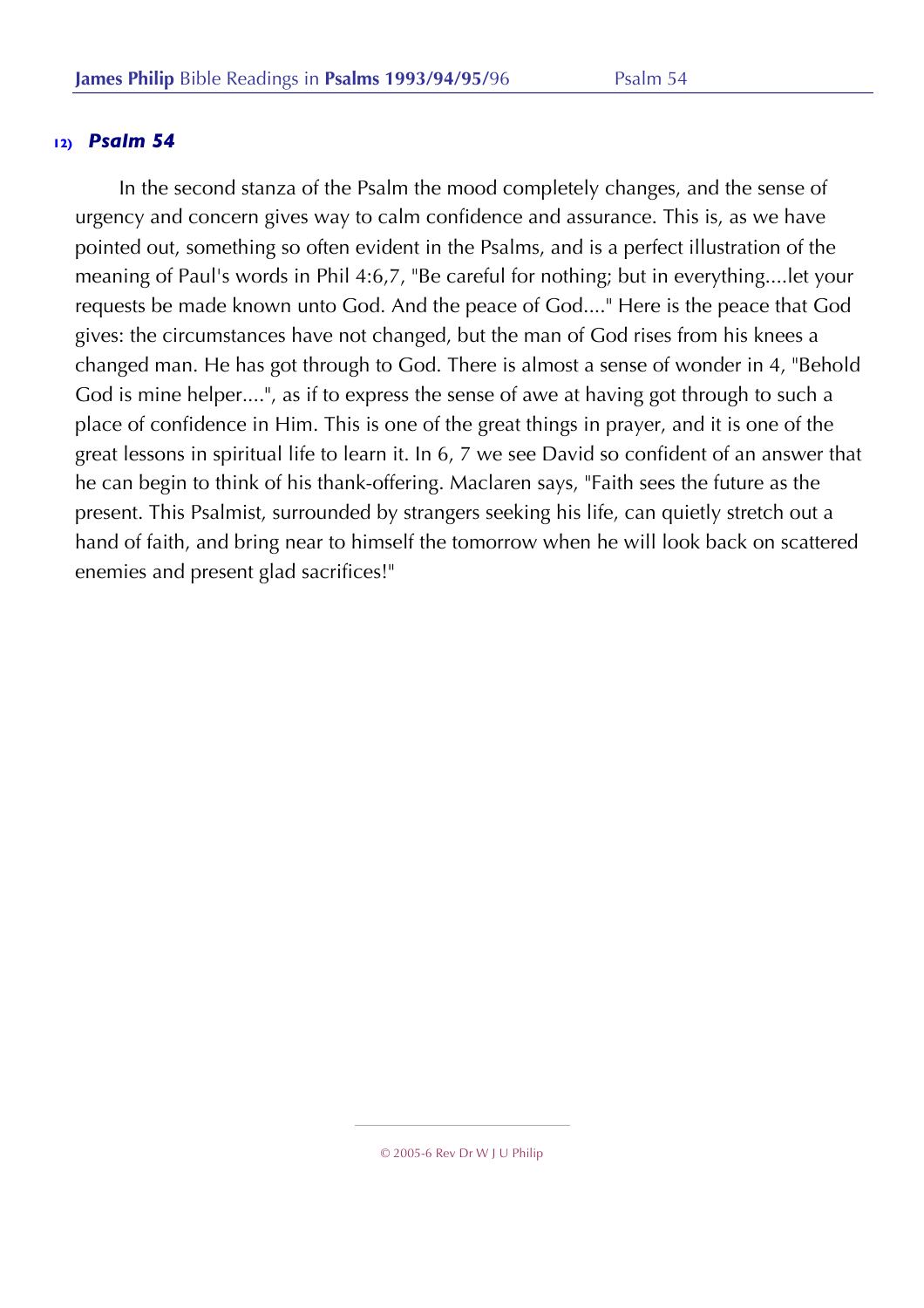The circumstances reflected in this Psalm are taken by some commentators as having to do with David's distress at the time of his son Absalom's rebellion, and that the reference in 12-14 is to Ahitophel, David's faithless counsellor who betrayed him. Whether or not this suggestion is valid, the general circumstances of that sad episode fit the Psalm very well. And in face of this distress and hurt David, in 1-8, expresses his fear and anguish, and longs for the wings of a dove to enable him to escape from the intolerable situation. In our own experience we can surely identify with the Psalmist here for we can understand his feelings very well. And the important thing is what we do with such feelings within us, for of course flying away is not really a possibility for us: we know in our hearts that we can do no such thing. It is therefore a reaction to such a situation that is important. This is the supreme value of the Psalm. G. Campbell Morgan entitles the three stanzas of the Psalm - 1-8, 9-15, 16-23 - as Fear, Fury, Faith. These certainly seem to be the dominant characteristics of the stanzas, and if we follow this pattern, we would need to interpret 9-15 almost in terms of the Psalmist 'blowing his top' about the situation. It has been such a distress to him that he cannot keep silent, and unburdens himself very vocally, elaborating his grievance and distress about his betrayer. If it is in the heart, it is better that it should all come out; and 'blowing your top' is often a very good and necessary safety valve: people often feel the better for having done so. And when the steam clears away, we can often see more clearly and in perspective, and faith can rise and lay claim to God's grace the better which is what happens in 16-23.

<sup>© 2005-6</sup> Rev Dr W J U Philip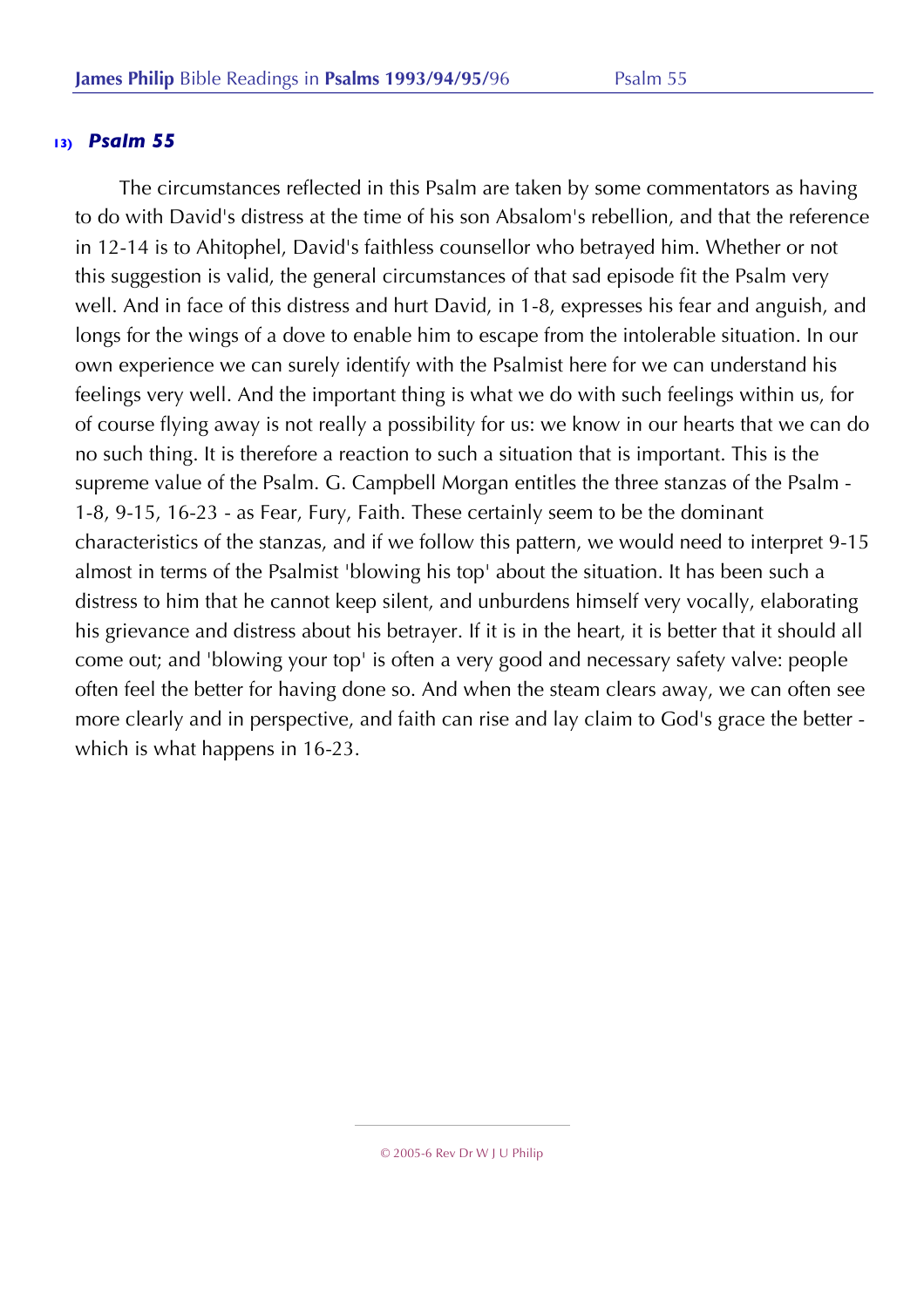But there is a little more to the situation than what was indicated at the end of the previous note. For one thing, if the Psalmist is 'blowing his top', he is doing it to God and in prayer. And that is the best place for it. For another thing, we should look at the expressions in 9 and 15 (we have more than once pointed out that there is more in the imprecations in the Psalms than meets the eye, and that we need not necessarily interpret them as expressions of vengeance and hatred). The commentators are surely right in recognising in 9 a reference to the Tower of Babel story, when God brought to nought the impious work of men by confusing their tongues; and in 15 a possible reference to the story of Dathan and Abiram in Numbers 16, actors in another rebellion, against Moses the servant of God, who were swallowed up in an earthquake for their folly and arrogance. There is significance in these references, for it means that in his distress the Psalmist had turned to the Scriptures and was finding a word from the Lord there for his own present need. And this is just what we need to do, in our circumstances of pressure, of whatever kind and by whatever caused. Furthermore, he was aligning himself with God and His cause, and recognising and assuming that since he himself was a servant of God, what happened with other servants of God would also happen with him: attacks on him would be regarded as attacks on God's work, and be recognised as such by Him, and dealt with accordingly. This is a principle of wide application. If we are honourably and faithfully seeking to serve God, then the truth is that we fall heir to all the promises of help and succour that God makes to His servants. We may expect Him to help us in the way He has often intervened on behalf of His servants in the past. It is this expectation and confidence that are expressed in 16-23. And it develops through the Word. This is the great lesson here: faith cometh...by the Word of God.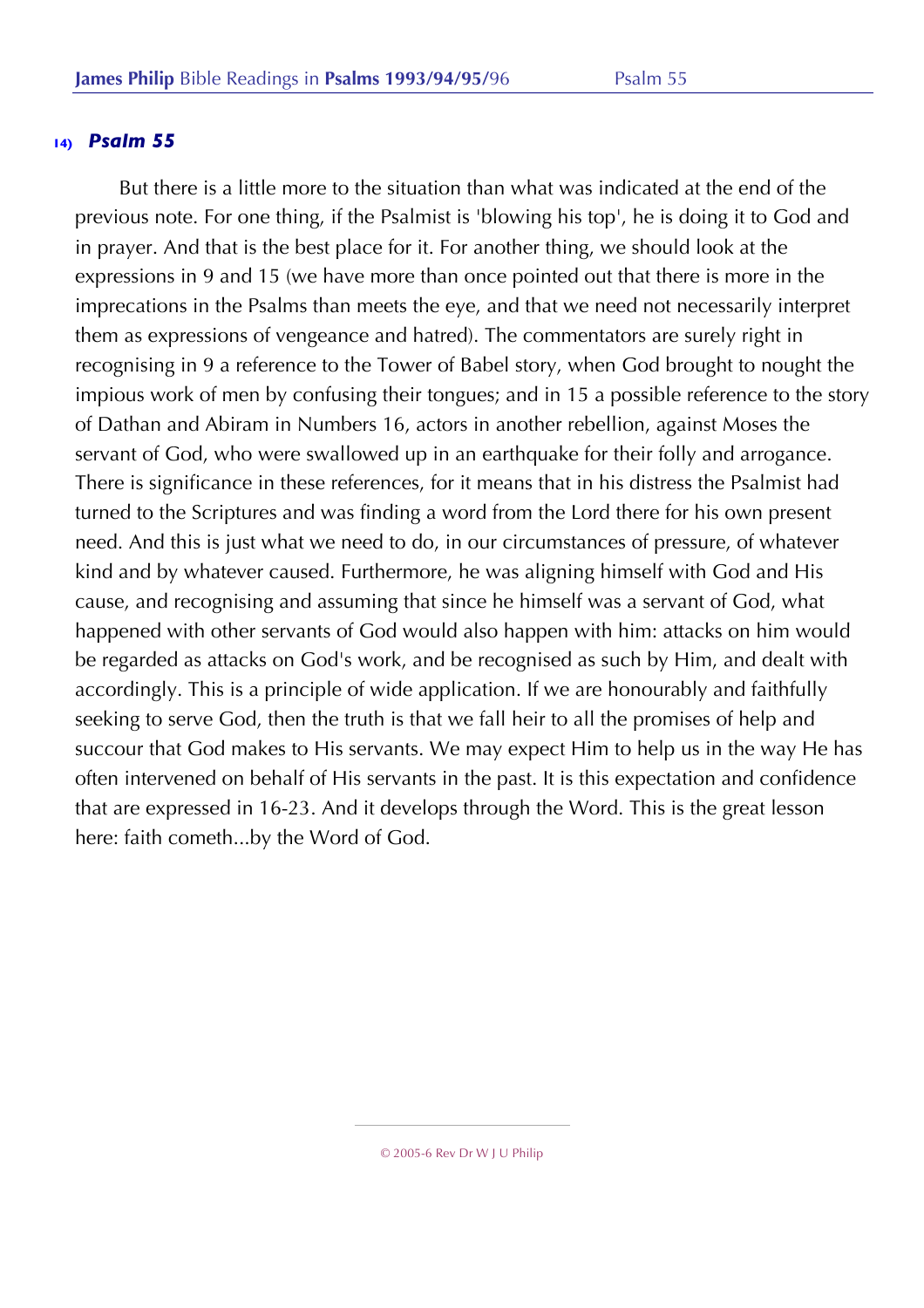The first answer, then, given to prayer is the gift of peace (18), and this is reflected in the change from 2 to 17. Maclaren says, "Communion with God and prayerful trust in His help do not at once end sadness and sobbing, but do change their character and lighten the blackness of grief". It is this that makes possible the utterance of the wonderful words, "Cast thy burden upon the Lord....", words in which the Psalmist is telling himself what to do. This 'word' has come to him through the exercise of faith which in turn has become possible through his study of the Scriptures in his need. We should note that the promise is not so much that God will take away the pressure as that He will hold us up under it.

We are now able to look back over the Psalm as a whole and see the progression unfolded in it. First of all, there is the anguished cry in 6, "Oh that I had wings like a dove! For then would I fly away and be at rest". Then, the Psalmist takes himself to the Word (9, 15), for refuge, light and grace. Then, the 'word' that comes to him in his distress (22): "Cast thy burden on the Lord". Finally, the affirmative of faith in 23: "I will trust in Thee". Happy the man who walks this road in time of trouble and distress!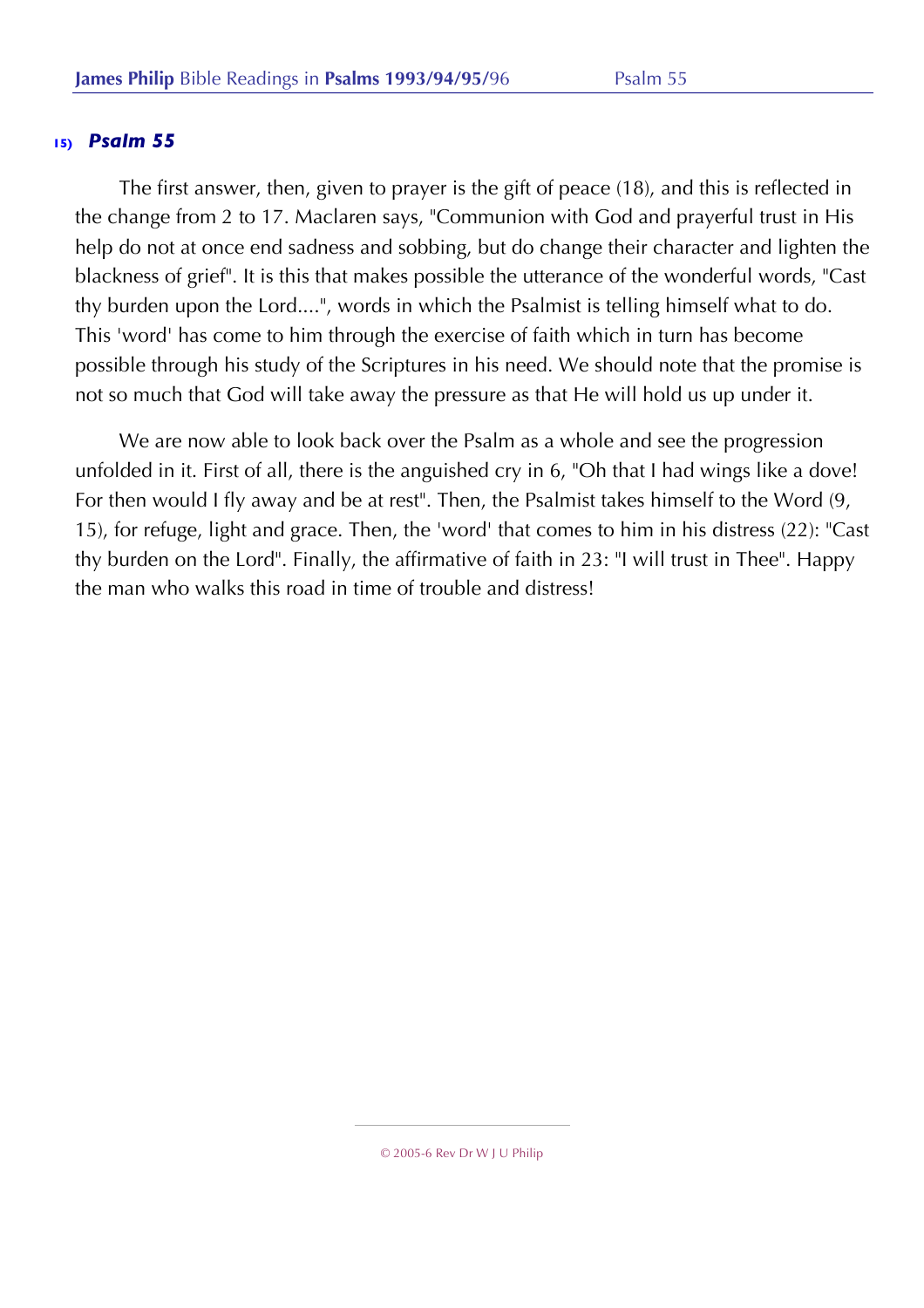There is a sense in which the message of this Psalm is similar to that of Ps 55, in its outline of the pilgrimage from fear to faith. One difference is that whereas in the previous one the Psalmist had turned to the Scriptures and found a timely word in them for his need, here the grace 'comes' to him in the context of his prayer and meditation. As to the structure of the Psalm, there is a kind of refrain occurring twice (4 and 10, 11), which divides the Psalm into two sections and a conclusion. Both sections, 1-3, and 5-9, deal with much the same situation with the second section elaborating it in more detail. The Psalmist opens with a call for mercy (1) rather than for help. This is good theology, for it is the recognition that we have no call on God as of right to help us. It is not merely that David may have been conscious of wrong-doing, as he probably was at this point (for the superscription of the Psalm speaks of his being in Gath, and this is where he used dissimulation to save his life, and feigned madness before Achish, king of Gath - sometimes it is really our own fault that we get into trouble!), but aside from that, in a far deeper sense, we need always to ask for mercy. It is only in mercy that a holy God can have dealings with us. So David is on sure ground here when he casts himself on the Divine mercy. The situation, which makes him cry, thus is described in 1b,2. There is a certain drama in the way this is expressed: on the one hand, there are the enemies, the antagonists, and the fighting; on the other hand, there is God. But we should notice how the Psalmist puts it: the fighting, the oppressors, the enemy, are hedged in on either side by God, sandwiched by Him, so to speak: "O God (1)... O Thou most high (2)" - and in between, the enemies. This is comfort and assurance indeed.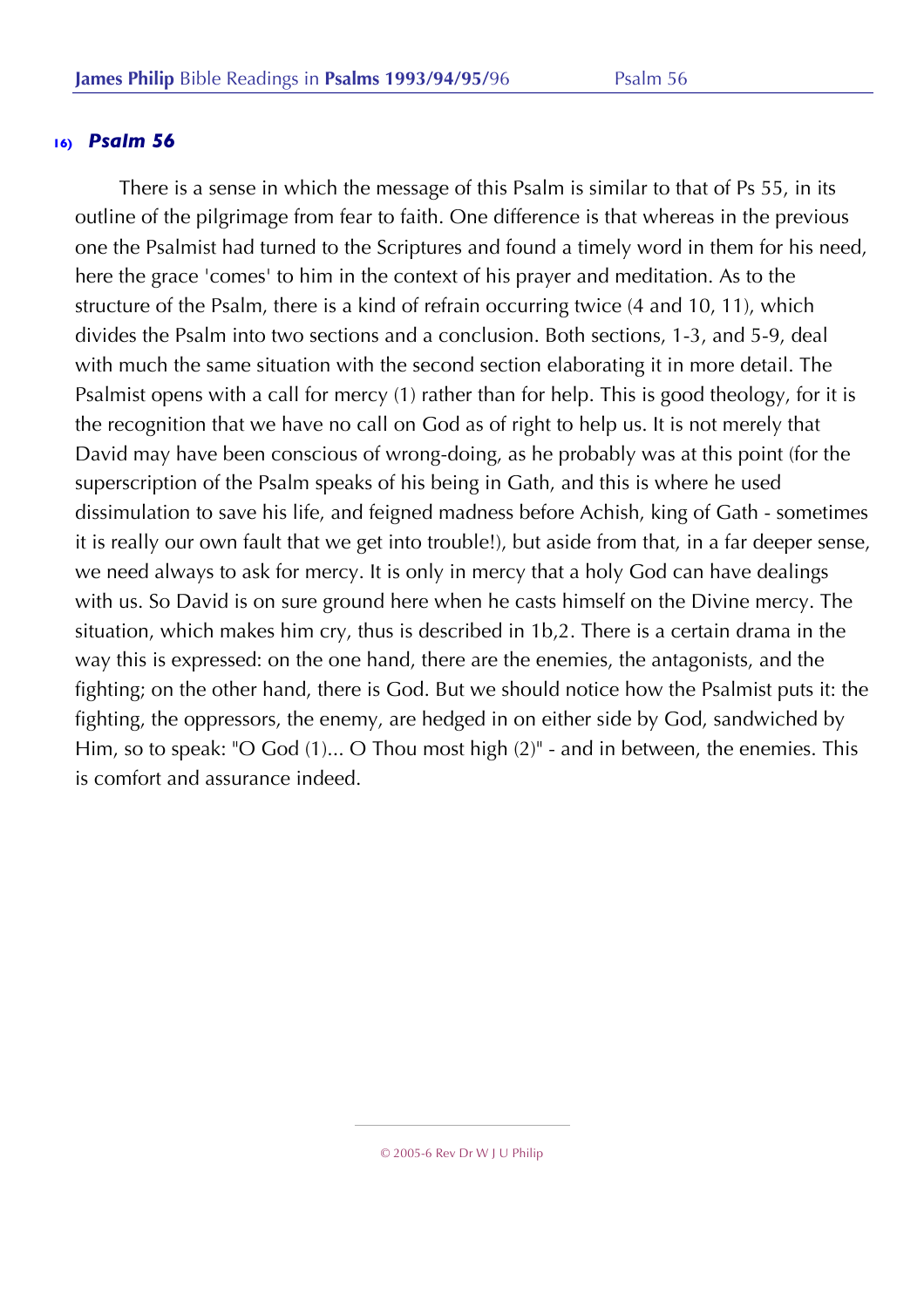What was said at the end of the previous note is one of the valuable things about prayer - it sets our enemies, and the pressures we experience, in their proper perspective and in their proper setting. This is what enables the Psalmist to come to the position expressed in 3, "What time I am afraid, I will trust in Thee". The rival claims have laid hold upon his heart - the fear and distress because of the enemy, and the reality of God; and God has won the first battle. That is a speedy reply to the cry for mercy in 1. Sometimes, indeed, this is the biggest battle of all, to adjust our minds consciously in an act of will and turn them away from the enemy and the fighting to God, and in so doing find rest and peace. We should note also that in several verses there is reference to the continuous activity of the enemy. They are continually at work against him, it is a daily occurrence and a daily pressure. Is not this the wearing part of the battle that it goes on so relentlessly without intermission! But the Psalmist meets this with a continuing attitude of faith. This is the only way. It is a mistake, and misleading, to suppose that the exercise of faith necessarily gives the victory. It is not so. Often we have to hold on for a very long time - as long as the pressure goes on. Often it seems no more than a holding action, but that action must be maintained at all costs. We should note also a significant change between 1, 2 and 4. In the earlier verses the order is: God - the enemies - the Psalmist, as if to suggest that the enemies stood between the Psalmist and God, making it difficult for him to get through. But in 4 the order is changed. Now it is: God - the Psalmist - the enemies. Now there is nothing between, now prayer has drawn the beleaguered Psalmist close to God. Is not this what prayer tends to do?

<sup>© 2005-6</sup> Rev Dr W J U Philip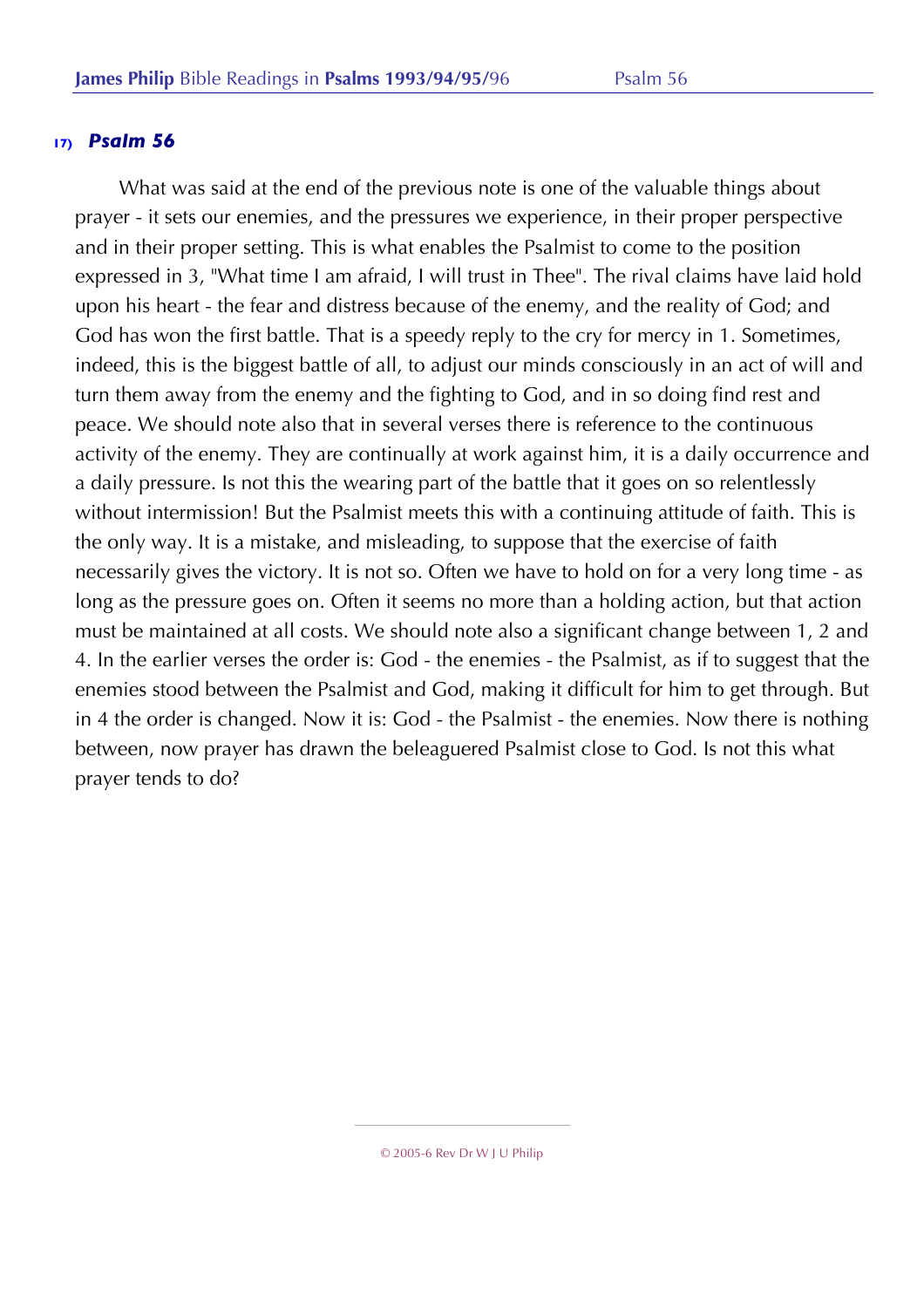The second stanza, 5-9, repeats the pattern, but it is not empty repetition. You often get more from God, the second time round! "There is delight, and there is strengthening for the temper of faith, in repeating the contemplation of the earthly facts which make it necessary and the super-sensuous facts which make it blessed" (Maclaren). And one of the sweetest and most blessed experiences of strengthening and encouragement is found in 8. In the intimacy of fellowship mentioned in 4, the Psalmist becomes convinced of the loving and tender care of God: "Thou tellest my wanderings...." What a wonderful assurance. Here was David, hunted and on the run, a fugitive from the wrath of the mad king, desolate and afflicted, and this is what comes home to him. It was all known to God, and His watchful eye was upon him all the time. As the old hymn puts it,

> Jesus knows all about our troubles, He will guide till the day is done.

And what an act and attitude of faith there is in the words "Put my tears into Thy bottle". This appears to mean that we are to give our tears and sorrows back to God, for Him to sanctify and use in refreshment, to be given back one day to those who shed them, converted into spiritual grace by Him Who once turned the water into wine! In 9, the faith that struggled with fear in the first stanza (1-3) is now consolidated into confidence that God is on his side (9b). But there may be more here: 'God for us' is the heart of the biblical gospel (cf Rom 8:31 ff). This is where our fears must ultimately cast anchor for it is the best and only final ground of peace and assurance. For if souls are delivered from death (13a) feet will be kept from falling (13b). The final two verses express the confidence we have seen so often in the Psalms, confidence of divine deliverance before it is accomplished, rejoicing in it as if it were. This is the ultimate reward of faith.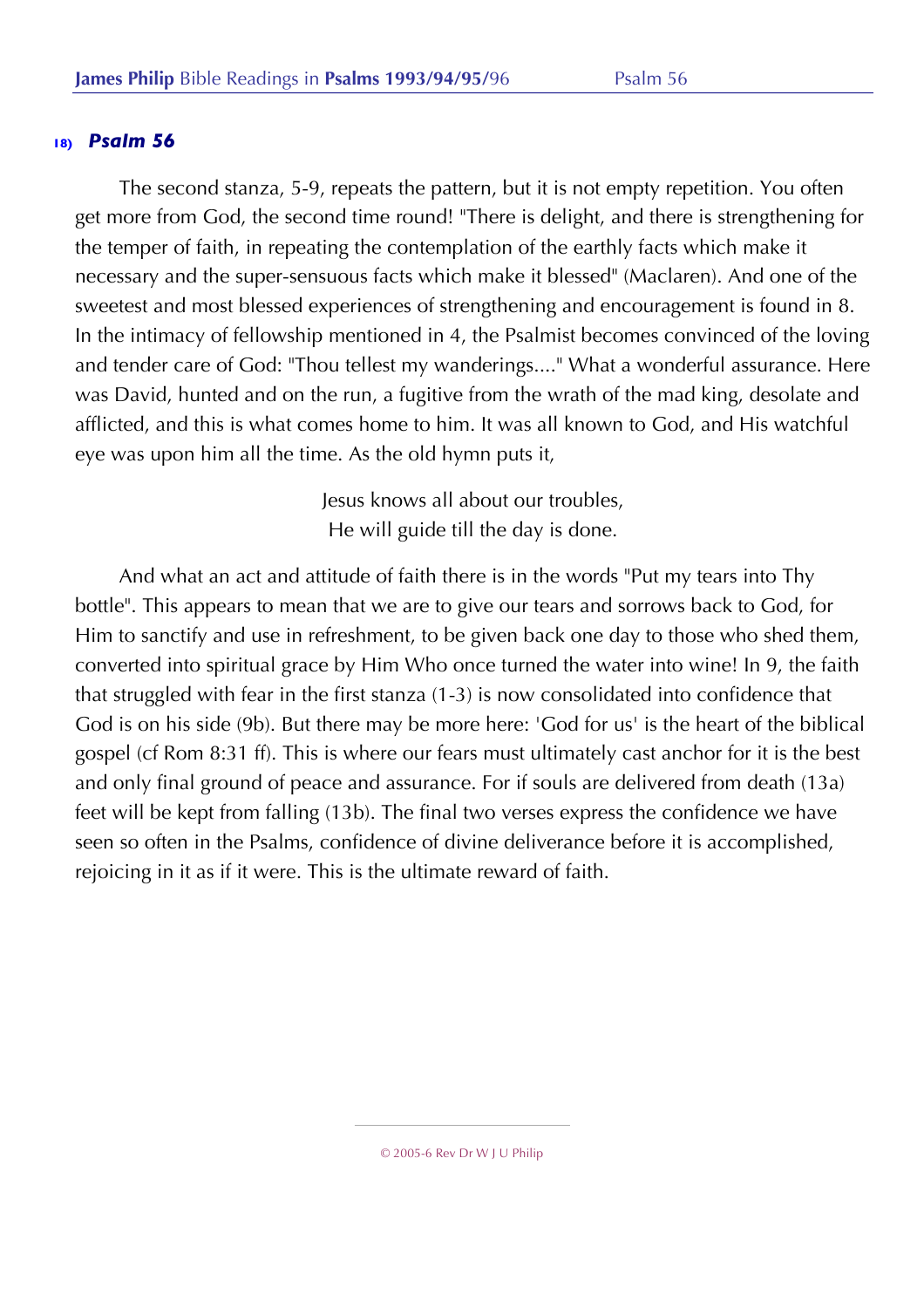The theme of the past two Psalms continues in this one. David is still 'up against it', and the trials and pressures are still upon him. The cave referred to in the title of the Psalm is very probably to be identified with the story in 1 Sam 24, and if this be so, we are given in that passage a dramatic backcloth for its message. The dangers were still very real and very urgent: how near David was to capture in the cave! He could probably hear the breathing of Saul as he slept, only yards from him. How graphically 4 reads when we remember and realise this. The first lesson we are taught here has to do both with the background of the Psalm and with a comparison with the two that precede it. We can hardly doubt that there is a providential ordering of the way in which these Psalms follow one another in the Psalter. The cry in the opening verse is the same as that in Psalm 56, but here there is a new emphasis and a new reason for it: there, it was a cry born of the consciousness of need; here it is a cry borne of the vision of God. The whole Psalm is on a high and exalted plane, as we may see from 5, 9-11. But there are contrasts too with the previous Psalms: in 55:6 the Psalmist longs for the wings of a dove, but here in 1 it is the shadow of the Divine wings of which he speaks. Also, the contrast is very marked between 55:4, "My heart is sore pained" and the words in 7, "My heart is fixed". It is the transition from fear to faith, and the lesson is: Faith does not free us from trial, but it does enable us to triumph in it.

<sup>© 2005-6</sup> Rev Dr W J U Philip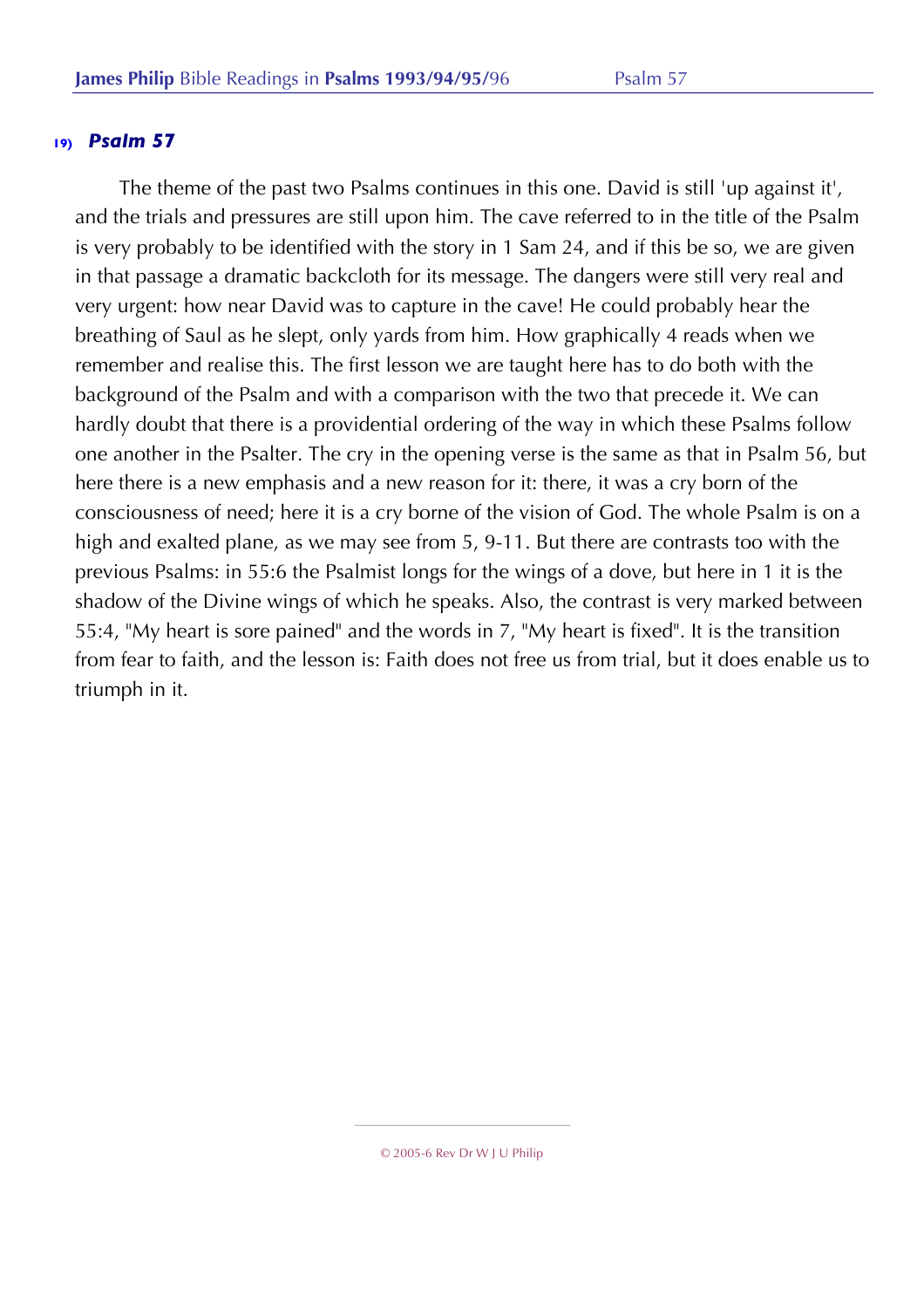The next lesson we are to learn from the Psalm comes from a consideration of the two stanzas into which it clearly falls, 1-5 and 6-11, each of which ends with the same refrain. The difference between the two stanzas is that whereas the first ends (apart from the words of the refrain in 5) with the description of the enemies surrounding the Psalmist, the second is mainly occupied with an outburst of song, as David now sees the enemies 'cut down to size', and as having the seeds of self-destruction within themselves. From which we may learn that the assertion of confidence in the living God (1, 2, and particularly 3) is something that works. The deliberate act of will that turns the mind Godwards really does something for us.

The literal translation in 1 reads more graphically than the AV: "In Thee has my soul taken refuge". The idea seems to be that the remembrance of past days when he trusted in God, and found help and succour, gives him encouragement to trust now in the new crisis. What God has done once He can do again. The picture in 3 is a very lovely one. Maclaren suggests "The two bright angels -loving kindness (Mercy) and faithfulness (Truth) their names - will be despatched from heaven for the rescue of the man who has trusted. That is certain, because of what God is and has done. It is no less certain because of what the Psalmist is and has done; for a soul that gazes on God as its sole helper, and has pressed, in its feebleness, close beneath these mighty pinions, cannot but bring down angel helpers, the executants of God's love".

<sup>© 2005-6</sup> Rev Dr W J U Philip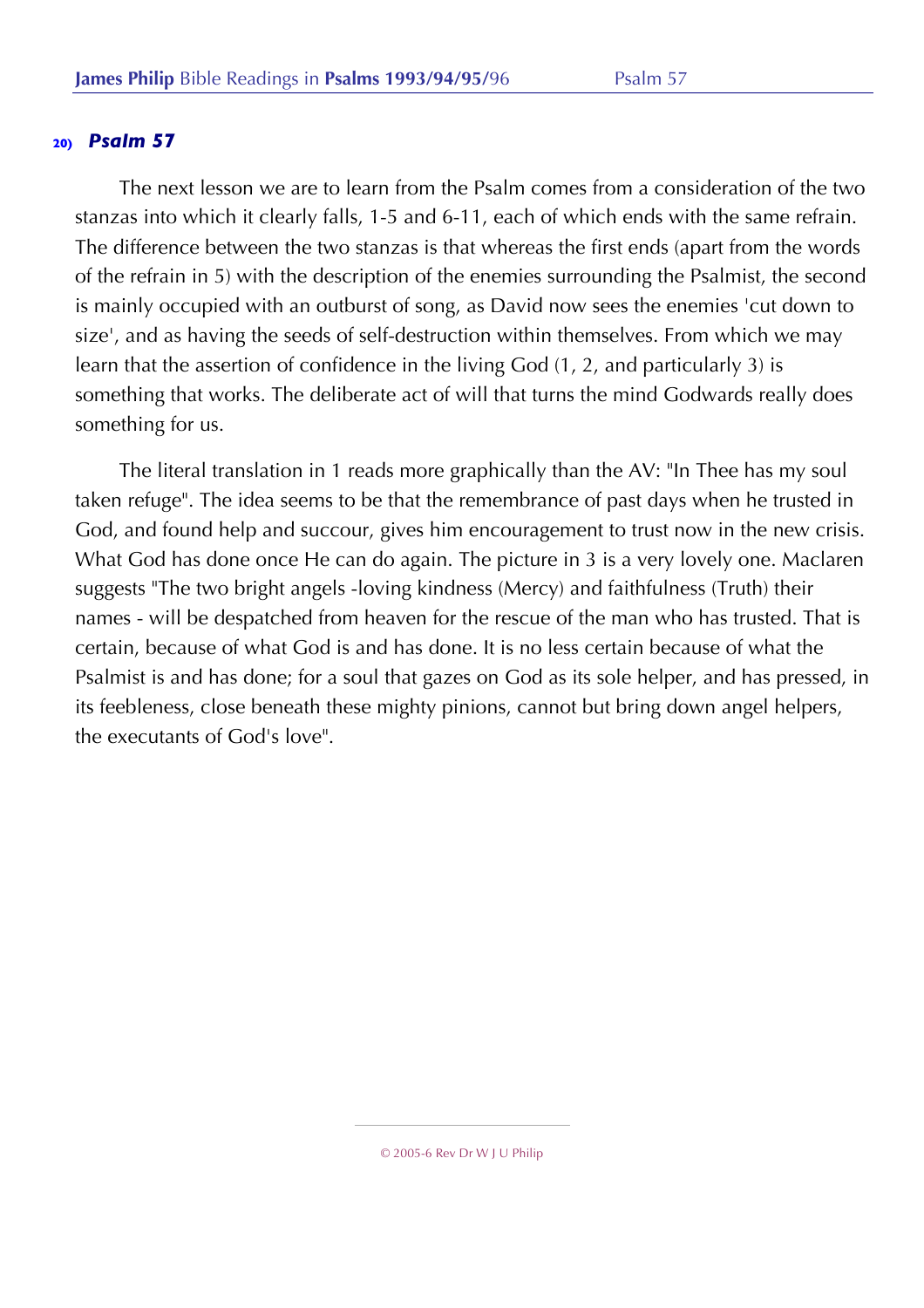The reference in 6 to the enemies is of a triumphant sort, borne of a consciousness and realisation that the coming of the 'angels', Mercy and Truth (3,10) into the situation will have a confounding effect on the enemies of righteousness. One thinks in this connection of the effect of the pillar of cloud and fire in Exodus, which comforted the Israelites and discomfited the Egyptians. Of 7, "My heart is fixed", Maclaren says, "What power can steady that fluttering, wayward, agitated thing, a human heart? The way to keep light articles fixed on deck, amidst rolling seas and howling winds, is to lash them to something fixed; and the way to steady a heart is to bind it to God". This is very impressive: David is perhaps still in the cave; leastaways he is still on the run and in danger from his enemies. But his heart is fixed and he can praise. This is the great thing. Finally, we should think of the illustration all this gives of the words of Ps 23, "Thou preparest a table before me in the presence of mine enemies". What a feast of good things there was for David in that cave, right in the midst of his enemies, with Saul lying asleep only a few yards away. It is something - nay, everything - to realise that mercy and truth come to us also in the reading of this Psalm.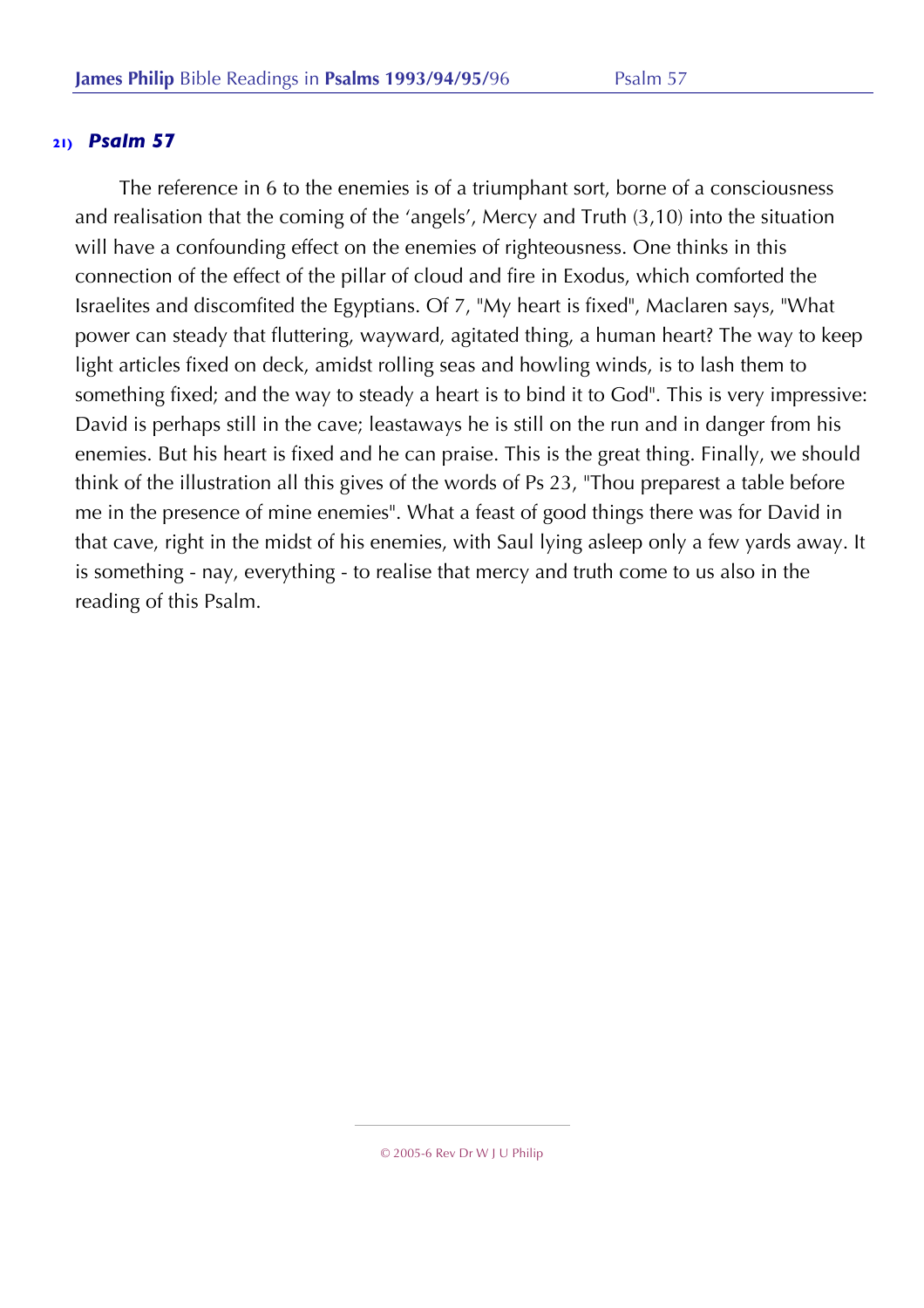It would be very easy to misunderstand this Psalm. The vehemence of some of the utterances seems to many to be utterly alien to the spirit of love that breathes in the New Testament, and it is not surprising that many are prompted to consign so much of the Psalter to the realm of the sub-Christian, and even anti-Christian. But this is altogether too facile a judgment to pass upon it, and one which owes more to the liberalism of the 19th century and the radicalism of the 20th than to the spirit of the New Testament itself. Furthermore, it does not really look at what the Psalm is saying. The theme is the certainty of the judgment of God against wickedness. There seems to be three divisions, 1-5, 6-9, 10, 11. In the first, the iniquity rampant in the world is described, and in the remainder, vengeance is called for with the last two verses expressing the joy and relief of the righteous, in the realisation that the universe lies under the government of a truly righteous God. What we need to see is the call for vengeance is not because of personal wrong, and the plaint is against the rulers of the people. The AV words in 1 'O congregation' are rendered in the modern versions 'O ye gods', and the reference is to those who hold divine power, i.e. power given them by God (cf Rom 13:1 'the powers that be are ordained of God'). The question in 1 is hurled out against the rulers for their failure to administer justice. Rampant injustice is certainly in view here, and the striking metaphor in 4, 5 indicates that it is injustice so hardened and impervious to better influence that there is nothing left except the intervention of Divine judgment. This is the scenario with which the Psalm deals, and which explains the fierce and terrible notes in 6-9.

<sup>© 2005-6</sup> Rev Dr W J U Philip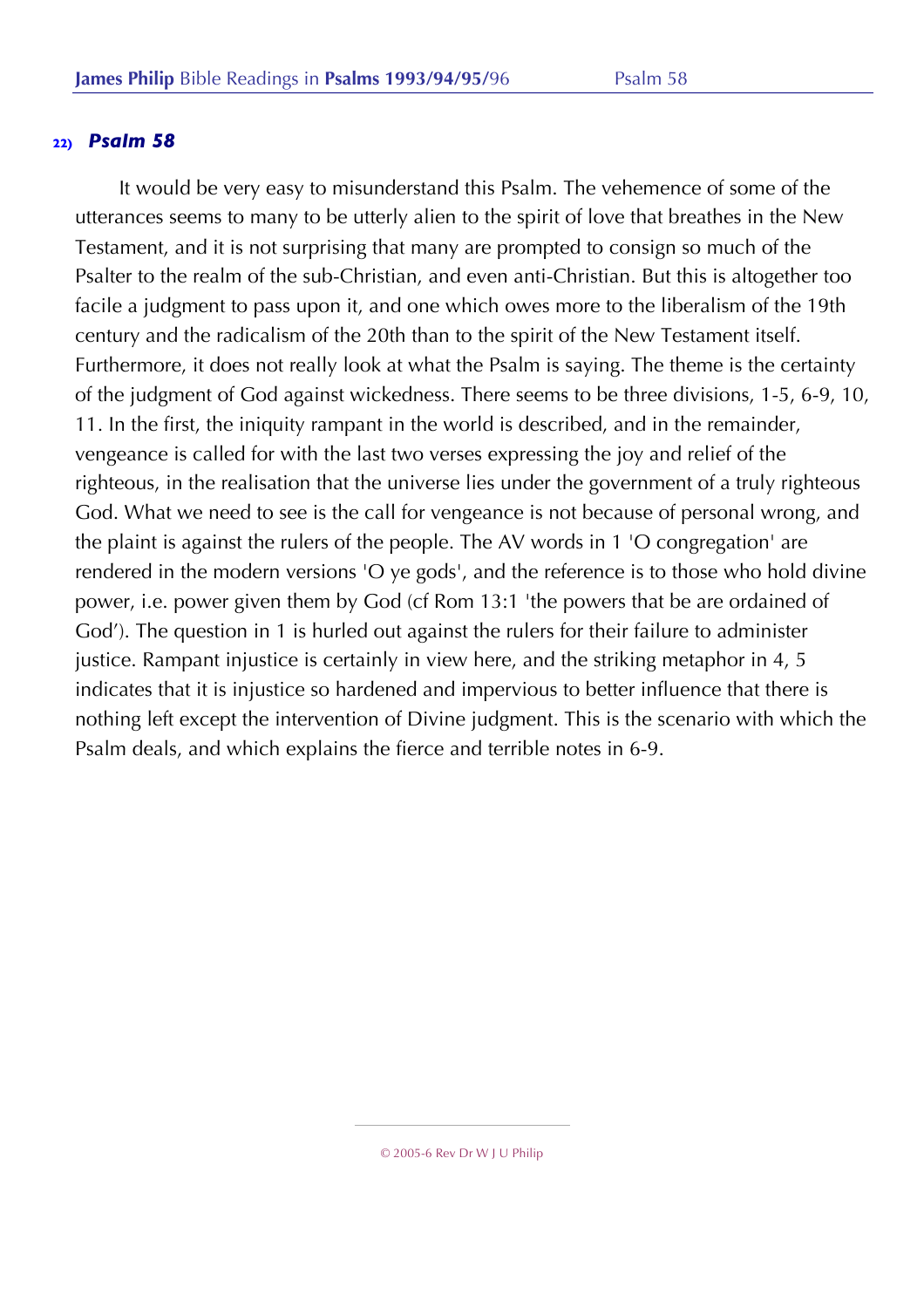What has been said about 4, 5 about injustice being so hardened and impervious to change, that there is nothing left except judgment, paints a picture very different to the one we are often asked to believe about the Psalms, and their hot-blooded and vehement cries for vengeance. It is only when it is clear that there is no likelihood of change of heart that judgment becomes inevitable. This is worth remembering. It is easy to be critical of the Psalmist's vehement desire for God to judge, when you have not been in the Psalmist's position; easy too, to forget that what we have here is no mere petulant hurling of judgment upon enemies by a blood-thirsty David, but rather the expression of something that in the nature of the case has become inevitable. The God of the Old Testament is represented as a long-suffering God, not a vengeful deity, and we must not forget it. It is perhaps ironic - and this is the second lesson - that the Psalms have come in for so much criticism on account of their bloodthirsty cries for vengeance from a generation that not only condones bloodthirstiness, but advocates it - and is determined to legitimise it - in its desire to rid the world of injustice. It needs to be realised that even in his greatest moments of vehemence, the Psalmist still appeals to God to judge wicked and lawless judgment. He does not presume to take the law into his own hands in an attempt to overthrow the government himself. It is God's prerogative so to do, not man's. There is absolutely no support for any revolutionary theory here or anywhere else in the Psalms, but on the contrary an absolute recognition of the sanctity of law and order. Two wrongs do not make a right, and the true attitude of the people of God is to appeal to Him to redress the wickedness of the earth. If He chooses to delay action, and hold back from doing justice, for whatever reason, can it be right for man to intervene and take matters into his own hands. What modern man needs to learn is that you cannot turn the parts of society you do not like upside down, without the danger of turning all society upside down. Revolution wipes out some injustices and inequalities, but produces a whole crop of new ones, often worse. Authoritarianism of the right can be replaced by authoritarianism of the left. To forment the revolutionary spirit is to tamper with the very structure of the universe. It cannot be done with impunity.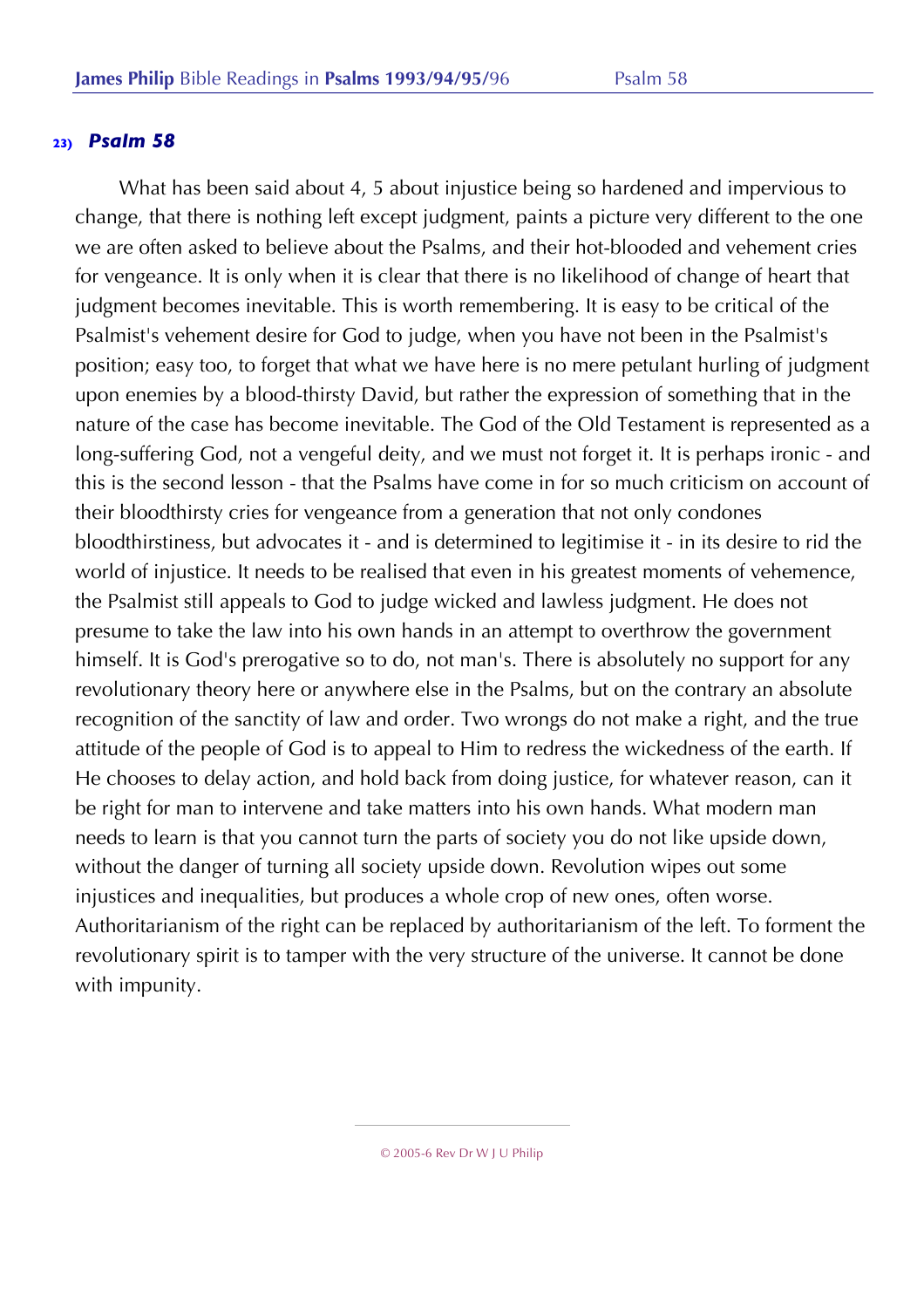The final lesson of the Psalm relates to the stern spirit of joy over the destruction of the wicked which it expresses. Alexander Maclaren's comment on this is helpful: "There is an ignoble and there is a noble and Christian satisfaction in even the destructive providences of God. It is not only permissible but imperative on those who would live in sympathy with His righteous dealings and with Himself, that they should see in these the manifestation of eternal justice, and should consider that they roll away burdens from earth and bring hope and rest to the victims of oppression. It is no unworthy shout of personal vengeance, nor of unfeeling triumph, that is lifted up from a relieved world when Babylon falls. If it is right in God to destroy it, it cannot be wrong in His servants to rejoice that He does". It is this that is so often considered 'unchristian' and unethical. But see the alternative, and where it has led today, in the sympathy with evil and with evildoers. Could it not just be that the values of our modern society have become distorted?

<sup>© 2005-6</sup> Rev Dr W J U Philip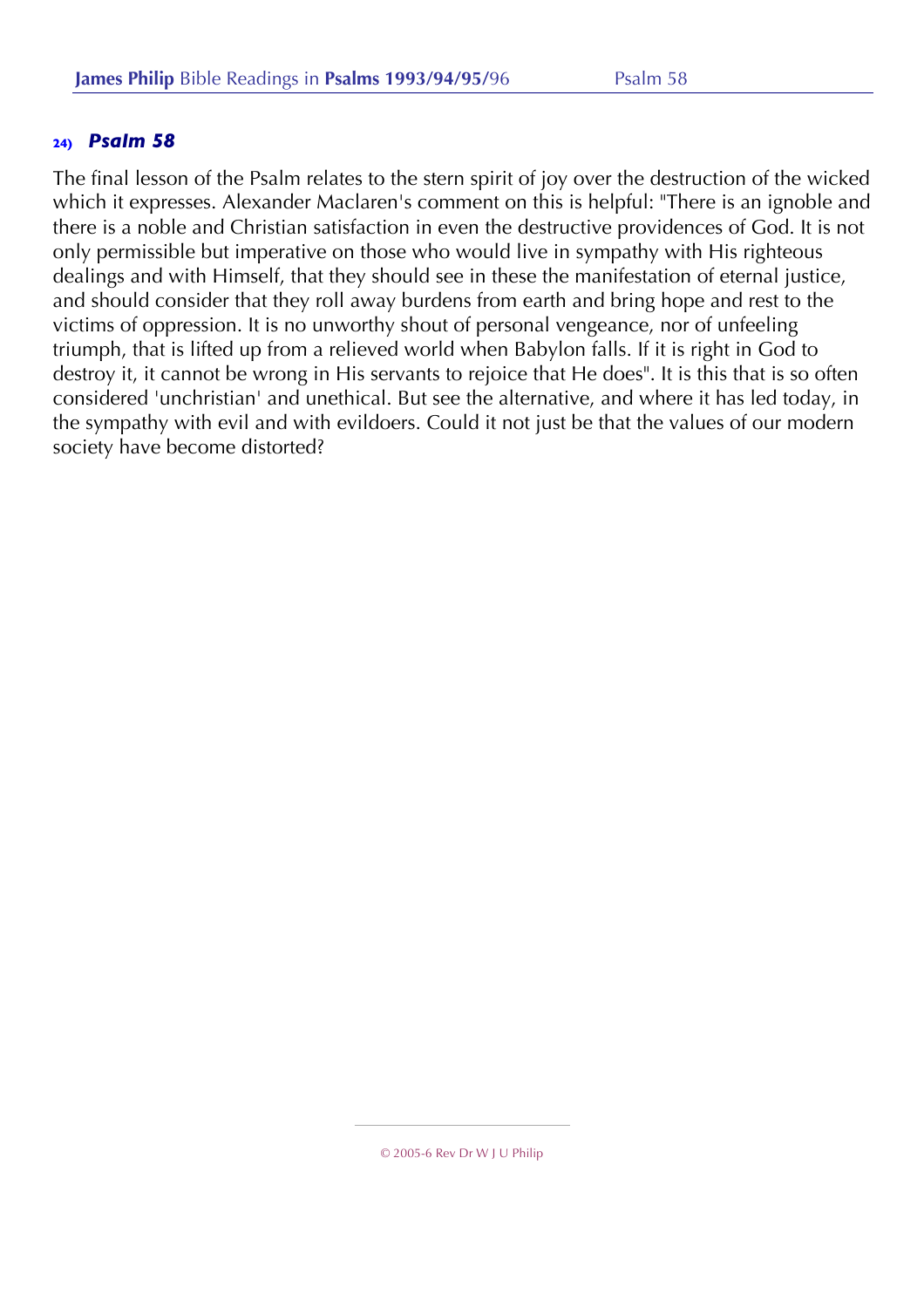The theme of this Psalm is a familiar one, already echoed several times in this section of the Psalter. In the first stanza (1-9), the danger threatening the Psalmist is described. Without any reason, and with the most relentless determination his enemies are intent on encompassing his destruction. This picture in itself is an up-to-date one, which must surely echo the thoughts and the plaint of many today, who on the individual level are not aware of causing, and cannot well be held personally responsible for, the turmoil and convulsion taking place in society today. There is, of course, such a thing as corporate responsibility in the solidarity of mankind - and that is inescapable - but there is a true personal sense in which we do not feel ourselves responsible or at fault. This in itself would argue a helplessness on the part of the Psalmist. But not so: two things follow, (1) he announces his intention to wait on God, his strength and his high tower; and (ii) he prays - and this is the message of the second stanza - that God will deal with these foes. Here, then, is a twofold emphasis from which we may extract the essence of the Psalm's message for us. Waiting upon God - this is what to do in time of stress and pressure, amid the convulsions of society and of the nations. We should notice what happens when the Psalmist does so. The idea of a tower of refuge is first of all a suggestion of escape, as we saw in Psalm 55 from the intolerable situation, into oblivion. But Ps 55 and Ps 58 have shown us that there are two ways of escaping: flying away and being at rest, and sheltering under the shadow of God's wings. It is the latter, not the former, that is the healthy and constructive escape. We shall say more of this in the next note.

<sup>© 2005-6</sup> Rev Dr W J U Philip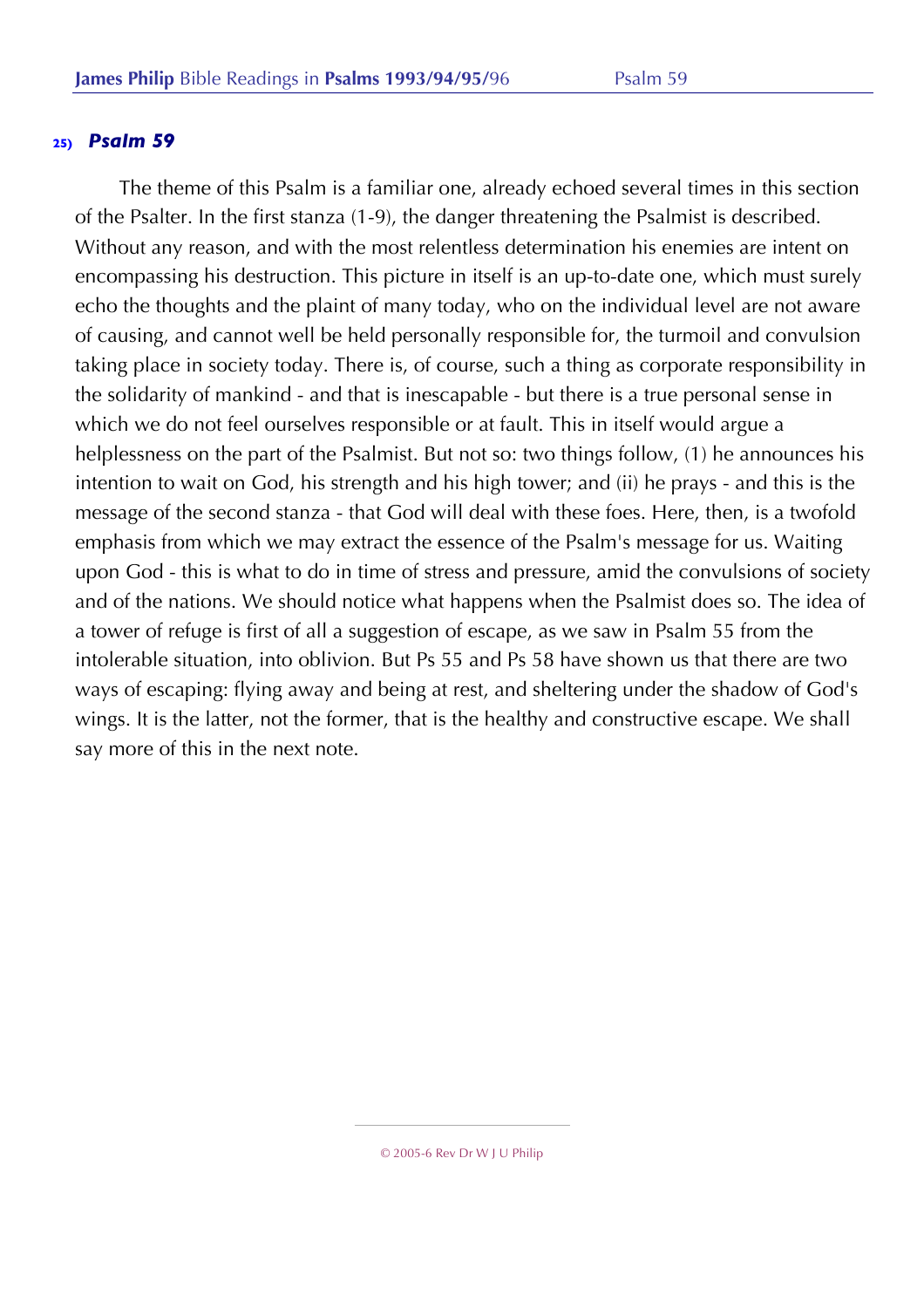"Getting away from it all", opting out of society, joining the "stop-the-world-I-want-toget-off" brigade, is not the answer. It is not possible to opt out of living. But to dwell under the shadow of God's wings is the answer. Turning to God and waiting upon Him was for the Psalmist the antidote to despair. Without a God to wait upon, where would any of us be? But with God, certain things follow and happen. For one thing, new discoveries are made about God. This is how it was with the Psalmist. Look at the names of God that David invokes in 5, and indeed discovers anew! Thou - Jehovah - Lord of hosts - God of Israel - each name suggests something in God, which encourages hope and, when appealed to by a trusting soul, encourages Him to act. 'Jehovah' is the covenant name; 'God of hosts' is the name that stresses the Divine power and might, as 'Lord of battles'; and 'God of Israel' recalls to us David's wonderful words to Goliath in 1 Sam 17:45, "I come to thee in the name of the Lord of hosts, the God of the armies of Israel". This is what strengthens and renews the heart, and leads to rest, peace and equilibrium. And a direct consequence of this is the realisation to which David gives expression in 8, "Thou O Lord shall laugh at them...." This is not an expression of heartlessness in God, but of His sovereignty. And this is what you come through to when you make God your refuge. This is the ultimate answer to all prayer, the assurance that He is in control. This point is made very graphically in Psalm 2, in the question "Why do the heathen rage?" It is the sheer ludicrousness of the nations even thinking of rebelling against God that is in view and indeed the futility of it, for He is sovereignly and utterly in control.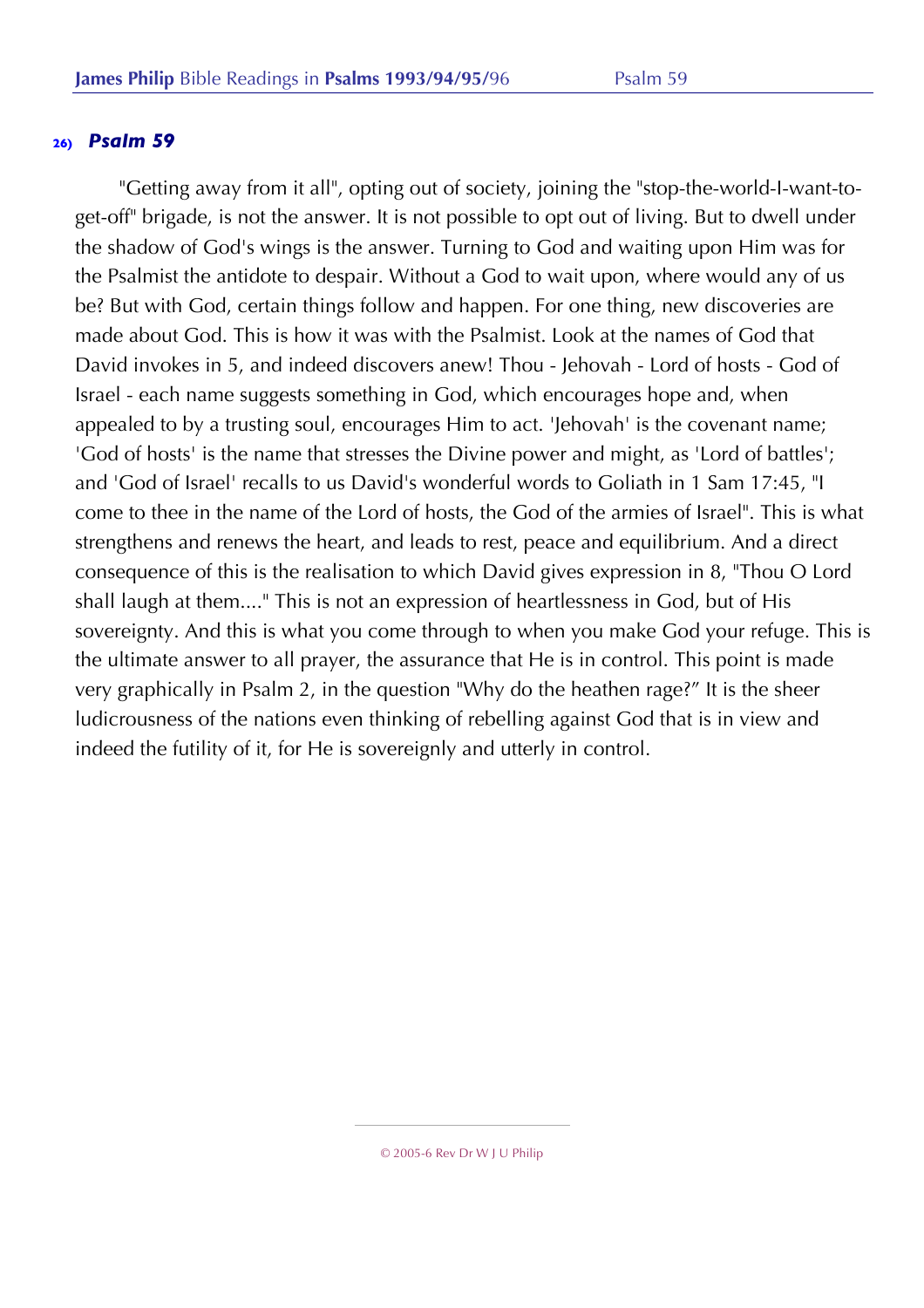The implication of what was said at the end of the previous note about coming through to a conviction about the sovereign control of God is very considerable. The Psalmist prays here for the overthrow of evil and of evil men. We need to get to the heart of this, and not be pre-occupied with the problems about the 'vengeance cries'. The heart of the matter is this: David recognised that the Lord of hosts is the Lord of history and Lord of nations, and he prayed to Him as such. Here is a message terrific in its challenge: the Psalm teaches us the need for prayer, and for belief in prayer, as a force in history. What emerges here is the vision of a Church at prayer to the Lord of history, crying to God to move His hand upon the great, retractable problems of society - the trouble in Ulster, the violence in our streets, the lawlessness that abounds, the tragedy of unemployment - crying to God to move His hand on these situations, the Church being the Church, exercising its true priestly function of going in to God for the world. Do we believe in prayer like this, this kind of prayer? Please God the reading of this Psalm will bring some conviction of our failure to be a praying force in the world, our failure to come to Him of Whom it is said, "By terrible things in righteousness wilt Thou answer us, O God of our salvation (Ps 65:5).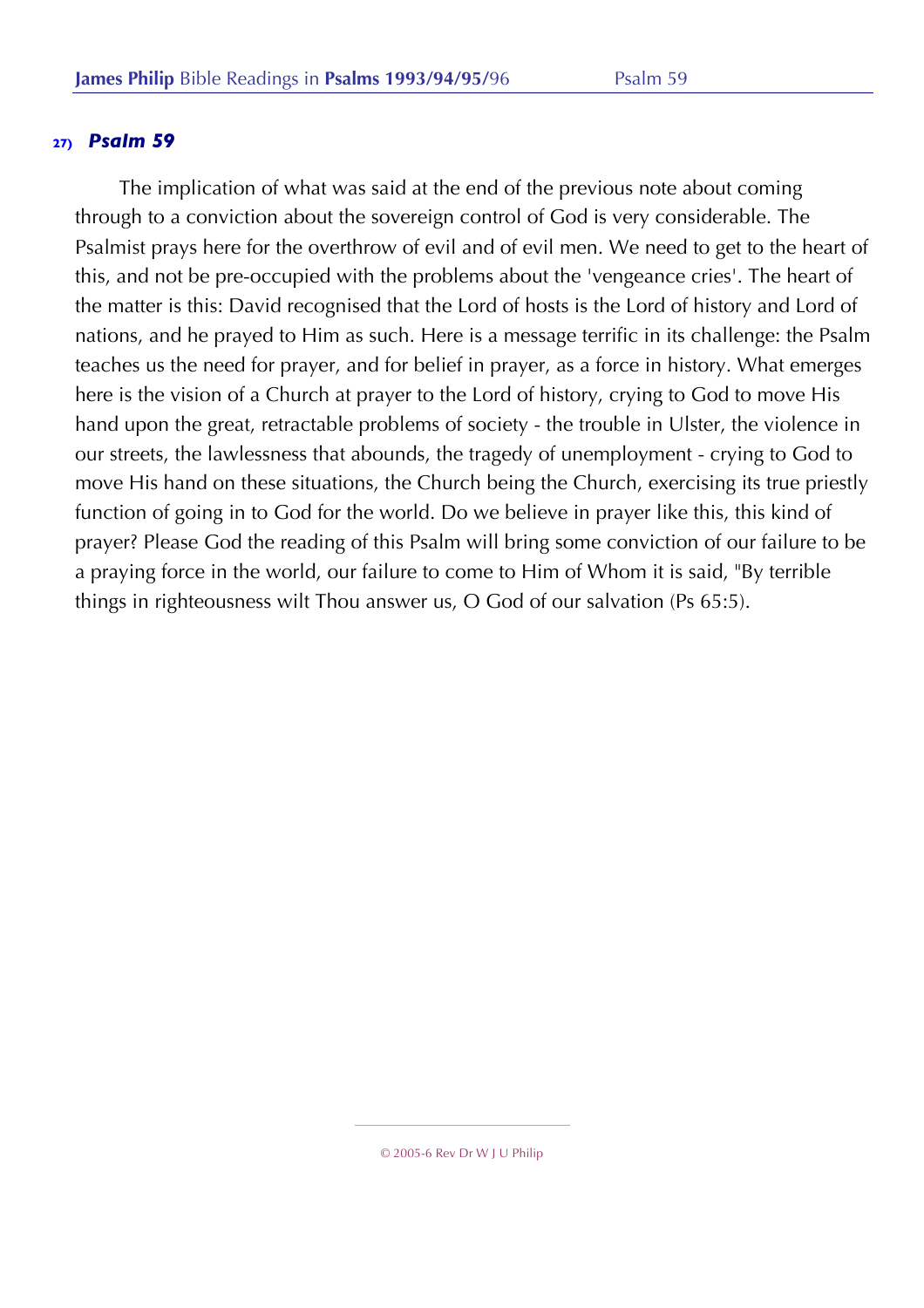The situation represented in this Psalm is in some respects a familiar one, and similar to those which precede it, in the sense that it speaks of the enemies of the people of God oppressing them, and the cries of the people for help. The one real difference is that the disaster which has befallen God's people here is come upon them as an evidence of Divine wrath - that is to say, it has been due to the sin of the people. Sin has brought Divine displeasure upon them. This is what the Psalm is about. Originally, of course, it applied to Israel as a people: and its primary lesson was therefore for the nation, the community, rather than the individual. But the principle which it demonstrates has just as clear application to the individual, and we must take the lesson it teaches in this direction also. The Psalm divides into three parts, 1-4, 5-8, 9-12. In the first part (1-4) a statement of the situation is made. Israel is up against it: a defeat has been sustained (perhaps unexpectedly), and it has been a shattering experience. The earth seems to be trembling beneath them - a clear evidence of the overwhelming nature of the blow; and we would say, 'the bottom had fallen out of their world'. The same kind of thought is expressed in different metaphor in 3, in the words 'the wine of astonishment'. An example of the kind of situation the Psalm envisages naturally comes to mind in the story of Israel's defeat at Ai in Joshua 7: clearly that was a quite unforeseen and unexpected reverse, and just as clearly it had the same kind of effect on Israel as is described in the Psalm here, and for the same reasons: there was sin in the camp, and it brought the Divine displeasure upon the people in a very marked way. And, this being so, there is only one way of putting things right: by repentance, forsaking of sin, and re-consecration.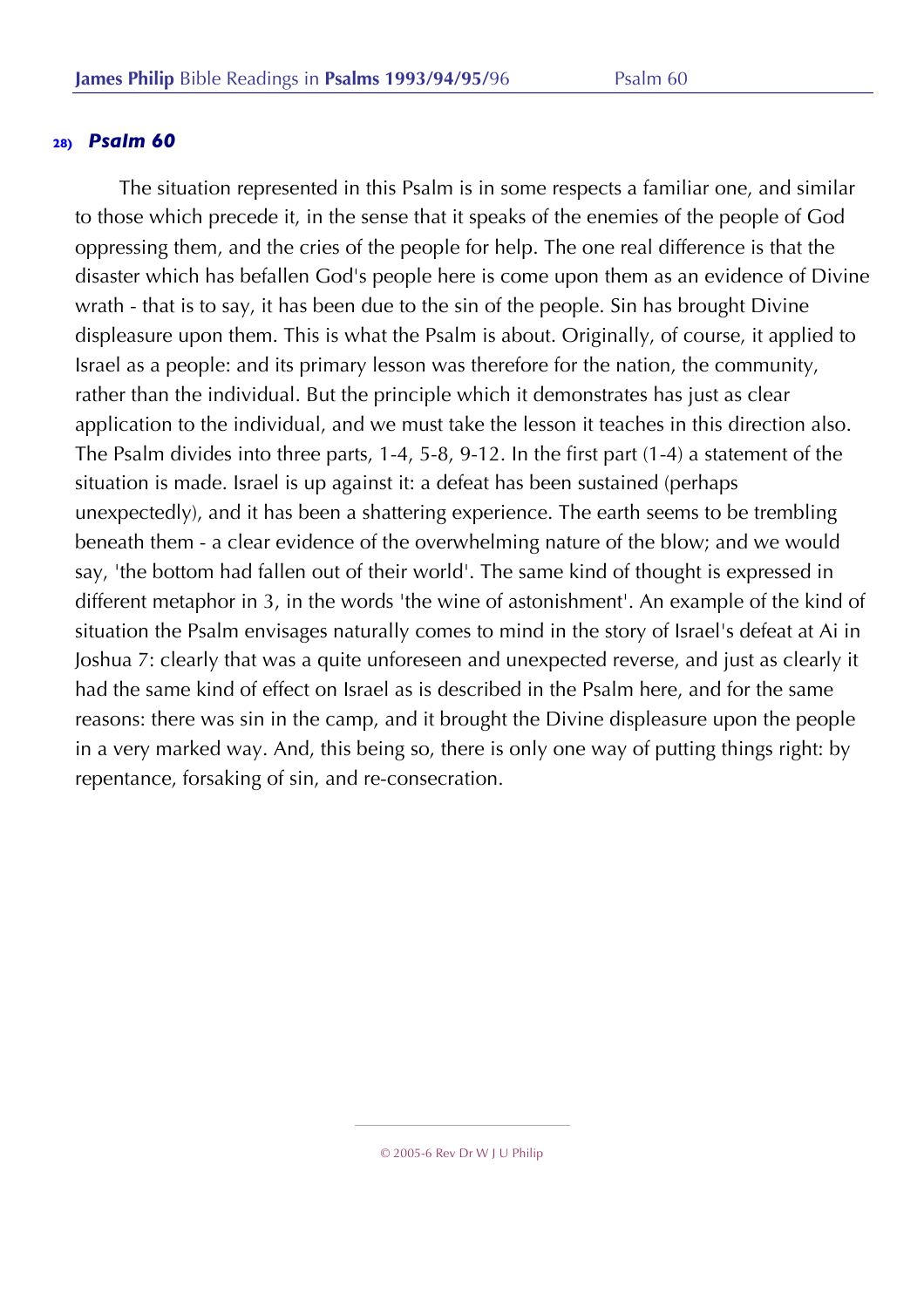Paradoxically, the very recognition that it is sin that brings the judgment of God is some sign that hope is not lost. To be cast off and abandoned by God is a terrible calamity, for nation or individual, but not to be aware of having been cast off is an even worse predicament. And alas, one of the frightening things about sin is the bemusing and blinding power it exercises on its victims, blunting their perception and robbing them of any kind of spiritual discernment as to what is going on (cf Hos 7:9, Jud 16:20). The second stanza (5- 8) begins with a cry and a prayer that arises clearly from the realisation in 1-4 about the Divine judgment, and it is made in the spirit of faith and hope. The language may seem effusive, but in fact the Psalmist is simply pleading the covenant: God did regard Israel as His peculiar people, and not all their sins ever changed this so far as He was concerned. And the plea to the covenant-keeping God, made from a position of penitence, shame and sorrow for sin is one that cannot but be answered. And the answer comes in 6-8. There is an important lesson here even in the context of one's awareness of sin and the reason for the Divine judgment, it is still possible to be so overcome by it that despair sets in; and to despair of the grace and mercy of God is one of the darkest experiences known to men. This Psalm stands as a constant testimony that God's love reaches deeper than the depths of self despair. The answer to prayer in 6-8 is itself interesting. Perhaps the best way to take these verses is that David, through prayer, comes to a new confidence in God, and that he has promised his people certain things and that on the basis of the promises he recognises that through God he will yet subdue all his enemies. That is some way to pray, is it not?

<sup>© 2005-6</sup> Rev Dr W J U Philip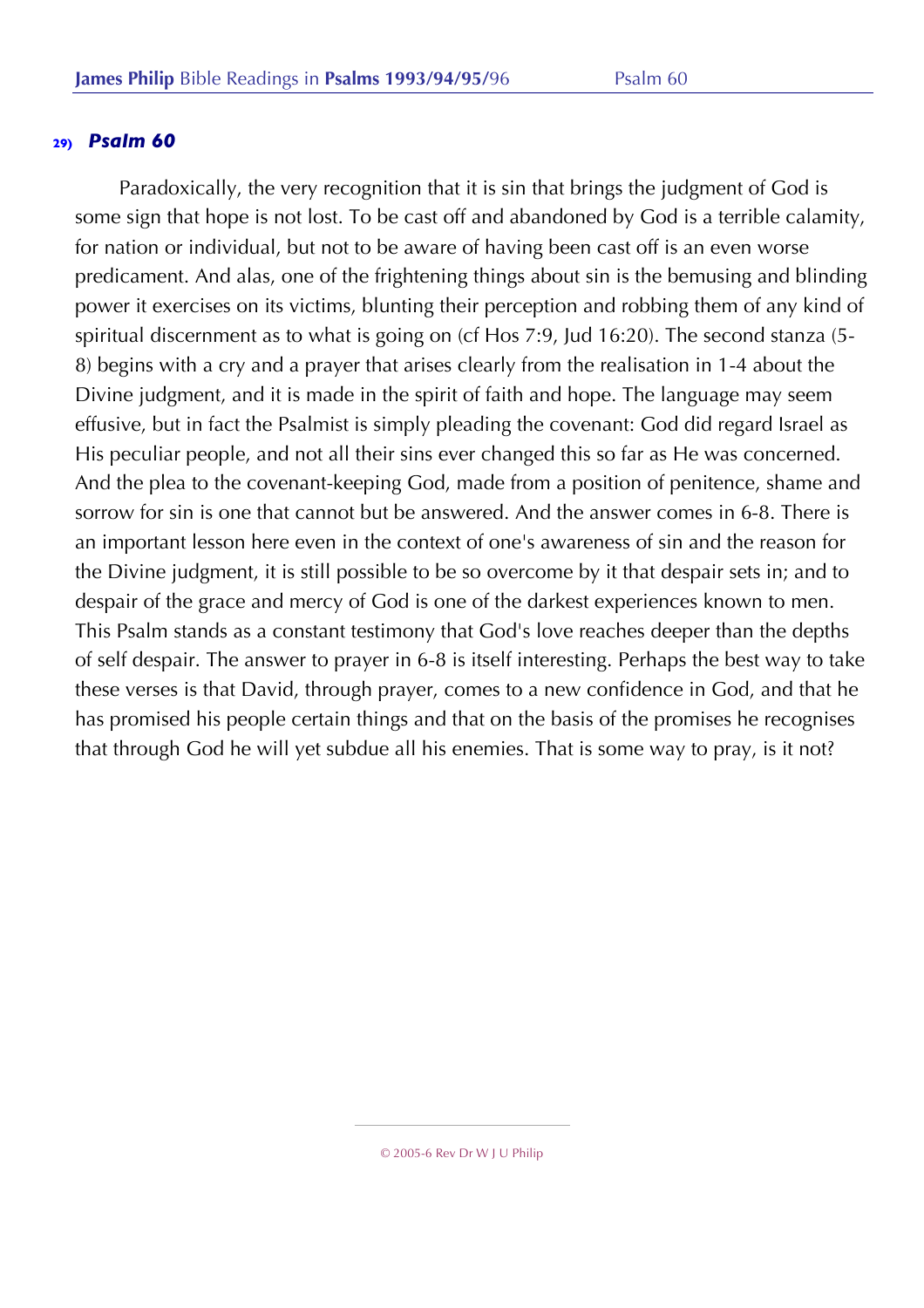The final part of the Psalm (9-12) has been interpreted variously. Some think it represents a lapse back into despondency, but this is surely to misunderstand what is being said. We should rather say something like this: in face of the assurance of God's unfailing promises, David nevertheless looks hard at the long haul before him, and asks, in effect, "Can God really help me here? Is He able and willing to do even this for me?" And this is the final assurance that comes: that God is able to do even this for His repentant people, that He can return to them the years that the locusts have eaten, that He will lift them up and be their strength even in face of the 'long haul' back to victory and triumph. This is the promise of the Psalm: "Through God we shall do valiantly". What a glorious and comforting assurance to a sinning and repentant people, and what a wonderful testimony to the reality of the exhaustless mercy and grace of a covenant God!

<sup>© 2005-6</sup> Rev Dr W J U Philip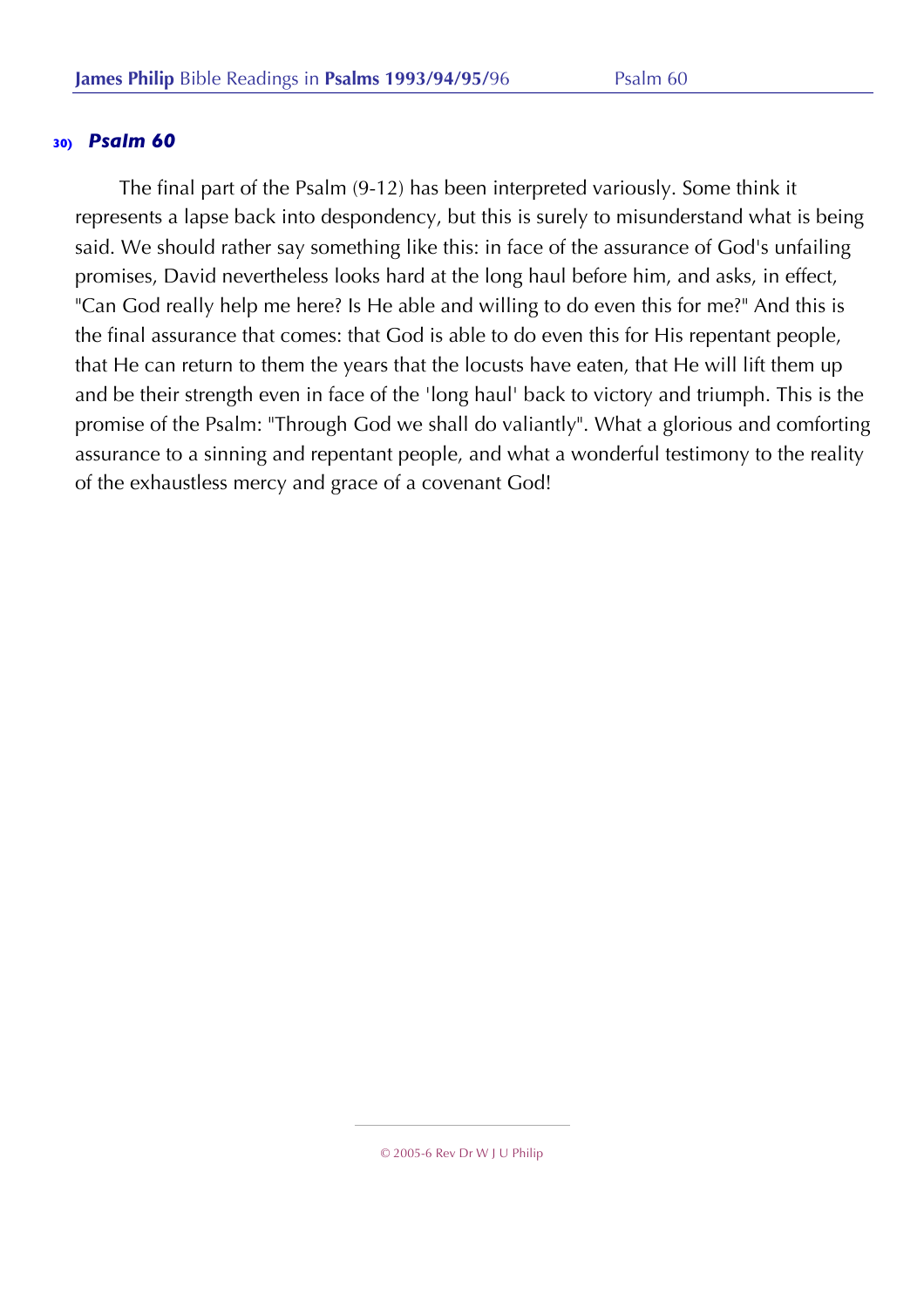The circumstances lying behind this Psalm are as follows: David is in exile - it may be in his flight from Absalom during his son's rebellion against him, or on some other occasion - and he is feeling his sense of separation from the sanctuary, and all that means to him in terms of the worship of God. And in this sense of desolation he prays and cries out to Him. It is true that in Old Testament times, men tended to associate God's presence with Mount Zion and Jerusalem, and that to them being away from Jerusalem and the house of God was like being away from God. But it would be misleading to press this too far. David certainly knew the Divine presence with him in his trials in the wilderness, on the run from Saul, and away from Jerusalem. Besides, it is sometimes possible to relate 'distance from God geographically', as the Psalmist was experiencing here, with 'distance from God spiritually'. David realised that it was his own sin that had brought about Absalom's revolt, and this was the cause of his exile. All the same, we can gather a very valuable lesson from all this, in this sense: to be away from the house of God is to be away from fellowship and worship, and that can often be a very real testing and trial. David's circumstances had taken him away from so much that he held dear, and he was feeling it very deeply. We may therefore apply the Psalm's message to the ways in which this experience is applicable to our own situation: laid aside in sickness and weakness, with no possibility of getting to the house of God, and therefore bereft of fellowship and worship; or, in a missionary situation, feeling the desolation of the 'aloneness' of the field; or, the soul walking in darkness, not feeling the heavenly flame; or, the child of God assailed and under attack, with a desolating sense of 'away-from-home-ness' oppressing his spirit and bearing him down. These are the kinds of situation in which the message of this Psalm is so relevant.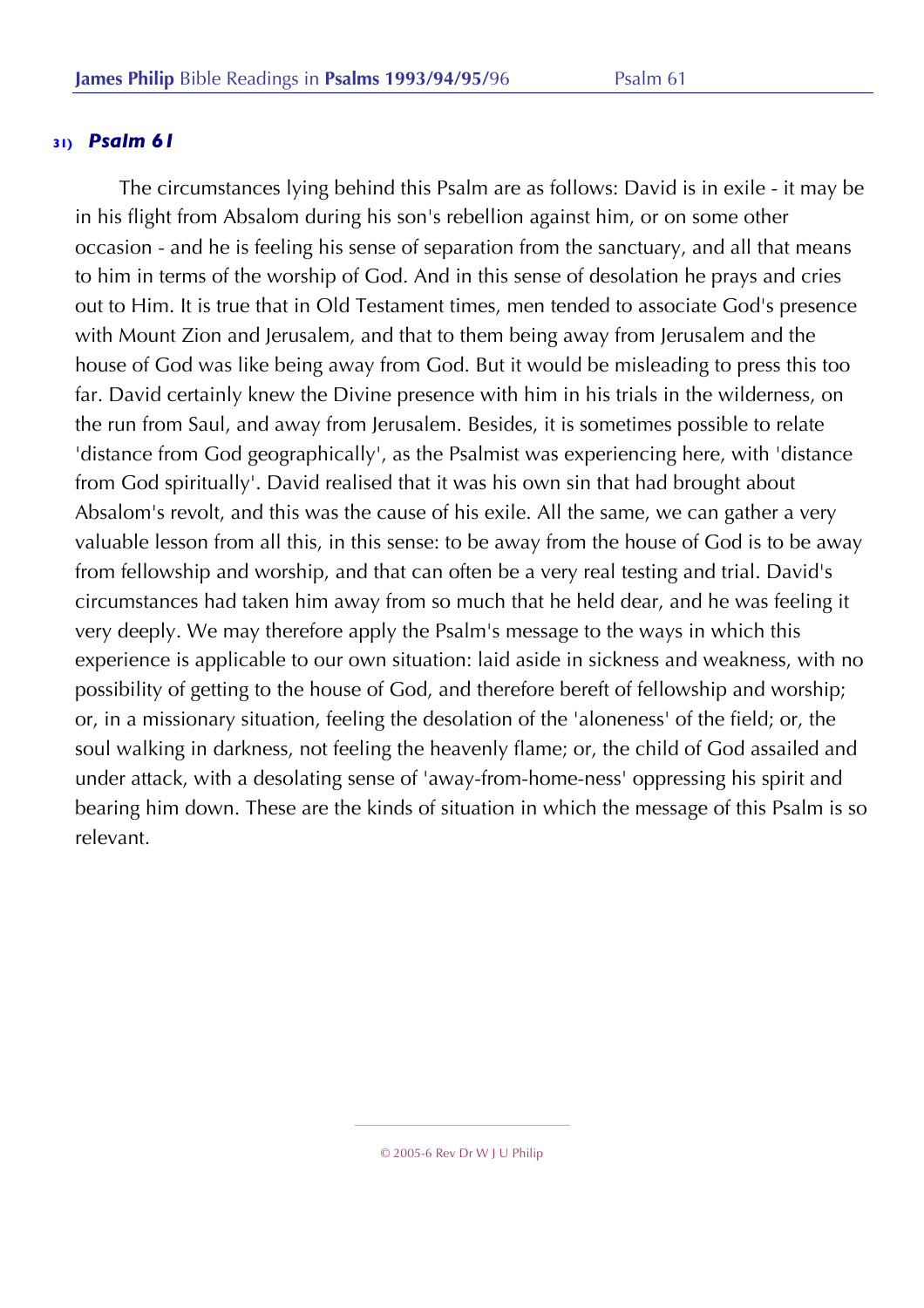The analysis of the Psalm is as follows: First, the cry in the opening verse (1); then two sets of verses, in each of which a prayer is uttered, based on something that has been true in the past (2, 3; 4, 5). Then, two verses, in which petitions are made concerning the king who, it seems, is the Psalmist himself. Finally, the concluding verse (8), expressing confidence and praise for prayer heard and answered. The Psalmist's cry in 1, 2 makes it clear that he feels as if he were at the end of the earth, so far away from God is he. But, even if you are at the end of the earth, at the remotest and most desolate, it is still possible to cry to God from there and be heard! And as long as you can pray you will not despair. The picture in 2 is very graphic, like that of a man shipwrecked and struggling in the waves that wash over him. In his extremity he sees towering above him a great cliff, and he feels if only he could get up there, he would be safe from the storm. But he is well distant from it, and cannot reach it. Some hand must reach down to lift him and bring him into safety. But, significantly, the Psalmist is conscious, even in his distress, that there is a Rock, though he cannot seem to reach it; and that is something. Thus he can cry for help. It is surely not difficult to imagine circumstances in our own experience when we have felt like this! But we should note that even in the context of his distress the Psalmist's mind is at work. He is using his head! This is the force of the 'For' in 3. He has confidence in praying the prayer in 2 because of what he recalls and remembers from the past, and he realises, in an attitude of faith that what God has been to him, He will continue to be. This should encourage us, in our times of need and distress, to repeat the words of the hymn, "He changeth not, and thou art dear".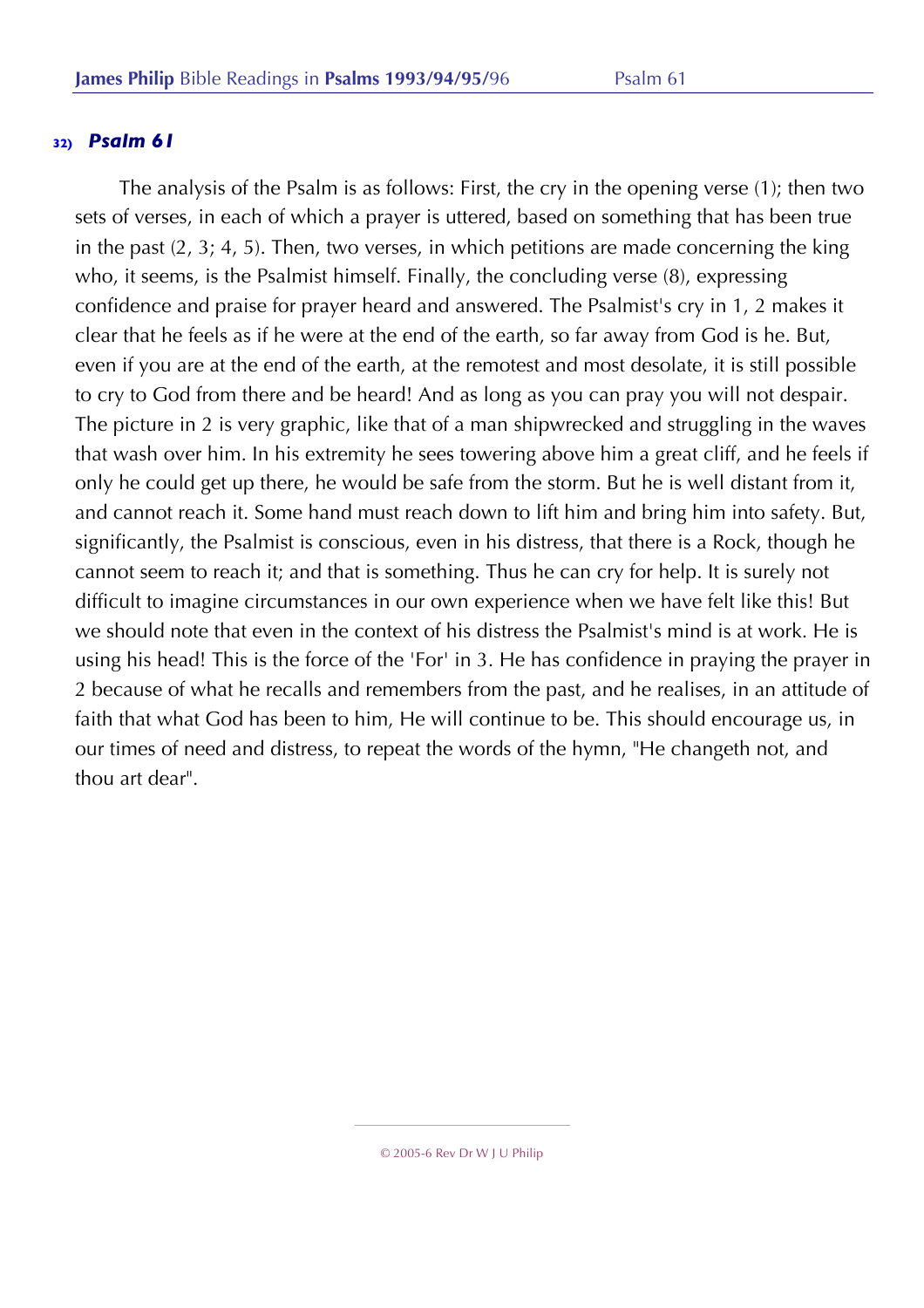In 4, 5, we see the same pattern, and the same grounds for confidence in distress as in 2, 3. It is very striking to see, in both sets of verses the words "I will....I will....", resting on the words "Thou hast....Thou hast...." The commentators stress that the tenses in 4 are 'precative', that is, they express prayers and longings. Maclaren adds "The guests in God's dwelling have guest-rights of provision and protection. Beneath His wings are safety, warmth, and conscious nearness to His heart". Perhaps there is a reference, in the idea of the 'covert of thy wings' to the cherubim overshadowing the mercy seat in the Tabernacle, and if so, what a wonderful association of ideas this gives us, for the mercy seat represents to us, and foreshadows, Christ and His atoning sacrifice. And to shelter there is to be in a very wonderful place of safety. This is praying ground indeed! In 6, 7 the tenses are in the third person, but it is likely that David is speaking of himself when he refers to the king. The words in 6 about prolonging the king's life have been rendered "Thou wilt add days to the days of the king". Is there a suggestion here that the new days would be better than those he is at present passing through - as if to say, "The sun will shine again, never fear". How needful to get this kind of perspective on trial and testing and distress! 'Mercy and truth' in 7 remind us of the guardian angels of God in Psalm 57, as they come to protect him. As long as ever these are at hand there is no need, and no ground, for despair, and praise (8) will always be in order!

<sup>© 2005-6</sup> Rev Dr W J U Philip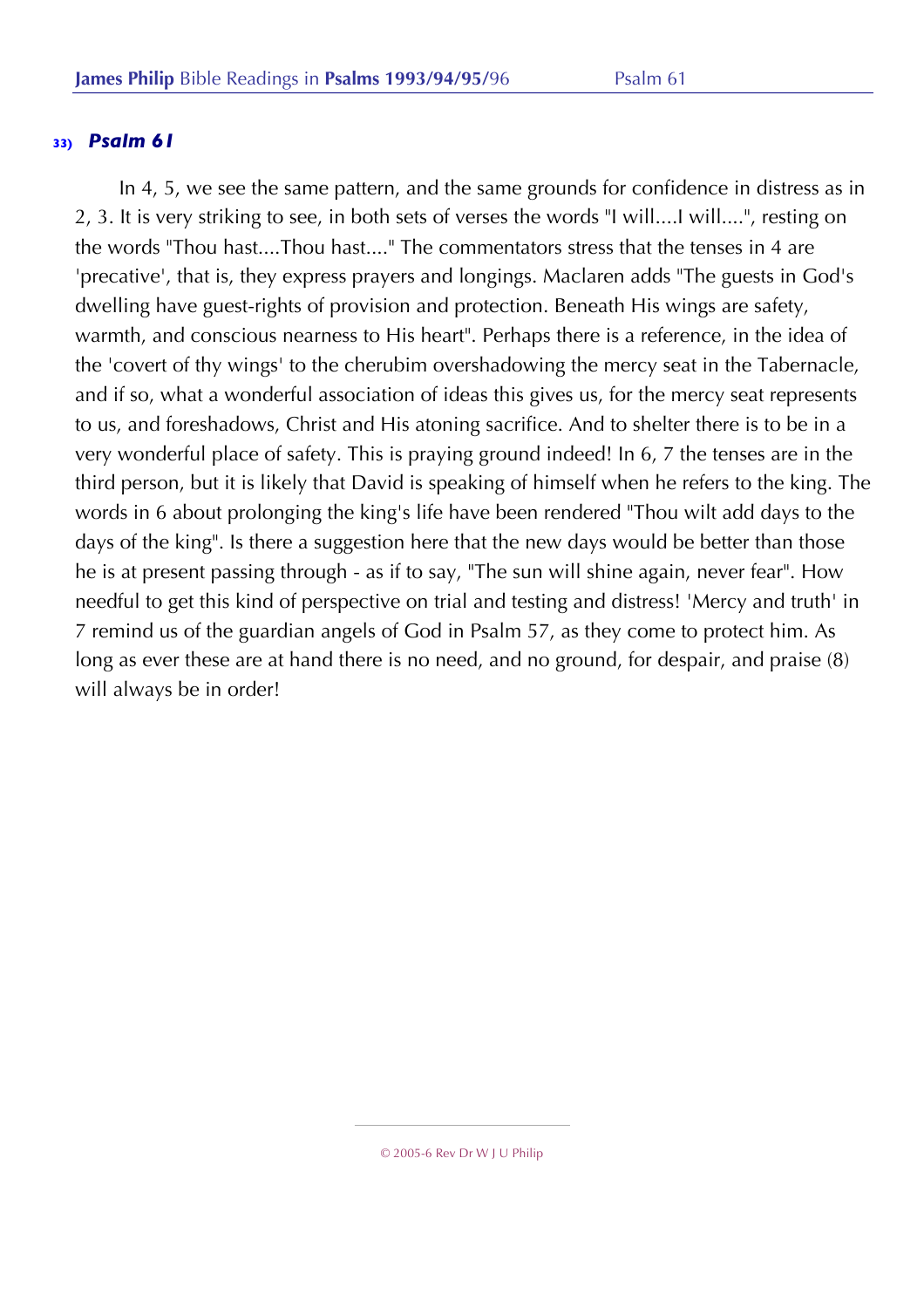This is a Psalm of great beauty, and its message is just as apposite today as for the Psalmist's day and circumstances. Some scholars identify the circumstances of the Psalm with the revolt of Absalom, as in the previous ones, and if this be so we have a further progression here in the Psalmist's experience. For there is more confidence to begin with than in the previous two: they come to such confidence in the end but here the Psalmist begins with this. There are three stanzas, 1-4, 5-8, 9-12, which progress in thought. The first begins with an expression of confidence, an affirmation made in the presence of enemies, and indeed, in one sense addressed to them, a testimony, made almost in defiance of those who are pressing in upon him. And he tells them how it is with him: he is resting in God. All the alternative renderings of 1 in the modern translations emphasise the 'silence' aspect of the waiting on God. There is a stillness in the Psalmist's spirit, and he is at peace. It is as if he were inside a warm and comfortable room, where there is peace and rest, with the storm howling and raging outside, where it cannot touch him. Furthermore, the Psalmist lays the first emphasis on God and awareness of Him, then he speaks of his enemies. This in itself is an act of faith. In 3, the idea expressed is that of an all-out attack on a wall about to fall, and already crumbling, with seemingly little more needed to bring it crashing down. It is against this startling metaphor that we best understand the words in 2b, "I shall not be greatly moved" - somewhat, he seems to suggest, but not greatly. The bulging wall will stand the strain.

<sup>© 2005-6</sup> Rev Dr W J U Philip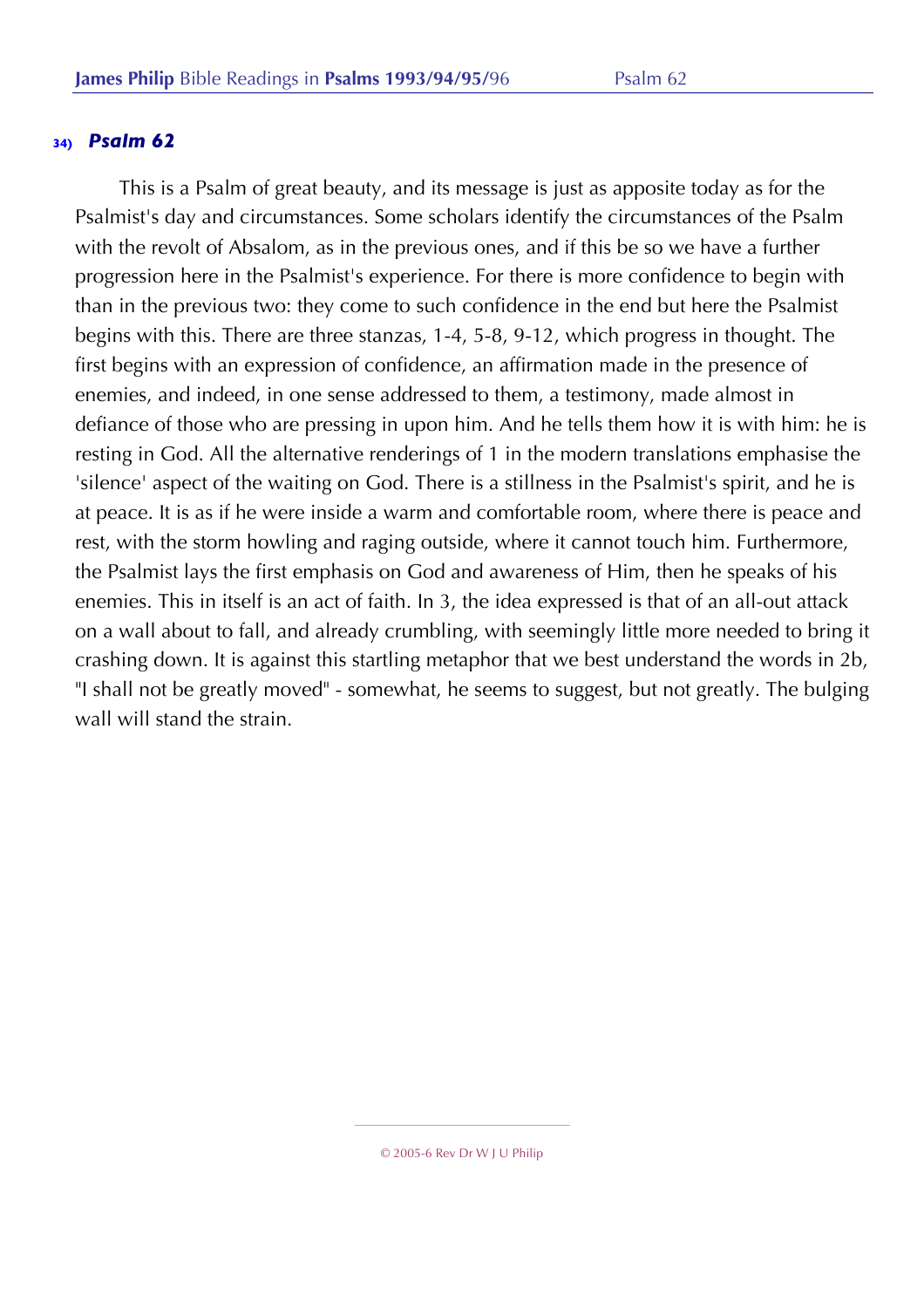In the second stanza (5-8), David begins by addressing himself - in much the same language as at the beginning of the first, but here it is not a statement of faith, but an exhortation to faith. There is a recognition here of the need to renew faith day by day, hour by hour, and even moment by moment. As Maclaren puts it, "No emotions, however blessed, deep and real, will last unless perpetually renewed". Perhaps David felt his faith wavering, perhaps he felt the walls shuddering and tottering with the impact of the enemies' assaults. At all events, he speaks to his soul this exhortation, and summons it to continued trust and faith in God. We should note that 'expectation' in 5b takes the place of 'salvation' in 1b. David is looking up to God in the silence, watching for the answer to his cries and for the help he knows will come. We should note also, and particularly, - for this is the fruit and the effect of exhorting his soul to wait upon God and be still - that this time he says, "I shall not be moved". The 'greatly' of 2 is dropped: there he was thinking he would not be much shaken, but here he now knows he will not be shaken at all. The exhortation in 5 has worked, and faith has been made stronger and firmer. A new and deeper confidence has grown within his heart. The result of this is twofold: on the one hand, the very consciousness of the enemies recedes, and the Psalmist has now no thought of them. On the other hand, he is able to look out to others, and invite them into the kind of trust he himself has found, as if to say, "Come in out of the storm, into the calm and peace of this wonderful Presence".

<sup>© 2005-6</sup> Rev Dr W J U Philip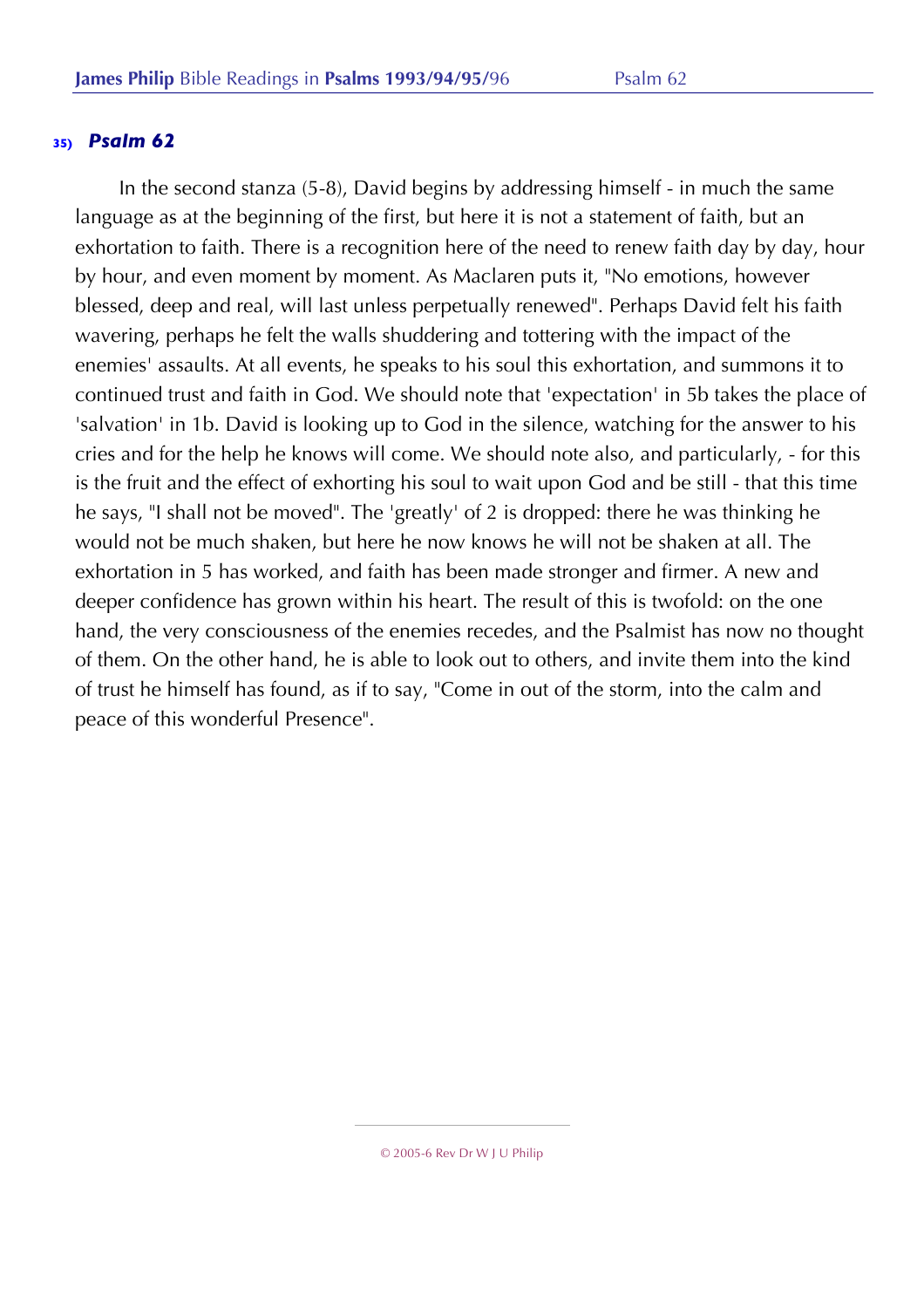In the third stanza, there is a further consideration. The meaning of 9 is that the strengthening and renewing of faith, spoken of in the previous verses, does something to the spiritual eyesight: eyes are opened to see in true and proper perspective the relative strength and power in the enemies and in God. And men are seen to be vanity over against the living God. 'Vanity' and 'lie' are the words he uses to describe them, fleeting and unworthy of trust (10). The Psalmist masses them all together - all the things men rely on and sets them over against God: and placed in the balance opposite Him they are all together vanity. We should note what is said in 11 particularly: here is the secret of the Psalmist's composure. The Psalmist rests in the knowledge that God has spoken. The 'once' and 'twice' may be a Hebraism and form of speech but it conveys a very powerful lesson. God only needs to speak once - for His word goes on and on, and we hear it again and again. We hear the echo of God's voice again and again in the Scriptures, by the Spirit, and it tells us that He is worthy of all our trust. Power belongeth unto God - power to deal with all enemies, and mercy (12) to deal with His people in delivering them. What a God is ours!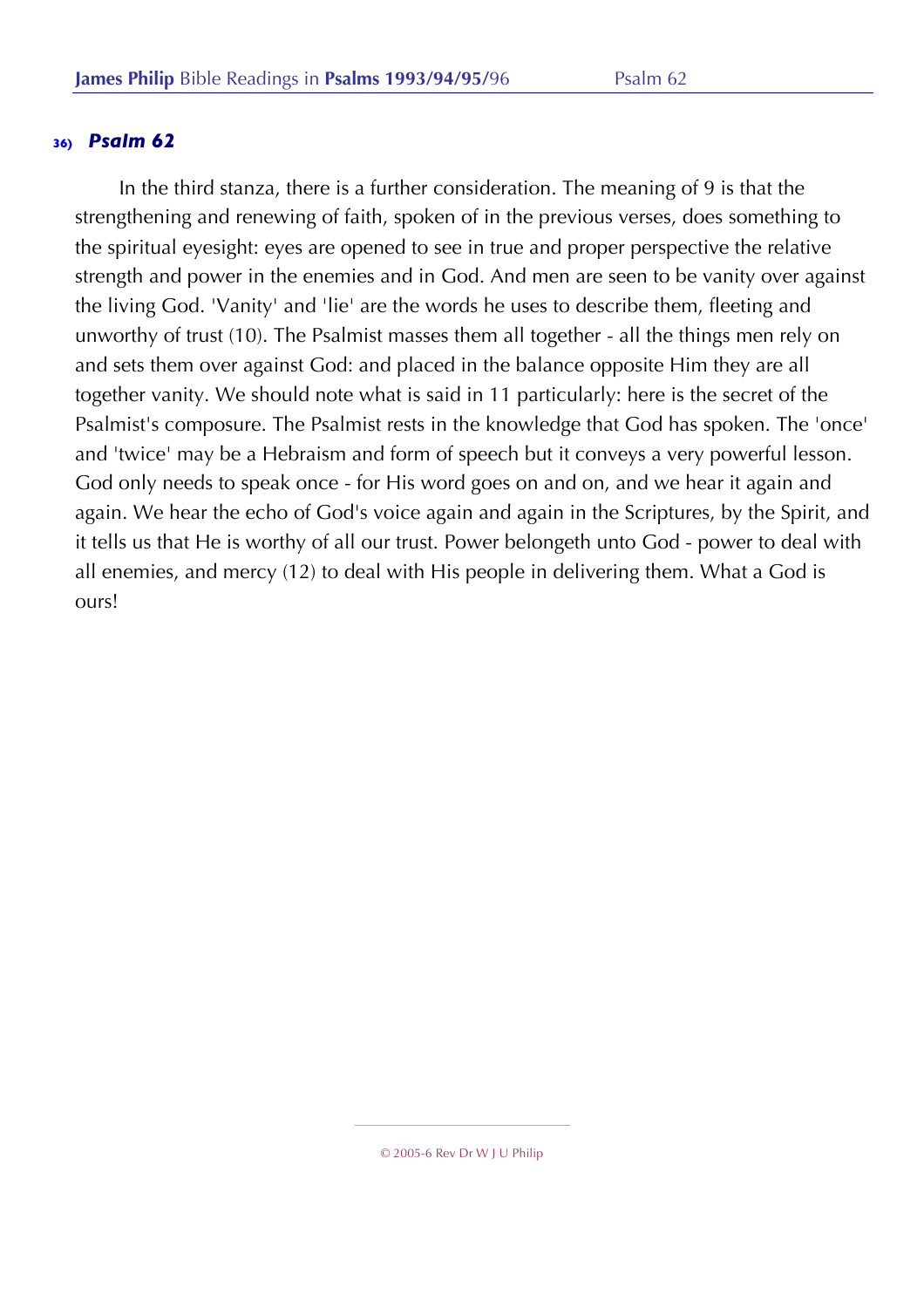This Psalm has a message on two levels, both closely associated with the one as the necessary prerequisite of the other. The circumstances are that the Psalmist is in a dry and thirsty land, excluded from the sanctuary, and pursued by enemies that seek his life (a familiar enough pattern by now, in our studies). A battle is imminent with his foes; but through the confidence he comes to in his God, he is assured that they will fall by the sword, and their defeat will lead to his restoration to his kingdom. Such is the theme, expressed in three stanzas, each of which begins with a reference - an address, almost, to his soul (1, 5, 8). The first stanza gives expression for the Psalmist's longing for God. His sense of physical and geographical desolation and exile makes him feel forsaken by God (a similar experience as that described in Ps 61). His vision of God has dimmed, and his heart is awakened into longing for that vision to be restored and renewed: he yearns to see God in His power and glory, even as when he has formerly seen Him in the sanctuary. If the exile had been caused by sin, Cowper's words amply express his feeling: "Where is the blessedness I knew...?" But even to be longing like this is some evidence at least that, however far away he may have been, his soul is on the way back into fellowship with God. Indeed, he is more than a little on the way back, if 3 is any indication, for to think and believe that God's loving-kindness is better than life is to have made a great discovery, and to have got priorities in the proper order. For this speaks of the real passion for God which is ever satisfied by His coming in fulness. 'Blessed are they', said Jesus, 'which do hunger and thirst after righteousness, for they shall be filled.'

<sup>© 2005-6</sup> Rev Dr W J U Philip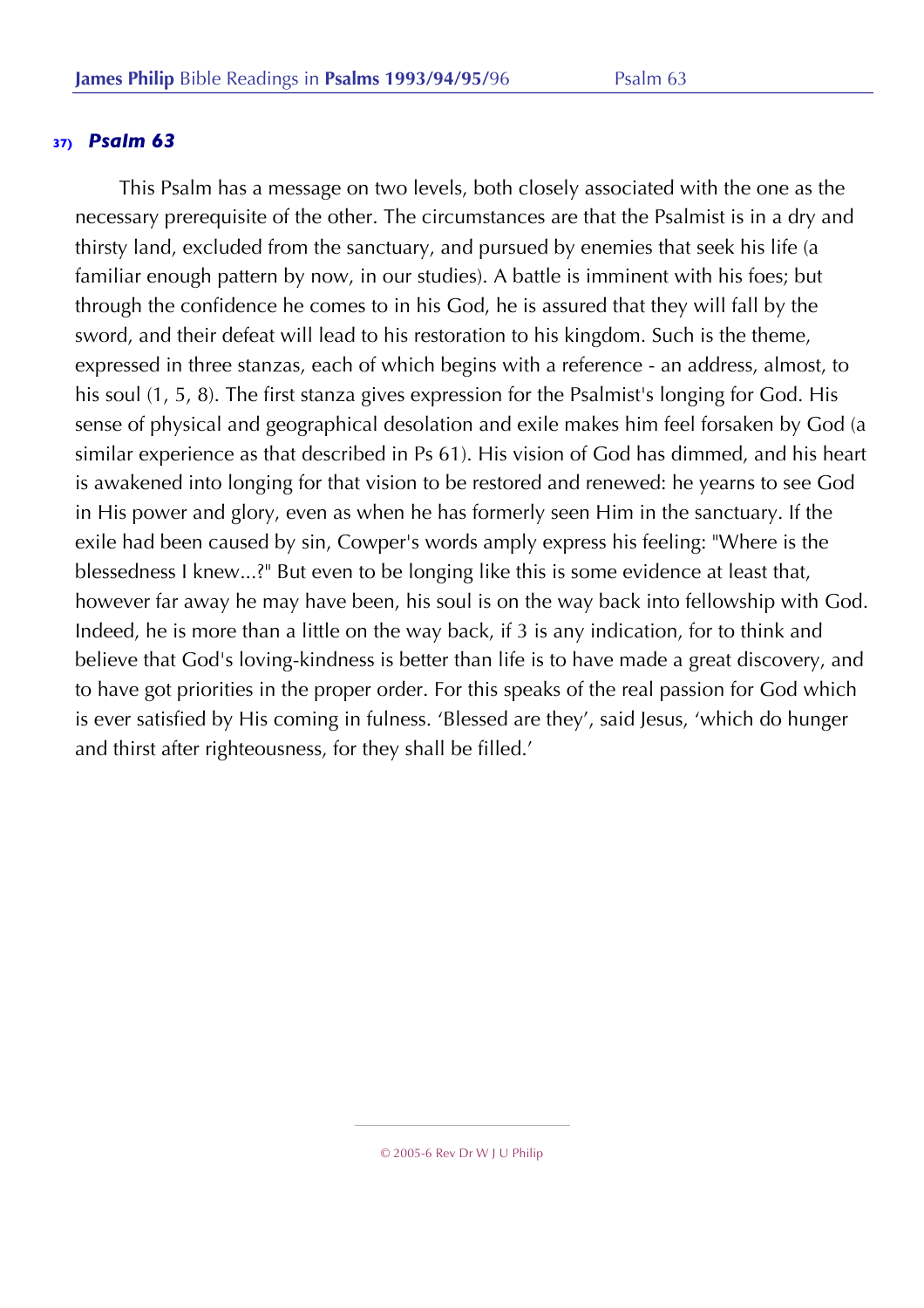It is hardly surprising, then, that in the second stanza (5-7), longing passes into fulfilment. We should pause, however, to reflect that God sometimes allows the dryness and parchedness of spirit in order to awaken hunger and thirst for Him, to bring us back to Him again. Does He not sometimes withdraw privileges from us we may have tended to take for granted, in order to renew our souls and awaken a new love for Him in our hearts? There is nothing like a spot of exile to whet a jaded appetite! Longing, then, passes to fulfilment. If God's loving-kindness is better than life, the soul that is in fellowship with Him can have no unsatisfied cravings, but must be at peace. This is the theme of the second stanza. Even in recollection, during the watches of the night, the Psalmist is able to recall the blessedness of his fellowship with God, and enjoy it all over again. This is one of the ways that confidence in God arises afresh in his soul: memory of God's faithfulness and goodness in the past kindles hope for the future. But - interestingly enough - we require to read the message of the third stanza (9-11) into it to get its full spiritual message. For the third stanza speaks of enemies and, as we have already said, it is the defeat of the enemies that enables the king to return to his kingdom. This has a great message for us in the spiritual realm, for when there has been a time of drought and parchedness in the soul, there is generally a battle of some kind involved in the restoration to fellowship and communion and power. For there are enemies to be fought, and powers to be resisted, and it may well cost us blood and tears before we win through to victory. We must not shrink from this battle, but look through it, to the goal and the reward.

<sup>© 2005-6</sup> Rev Dr W J U Philip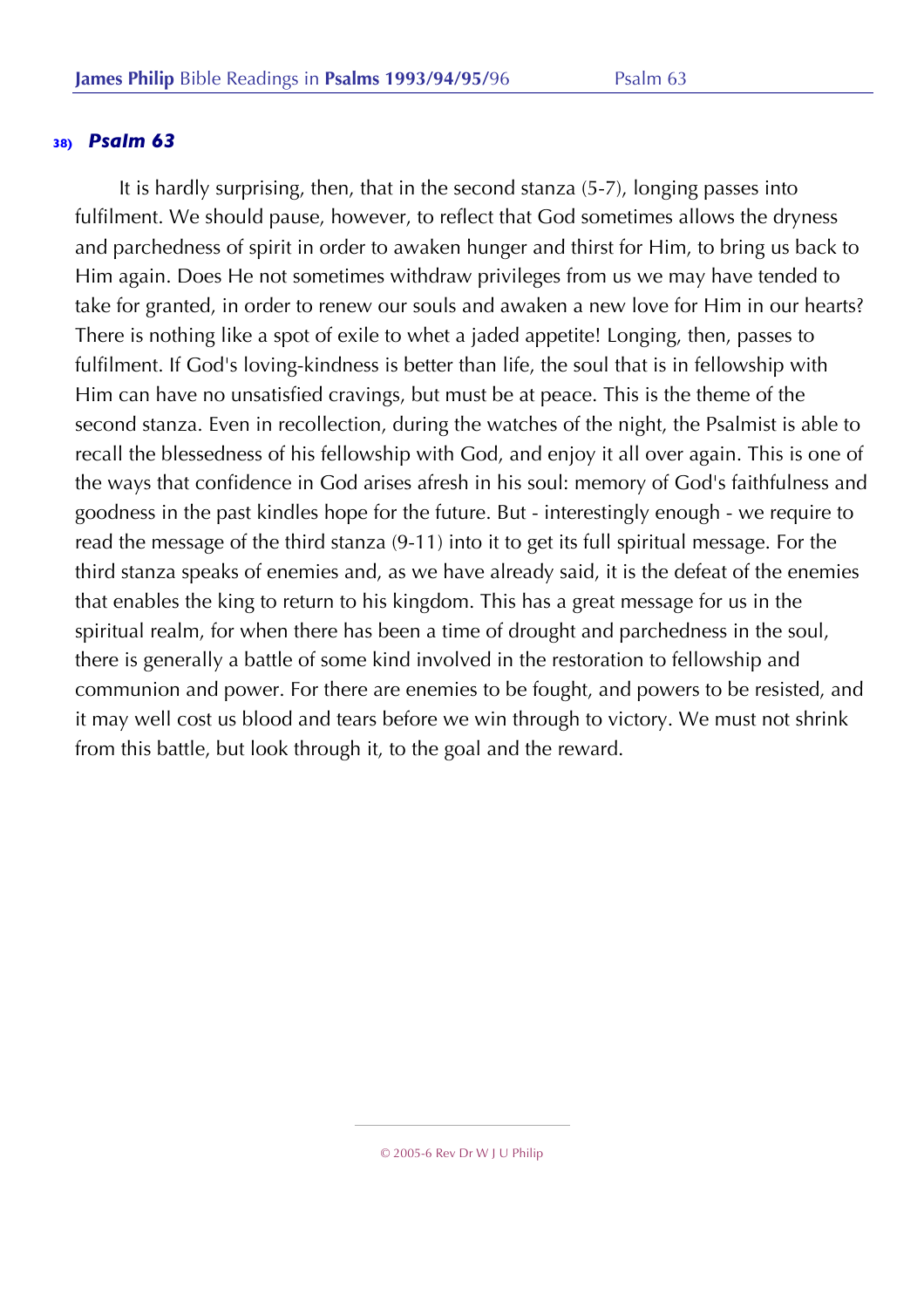The other lesson the Psalm holds relates to the Church, God's people, as distinct from the individual. There are times when the Church finds itself in 'a dry and thirsty land' with a sense of God having withdrawn Himself from His people (Jer 14:8), and the question that arises is whether dryness is sent by God to bring the Church to its senses. It is arguable that the present parlous state of the Church in our own land has this as its root cause. If, then, the signs of an awakening hunger are an evidence of God taking pity on His people, what we said earlier on the individual level will be just as applicable in the life of the Church: there will be battles to be fought, wrestlings to undergo, and agonies to suffer - battles in unseen realms with principalities and powers, great immensities that will have to be overcome before we can see God's power and glory abroad in the land, and battles in the seen realm also, with costly adjustments to be made, things to be put right, and priorities to be straightened out and the continuing discipline of such faithfulness in a faithless world, standing firm for the highest we know, and refusing to 'come down', will be costly indeed. Are we prepared to pay such a price, when the temptation to compromise, and seek an easier way is so real? Will we find that temptation greater than the passion for God, or will that passion overcome every other competitive consideration? That is the issue for the Church today: please God it will rise to the challenge.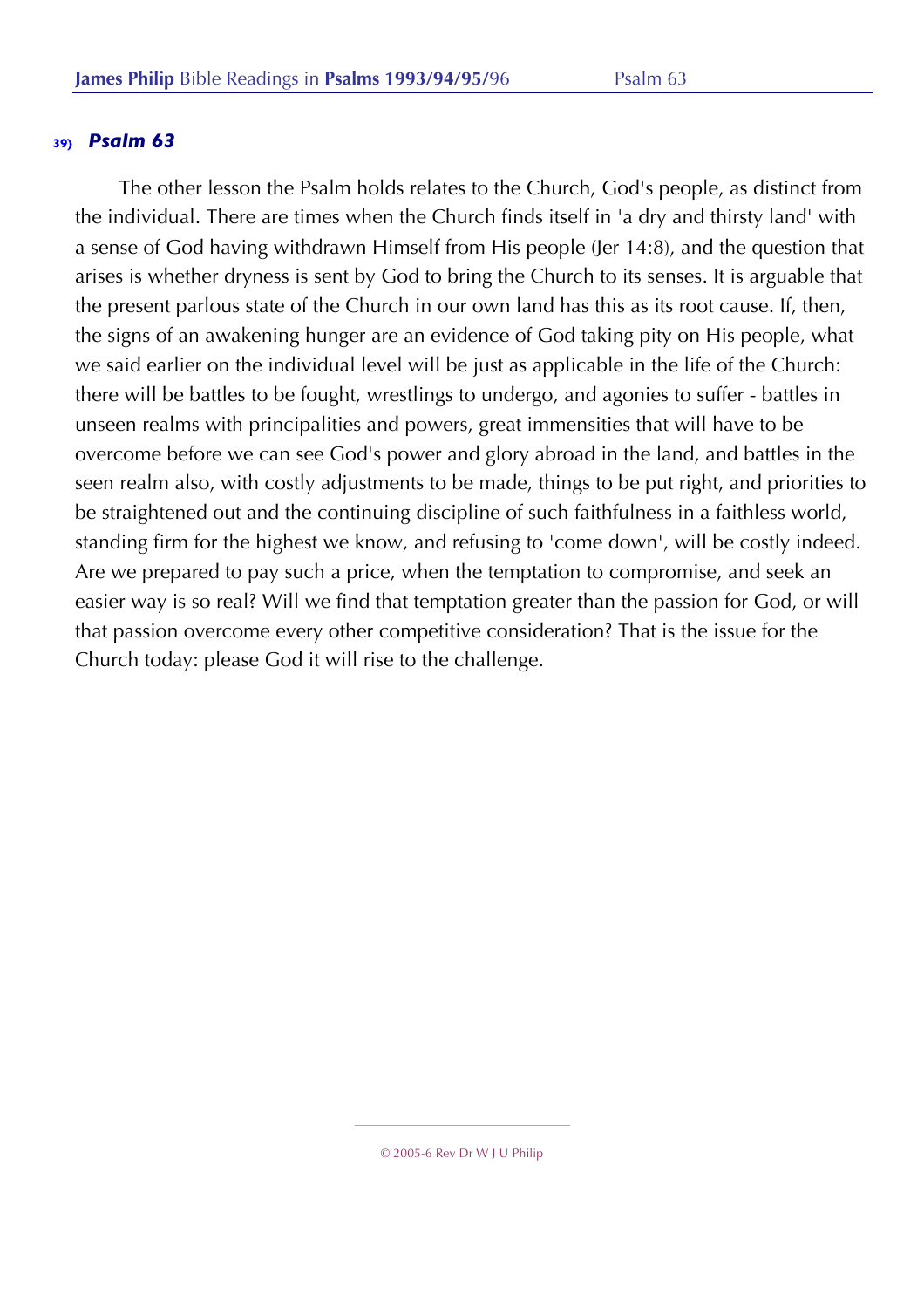One's first reaction on reading this Psalm is to be tempted to exclaim, "Oh dear, more of this 'enemy' business, and the punishment of the wicked by God. What is one to make of all this and what lessons are to be drawn from it?" It cannot be denied that there is a good deal of this in the Psalter, but then, there is also a good deal of this encounter with enemies of one kind or another in spiritual life. In this respect the Psalm strikes a note of realism. Indeed, the fact that this is a familiar pattern is an important lesson in itself, for it unfolds a certain kind of attitude which faith makes possible in spiritual experience, namely that over against the intrigues and attacks of evil men faith sets the certainty and assurance that God will intervene to help and deliver, and that He will take up our cause and make us prevail. As the hymn says, "God hath made His saints victorious". And faith exercises itself on this assurance, and brings the trembling soul into peace before the danger is over and before the attack has spent itself. This is something we have often seen in the Psalms we have already studied, and it prompts the reflection that surely God means us to learn this lesson well, until it becomes almost second nature to us, since He underlines it so repeatedly. That is something worth thinking about, is it not?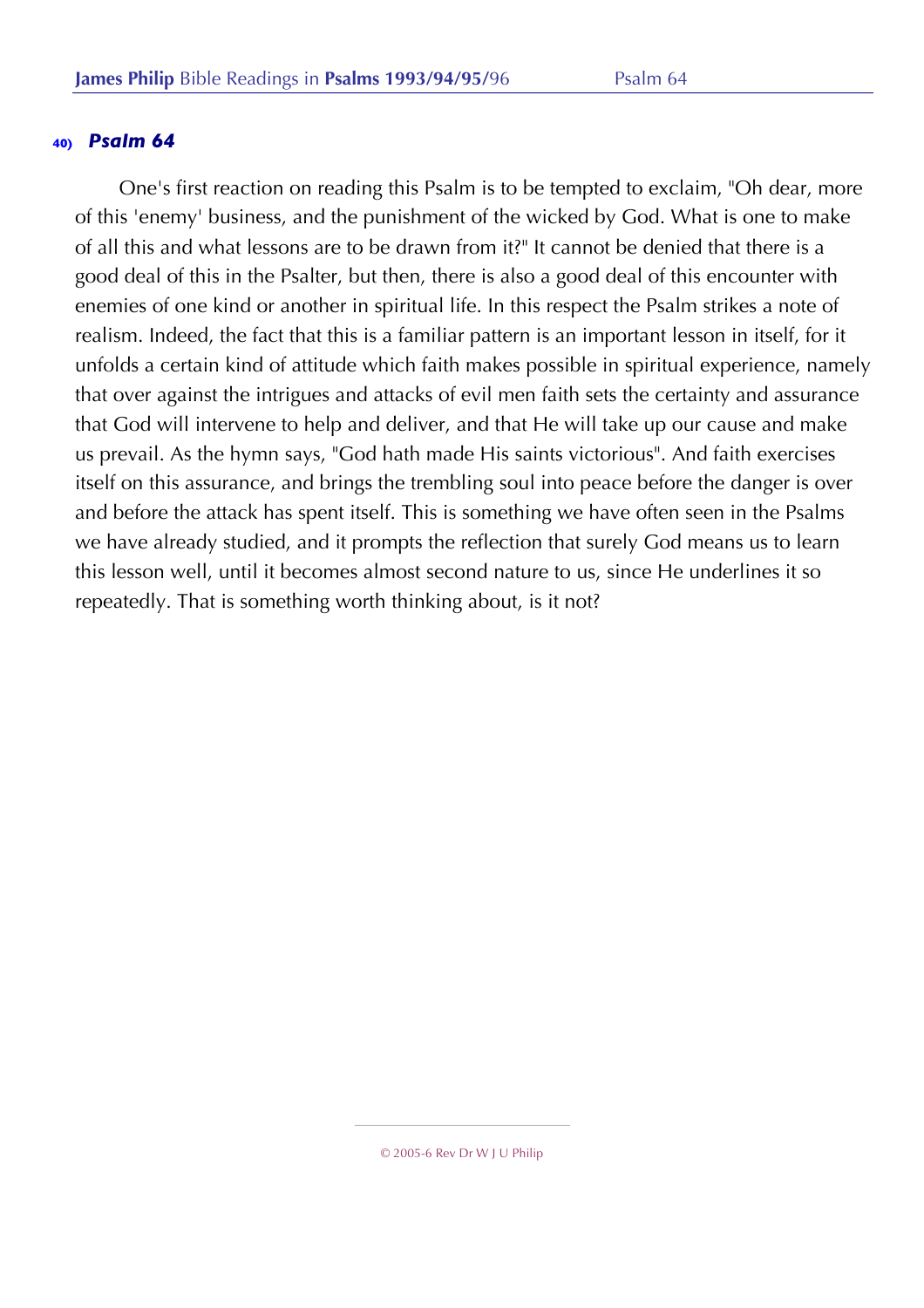Criticism has often been voiced about what commentators call 'the distasteful spirit of bitterness' reflected in such Psalms as this. But two things should be remembered in this regard: the first is that we should notice that the Psalmist is simply stating what he believes God will do, and not giving expression to something he himself is going to do to his enemies. He does not take the law into his own hands, but recognises the truth of the Pauline quotation in Rom 12:19, "Vengeance is Mine, I will repay, saith the Lord". And if this is something that God does, the Psalmist can hardly be faulted for recording it, can he? The second thing to remember is that to speak of such passages as reflecting a primitive and sub-Christian spirit is to ignore the undoubted emphasis in the New Testament itself on the reality of Divine judgment. It is the New Testament that speaks of delivering people to Satan for the destruction of the flesh, and that men may learn not to blaspheme; it is the New Testament that speaks of the apostles' exercising 'binding and loosing' power in the Church. It is beside the point, therefore, for one commentator to condemn the Psalmist's words here 'as a retributive curse, the mere utterance of which was believed to be effective'. How would he interpret Paul's words in 1 Cor 5:3 ff which speak of delivering an offender to Satan for the destruction of the flesh? If this were what the Psalmist's words meant, he would have good apostolic warrant for them. It is better, however, to take the words as expressing assurance about what God would do to His enemies. As such, we have a good New Testament parallel in Paul's famous words in Rom 8:31 ff, "If God be for us, who can be against us?" Paul goes on to speak of the fact that nothing can separate us from the love of Christ, and that in any kind of adverse circumstance - tribulation, distress, persecution.... - and in all of them we are more than conquerors through Him that loved us. This is the kind of assurance the Psalmist finds here - 'killed all the day long', yet 'more than conquerors'.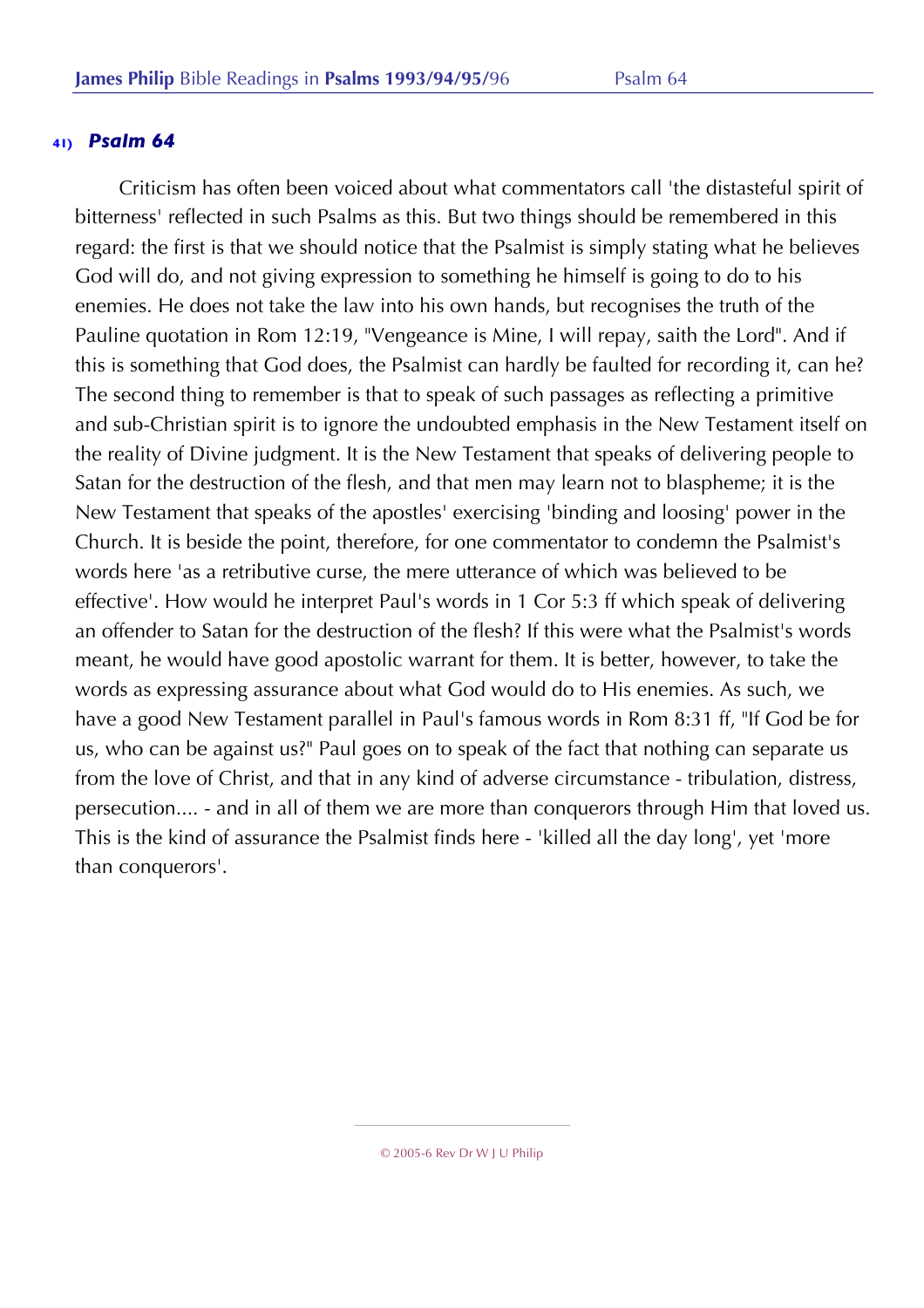We should note that although the Psalmist asks to have his life preserved from the fear of the enemy, there is no mention of physical violence or harm coming to him. The language is figurative, as 3 makes plain, and the swords that attack him are his enemies' tongues and their arrows are words. And they are shooting at him in secret, that is, from under cover. His foes are not out in the open, but hidden. It is intrigue, subtle, hidden, undercover intrigue, with vicious scheming behind his back that is in view, and the warfare is one of underhand slander in which his defamers take good care to remain in the background. Commentators suggest that the circumstances referred to had to do with a political/religious situation of strife of the sort that occured intermittently throughout Israel's history. The Psalmist was leader of the orthodox party, the upholder of ancient tradition, and he was opposed by innovators whose attitudes towards the ancestral religion were lax and contemptuous. This is a very topical and relevant issue today, when the tension between those who hold the traditional values of the faith and those who sit light to these values, and are radical in their approach both to the Scriptures and to the theology of the Scriptures, has been a very real one. One readily thinks of Jeremiah's famous words (Jer 6:16, 17) about the old paths and the good way. One thinks also of the opposition and the ridicule that has often been poured upon the evangelical cause, and persisted, in spite of all testimony to its fruitfulness and effectiveness, by the establishment, the radicals, the scholars and the ecumaniacs. Well, we should remember for our comfort that there is a God in heaven who remembers the old paths, and the good way, and Who yearns over this lost land and this lost generation. And we look to Him for ultimate vindication.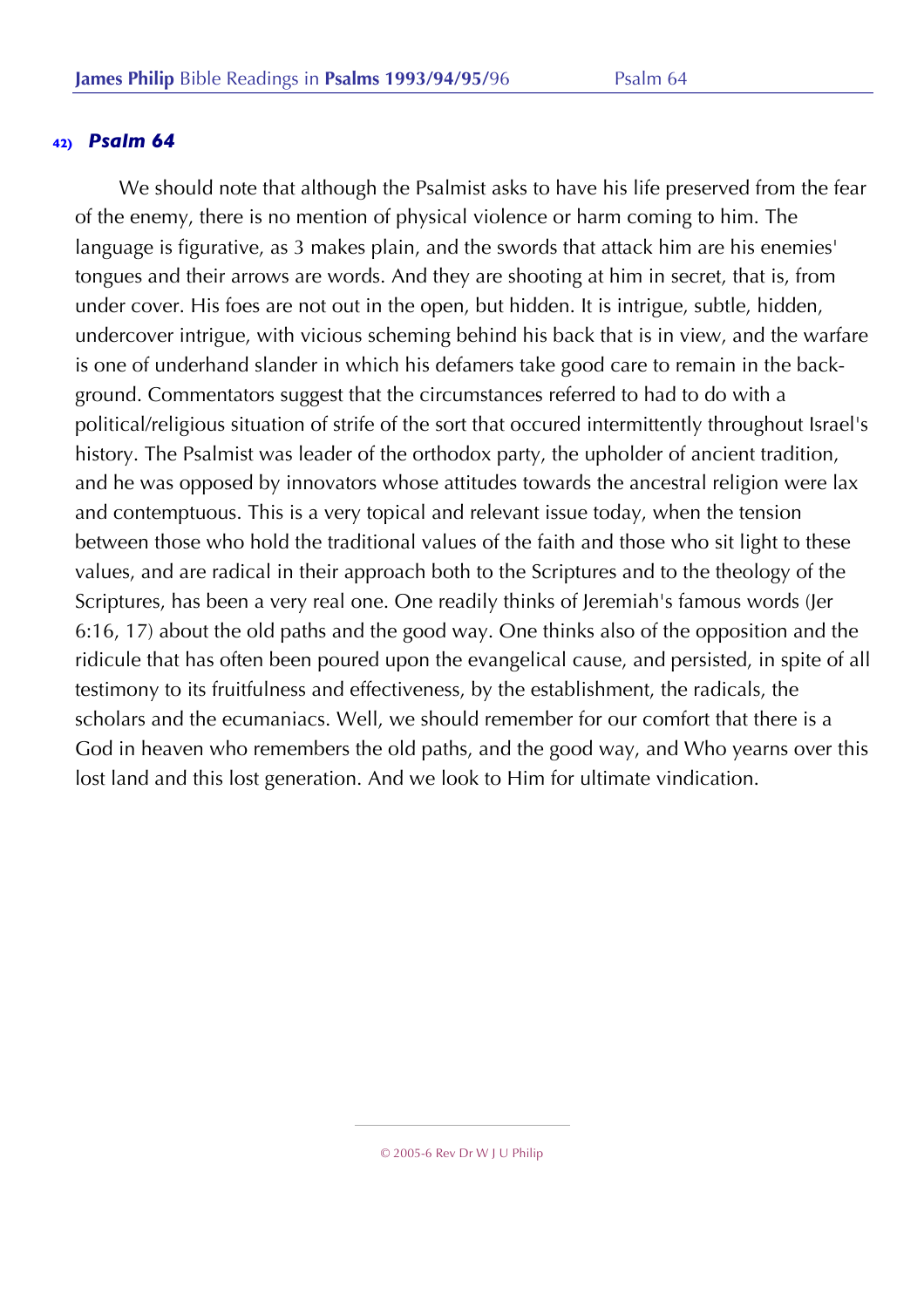This is one of the great Psalms, immortalised in its metrical version in the praise of the Scottish Church. It is indeed a Psalm of praise, and coming after a number of Psalms in which the singer has been battling with pressures and enemies; it seems like morning sunshine after the darkness of night. It is, in one sense, a very fitting climax to those earlier Psalms, in the assertion and proclamation that God is the Hearer of prayer. It divides into three stanzas, 1-4, 5-8, 9-13, the first of which having as its subject the question of worship and prayer and communion with God, the second speaking of the manifestation of God's power in history and in nature, and the third, a harvest song which, as it were, sings the revelation of God in His providential dealings with His people, crowning their year with goodness. It is possible to interpret it in two ways - first, in its straight-forward specific application to some definite occurrence, some specific act of transgression (3) of which the people had repented, and for which atonement had been made, thus removing the burden of guilt and renewing fellowship with God, with the subsequent songs of praise and thankfulness to Him. But it is also possible, in the second place, to interpret it in more general, spiritual terms, both as a spiritual exercise, by which God's people are restored to fellowship with Him, and also as a companion-piece and climax to the previous Psalms we have studied. As such, it would indicate the Psalmist as getting right out into a large place, with confidence in God, and rejoicing in Him.

<sup>© 2005-6</sup> Rev Dr W J U Philip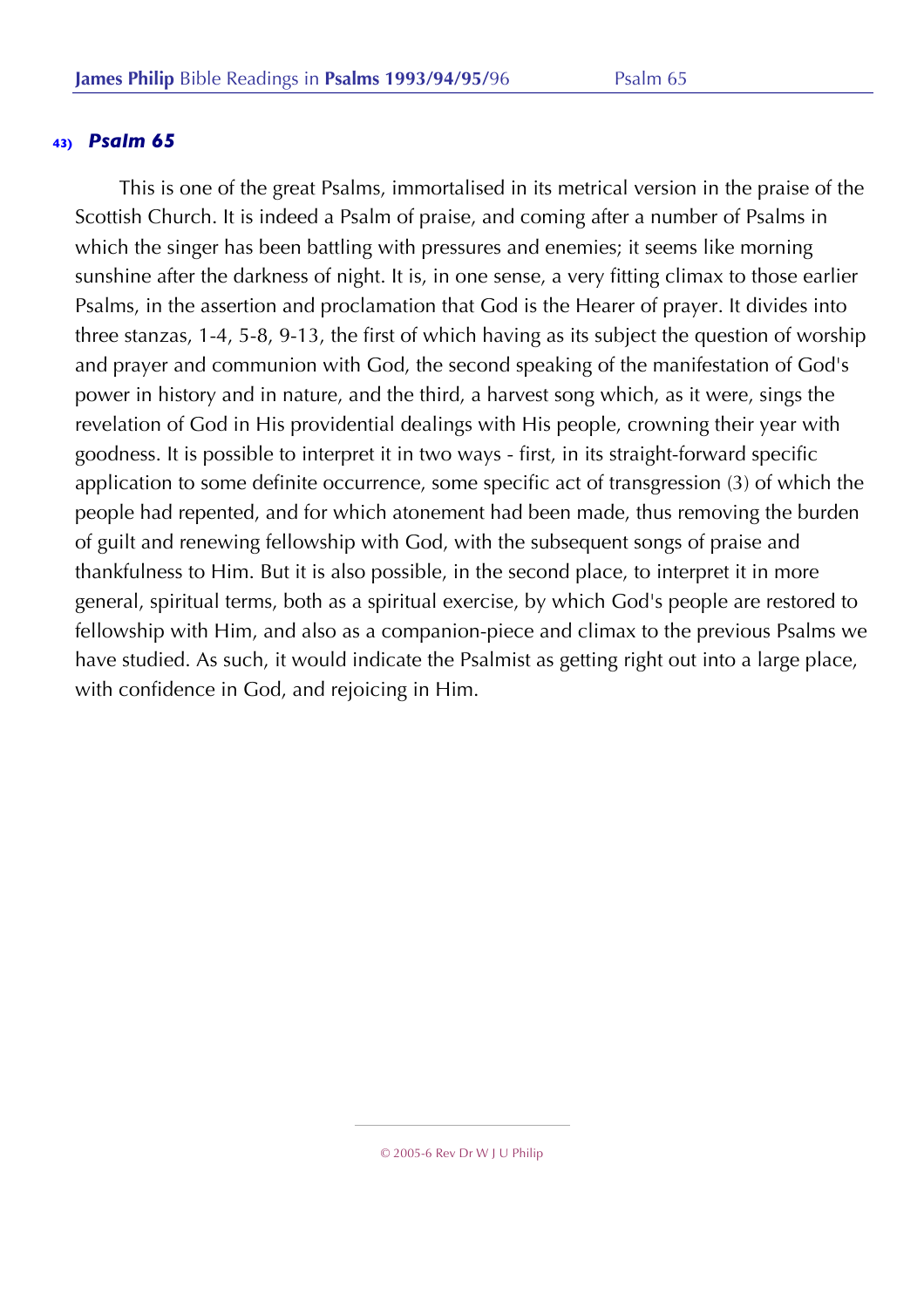Whichever way we care to interpret the Psalm, the message of the first stanza is impressive and wonderful, in its emphasis on the answers to prayer given by the covenantkeeping God. The first phrase, "Praise waiteth..." is translated variously as 'praise is silent for Thee', some thinking that the reference is to the attitude of silence and expectation characterising the attitude of the people of God in the sanctuary as they await the High Priest's coming forth from the holiest after presenting sacrifice on their behalf (Lev 16:17); or as 'to Thee silence is praise', with the idea that wordless submission of will constitutes true prayer and praise. In 2 we have the glad consciousness that such prayer is not in vain. God hears, and God answers. Yet His hearing and answering are in the context of sin being faithfully dealt with. We have seen in the earlier Psalms that God did not deliver His servant from distress except in the context of dealing with the things that brought about the distress in the first place (3). Then, in 4, we have the blessedness of restored and renewed fellowship with the imagery of God playing host to His guests, and bestowing His bounty upon them.

The second stanza takes us a further step, and we see God now as the Answerer of prayer. And when He answers there is joy and gladness, exultation and praise. It is wonderful and glorious to see the hand of God at work. But there is something else: there is awe, and fear, and this is the note the Psalmist strikes in 5. We must never forget that the God Who hears prayer is the terrible God of the Scriptures, and to supplicate Him brings an incommensurate power into human situations, and lets loose incalculable forces in the world. This is one of the lessons taught in the book of Revelation, where we learn that it is the prayers of the saints that causes the vials of wrath to be poured out upon the earth. We should be careful when we pray, for we may start up more than we bargain for and the answers may not always be just what we expect. What follows in 6, 7 may be taken both literally, as referring to God's activity in creation, or figuratively as referring to storms and convulsions among the nations. There is good scriptural warrant for taking both meanings, and we should not be slow in applying the words accordingly.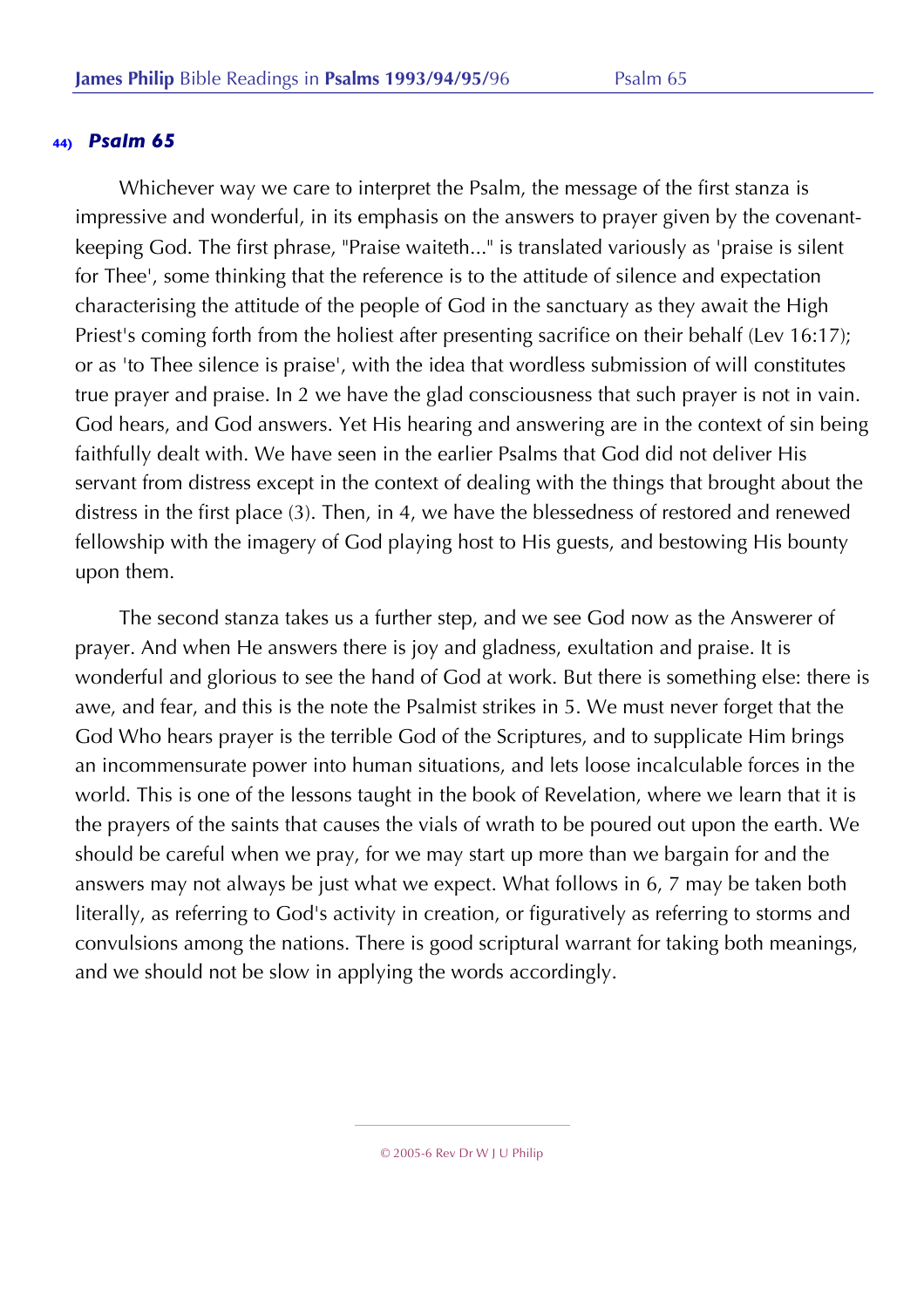The third stanza (9-13) is a lovely harvest song, and again a twofold interpretation is possible. Some have said that the whole Psalm was written for the celebration of the Feast of Tabernacles or of harvest. Certainly, this makes good sense, for this stanza completes, as it were, the threefold revelation of God, in spiritual life (1-4), in history and in nature (5-8), and finally in His providential provision for the needs of men. Nor must we ever think little, or in any way complacently, of such a provision. The goodness of God in harvest is a wonderful and glorious reality. But everywhere in Scripture harvest in nature is also an illustration of harvest in the world of the Spirit, and these words gleam with glory when they are spiritualised. What a description they are of the times of refreshing that the Church has been down its history in days of revival. Let us look back, then, over the Psalm and see the sequence in the three stanzas: the Hearer of prayer (2); the Answerer of prayer (5); the river of God full of water (9). This last is the constant factor: God's river is always full.

Finally, we should consider the general pattern of the last several Psalms: pressure, tension, crying to God, wrestling, the peace, confidence and assurance before the victory is given, the disciplines of faith. And now, this! The Psalmist appears to have come through the agonising and wrestling to this place where he now proves God to be the Hearer of prayer and mighty Answerer, and sees the river of God to be full of water. Is not this an incentive and encouragement to us to soldier on!

<sup>© 2005-6</sup> Rev Dr W J U Philip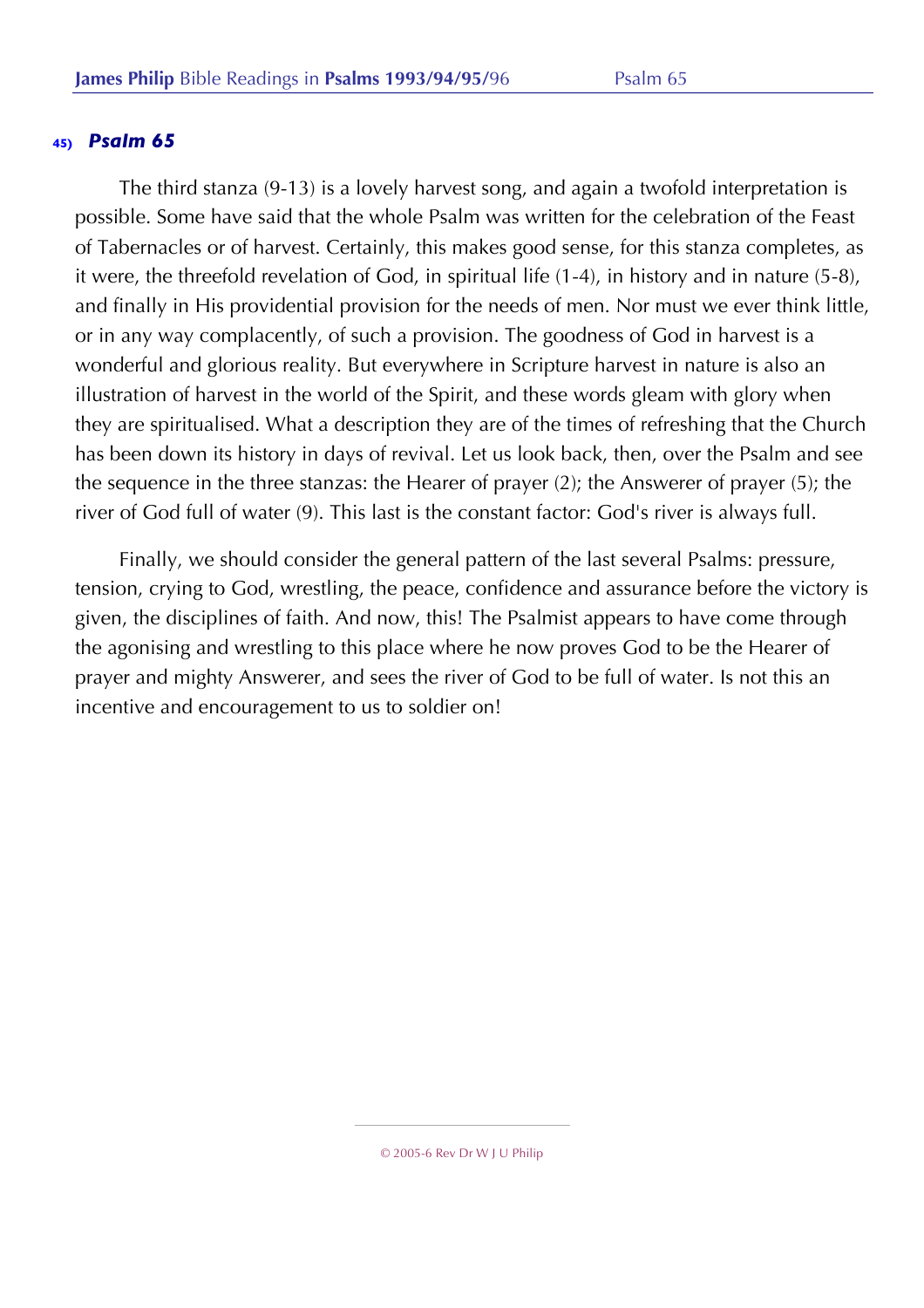This is a great Psalm, and a beautiful song of worship, with much to teach us. The first thing to note is that, while consisting of five stanzas - 1-4, 5-7, 8-12, 13-15, 16-19 - and a doxology, 20, it naturally divides into two parts, 1-12 and 13-20, of which the first contains plural pronouns - 'we' and 'our' - while the second changes to the singular - 'I' and 'my'. This is very striking, the more so when one realises the subject-matter of the Psalm as being a celebration of God's mighty acts on behalf of His people. For this fact immediately underlines for us the need and the duty of individual appropriation of general blessings. And if there is any indication in the Psalm of what our worship should be like, it is clear that it should have this two-fold emphasis: praise of God for His mighty acts in redemption for the world, and praise of God for His mighty acts in redemption 'for me'. Each individual has to enter into his own personal share in the world-wide blessing of the gospel - not only "God so loved the world...." (John 3:16), but also "the Son of God loved me...." (Gal 2:20).

We are not told what particular victory the Psalmist was celebrating: some think the defeat of Sennacherib in 701 BC in Isaiah's time, others the return from Babylon after the exile. But we do not need to know, for the message is applicable to, and in, any visitation of God. This is the genius of so many of the Psalms, that they can apply to, and reflect, many different kinds of experience.

<sup>© 2005-6</sup> Rev Dr W J U Philip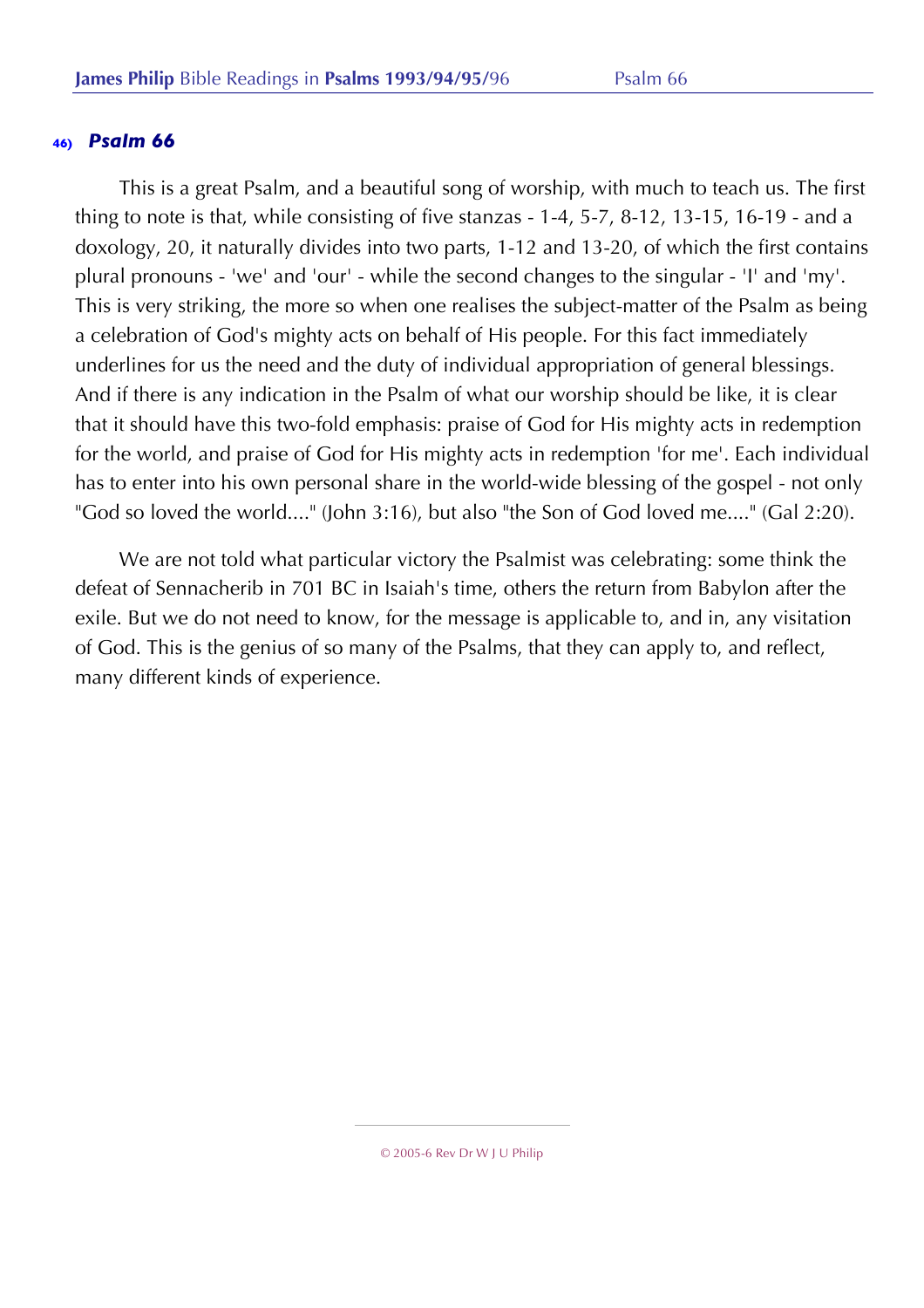In the first division of the Psalm (1-12), containing three stanzas (1-4, 5-7, 8-12), the Psalmist first of all calls on all the earth to praise God. The implication of these verses (1-4) is that God has simply to be known to be worshipped, and when He discloses Himself in His mighty acts the hearts of men will be won to Him. The Psalmist next (5ff) moves from the general to the more particular summoning the nations to behold God's mighty acts in the history of His own people, Israel, with the crossing of the Red Sea and the passage of Jordan specifically mentioned. A still further development (8-12) refers to the particular saving act of God which has occasioned the Psalm, a present deliverance. The implication is that the acts of God in past history are not merely past history, but reveal a principle by which He acts today. The lessons in all this are various. The first, and most important, is that the God Whom the nations are called upon to worship, and Whose mighty acts they are asked to contemplate, is the living God. Secondly, the Psalmist is conscious that "Israel's history is meant to teach the world what God is, and how blessed it is to dwell under His wings", and that God's people are to witness to the whole world, and to reveal Him in such a way as to constrain men to worship Him. This is their gospel: "Come and see..." (5). Thirdly, as we see in 5-7 there is a note of gratitude for past mercies as the Psalmist looks back on their history, and a 'sharing' in these past mercies, since God is not a God of the past only, but the same yesterday, today and forever. And this, finally, is wonderfully illustrated in 8-12, for here it is a present crisis, and a present deliverance, that is celebrated, by which they were brought into 'a wealthy place'. Abundant deliverance indeed.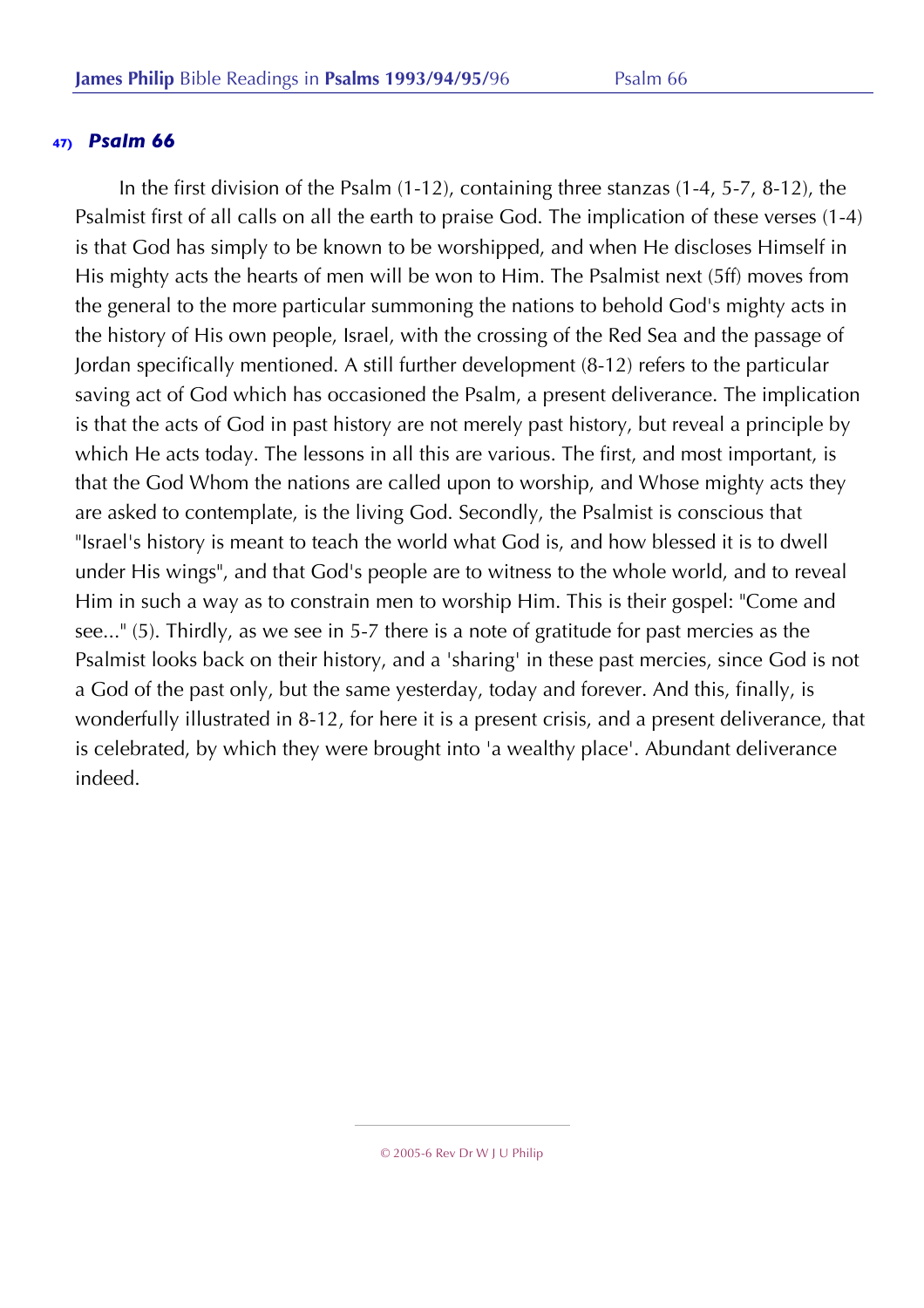The second section of the Psalm (13-20) emphasises individual involvement and appropriation of God's blessings. Kidner comments, "If this is a strange climax, to have the nation's thanksgiving capped by a single worshipper's, it is a strangeness not unlike the paradox of God's ways, which leave room for the few and the small, who matter to Him as much as the many, and who find themselves, not lose themselves, in His great congregation." This personal appropriation of the Divine blessings is the true pattern of the gospel, as is made clear throughout the New Testament: as Paul puts it in Gal 4, God sent His Son into the world, then sends His Spirit into our hearts. And the bearing witness to the once-for-all acts of God in the gospel is an invitation to the individual to enter in to their bountiful provision and make them His own. It is this that underlies the resolve expressed in 13-15 to make personal offerings and sacrifices, for they are the Psalmist's way of witnessing to what the Lord has done for his soul. Here, then, are two important lessons: firstly, each individual believer must take the general blessing and make it his own - and this means "the faith that takes the world's Christ as my Christ" (Maclaren). Secondly, there is an obligation laid upon all recipients of God's mercy to tell it forth. And the impulse to do so is an indication of the reality of our having received that mercy. The teaching on prayer in 17, which is the way this believer 'tells it forth' is full of instruction. The song extolling God for the deliverance for which he prayed was, as Maclaren suggests, "Lying under his tongue, ready to break forth", and he goes on to comment "that is a strong faith which prepares banners and music for the triumph before the battle is fought". Finally, in 20, we see that there is something bigger and more wonderful than answer to prayer - the glorious grace behind it, and the mercy of God revealed in Christ. This is the ultimate ground of our rejoicing.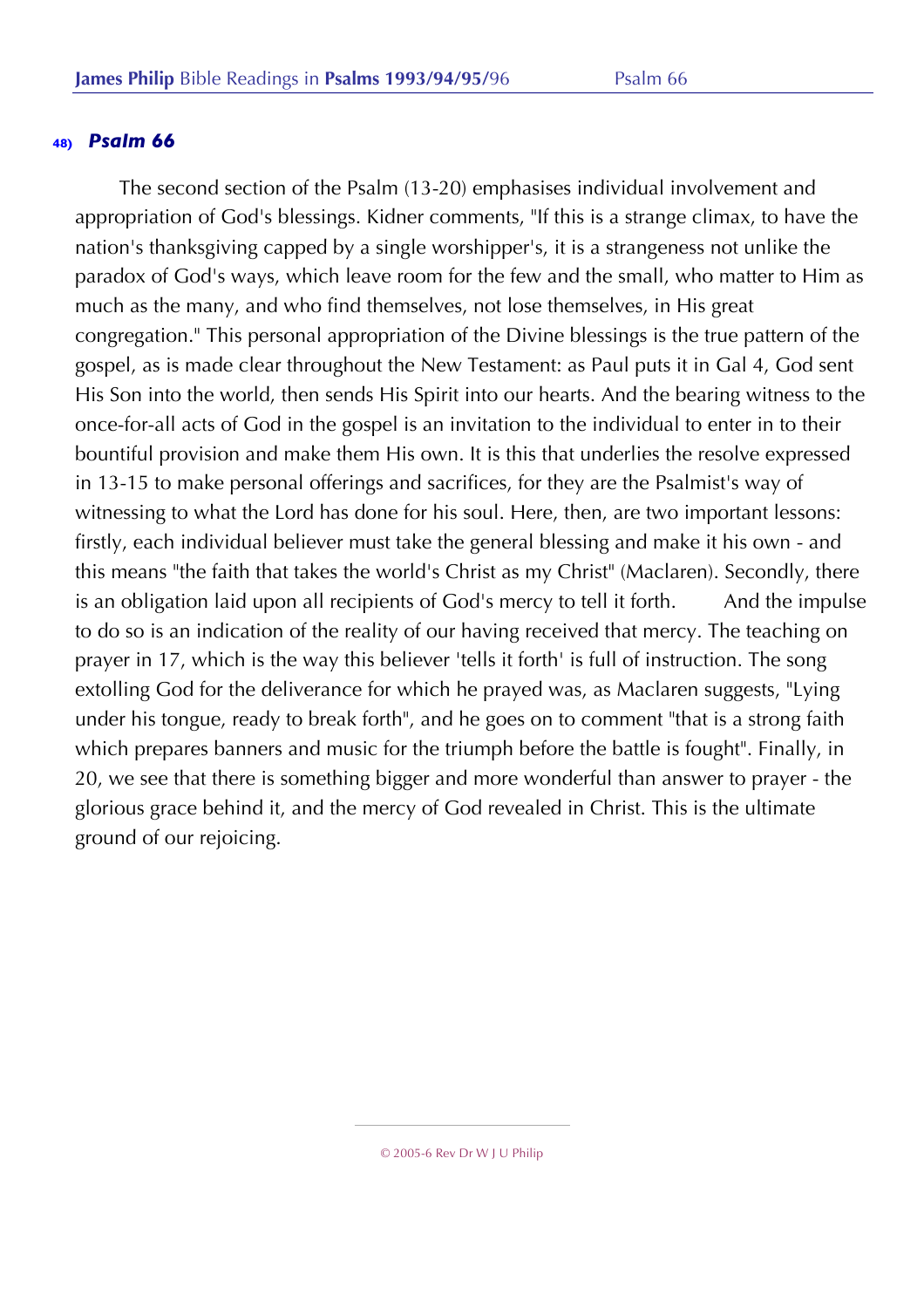There is a measure of connection between the message of this Psalm and the previous one, which spoke of the Psalmist's recognition that the true function of the people of God was to reveal Him to the nations in which a way as to constrain them to worship. This is also the basic theme here, and the dominant thought is the "aspirations after Israel's blessing, and the consequent diffusion of the knowledge of God's way among all lands" (Maclaren). It will be noted (especially in the RSV translation) that each verse contains two clauses except the middle one (4) which has three, and this seems to be the central verse of the Psalm. Working outwards from 4, we see that it is enclosed and surrounded on each side by the fourfold repetition of a prayer that the peoples of the world might give thanks. This, then, is the heart of the Psalm - the desire that all the earth might praise God, Whose providence blesses all. Again, this central block, 3-5, is enclosed in two sections, each of two verses, 1,2 and 6, 7, which are also parallel to one another, and which regard God's manifestation of Himself to Israel as His great witness to the world. In both, it is the idea that God's blessing of His people will lead to the blessing of the ends of the earth. The setting of the Psalm seems to be a festival of harvest-home (Kidner). 6a should read with a past tense, 'the earth has yielded its increase', not future, as in AV. The reference is clearly to harvest, whose good yield calls forth praise and thanksgiving to God from the Psalmist on behalf of himself and his people. It may well have been a celebration of the Feast of Tabernacles that the psalm was written and sung.

<sup>© 2005-6</sup> Rev Dr W J U Philip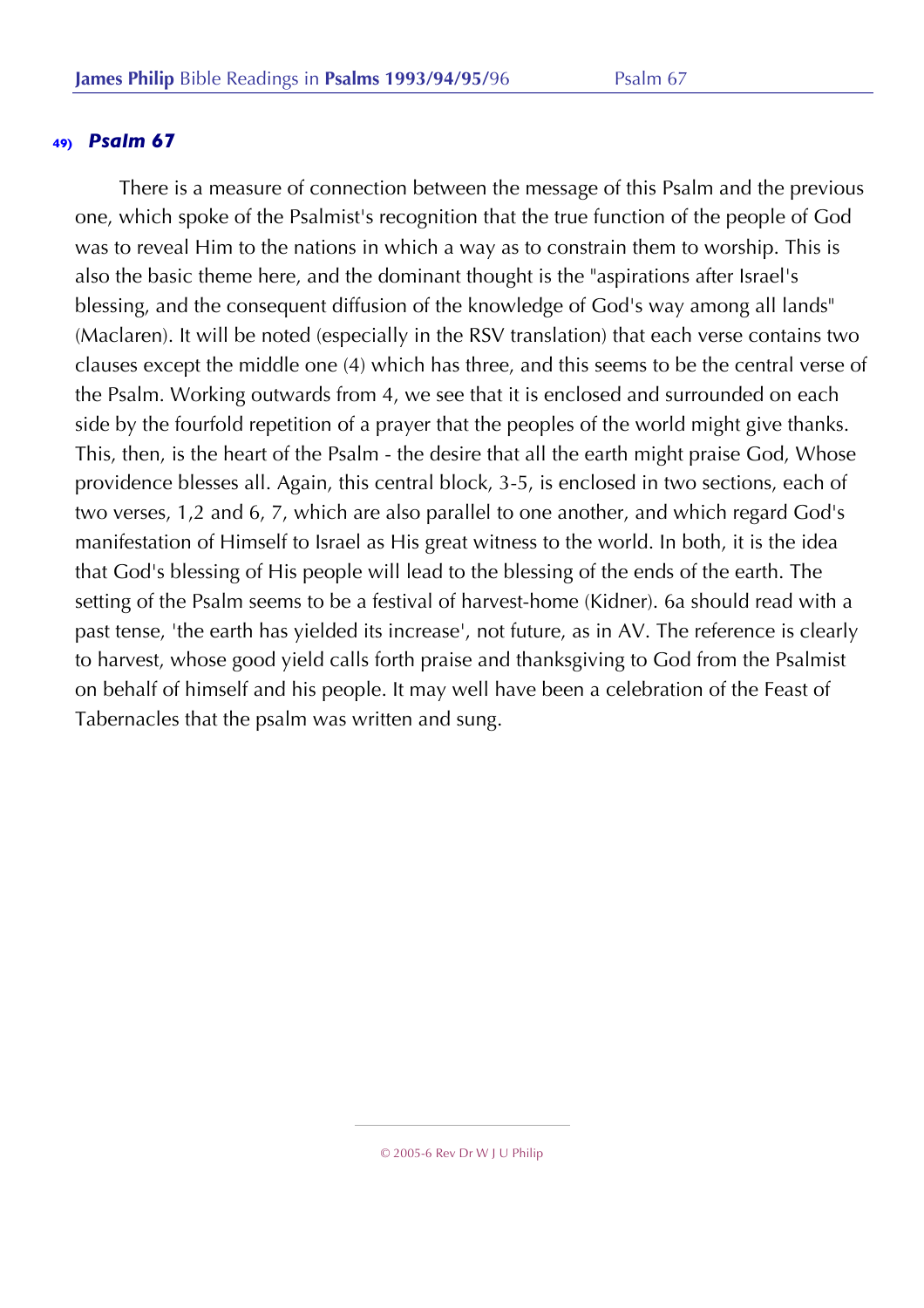If the interpretation of the Psalm is, as we have suggested, a Harvest Thanksgiving, it seems almost odd that it should begin with a prayer of entreaty (1) instead of a song of praise. But a little thought will make it clear that a sense of the Divine goodness and bounty (in harvest or in anything else) often awakens a sense of unworthiness that leads to a cry for mercy. This is true to spiritual psychology, and is one of the ways in which spiritual renewal takes place. As Paul puts it in Rom 2:4, "The goodness of God leadeth to repentance". A sense of God's goodness in Christ (which is grace and favour, unmerited and unaccountable, at work in Him for the salvation of men) should stir His people to cry like this that the fulfilment of God's purpose in that grace might be fully realised and brought to fruition, in making us "a light to lighten the Gentiles". This is the point and force of the opening verse of the Psalm: it expresses a desire and a longing on the Psalmist's part to be all that he should be for the sake of a lost and darkened world.

With the consciousness of the need for mercy there also comes the awareness of the need of Divine blessings. Only now does the Psalmist realise how barren his life has been and how much he needs His refreshing. And when the consciousness of this grips him, the prayer changes from being part of a liturgical pattern and becomes a desperate cry for God. The words of the Hymn Lord, I hear of showers of blessing…' (in RCH) with their repeated cry 'Pass me not....' express this graphically and beautifully, and provide an apt commentary on this aspect of the Psalm.

<sup>© 2005-6</sup> Rev Dr W J U Philip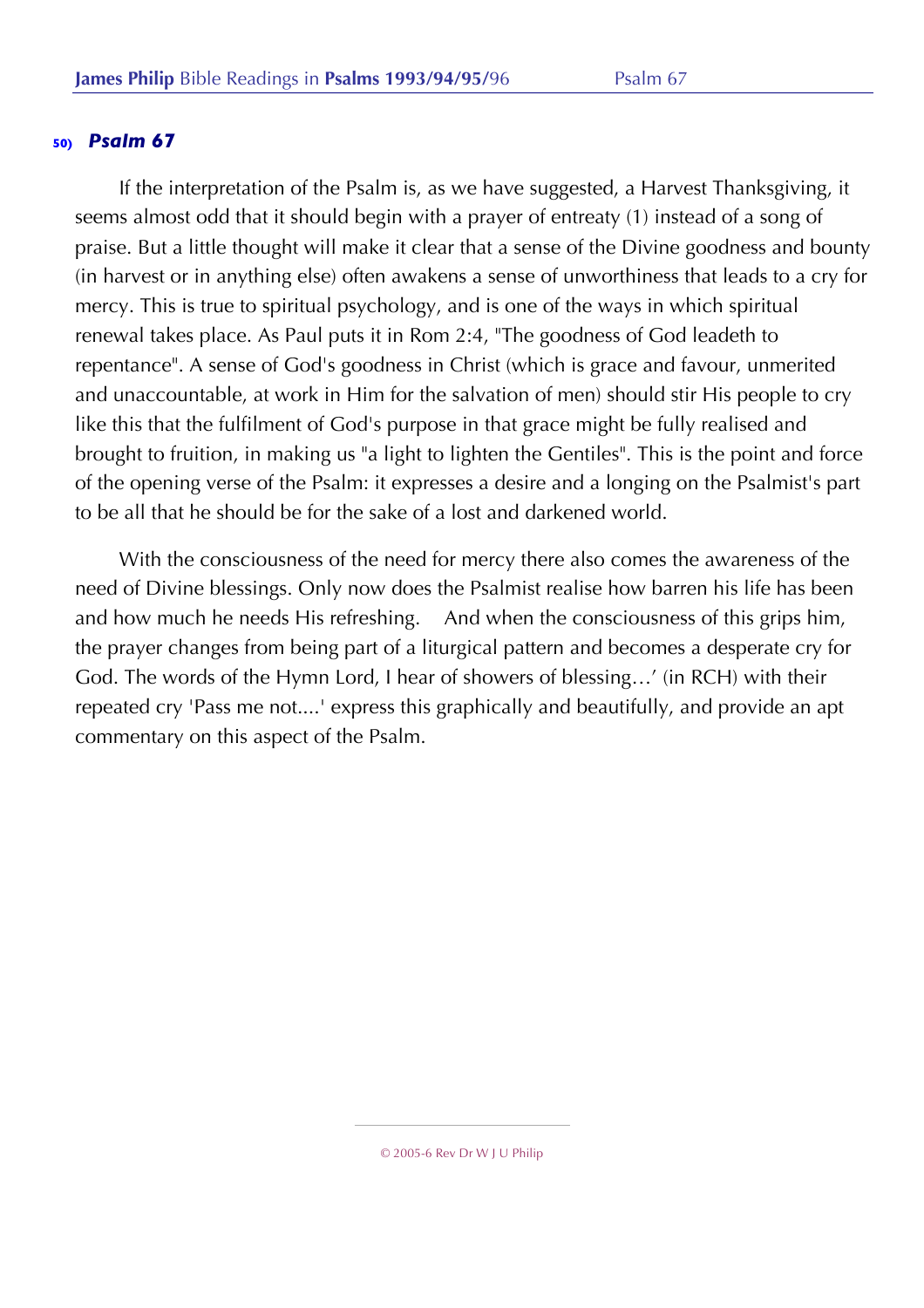The words 'cause his face to shine upon us' remind us inevitably of the Aaronic blessing in Num 6:24-26. As Maclaren says, "If a man is 'light in the Lord', he cannot but shine.... A church illuminated with a manifestly Divine light is the best witness for God. Eyes which cannot look on the Sun may gaze at the clouds, which tone down its colourless radiance into purple and gold". With reference to the blessing of God of which the psalm speaks, Maclaren goes on to say, "A happy people are the best witnesses for a good King, and worshippers 'satisfied with favour and full of the blessing of the Lord' proclaim most persuasively, 'taste, and see that God is good'." In this respect the Psalm breathes a truly missionary spirit, "in its clear anticipation of the universal spread of the knowledge of God, in its firm grasp of the thought that the Church has its blessings in order to the evangelisation of the world, and in its intensity of longing that from all the ends of the earth a shout of praise may go up to the God who has sent some rays of His light into them all, and committed to His people the task of carrying a brighter illumination to every land." (Maclaren).

<sup>© 2005-6</sup> Rev Dr W J U Philip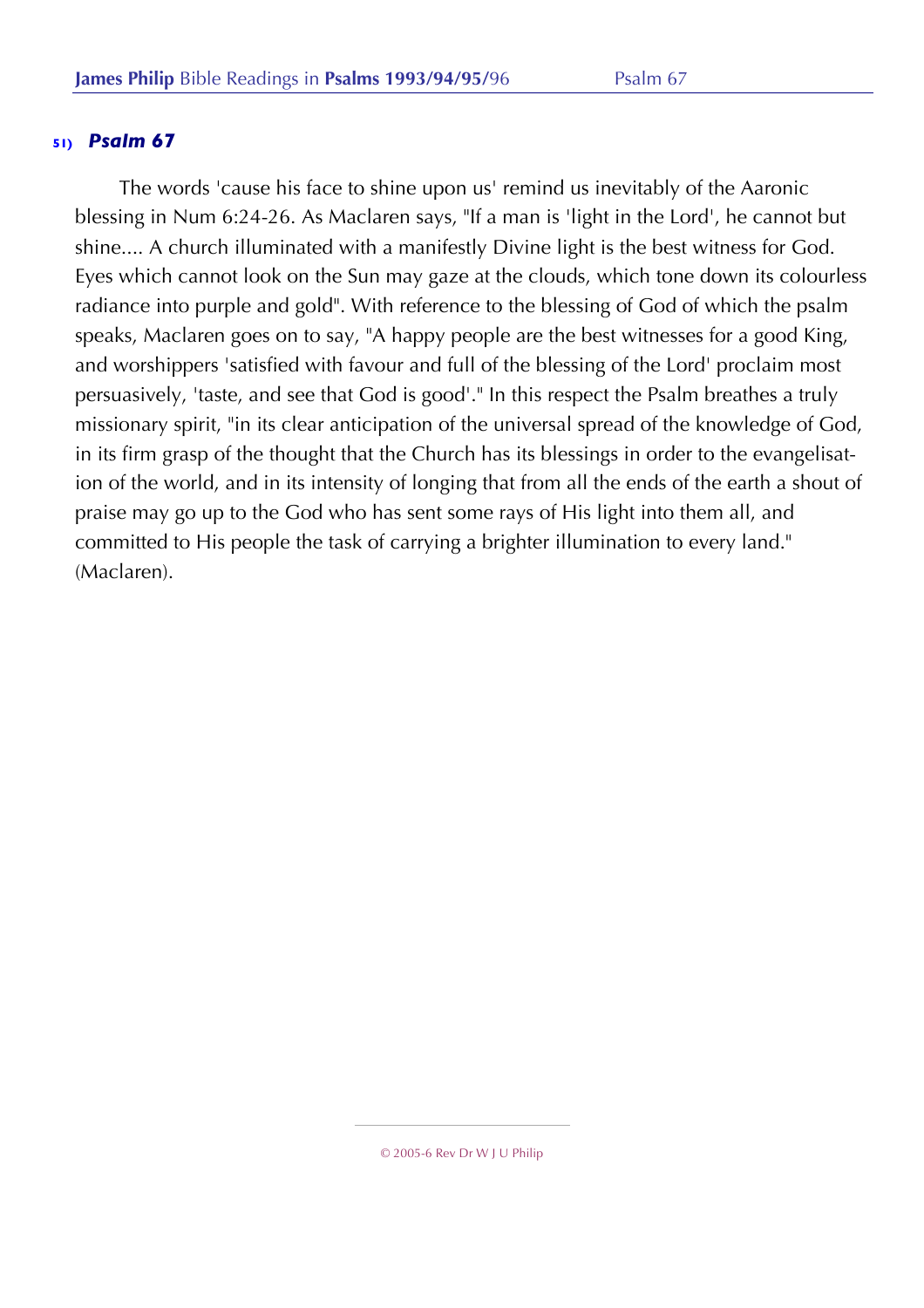Alexander Maclaren introduces his exposition of this Psalm in the following words, "This superb hymn is unsurpassed, if not unequalled, in grandeur, lyric fire, and sustained rush of triumphant praise. It celebrates a victory; but it is the victory of the God who enters as a conqueror into His sanctuary. To that entrance (15-18) all the preceding part of the psalm leads up; and from it all the subsequent part flows down". The Psalm opens with a prologue (1-6), which is a song of pure praise. This is followed by the first main section (7- 18), in which we are given a review of God's past dealings with His people, from the exodus to the establishing of His Temple in Jerusalem. The second main section (19-35) affirms the present activities of God, and declares confidence in His future succour.

We should bear in mind that ours must be a Christian use of the Psalms, and that their relevance for us lies in the pointer they give to the fulness of the Christian revelation in Christ. This is how the New Testament itself encourages us to read them; and a verse from this Psalm (18) is quoted by Paul in Eph 4:8 as referring to Christ. What we have therefore in this Psalm, in figure, is a representation of the victory of Christ and the blessings that flow from it to His people. Two points should be noted in the prologue (1-6): the first is the combined invocation to God to arise and the summons to His people to prepare the way for His coming. The invocation echoes the prayer in Numb 10:35, uttered when the Ark went forward before God's people. The prayer is a recalling of the great days of the past and a claiming of them for the present. The second point to note is the glorious description given of God, uniting majesty and meekness, might and mercy. It is something - nay, surely everything - to have such a God!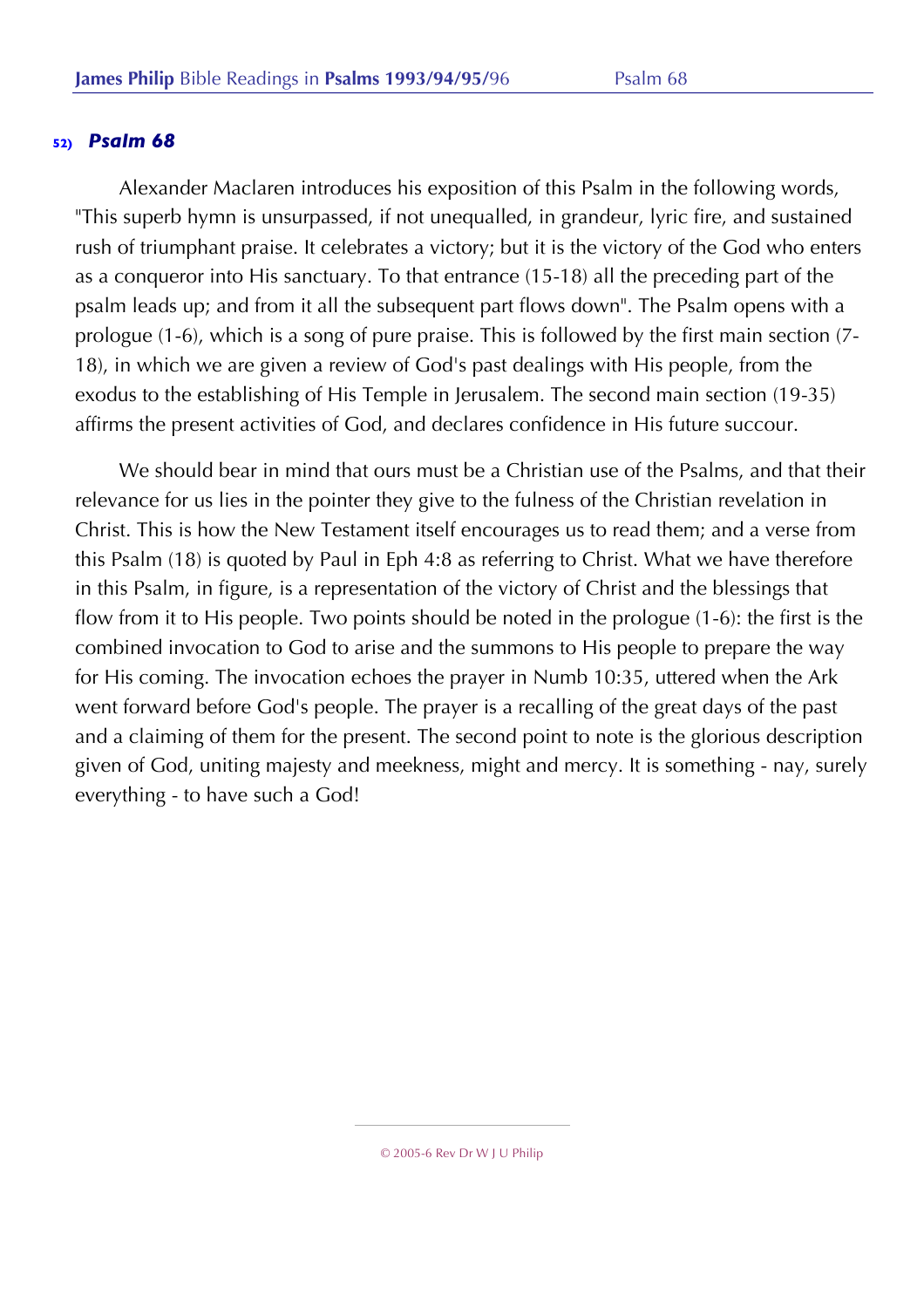The first main section of the Psalm (7-18) is a historical retrospect. This is something the Psalmist delights to do, to go back over the history of God's people, and see His hand upon them in guidance and deliverance. He looks back to the beginning of the wilderness journeys in Exodus and takes us, in a swiftly changing series of images and descriptions, through some of the most notable and outstanding of Israel's experiences. What is underlined is the glorious sovereignty of the God of Israel. As Maclaren says, "God speaks, and the next sound we hear is the clash of timbrels and the clear notes of the maidens chanting victory....He spake, and it was done". The climax of the section comes in 15-18, with God arriving victoriously in His Zion, establishing Himself as King there. This completes the movement that began with the Exodus. God's enthronement was the purpose of the conquest of Canaan. The hill of Zion is 'the hill which God desireth to dwell in' (16). This rehearsal of God's mighty acts in history is paralleled by, and foreshadows, the Ascension and Exaltation of Christ, which was the climax of His atoning work. And, just as the second part of the Psalm goes on to show God's people sharing the benefits of His conquest and enthronement, so also the Church receives and shares the benefits of Christ's victory. This is the 'bridge' between the two sections of the Psalm. And we should note particularly how the one follows from the other. The first section (7-18) looks back in history, on what God has done; the second discusses what He does, now. This is the point in the gospel also: what God has done, in Christ, is the basis, and the source, of what He can do here and now, in the present, for men.

<sup>© 2005-6</sup> Rev Dr W J U Philip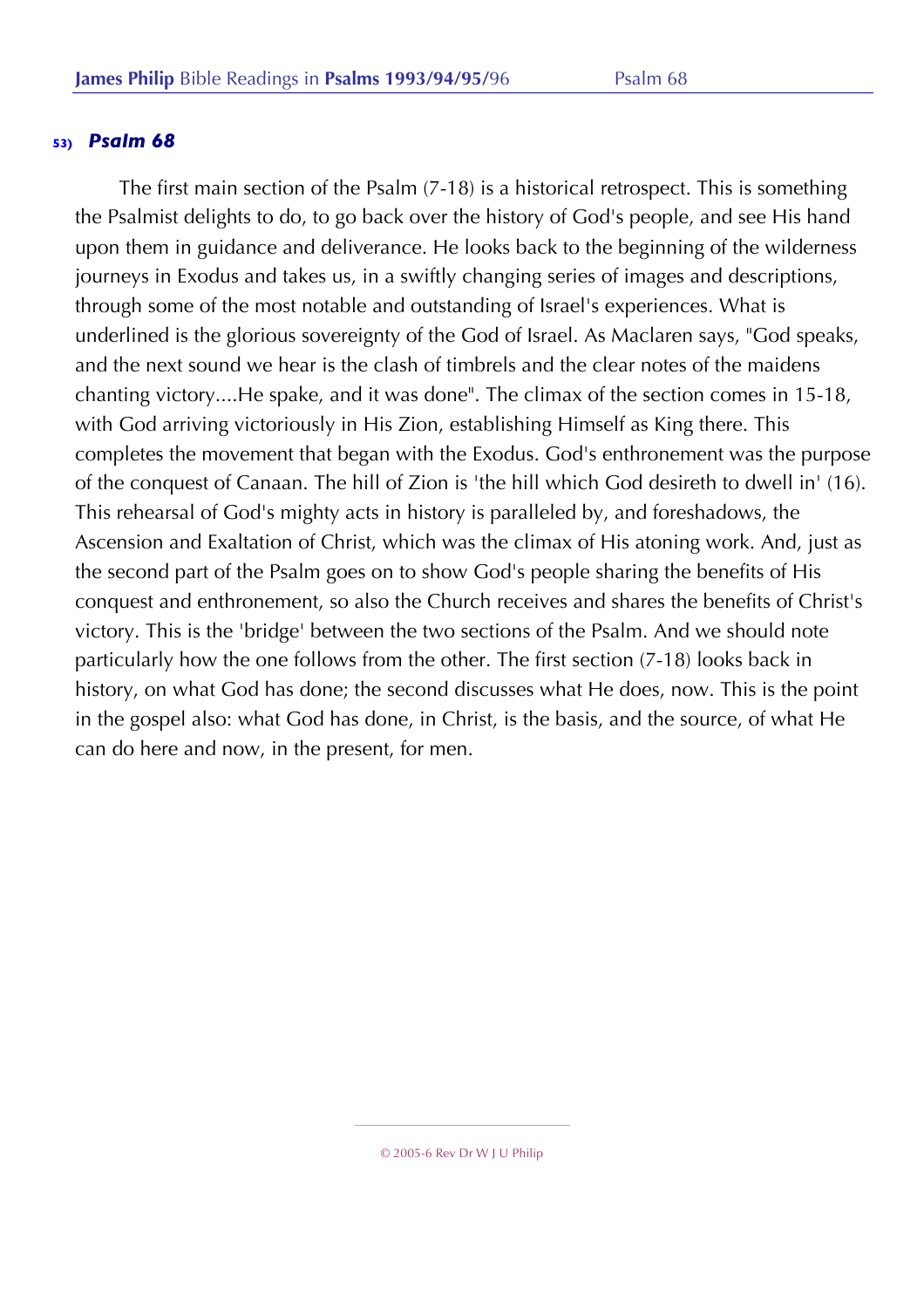The final section of the Psalm (19-35) deals with the consequences of the Divine enthronement for the Psalmist's generation and for the future. It is an experience of daily blessing and benediction for the people of God (19, 20) with deliverance from enemies (21) and safe passages through stormy waters (22), just as had happened in the previous history of Israel. It is a cavalcade of triumph that is unfolded in 24-27. The people of God triumph in His triumph, and they who have escaped from death go up to rejoice in their Champion and Deliverer in His house -into fellowship with Him! This is the ultimate issue of Christ's victory also - not only forgiveness, not only healing, but also re-instatement in fellowship with Him. In 28-31 the homage of the nations is brought to God. This is in line with the emphasis in the last two Psalms we have studied, Israel's blessing proving to be a blessing to all the nations of the earth. In the epilogue (32-35) all the nations of the earth, not only Israel, are summoned to sing the praises of God.

The message of the Psalm, then, is simply that the God of ancient history is the living God, and that He Who did these things once does them today. The message of enthronement and of the blessings that flow from it is a deeply significant one; and whenever there is an enthronement of God in the hearts of His people, and a coronation, these blessings flow once again, and there is a significant outreach to the nations. When, at the Reformation, there was an enthronement of the true gospel, this is what happened. And so it is with every time of awakening: God arises, and His enemies are scattered. Well might the prophet Isaiah cry out, "Prepare ye the way of the Lord, make straight in the desert a highway for our God".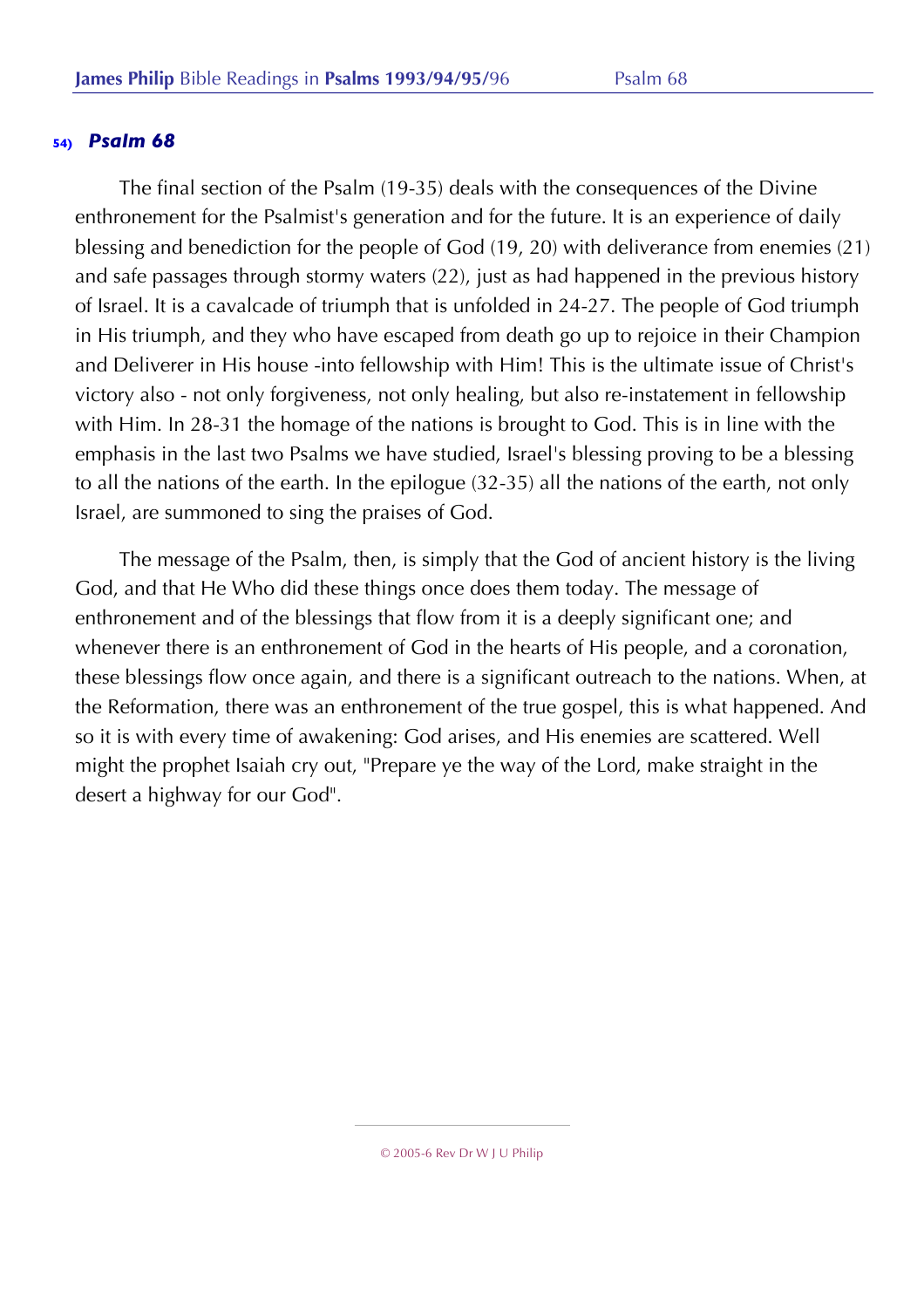Sometimes, the experience of believers is wonderfully described in terms of Isaiah's words, "Before they call I will answer, and while they are yet speaking I will hear" (Isa 65:24). But at other times - and this is how it was with the Psalmist - they cry to God, and cry, and cry, and cry, until they are exhausted crying, and still the heavens seem as brass, and faith is tested to the uttermost. Here is a situation of pressures and overwhelming, and there is no swift answer, only silence. The writer of the Psalm, whoever he was, was a public figure of some sort, and in the public eye as a leader. A man whose enemies were so numerous as this man's (4) must have occupied a position of some importance. This is a sufficient indication of how applicable the message and theme of the Psalm is to the man of God under pressure. There are two main sections to the Psalm, 1-18, 19-36, each of which contains three stanzas, 1-6, 7-12, 13-18, and 19-21, 22-28, 29-36. One of the first things that impresses us in reading the Psalm is the number of verses, which we recognise as being quoted from it in the New Testament (e.g. 4, 7, 9, 20, 21, 22, 23, 25). It is hardly possible, in view of this, not to think of the Psalm in a Messianic way and not to see in it adumbrations of the sufferings of our Lord (it is true, of course, that in some aspects the Psalm cannot be applied messianically, as e.g. the confession of sin in 5, 10, 11, and also the imprecations of vengeance in 22 ff). And one major contrast between the Psalmist and our Lord lies in the fact that while the Psalmist cursed his tormentors, Jesus prayed for His. We should not, however, press this contrast too far and brand the Psalmist as unchristian in his attitude. Rather, it is the expression of a righteous desire for judgment against the central wrong. There is a place for retribution and vengeance in a moral universe. It is simply that the New Testament revelation shows that mercy can triumph over wrath in the grace of the gospel.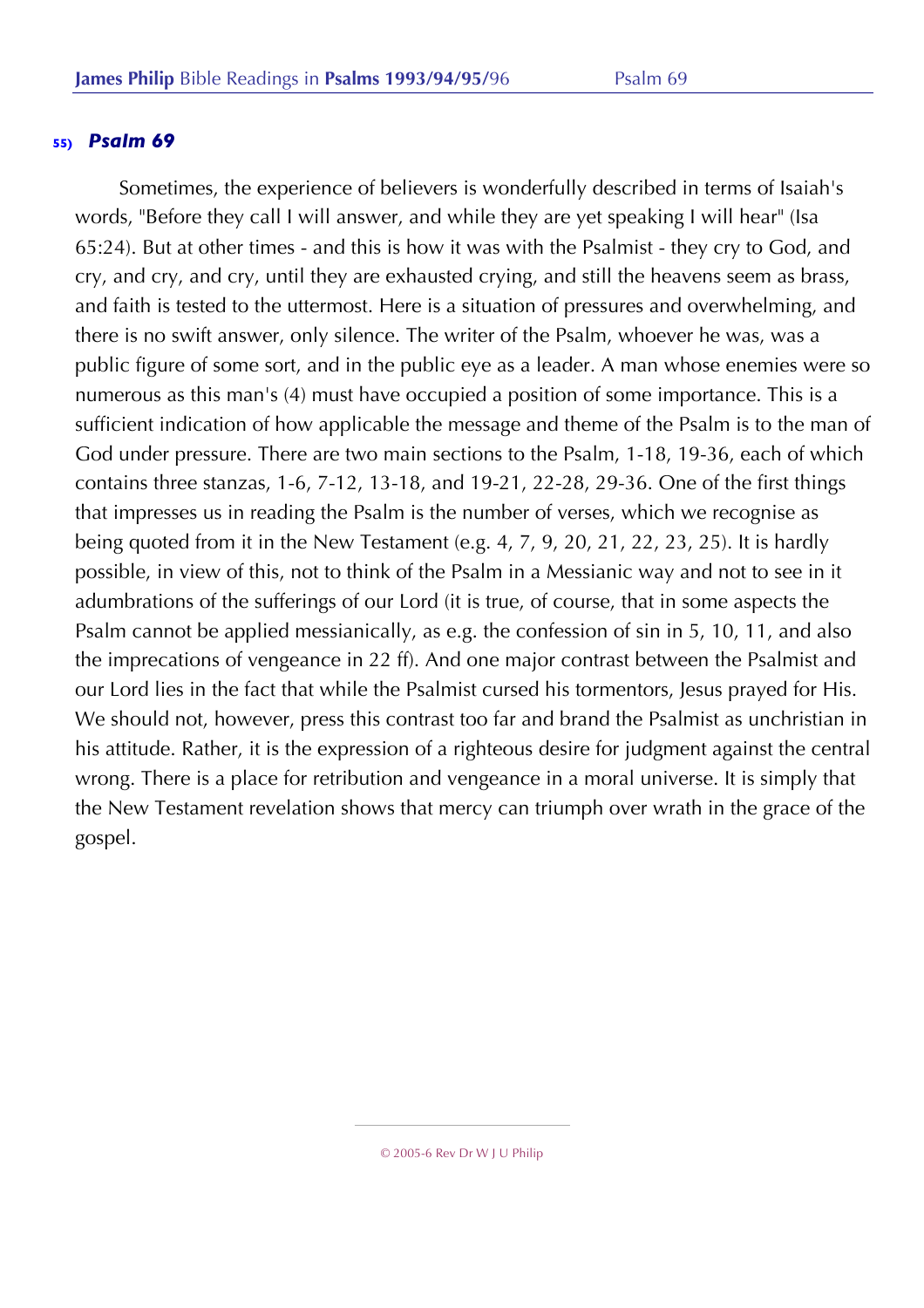In the first stanza (1-6), profound and intense sorrow is the keynote. But significantly, even in the context of feeling overwhelmed and forsaken (3) his prayer is still to God, and his distress is related to Him. But it is indeed 'a sea of troubles' for him, and the key words are in 4, 'without a cause'. It is for righteousness' sake that the Psalmist has been persecuted and oppressed. Nor is this contradicted by the confession of sin in 5; it is true that he is not faultless - and in this time of pressure he freely confesses his faults and sins. But they are not responsible for the opposition that has come upon him. It is his faithfulness to God, not his faults and sins, that lies at the root of the bitter antagonisms. That faithfulness is further amplified in the second stanza (7-12). One commentator suggests that what has occasioned the bitter opposition seems to have been that the Psalmist had forcibly prevented some unseemly proceedings in the Temple ('Thine house', 9), and that this is at any rate how 9 was understood by the early Church (John 2:17 - the reference to Christ's cleansing of the Temple of all the adulterations of His day.) Here, then, was a time of the Temple's neglect, and it was this that had drawn forth the Psalmist's protest and faithfulness in opposing that desecration. His heart was broken at the thought of the Temple's departed glory, and he fasts in sackcloth and ashes (10-12). But this was only the occasion of jeering and contempt from his enemies. What a desolation of spirit this can cause to a faithful man!

<sup>© 2005-6</sup> Rev Dr W J U Philip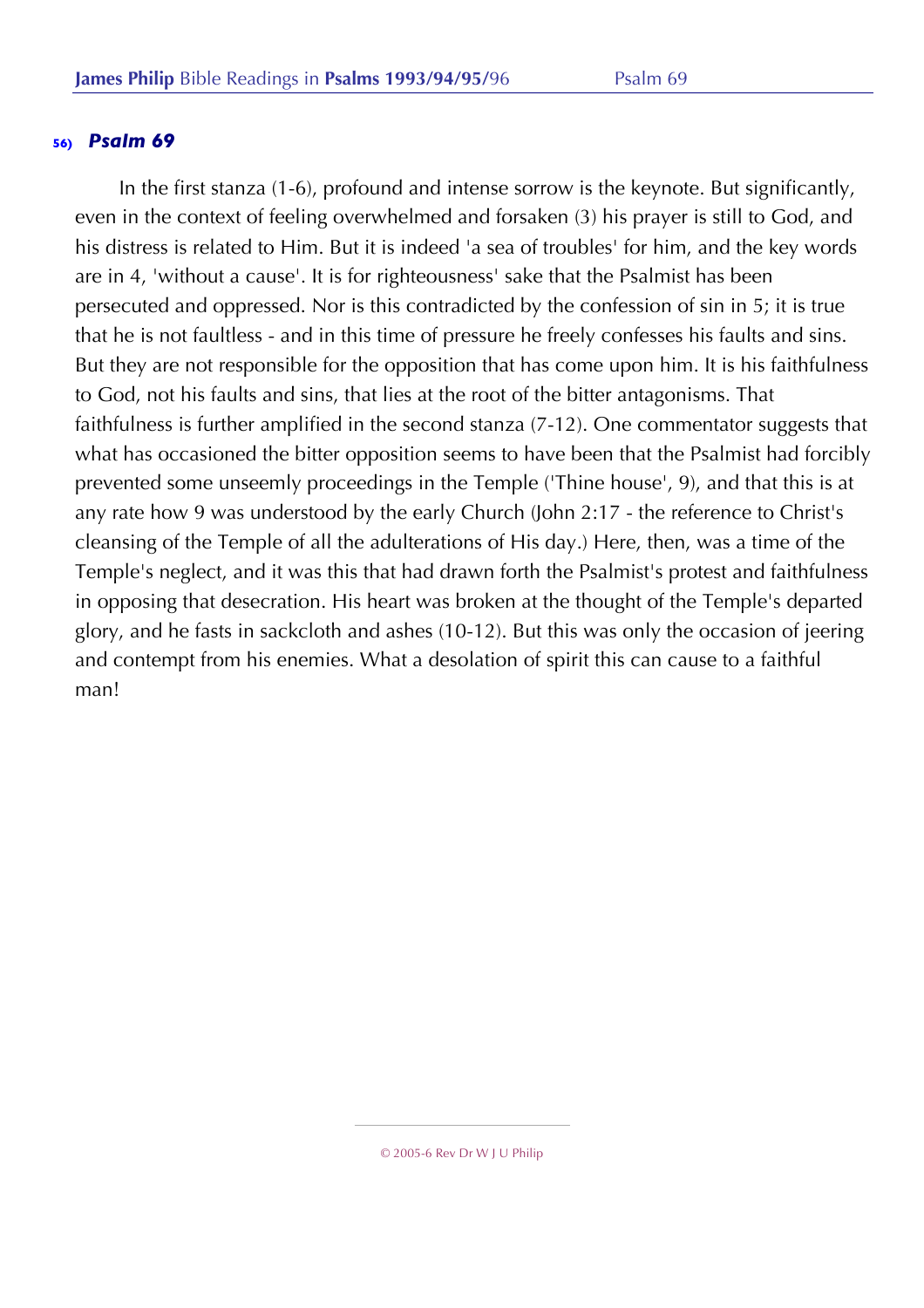The next stanza (13-18) echoes the distress of 1-6, but with a significant difference. The Psalmist is still overwhelmed, but now there is a clear view of God's loving kindness, tender mercy and salvation. Prayer does clear the inward sight, bringing a consciousness of other things than our woe and distress! Light breaks in, and promises and assurances begin to come to the soul. But, in 19-21, he seems to be 'back to square one' again, with the light that began to shine in 13-18 extinguished. But there is something very true to spiritual experience here: as Maclaren says, 'Rooted sorrows are not plucked up by one effort'. What does one do when this happens? Hold fast! Go through the same motions of prayer and faith again, till the light breaks through. It will! It is simply the course of battle that makes this situation what it is.

In 22-28, we have the Psalmist's imprecations, which are undeniably fierce; but, as G. Campbell Morgan comments, "It is a false view of things which criticises this cry as being unworthy of a man familiar with God. It is really the expression of a righteous desire for judgment against essential wrong. The method which he has described as being used by his adversaries violated the essential and fundamental order of the Divine kingdom. For the sake of that order and the vindication of God there must be a place for retribution and vengeance". We must distinguish two things that differ here: the merely personal, and the concern for God's honour and justice.

<sup>© 2005-6</sup> Rev Dr W J U Philip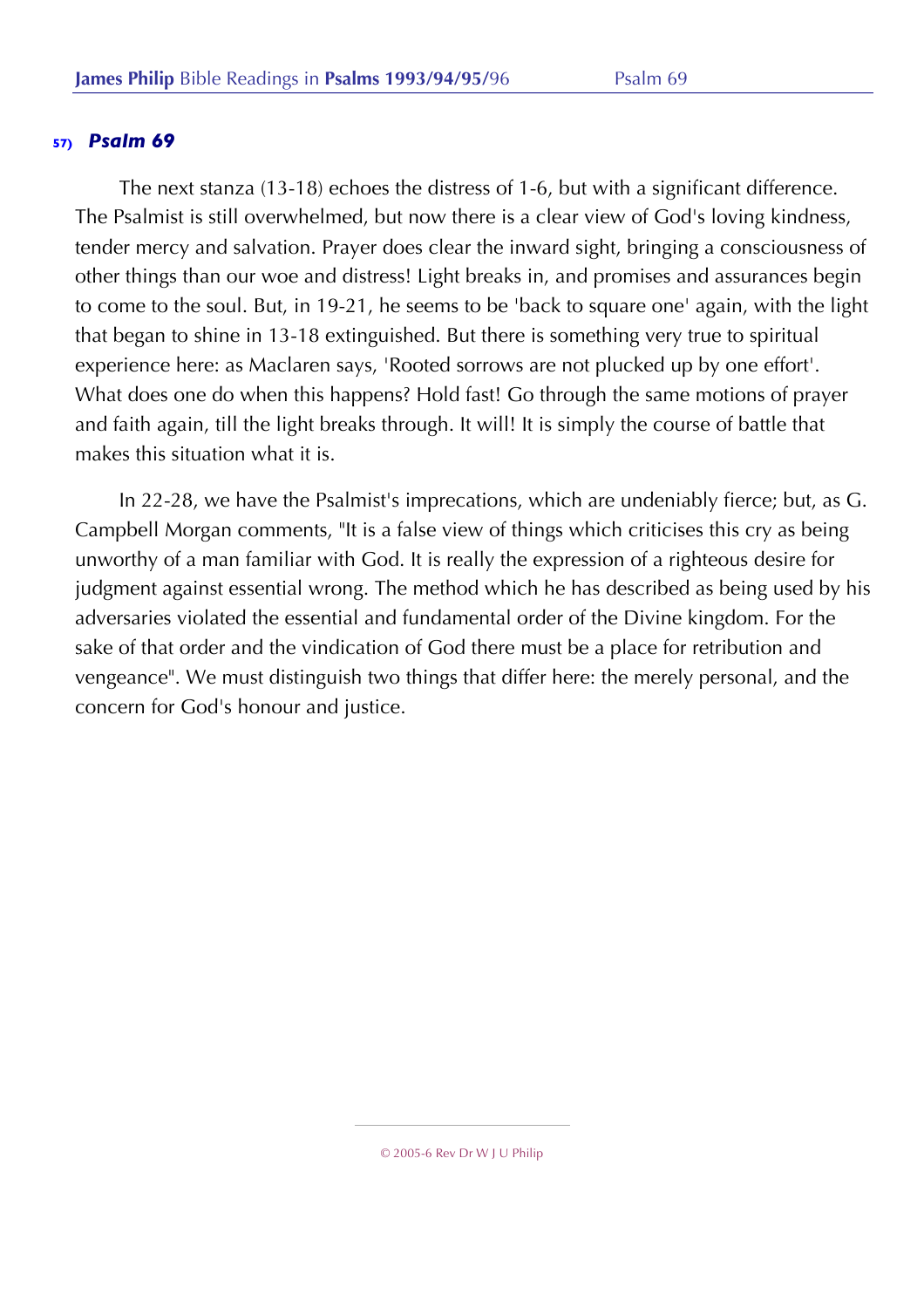In the final stanza (29-36), a prayer (29) merges into praise. We should specially note the future tenses throughout the section. Nothing has changed in the Psalmist's situation and circumstances; but faith has awakened a confidence in God, and this has come through prayer. This is the meaning of the phrase 'praying through'. It is not that the circumstances change, as yet; it is you who change. Prayer changes you, first of all; the circumstances come later. This is in line with what Paul says in Phil 4:6, 7, "In everything by prayer and supplication with thanksgiving let your requests be made known unto God. And the peace of God....shall keep your hearts and minds...." The first answer to prayer is that we are answered and blessed, before our prayer is ever answered. So it is here in the Psalm. And what is true for the individual becomes true also for the whole Church (34-36). (Maclaren suggests that the circumstances contemplated in these last verses are those of a captivity. God's people are in bondage, the cities of Judah are in ruins, the inhabitants scattered far from their homes. If so, it is probable that the life and times of Jeremiah coincide closely with those of the Psalmist. And it is a striking commentary on such a dark period of Israel's history that God should come to His servant with such messages of grace, in spite of the impending doom of the Captivity).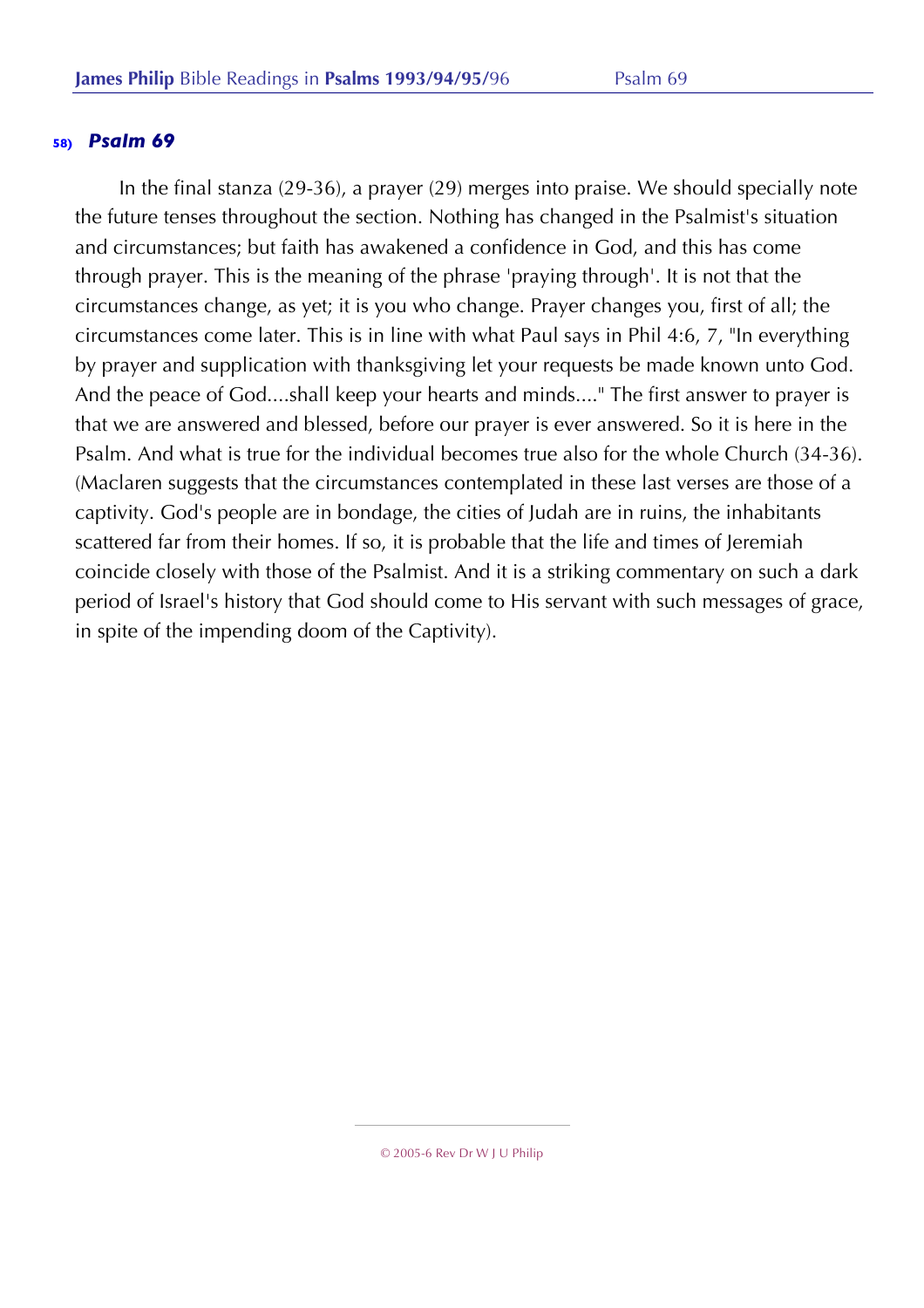The first thing of significance for us to note in this heart cry is that it repeats, almost word for word Psalm 40:13-17, with but one or two minor variations, and it will be helpful to refer to Ps 40, in order to point the significant lessons here. In Ps 40, which is in two parts, 1-10 and 11-17, the contrast between these two parts teaches the lesson that there is no deliverance we can know in spiritual life so complete that it excludes the possibility of future difficulties, dangers and hazards, and furthermore that the resurrection of dead and past fears is not a thing unknown even at the height of spiritual exaltation. And the message today is this: in Ps 40, the expression of need and the cry of distress are set against the background of God's goodness and mercy, and the Psalmist's experience and remembrance of this; while in Ps 70 the same expression of need and the same cry of distress, stand alone. And, because they stand alone, the need and the cry seem greater and more plaintive, and more hopeless. The message in all this is: when the pressures come upon us, we tend to get things out of focus and out of perspective, and we tend not to look at them against the proper background. For example, in 5, the Psalmist cries "I am poor and needy; make haste unto me, O God (hurry up, God)". In contrast, however, Ps 40:17 adds, "Yet the Lord thinketh upon me". It is open to us, then, in time of trouble and pressure to do one of two things: either to view our situation against the background of all we know of God's sovereign mercy and grace, or to view them in an unrelieved gloom of distress that will lead us to despair. The question is, which of these alternatives shall we choose today?

<sup>© 2005-6</sup> Rev Dr W J U Philip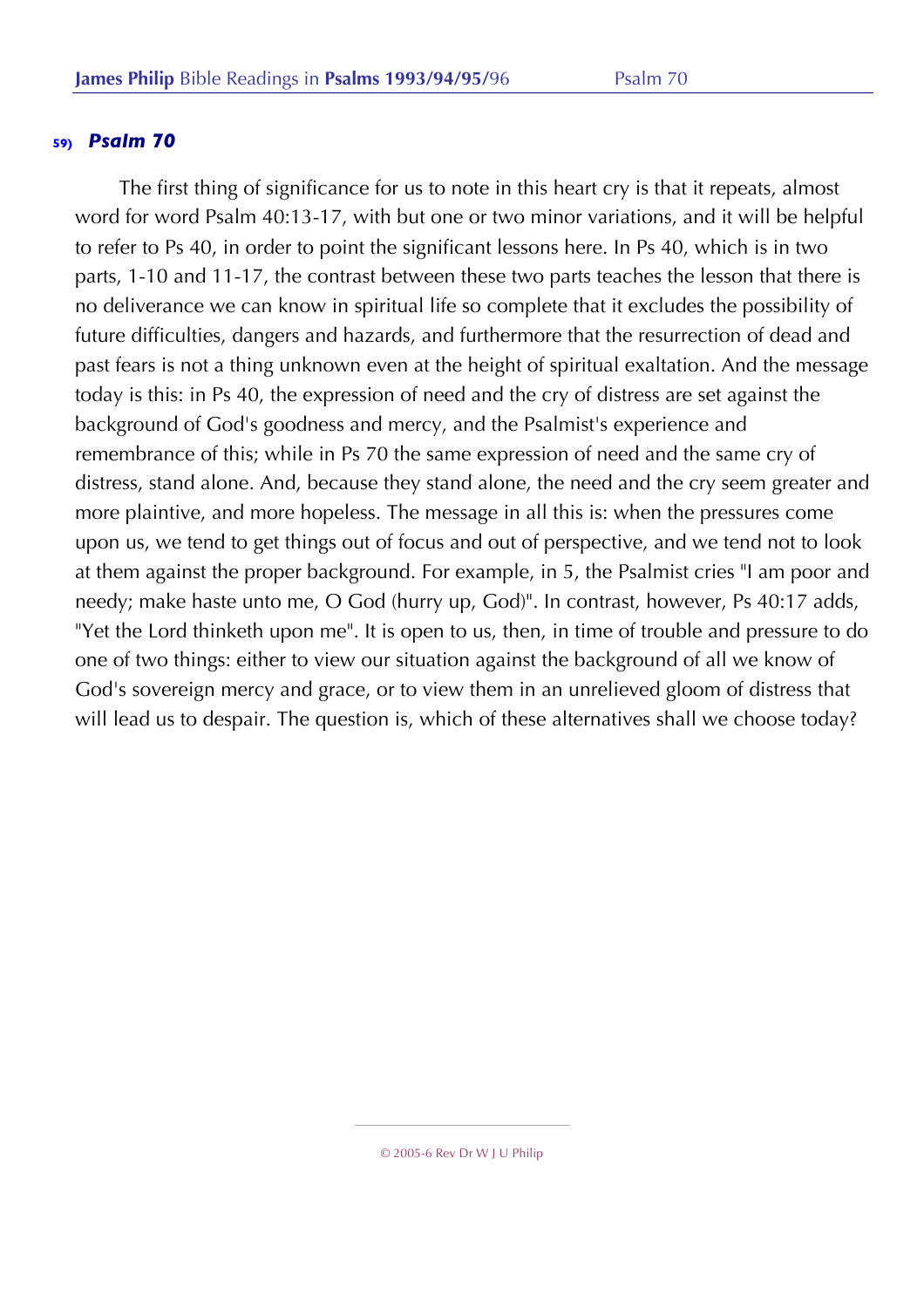What was said in the previous note was sufficient, in a sense, as a comment on this Psalm, in view of its association with the sentiments expressed in Ps 40, with its opening affirmation 'I waited patiently for the Lord'. One further consideration may however be added. What if there has been no experience of the mercy and deliverance of God, what if a man cannot say with any reality that he has 'waited patiently for the Lord'? For this is true of many, and when trouble comes, they simply go to pieces, for they have nothing to hold on to. This is surely an incentive to 'remember now thy Creator....while the evil days come not', and an exhortation, when in trouble, to look to God and listen to His Word. "It may be that you will find Him in a new way that you have never known before", the Psalmist seems to imply. And then Psalm 40:1-10 will become gloriously true. Well, what do you think?

<sup>© 2005-6</sup> Rev Dr W J U Philip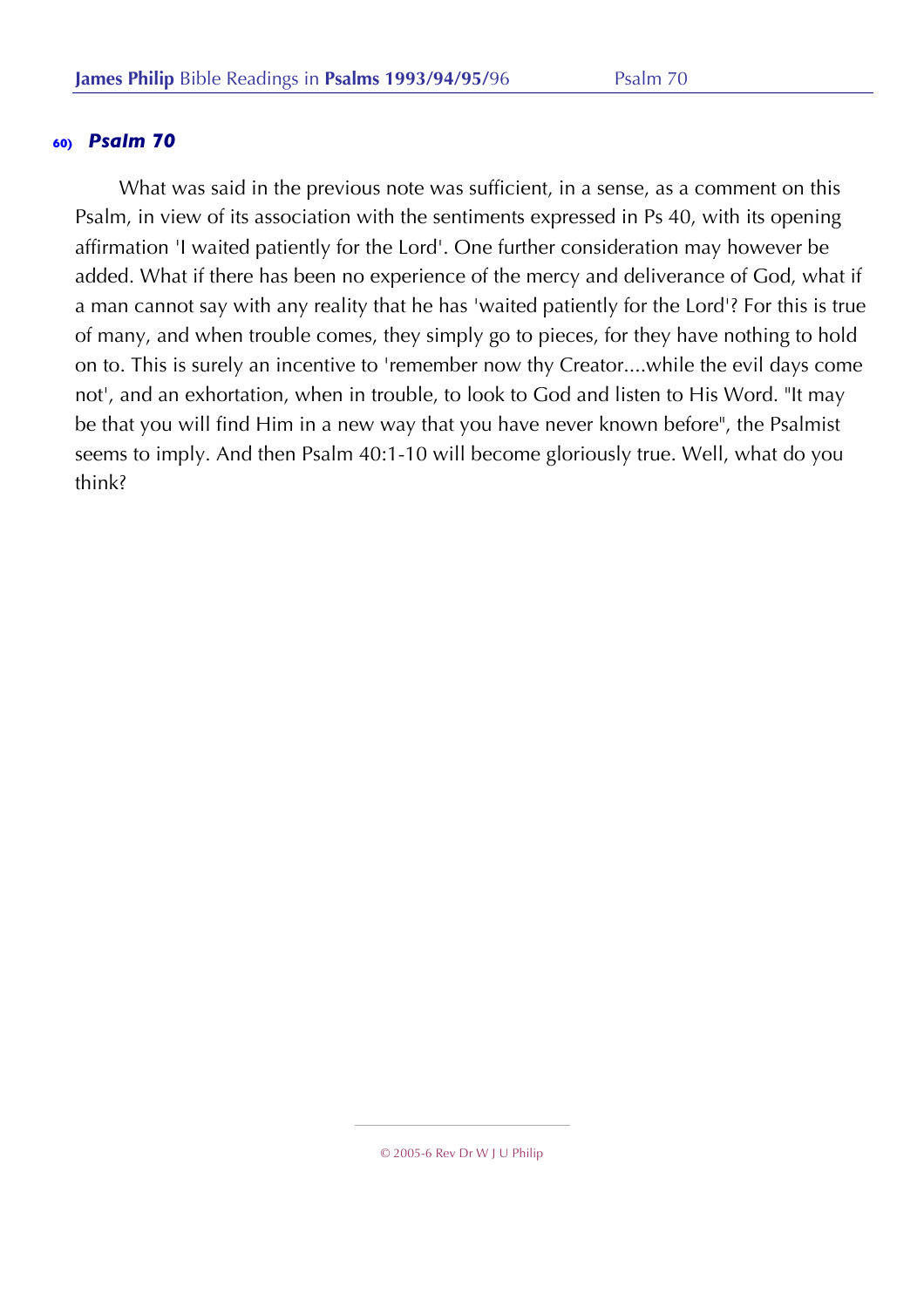One of the commentators entitles this Psalm as 'A Psalm for Old Age', and this is an apt title, as we may see from 9 and 18. But its message is not confined to old people, it is for us all, if for no other reason than that we will all be old one day, if we are spared to live on. Its value will become clear to those who are not old as yet, if we see what the possibilities of a godly old age are. For this is how we should want the evening of our days to be like, with a bright and steadfast faith. It is something, after all, to be able to look back over the long years and rejoice in the consciousness of a faithful and consistent testimony and in the faithfulness of a faithful God, and know that he is still with us, to make the evening of our day bright with the hope of glory (cf 2 Tim 1:12 and 4:7, 8). We need to remember, however, that old age is not always like this, but sometimes very different (cf Gen 42: 36), and that, since life is a stewardship, we are in a very real sense making our future now. If we trifle with spiritual things when we are younger, we will not suddenly find ourselves with a rock-like serene faith when we are old. We must be 'up and at it' now, exercising ourselves unto godliness, working at it with all diligence and with all our might.

One of the great things about faith in old age is that it is able to call on a rich experience. This is what the Psalmist does here, in his time of trouble. And, just as in the previous Psalm, so also he quotes from an earlier Psalm (31:1-3). In doing so he is recollecting former experience and reminding himself of how it had been with him in earlier years, and making use of this as an encouragement to faith in his present situation. In other words, he is taking up a position - and this is something he has learned to do over the years, having proved by experience that it works.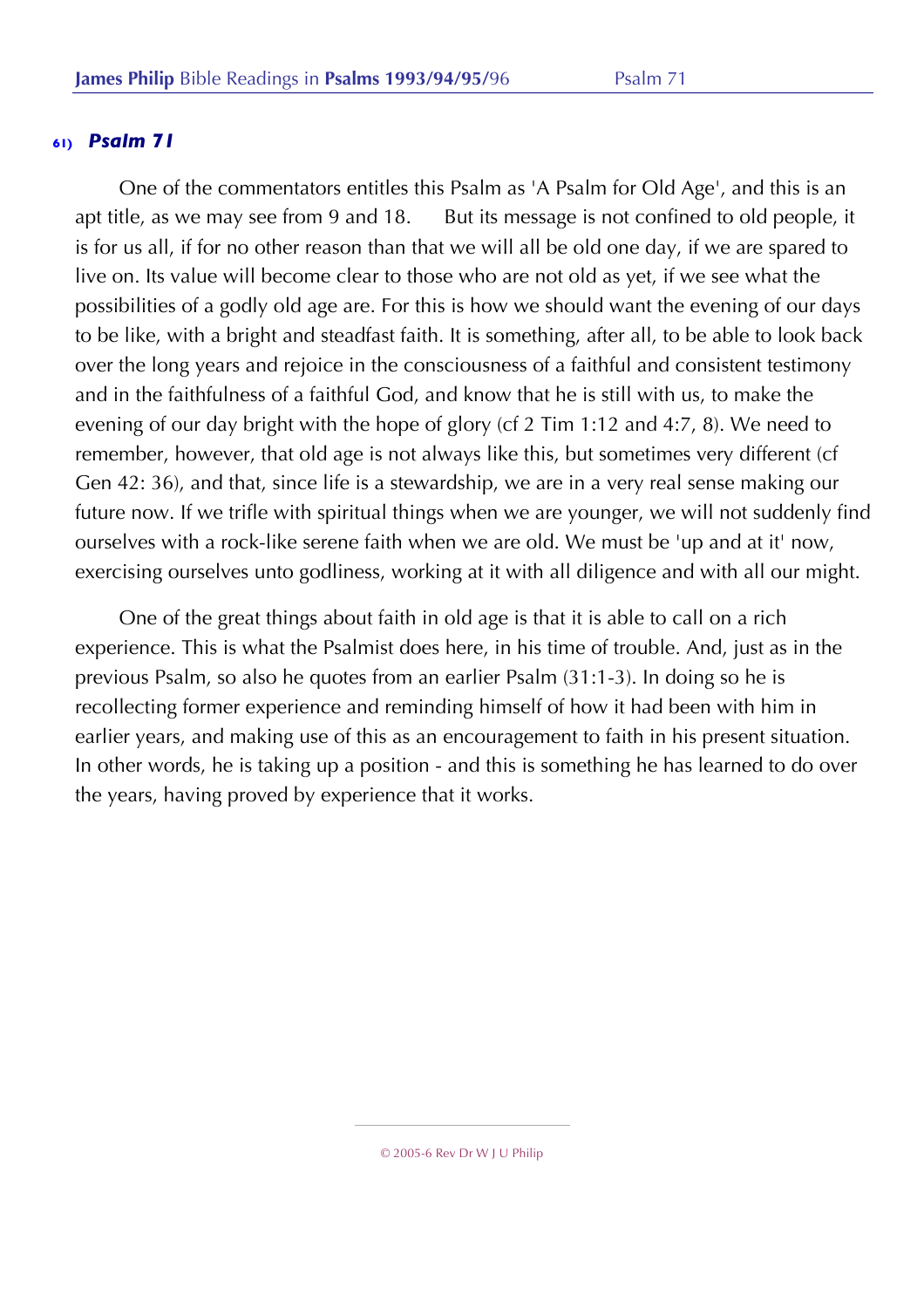The words 'put my trust' in 1 translate one word in the original, but the AV contrives to capture the idea of a definite action in it. It is no mere intellectual assent, but an act of faith. Nor is it an easy act for the Psalmist, for the word in the Hebrew expresses a more desperate situation than some other words sometimes used in the Old Testament, expressing the weakness and helplessness of the man, the sense that 'this is quite beyond me'. We should note also the significance of the words in 3, 'Be Thou.... for Thou art', as if to say, 'Be Thou to me what I have taken Thee to be'. This is the putting of the great indicatives of the Faith into action. In 4-6 there is another echo from an earlier Psalm (Ps 22:9, 10), underlining how biblically this man thinks, and how he sees his experience mirrored in the words of Scripture. He looks back once again and sees his life as having been sheltered and protected from the outset until now. In 8, the thought that is expressed is that, in spite of present distresses, there is so much to be thankful for. And this is the basis for the prayer which follows in 9-13. It is the cry of an old man for protection in time of distress and pressure, made confident by the backward look to God's faithfulness in the past. He is conscious of diminishing strength as his dangers increase, and of being less and less able to stand up to them. But - God's strength is made perfect in weakness, and this is true even when the attacks in old age are often greater from the evil one, and after a lifetime of faithful service. Ah, God is not unrighteous to forget.... (Heb 6:10).

<sup>© 2005-6</sup> Rev Dr W J U Philip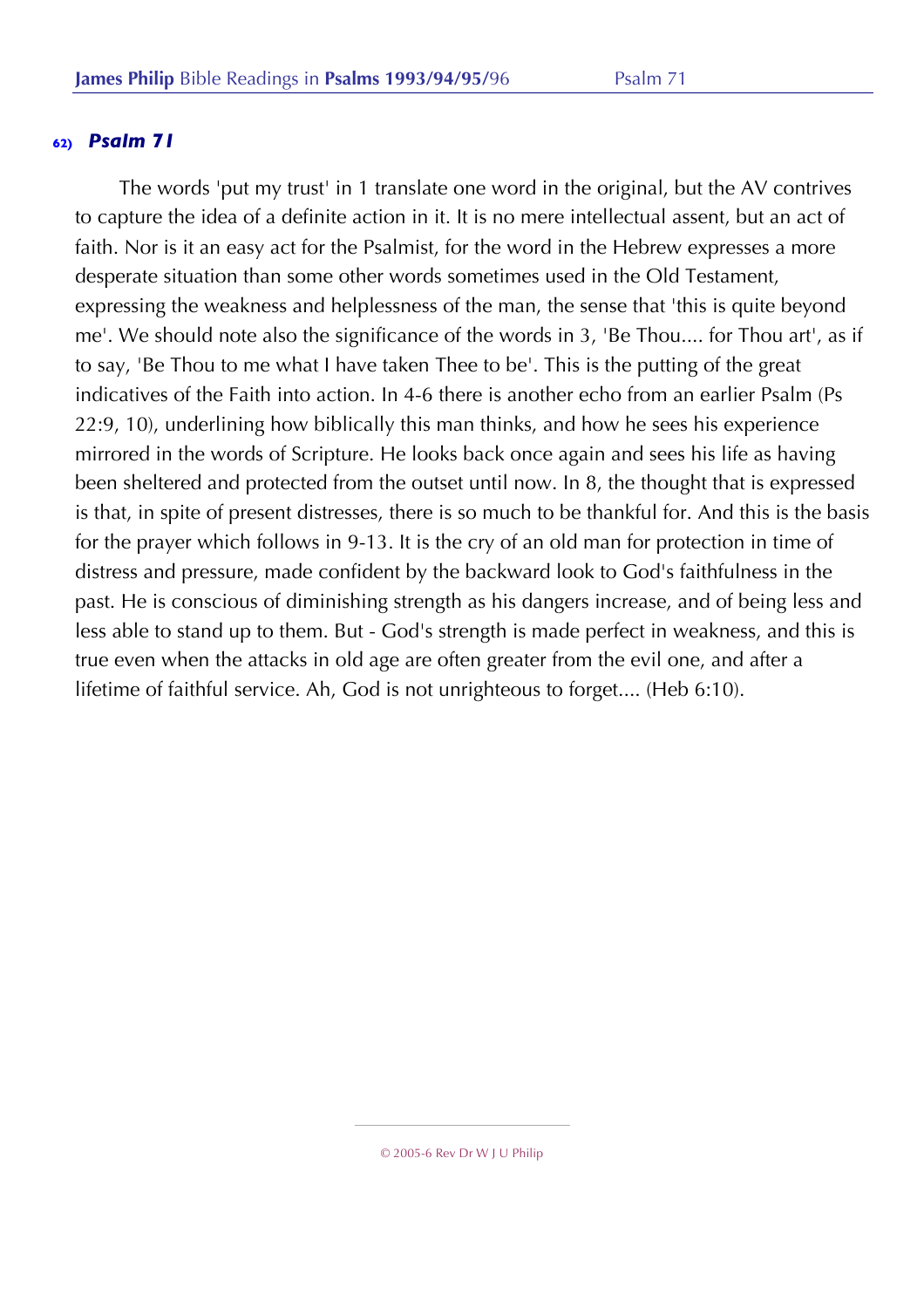The second half of the Psalm covers substantially the same ground as the first, but does so with a greater confidence, and a lighter heart. As Maclaren says, "The singer has thinned away his anxieties by speaking them to God, and has by the same process solidified his faith." Another commentator, remarking on the number of echoes from other Psalms in these verses - 12a echoes 22:11; 12b - 70: 1b; 13 - 35:26; 109:29 adds, "Such prayer is enriched by its echoes: other pilgrims, we are reminded, have passed through this valley". We should particularly note, in 14 "I will hope continually". Here is a man at the end of the road and, far from saying, "I have nothing to hope for now", he is filled with hope. He has the right world in view, and he has no regrets, looking back on the past, for the best is yet to be. What a way to live, to have come to such a position! Maclaren relates 'numbers' in 15 to this: "It is something to have fast hold of an inexhaustible subject. It will keep an old man young". And, as we see in 16, 'there is life in the old dog yet', as his task, and his joy, remains to tell out the word of God (16b, 17); and he prays for strength to complete his task. The note of worship and love in the Psalmist's voice in 19 is very real and moving; while the confidence expressed in 20 is very exhilarating. It is a confidence born of experience: as he looks back over the past, it is the recognition that God will be more and more to him as the days go by! And is it not wonderful to see how he comes out into a large and wealthy place in 22-24, and does this not exhort us: "If you want to end up like this, get down to it now, be up and doing, and 'work, for the night is coming'".

<sup>© 2005-6</sup> Rev Dr W J U Philip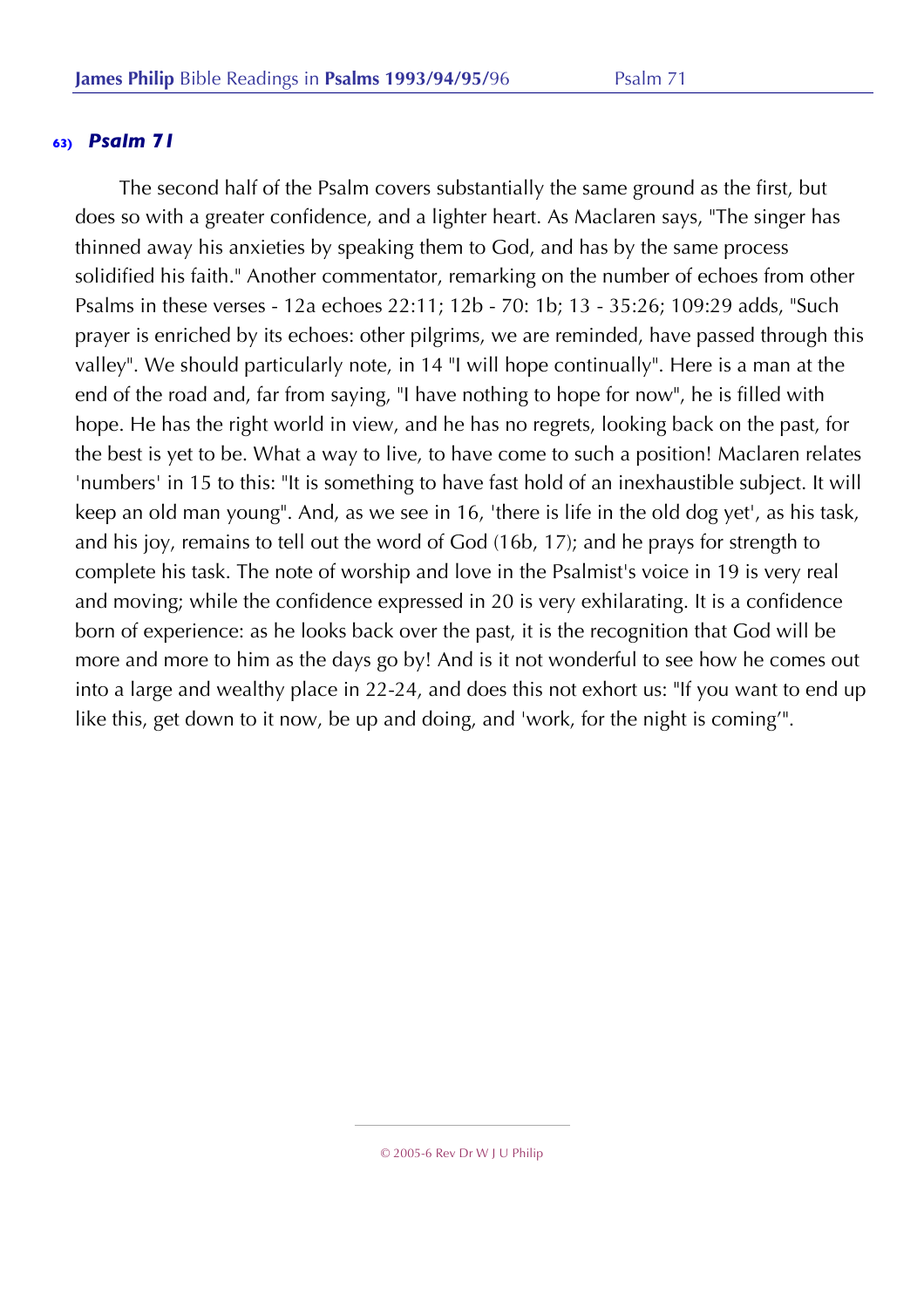There are two lines of interpretation that can be followed in studying this glorious Psalm: one is to see it as it was originally composed, a royal Psalm which prays for the reigning king, in all probability on his accession to the throne; the other is to see the fulfilment of these exalted strains in the Person and Coming of the Messiah, Jesus Christ. These two interpretations are not mutually exclusive or incompatible; indeed, they complement one another, with the one leading naturally and inevitably to the other. The analysis of the Psalm, and its main flow of thought, is as follows (following Maclaren): 1-4, prayer for the foundation of the king's reign in righteousness, which will bring peace; 5-7, prayer for the reign to be endless; 8-11, prayer for the reign to be universal; 12-15, the ground of all this is laid in the king's becoming the champion of the oppressed; 16,17, final prayer for the increase of his people and the perpetuity and worldwide glory of his name; 18-20, doxology. The AV gives the tenses of the verbs as future throughout, but the RSV, and modern translations generally, give them as petitionary tenses. The Psalm speaks of a kingdom, "for which the world still waits", and for this reason its messianic, forwardlooking character must be its central message for the Christian. But while the world still awaits that glorious consummation it is certainly true that wherever the rule of Christ is accepted, by individuals or communities, the blessings mentioned in the Psalm are fulfilled in measure among men.

<sup>© 2005-6</sup> Rev Dr W J U Philip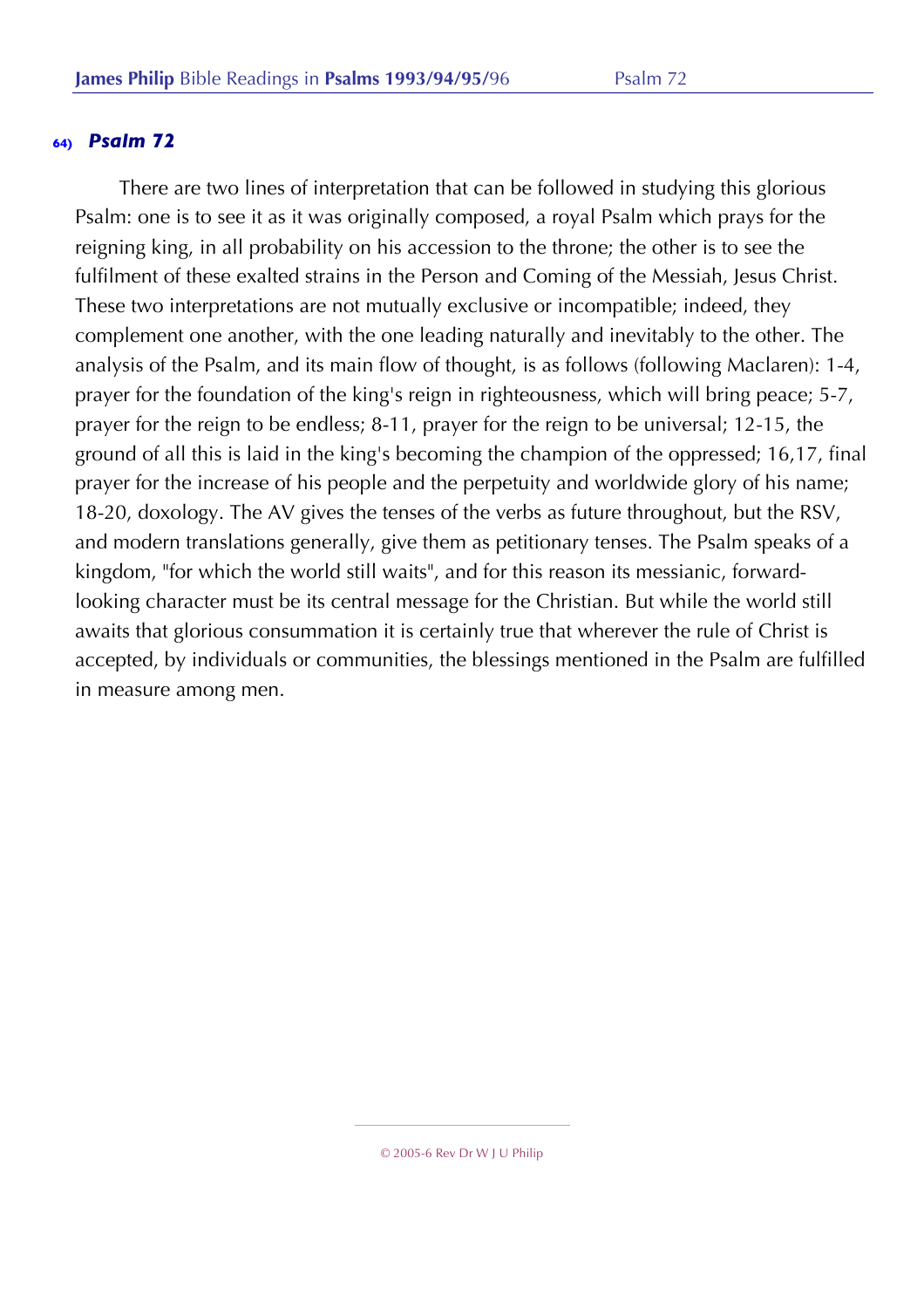The realisation that the rule of righteousness will not be truly established till Christ comes again does not prevent us from seeking and praying for partial and approximate fulfilments in the here and now. Indeed, it is our boundent duty to do so. Thus the Psalm's prayer for the reigning king has a real relevance for us in relation to our own situation: this is what we must do - pray for those set in authority over us, for they are ordained of God, and our prayer must be that the qualities mentioned in the Psalm will be established in the corridors of power - not a prayer that 'our side' will win, but that justice will prevail. It is the too simple identification of 'right' with 'my colour of politics' that we need to guard against. This is why the Church must beware of aligning itself with one political philosophy or another; rather, it must stand above all parties, and bear witness to God and God's standards. It must not be regarded as futile for the Church, and for believers, to pray for this, for this is part of the Church's function to be as salt in the earth. It may be that we need to recapture something of the vision of this calling to pray in this way, and to influence the course of government by our prayers. The Psalmist also prayed that the fear of the Lord would be diffused throughout Israel, and this underlines the Church's function to be light in the world, and this is where prayer for spiritual renewal comes in. Hence the eloquent picture in 6, 7. More of this in the next note.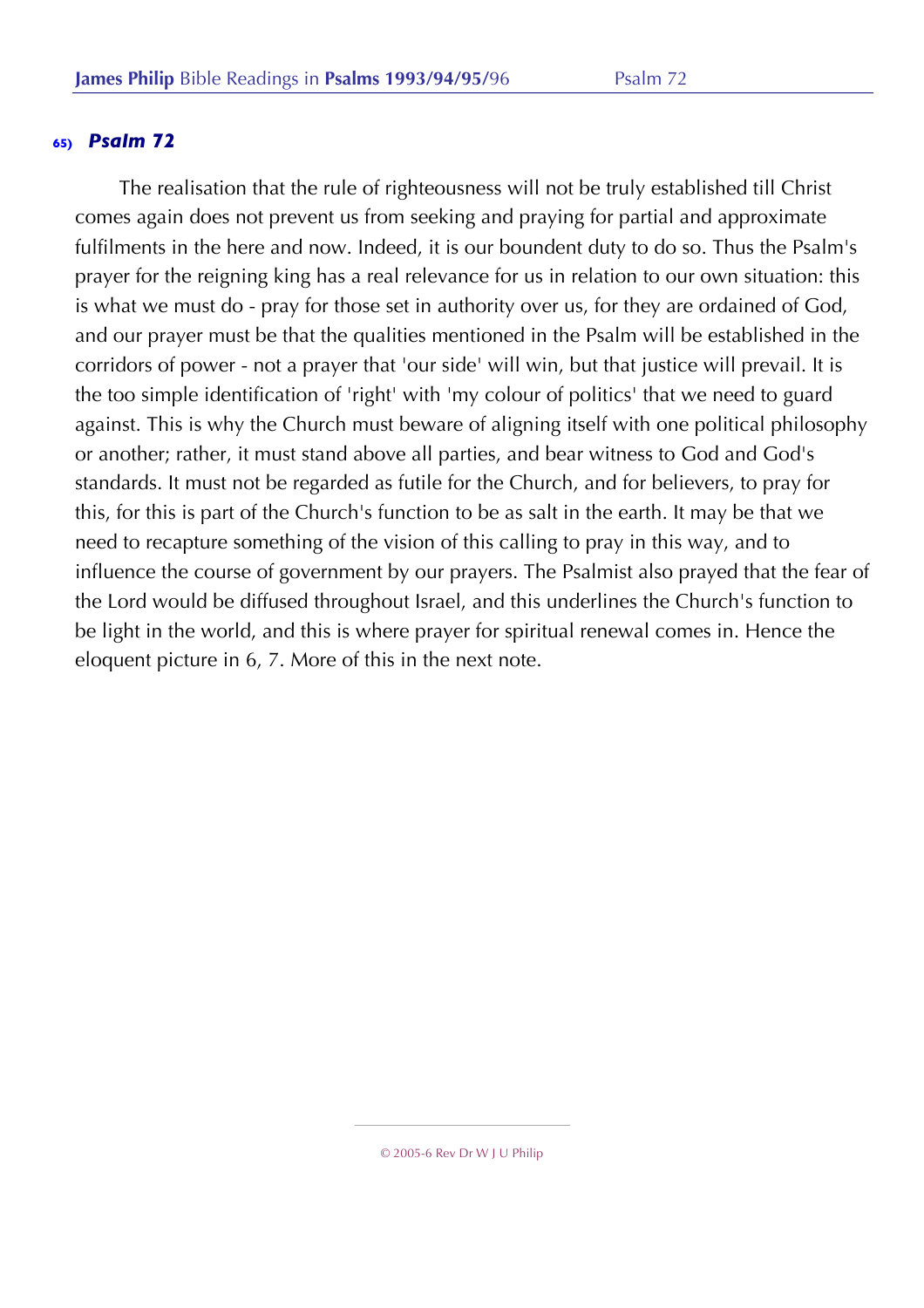In 8-11 we have some indication of the immense repercussions that spiritual renewal can have, nationwide and internationally. Maclaren takes 12 to mean that the universality of the dominion spoken of in 8-11 is based on the pitying care and delivering power of the king. This makes good enough sense: there is no doubt that where there is compassion and pity shown by those in authority, that authority will be established and made secure. But the verse may have another meaning: modern translations give the verb a present tense - 'he delivers', 'he has pity' - and the point being made may well be that the prayer made in the earlier verses will surely have an answer. If so, this is an encouragement to us to continue in prayer for those in authority, in the confidence that such prayer will not be in vain. In 16, the fertility of the land and the increase of its people, abundant harvests and true prosperity, all are represented as flowing from righteousness. All this can be, ultimately and fully, only through the coming of the righteous King. But we have the promise that the Kingdom will be established and will come. But, best of all, the King Himself will come. This is the Psalmist's final vision in 17-19, and the glorious cadences of these verses have been a benediction to the people of God down the ages: men have indeed been blessed in Him:

> Blessings abound where'er He reigns The prisoner leaps to lose his chains, The weary find eternal rest And all the sons of want are blest.

© 2005-6 Rev Dr W J U Philip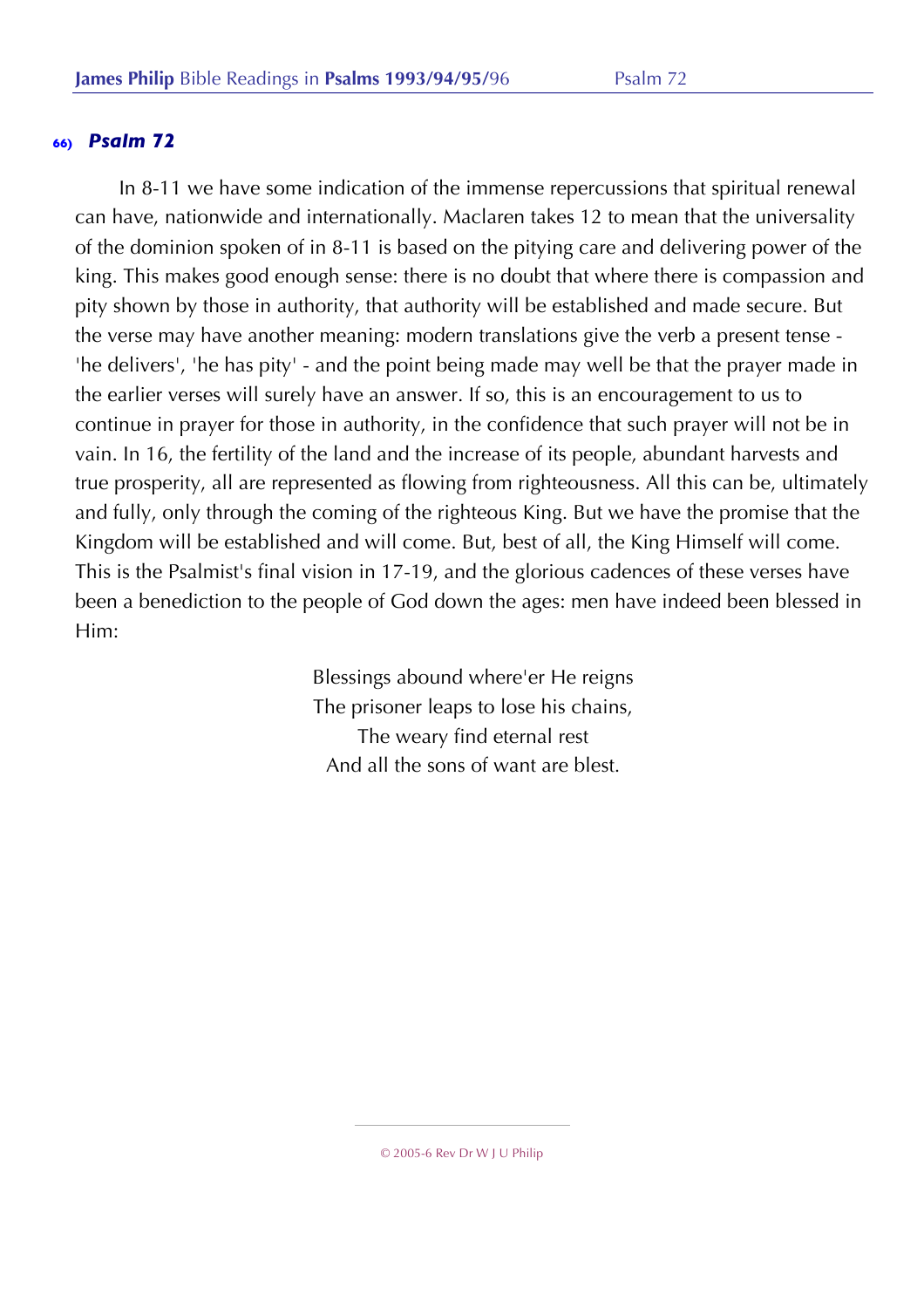We resume our studies in the Psalms, beginning the third Book. Psalm 73 is an important Psalm, dealing with a very real and agonising problem. The measure of the seriousness of the issue it deals with is seen in 2: "As for me, my feet had well nigh slipped". The Psalmist is acknowledging that he came very near to shipwreck of faith. This is the value of the Psalm for us, for it shows us - in the fact that the Psalmist did not go down, but won through to equilibrium and peace -what to do in such a critical situation. The nature of the problem the Psalmist was grappling with was that of reconciling the moral government of the world with facts which seemed to call it in question. He was face to face with the problem of evil, and why God should allow it to go on unchecked; and it had brought upon him torturing doubts, in which his faith in the goodness - and even in the morality - of God was shaken and undermined (cf 13,16,21,22).

There are two divisions to the Psalm, the first (1-14) in which the Psalmist pours out all his doubts, and the second (15-28) in which he tells of how he got the victory over them. Each section has three stanzas of four verses, with a two-verse introduction in the first and a two-verse epilogue in the second. In the first section, the statement in 1 represents the victory the Psalmist has won: this is the conviction he has got through to, after his fierce battle and travail. As Maclaren finely puts it, he is in effect saying: "This I have learned by doubts: this I now hold as most sure". And the value of his statement is that it is a conviction born in the crucible. When you come through to this you have come to something very basic and very wonderful.

<sup>© 2005-6</sup> Rev Dr W J U Philip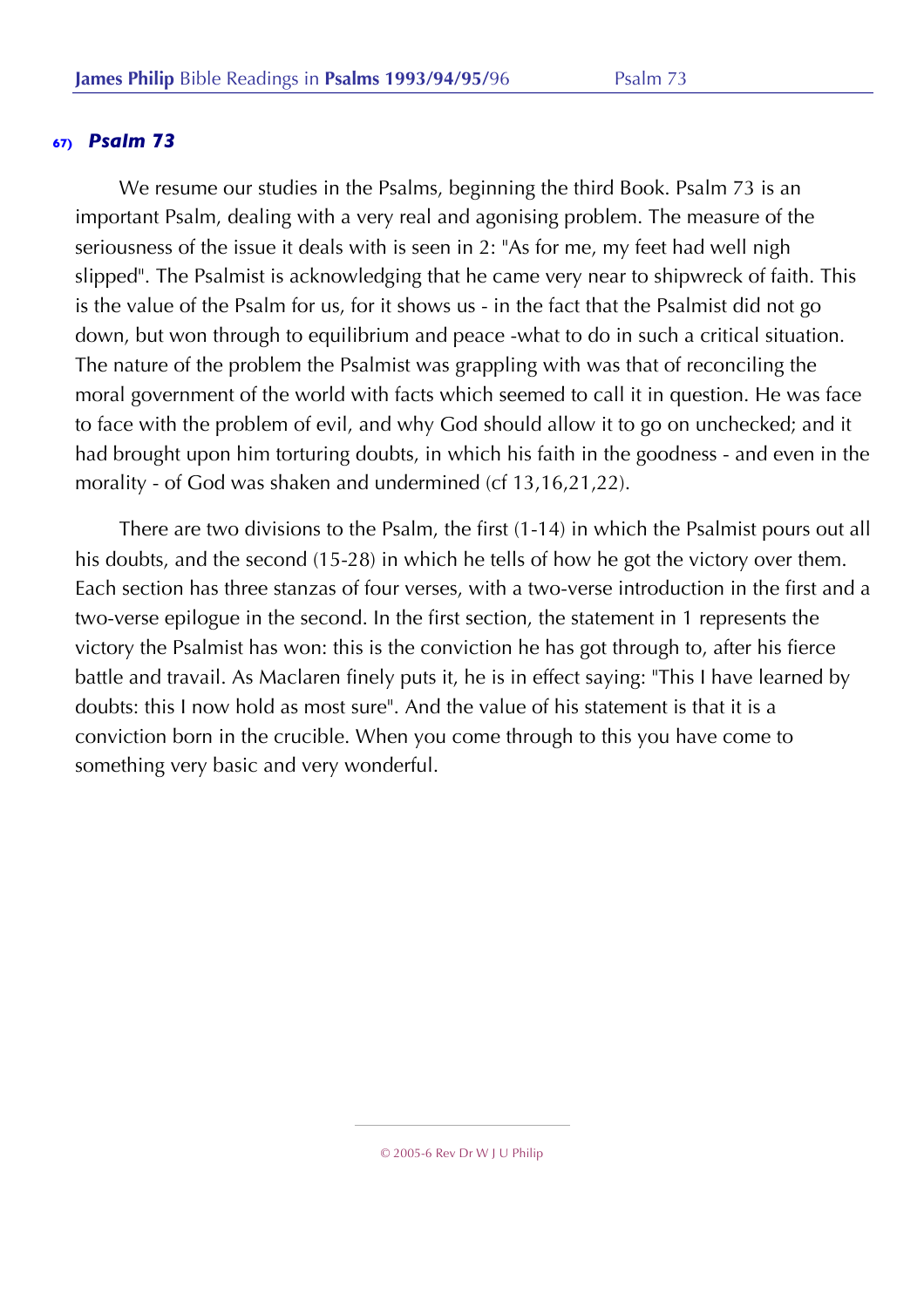The main theme of the first section, beginning at 2, is the Psalmist's looking back on the awful darkness that had come upon him, and the consciousness of having almost gone down under and losing faith altogether. It is as if he were now shuddering as he remembers how near to the precipice he had gone. In 3-6 the prosperity of the godless, which had been the Psalmist's stumbling block, is described; in 7-10, their unfeeling insolence, flowing from unbroken prosperity, with evil rampant and unchallenged, and good at a discount - a situation often reflected in human experience; in 11-14 it is their contemptuous expression of indifference in the face of God, and the impact this has in making the Psalmist, and others, doubt the goodness of God. The picture is one of faith being shaken all round, by the intractable problem that really seems to substantiate all the doubts. In 13,14 the Psalmist gives vent to the implications of these doubts: "being good, following the right, is a vain thing. If this is what being wicked can achieve, there is no sense in the universe at all, and moral values are all topsy-turvy. Goodness is no good".

But then, in 15, he silences his doubts, keeping them to himself. He recognises the danger of voicing them, the danger to those weaker in the faith than himself. And so he keeps them to himself. Here is strength indeed! To be thus strong, even in torment and agony, argues no ordinary faith. And if this 'no ordinary faith' has itself been shaken, what does this tell us about the strength of the testing and trial! This seems to be the turning point of the Psalm and leads to the second section in which the Psalmist describes how he got the victory over his doubts.

<sup>© 2005-6</sup> Rev Dr W J U Philip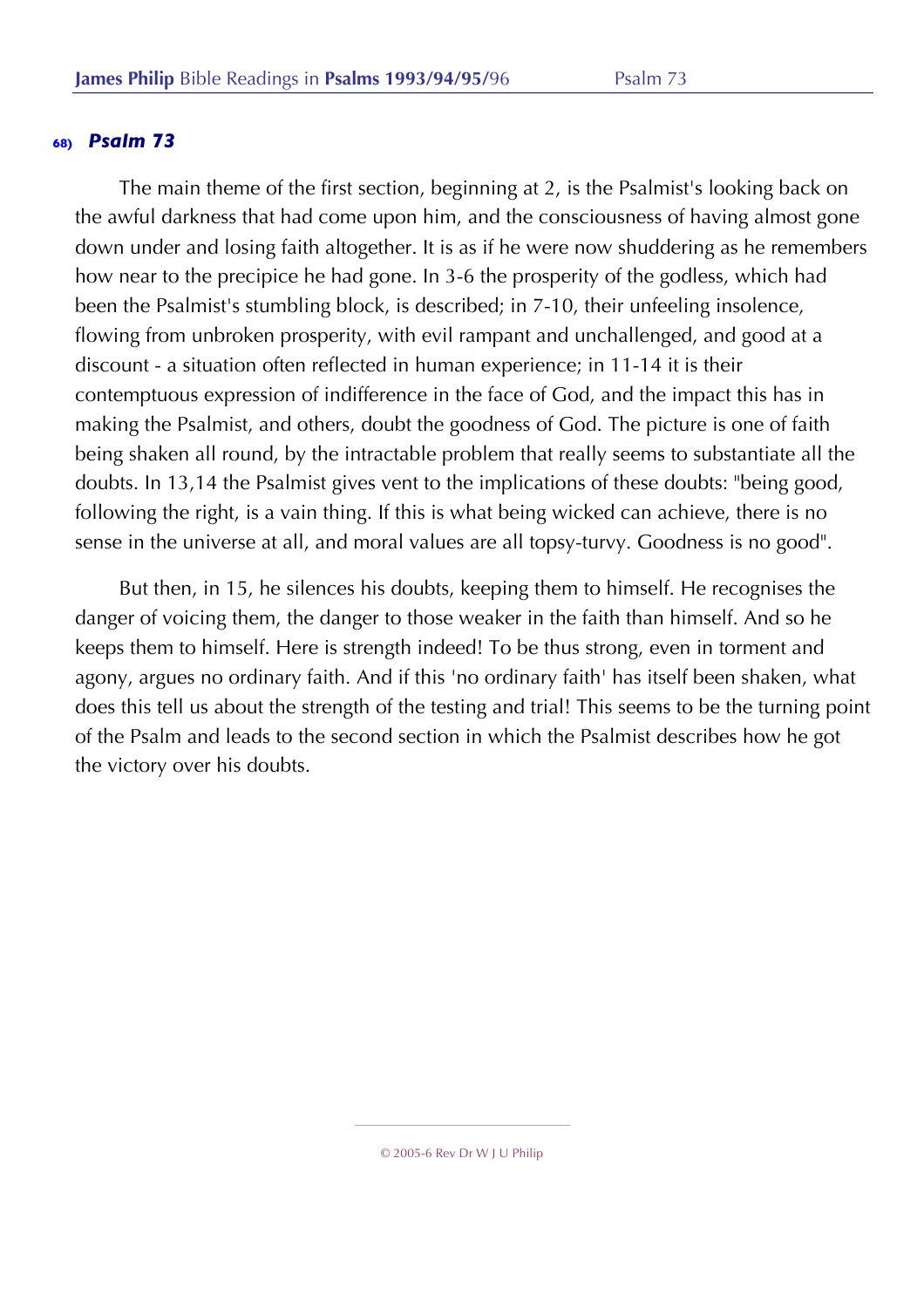What is said in 15 is some indication of the emerging faith, a faith that is not so far gone that it cannot think of others. But it is only the beginning, and the Psalmist is not out of the wood yet, as we see in 16, which shows us that silent brooding on the problem does not help him, for the more he thought, the more baffling it seemed to be. But then - and this is the central and crucial point - he went into the sanctuary of God (17), and the light streamed in on his darkness. But it was not merely 'going to church', but what 'going to church' is meant to signify - into fellowship with God and close communion with Him. This is what solves many problems which thinking can leave unresolved - among other things, for this reason: in the light of God, human vision clears. "In Thy light shall we see light" (Ps 36:9). And one of the things one sees is 'the end of the wicked' (17), that is one sees that the prosperity of evil men is transient and passing. This thought is elaborated in 18-20. The image and metaphor in 20 is graphic: the seeming prosperity of the wicked is just as if God were 'slumbering' - then He awakes, and goes into action. The reference here is not to final judgment, but to doom coming in the 'here and now' to the wicked, and their overthrow and fall. In 21, 22 the Psalmist recognises that his doubts had their source "not in the defect of God's providence, but in his own ignorance and hasty irritation, which took offence without cause". The 'nevertheless' in 23 is so eloquent and so important in the thought of the Psalm: even though he had been foolish and ignorant, God's hand had ever been upon him. He does not let our foibles and waywardness defeat His unchanging purposes and love for us. Furthermore, even though there is no final answer to the mystery of evil prospering in the world, the overriding consideration that more than offsets everything else is His unchanging love and care. And finally, there is the realisation that in all this agonising experience God was with him, holding his hand on the very edge of the precipice and leading him back into the paths of peace. Well might the Psalmist say, in 28, "It is good for me to draw near to God".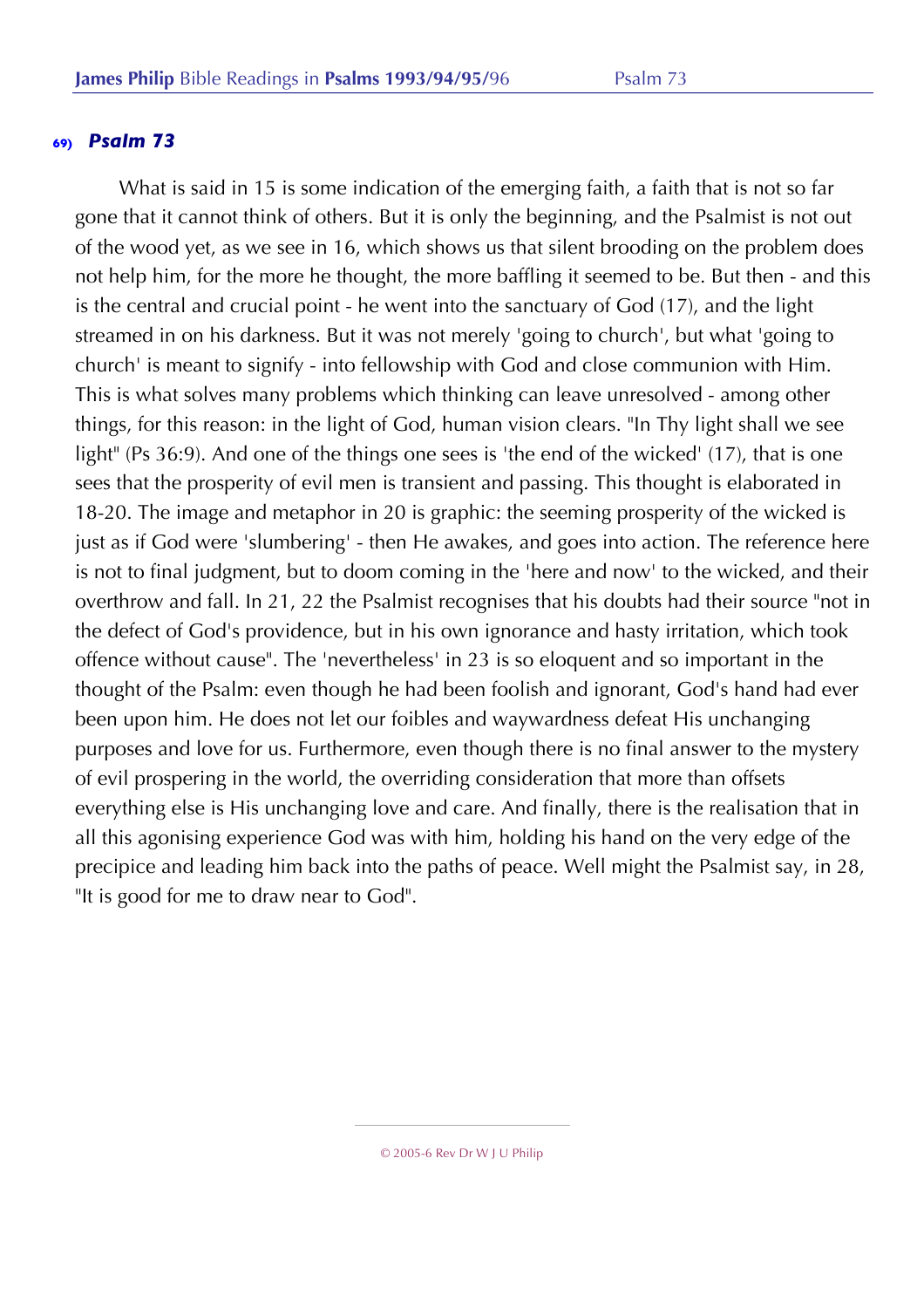The mood of this Psalm is a very dark and sombre one. It describes the desolation of the land, and especially the Temple, and pleads for Divine intervention. Scholars suggest two possible historical identifications of the situation - one the sack of Jerusalem by Nebuchadnezzar in 586 BC, the other the persecution under Antiochus Epiphanes in 168 BC. There is a sense in which the theme is plain and straightforward. The Psalmist is conscious of a great calamity befalling his people, and he has an awful sense of having been cast off by God and of suffering His anger and judgment. There is an attitude almost of remonstrance in 2, as if the Psalmist could hardly believe his own eyes as he saw the desolation that had been wrought. It is this that makes him appeal to God to 'step with giant strides' to the scene of desolation, to look for Himself at the havoc that had been wrought (3). This, he thinks, should be enough to move God to action. The nation's calamities are dishonouring to Him, and therefore worthy of His intervention. The havoc in the sanctuary is described in detail in 4 - 9. It is a grim and desolating picture indeed. We should note the sense of misery in 9, caused by the fact that God had seemed to withdraw from them - there were no signs, or tokens, of the Divine Presence; there was no prophet to speak an authentic word from God, and none to say, 'How long?' How apposite all this is for today! The plaint is not that there is lack of leadership, but that there is no authentic national voice from God, and no leader of prophetic vision for the need of the hour. That is the dark and desolating factor in the situation.

<sup>© 2005-6</sup> Rev Dr W J U Philip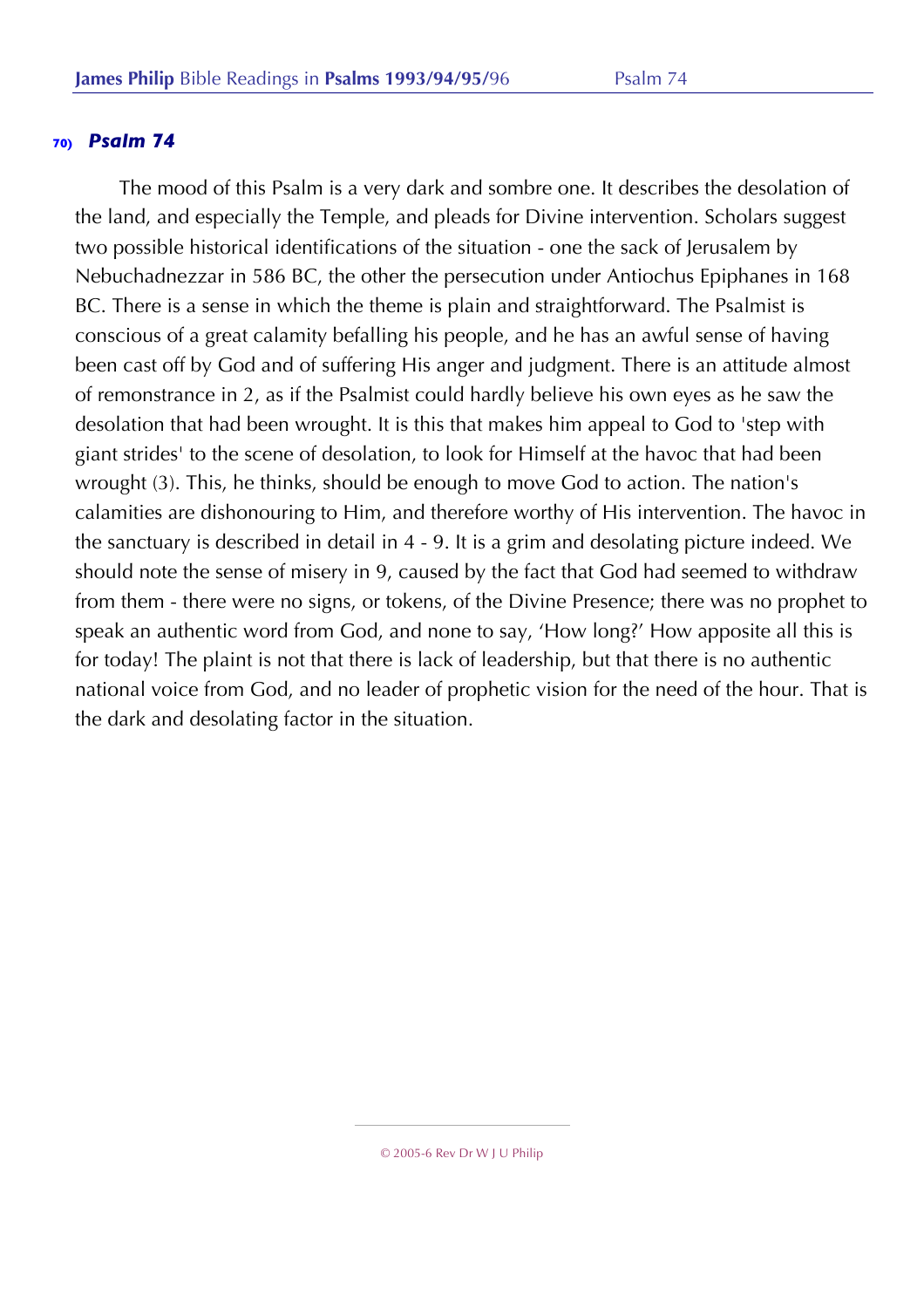But now there is something else, in 12-17. The Psalmist is not only distressed; he is puzzled. There is no doubt in his mind that God could have saved His people if He had chosen to do so. This is the first consideration and interpretation of these verses. And the Psalmist rehearses the mighty acts of God in the past - the references are to Israel's progress from Egypt, through the Red Sea and over Jordan into the Promised Land. The reference to the God of creation in 16, 17 is eloquent, as if to ask, "Is there to be no dawning for Israel's night of weeping, and no summer making glad the winter of its discontent?" (Maclaren). The question is, Will God not set back this surging flood that has overwhelmed them? If, then, God could have helped them, but had not, there is one obvious factor implied - that of national sin. One readily thinks of the sin that had led to the captivity of the people of God, and how it had to be wept out of their system by the rivers of Babylon. The answer, therefore, to the cry 'How long?' will be, Not until there is a spirit of repentance and a new spirit in the land. This leads to the second interpretation of 12-17. For, to look back over the mighty acts of God in the past kindles faith, and restores confidence in the living God. Hence the final prayer in 18-23: 'Remember' - it is an appeal to God to vindicate His Name and His honour in face of the overwhelming evil. The facts of the past become the ground of the Psalmist's confidence as he prays to God to arise and plead His own cause.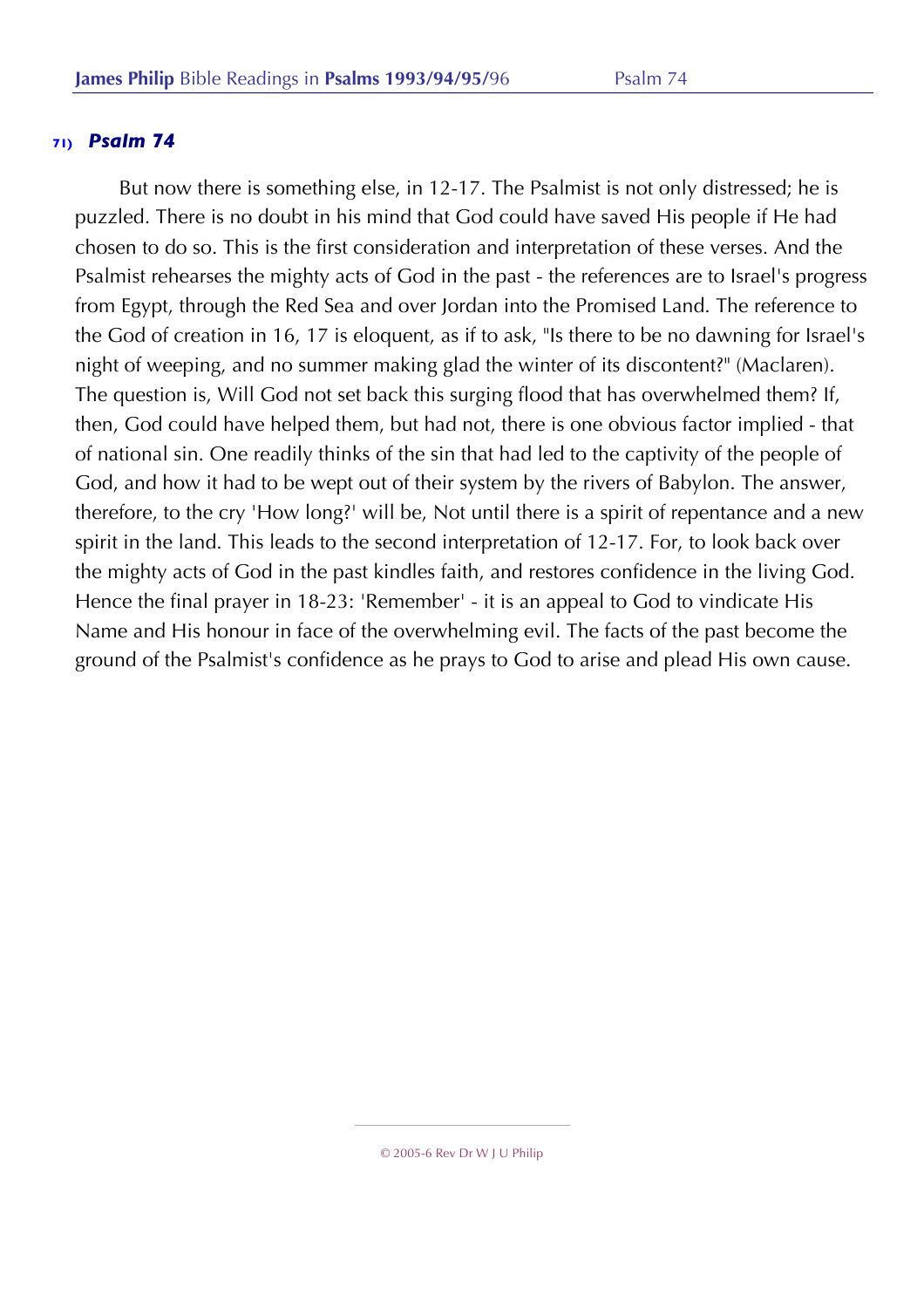What does all this say to us today? It tells us that there is a price to be paid for the privilege of living quiet and peaceable lives (1 Tim 2:1,2), and it is: Godliness and honesty. These are the qualities that are needed for the restoration of true stability and well-being. We can see, then, in part at least, the answer to the questions 'Why?' and 'How long?' A new spirit is needed in society, in industry, in public life, in the homes of the land, and a return to ways that we have forsaken as a people, to standards that have been at a discount, and to old landmarks that have been swept away. In this connection it is worth remembering the words written by the historian J. Anthony Froude: "The Calvinists attracted to themselves every man in Europe that 'hated a lie'....They abhorred, as body of men ever more abhorred, all conscious mendacity, all impurity, all moral wrong of every kind so far as they could recognise it. Whatever exists at this moment in England and Scotland of conscientious fear of wrong doing is the remnant of the convictions which were branded by the Calvinists into the people's hearts."

Let us look back, then, and learn, from the past, that God's hand is not shortened that it cannot save, but that our iniquities have separated between us and our God (Isa 59:1, 2); and get rightly related to Him ourselves, then cry to Him to make bare His holy arm. Let faith increase until we can claim His intervention for a new day to dawn on our land.

<sup>© 2005-6</sup> Rev Dr W J U Philip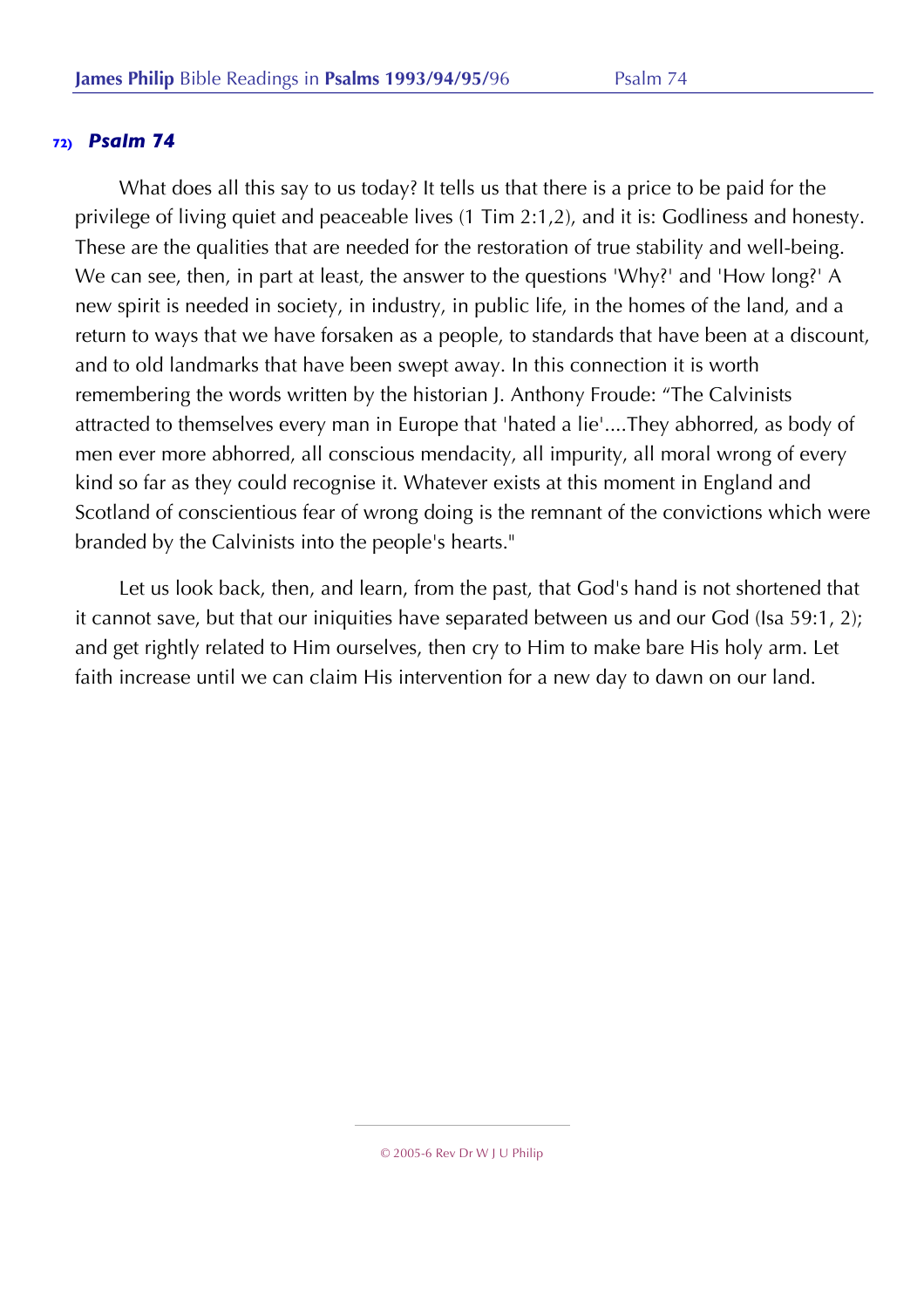The message of this Psalm follows on from that of the previous one for, given a spirit of penitence and humbling before God, by which we become rightly related to Him, the words of this Psalm can become true and real for us. The Psalm opens with a chorus which is an ascription of praise (1). This is followed by the answer of God (2 ff), a majestic utterance proclaiming that His judgment is at hand. The NEB translates 1 b, "Thy name is brought very near to us in the story of Thy wonderful deeds". This is in line with the AV rendering. Here, then, is thanksgiving for victory not as yet given! Two things may be said about this: one is that the consideration of God's mighty acts in the past has wrought a conviction that He would 'do it again'; the other is that through waiting on God there has come the consciousness and awareness that God was about to do it for them. Here is a people resting on the unchanging truth of God's Word and requiring that truth to be translated into experience, rather like Jacob in his prayer at Peniel, "Lord, Thou saidst...." (Gen 32). This is pleading the word of promise, and making it one's own! And can we not do likewise? Has God changed? Is He not the same today? It is impressive to see how the opening sentences of God's response to His people (2 ff) serve to answer the agonising cries of the saints in 74:10, 11, "O God, how long...." The AV margin in 2, 'when I shall take a set time' corresponding more nearly to the RSV and NEB renderings should be followed here: God has His own set time for working, and it lies within His sovereignty. Until that moment arrives evil is permitted to run its course. As Maclaren points out, "the purposes of delay are presented in Scripture as twofold: on the one hand, 'that the longsuffering of God may lead to repentance'; and on the other that evil may work itself out and show its true character". To be more aware of this than we sometimes are would save us both from impatience and despondency, in face of the 'silences' of God.

© 2005-6 Rev Dr W J U Philip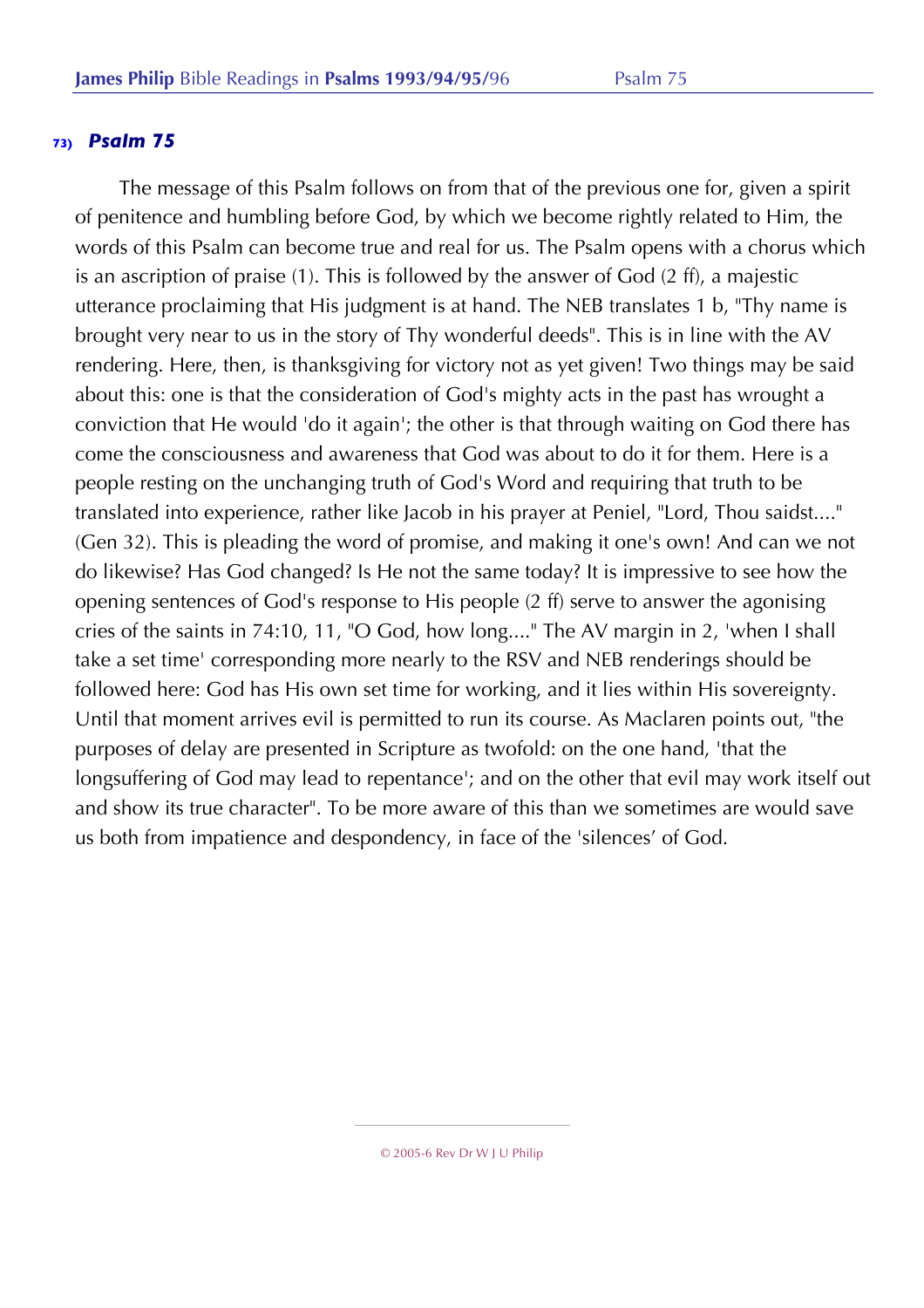In 3 we have a description of the situation into which God's Word comes at the set time: oppression and corruption have gone so far that the earth and its inhabitants are 'dissolved', i.e. disintegrating. It is well described by the phrase we sometimes use when we say that 'the country is going to wrack and ruin'. Over against this, there is the underlying sovereignty of God. This is God's world, and it is He Who controls its destiny for weal or woe, and intervenes to re-establish the moral order of society, and shore up its tottering pillars. But we need to realise what Divine intervention means. It is hope and blessing indeed, but it is also judgment, of necessity. With Him, there is a lifting up and a putting down. This is the theme of 4 ff, and is the warning voice of God against all who act foolishly in their godlessness and wickedness. It is utter folly to magnify oneself against the immovable, immutable Rock of Ages. All this has an application both to the church and to the world situation. As to the church it is the assurance that God's hand is upon His work, and His workers too, as He says to them "No weapon that is formed against thee shall prosper..." (Isa 54:17). This is a promise that God's servants need to hold on to and claim. As to the world situation, whether national or international, one thinks of the dissident elements in society, with the declared aim of disruption and destruction; and of the decadents bent on destroying traditional Christian morality; and of the flouting of God and the challenge to His authority. It is the Tower of Babel all over again. And God will say, in His own set and appointed time, "Go to, let us go down, and there confound their language...." (Gen 11:7 ff).

<sup>© 2005-6</sup> Rev Dr W J U Philip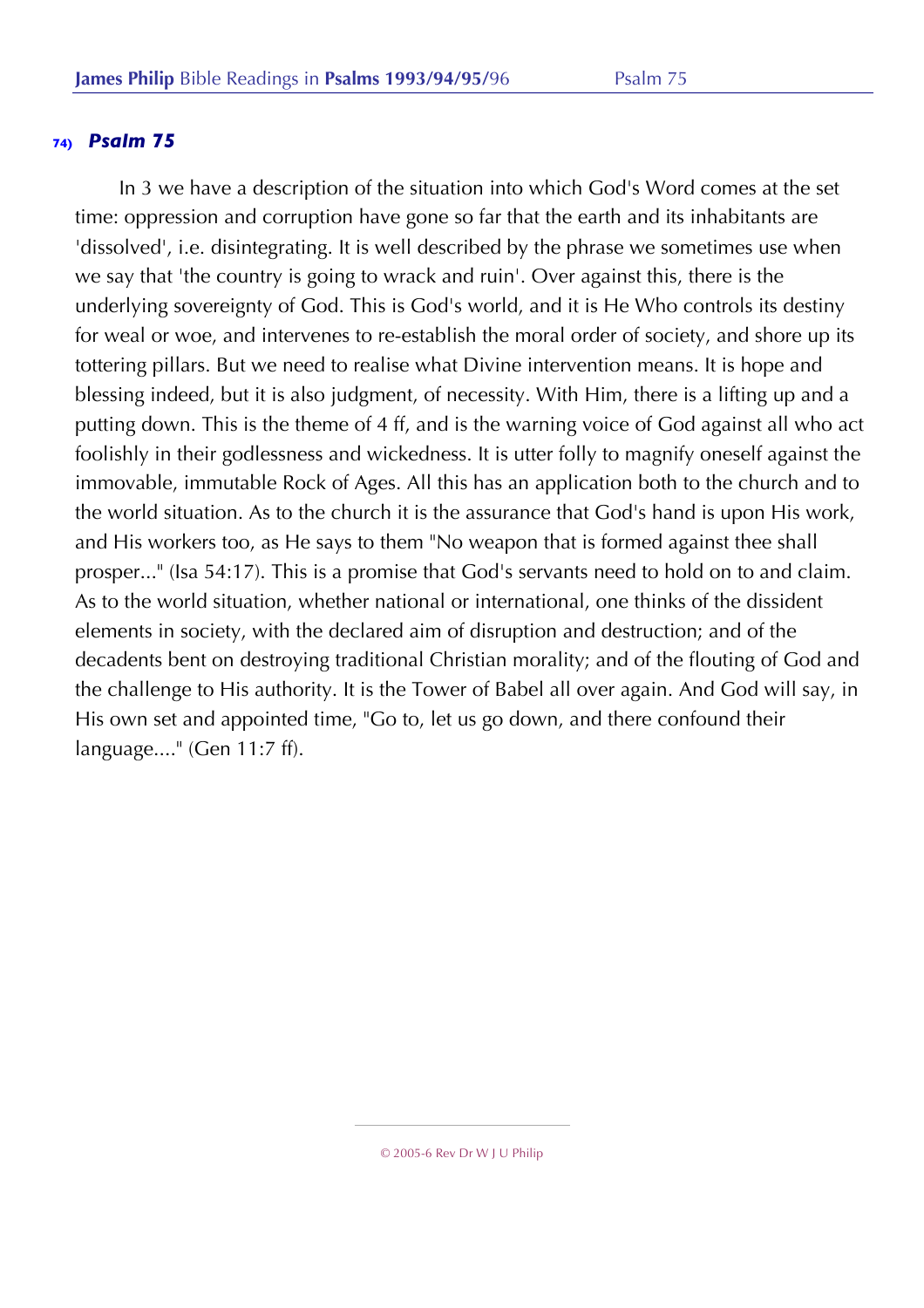There is a point at which the Divine oracle passes into the Psalmist's own words, some think after 3 and at 4, others at 6 and 7. Where this transition precisely takes place may be uncertain, but it is the fact that it does, rather than where it does, that is important. The significance of this is that the Psalmist becomes a man with a message. A prophetic message falls from his lips, shot through with Divine conviction and therefore with authority. There is a very real sense in which this may be regarded as the message the Church and the people of God should be proclaiming to the nation in its hour of need. That message is, first of all, that it is God's hand that lifts up, and there is no secure or lasting elevation but that which He affects (6). That being so, it should be clear to discerning people that our trust should not be put in princes, or parties, but in God. It is He, not this party or that in power that will bring betterment to the nation, and true and lasting prosperity. Unless there is a basic recognition of this fact in the plans and programme of any government, they will be doomed to failure from the outset. The other note in the message is one of warning (8). God is not mocked, and judgment is a reality, too grim and real to be ignored, for "right is right, since God is God, and right the day must win". This is the forthright proclamation with which the Psalmist identifies himself. Would that the Church would so do today, and recover its prophetic calling to tell out fearlessly the Word of the Lord to the nation.

<sup>© 2005-6</sup> Rev Dr W J U Philip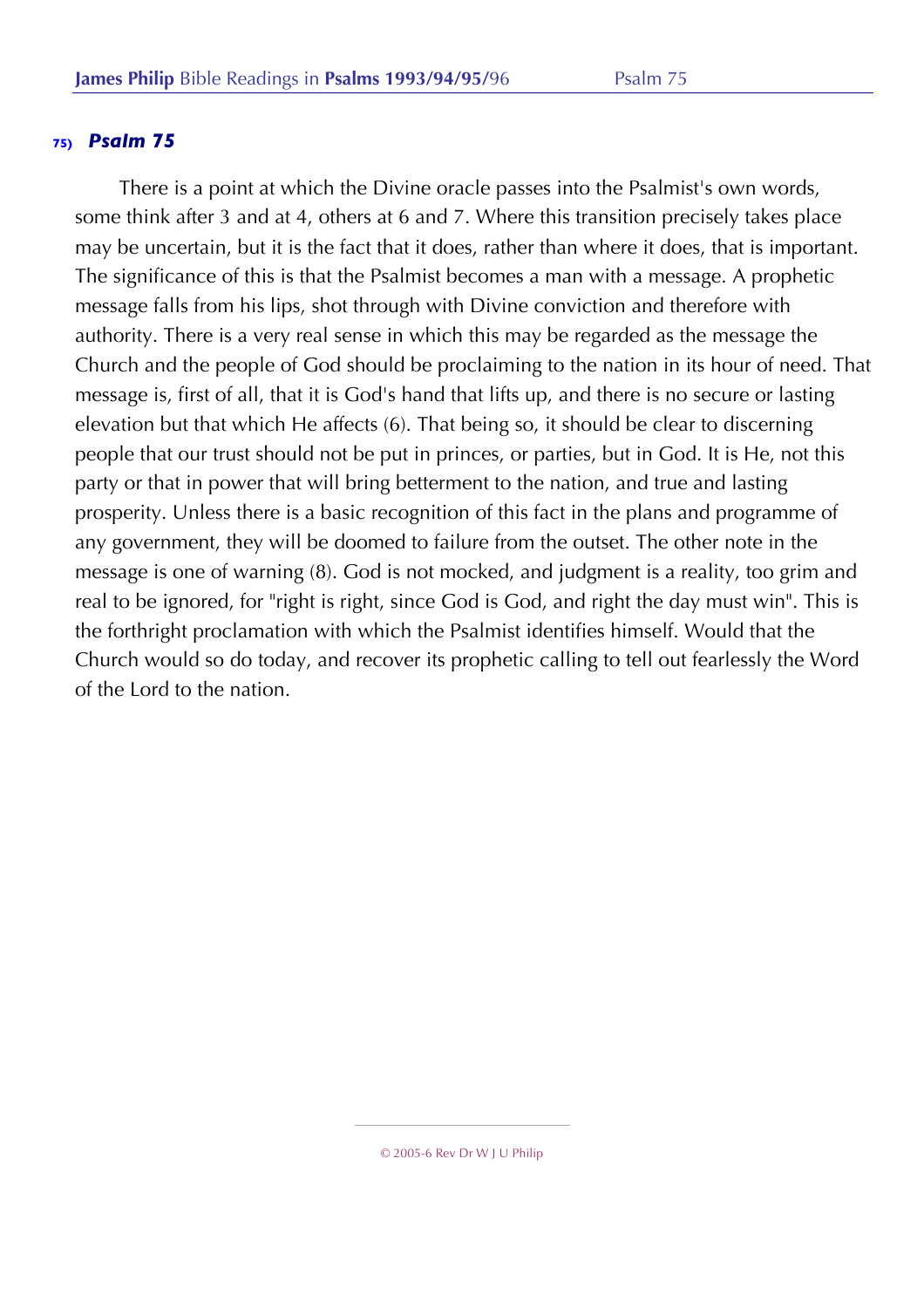One cannot but be impressed with the sense of progression in Psalms 74, 75 and 76. In 74 the theme was 'the silence of God'. Then in Psalm 75 it was 'God in action'. And now, in this Psalm, the promise of Divine intervention at the set time is fulfilled, and He mightily and effortlessly gives the victory. This is the simple and chief emphasis in the Psalm, and it conveys an important lesson at the outset: God's word of promise is to be trusted; what He has said, He will do, and all He has promised He will perform (cf Isa 55:11). This is a consideration that we can very legitimately apply to the life and situation of God's people, the Church. How often in Scripture do we see the Church in distress and perplexity, crying to God to make bare His holy arm and, following this, God coming to them with rich promises of grace and help, and finally the fulfilment of this promise and a wonderful manifestation of His Divine power. And does not this reflect our own situation in Scotland today? It is not too much to say that the men of God in our land who are bound together in the bonds of prayer are in fact founded upon this conviction, and have been maintained by it for over quarter of a century, that God is faithful to His promises and that we do not hope in vain. One day - one great glad day - Psalm 76 will be our experience, and we shall say, 'lo, this is our God; we have waited for Him...." (Isa 25:9).

The Psalm readily divides into four stanzas, 1-3, 4-6, 7-9, 10-12, and we shall look at these in turn in the next readings.

<sup>© 2005-6</sup> Rev Dr W J U Philip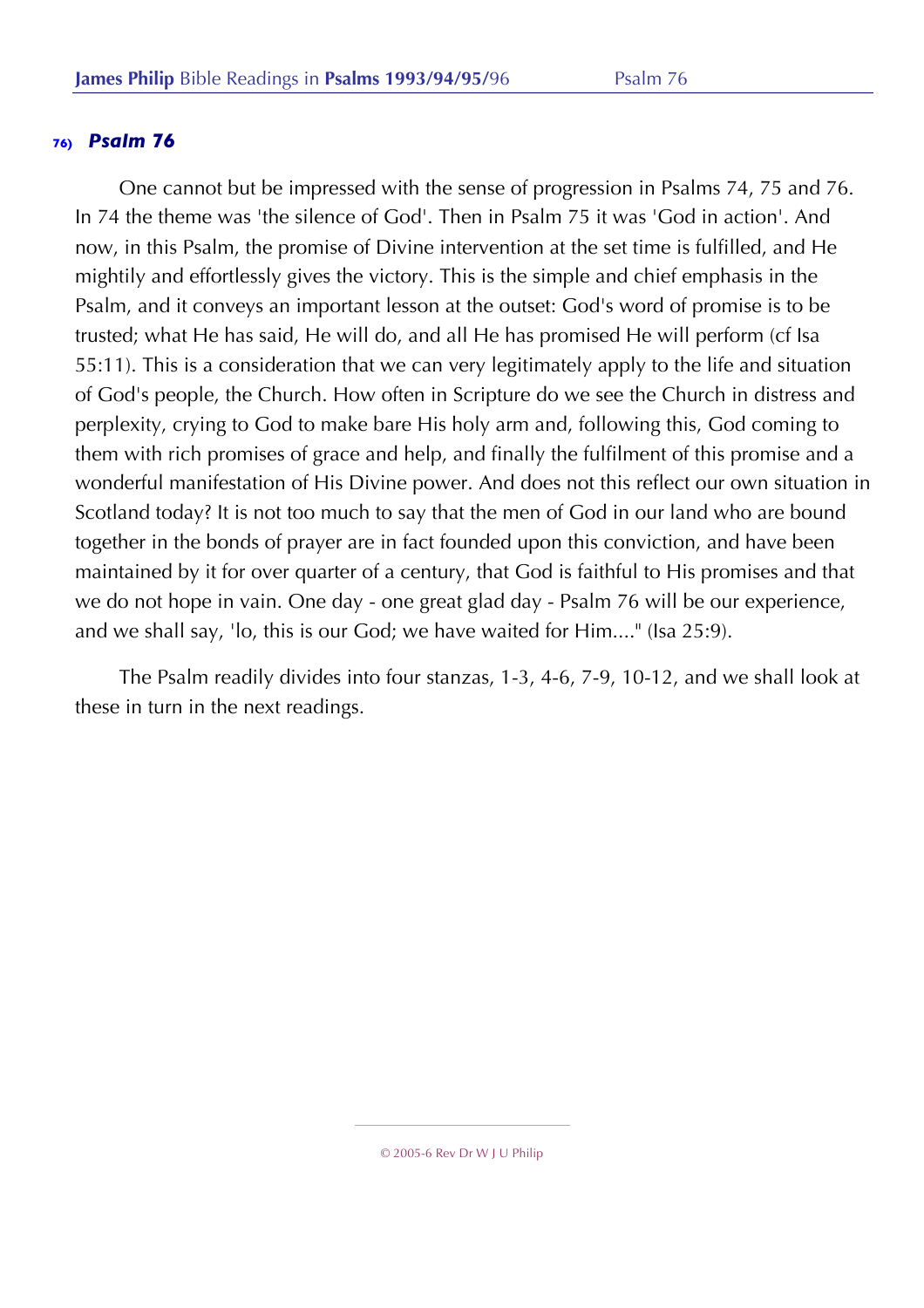In the first stanza we are shown the scene of the Divine act. We should note the fourfold reiteration: in Judaea, in Israel, in Salem, in Zion. Let us think of this. If God is known, it can only be because He has made Himself known. And this is itself an answer to the Psalmist's cry and prayer in Psalm 74:22, "Arise, O God, plead Thine own cause". The 'there' in 3 is significant: it is there that He broke the arrows of the bow and got Him the victory because it was there that He chose to dwell. Here is a great lesson for us. If we can woo the living God back to the Church, our problems will be over. And by the same token, if we can bring God back into public life and government, it will be a new day for the country also. But 'there' also refers to the place of worship and of prayer this is where God makes bare His arm and where enemies are conquered, and how they are set at nought, in the place of prayer, rather than on the battlefield (cf Exo 17:8 ff, where it was Moses on the mount rather than Joshua on the battlefield who won the day; and 2 Kings 19:14 ff, where it was Hezekiah in prayer rather than Hezekiah on the battlefield that won the victory).

The second and third stanzas (4-6, 7-9), describe the dread manifestation of God. They are filled with the sense of the Divine presence, awful, dreadful, terrible, It is the paralysing, overwhelming affect that the Divine manifestation has on the situation that is underlined here. One thinks of how it has been historically, in times of revival, when the brooding sense of eternity comes upon men when solemn awe, fear and dread mingle with joy and hope. Would that we knew something of this in our day and generation!

<sup>© 2005-6</sup> Rev Dr W J U Philip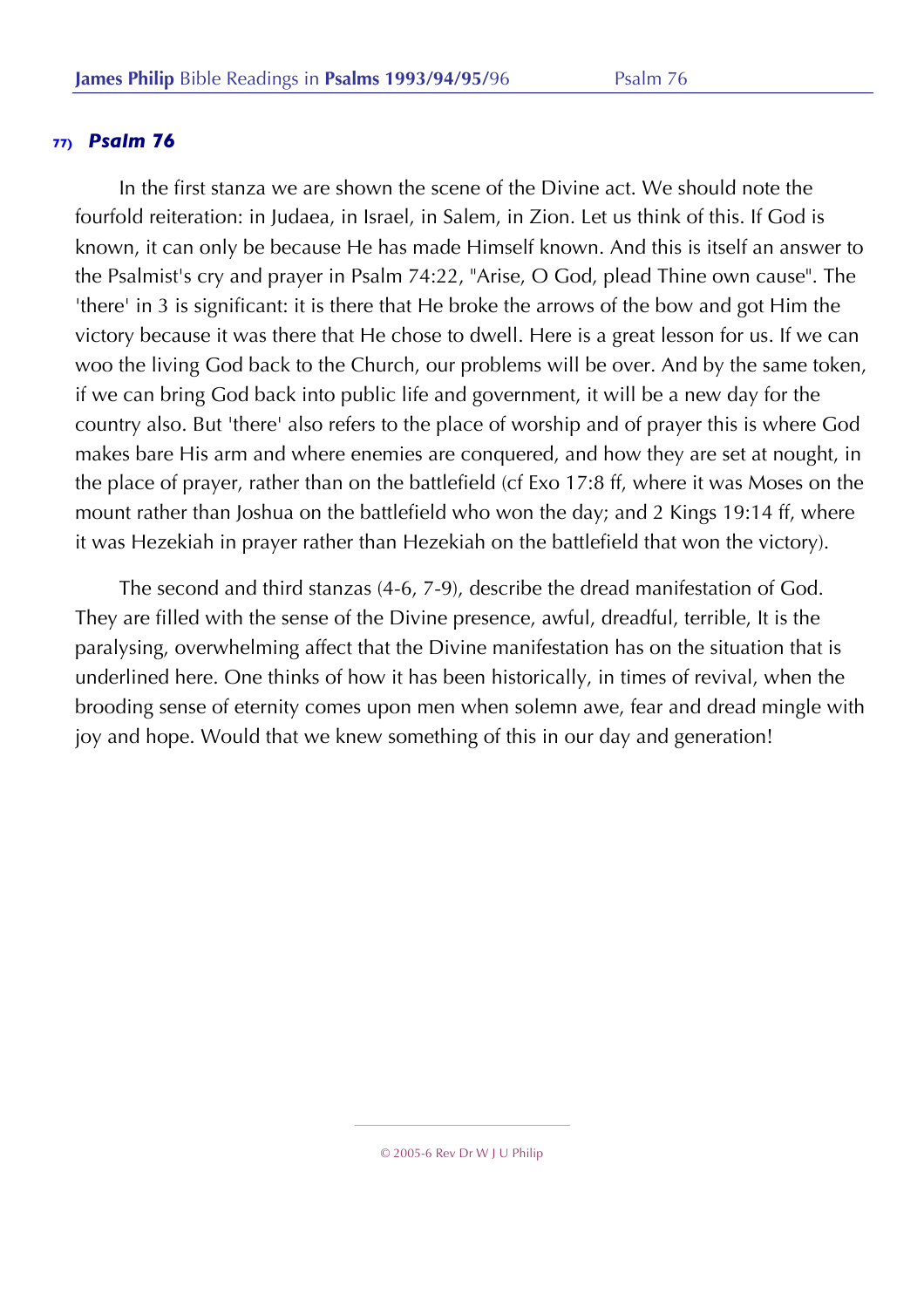Maclaren helpfully comments on the combination of anger and love in 6-9: "While no creature can bear the terrible blaze of His face, nor endure the weight of His onset 'in the time of His anger', the most awful manifestations of it have a side of tenderness and an inner purpose of blessing. The core of judgment is mercy. It is worthy of God to smite the oppressors and to save the 'afflicted', who not only suffer, but trust." The final stanza (10- 12) is a summons to praise God, and to pay vows to Him. The important note struck here is in 10, in the conviction the Psalmist has that the wrath of man will be made to praise God. One commentator writes "Every human wrath can be used for the praise of Jehovah. Here is the supreme conquest; a dangerous passion can be overcome, controlled, and sanctified. The very remnant, the last extreme of man's anger can be used to the glory of God. If Jehovah can bring this about, no wonder that He can cut off the spirit of princes....or that He is terrible to all the kings of the earth". Here is invincible sovereignty indeed. The worst men can do can be turned by God into good for His glory and for His people. And that which He does not, or will not, use for the good of His Name or of His people, He will restrain, so that it will not be vented upon men.

All this if only God should come into our midst, to dwell among us! Even so, come, O Lord!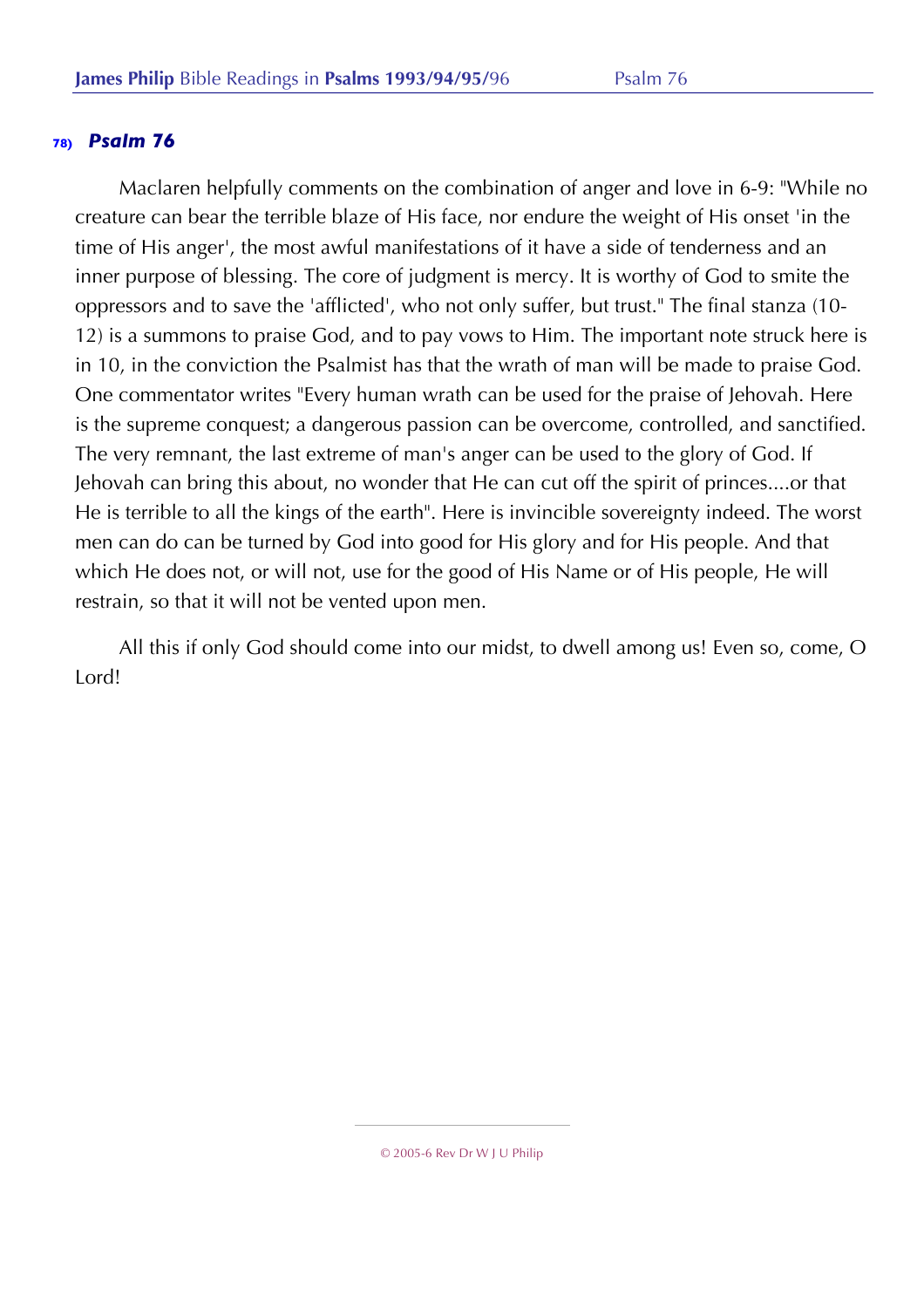This is a Psalm which contains features and emphases which we have seen in other Psalms, and this is in part what constitutes its message for us; for if it underlines certain points, and repeats them, as it does, they must have a particular importance for us. It naturally divides into two parts: in 1-9 we have the description and evidence of an experience of darkness and sorrow that overwhelmed the Psalmist's soul. In 10-20 we have a song of praise, in which sorrow is overcome and indeed forgotten. And the transition from the one to the other comes in 10 when 'the years of the right hand of the Most High' are recalled and remembered. The difference between the two sections is that between a man brooding over trouble and a man seeing high above it the enthroned God. To brood upon sorrow is to be broken and disheartened, while to see God is to sing on the darkest day. In the first section (1-9), the tenses in the opening verses can be taken, as in the AV in the past tense, In which case the meaning would be that the Psalmist had already received the assurance and deliverance he needed, and was looking back and describing the experience through which he had passed (as in Ps 73:1 ff). Alternatively, however, the tenses can be taken as in the RSV as present tenses - 'I cry...l seek...' - in which case the whole Psalm is a present experience for the writer. Either way makes good sense. What is plain is that the experience is a very deep and distressing one. He has cried long and earnestly to God, stretching out his hand (2, RSV) in the night without ceasing, but to no avail, for no answer has come to him. There was no comfort to be found in his distress, and even the thought of God - normally a source of comfort - brought only troubling. Such is the emphasis in the first three verses.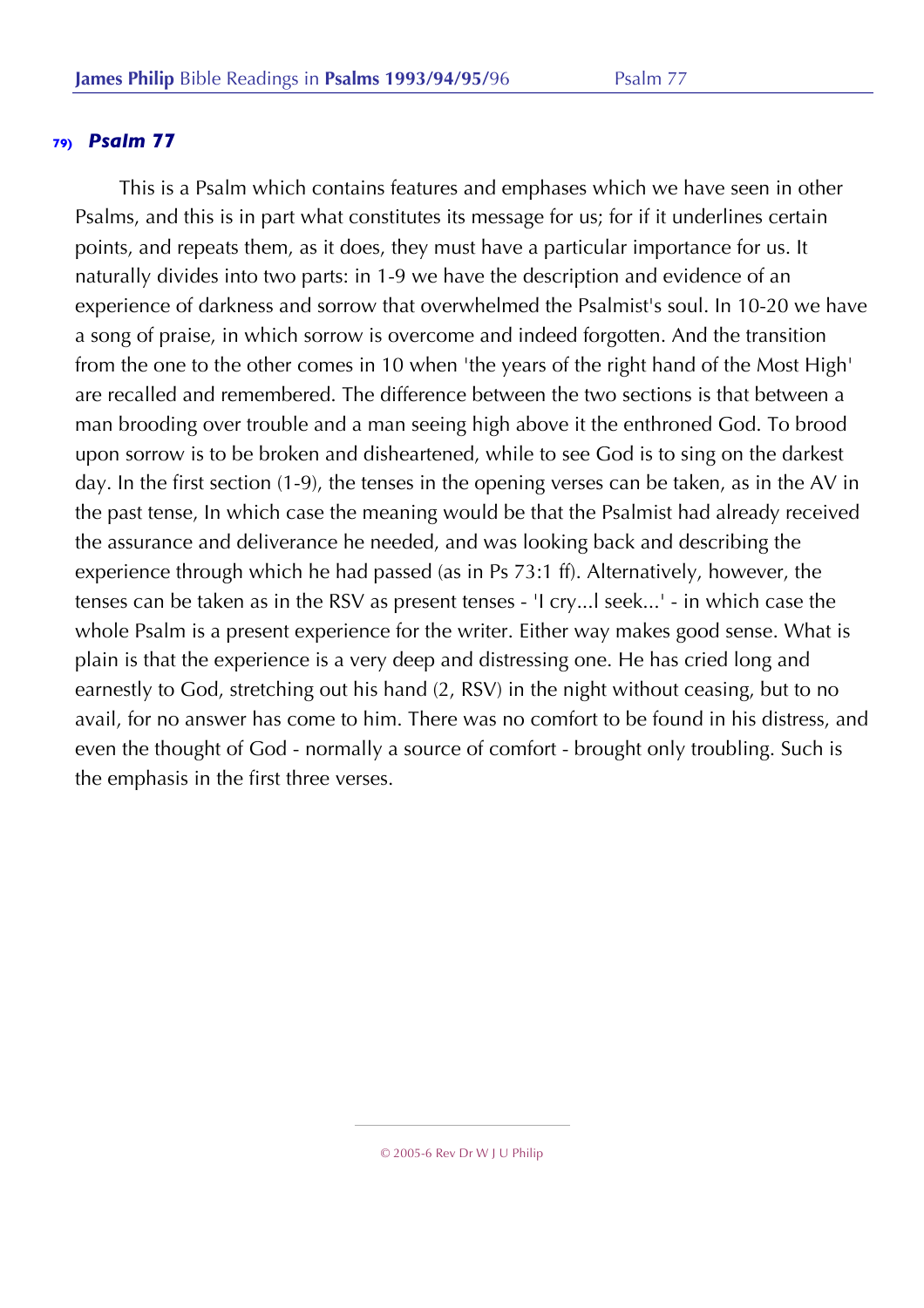In the next verses (4-6) there is a fuller exposition of the Psalmist's plaint, in deeply moving and distressing phrases, as he compares his experience now with what it has been in the past (5). But there is a change in 6b: his musing has determination in it. He is wrestling with the situation, and his spirit is searching diligently, almost in terms of trying to let his feet get a foothold in the flood that is overwhelming him. This leads, in the next stanza (7-9), to vehement questionings. Maclaren comments, "It is better to be pricked to even such interrogations by afflictions than to be made torpid by it. All depends on the temper in which they are asked. If that is right, answers which will scatter gloom are not far off". The nature of these questions makes it clear that something very deep was involved in the dark experience. It has been suggested that the Psalmist has been thinking of his people's misfortunes, and that the situation could well be that of the Captivity, and the appalling severity of that Divine judgment which may well have made the people think that God had cast them off and would no more be favourable to them. But the words can surely be applied also to personal and individual issues. For there is such a thing as the dark night of the soul, in which a man can feel deserted and abandoned by God; and there are times when, through sin and wilfulness, we end up in a dark God-forsaken condition, in which, because of the enormity of our sin, we may feel we have passed the point of no return. But here is an important point: the Psalmist's questionings came out into the open, and crystallised into speech. Maclaren comments: "His doubts are better put into plain speech than lying defused and darkening, like poisonous mists in his heart.... formulating vague conceptions is like cutting a channel in a bog for the water to run. One gets it together in manageable shape, and the soil is drained". Get the questionings out, then! Give them an airing.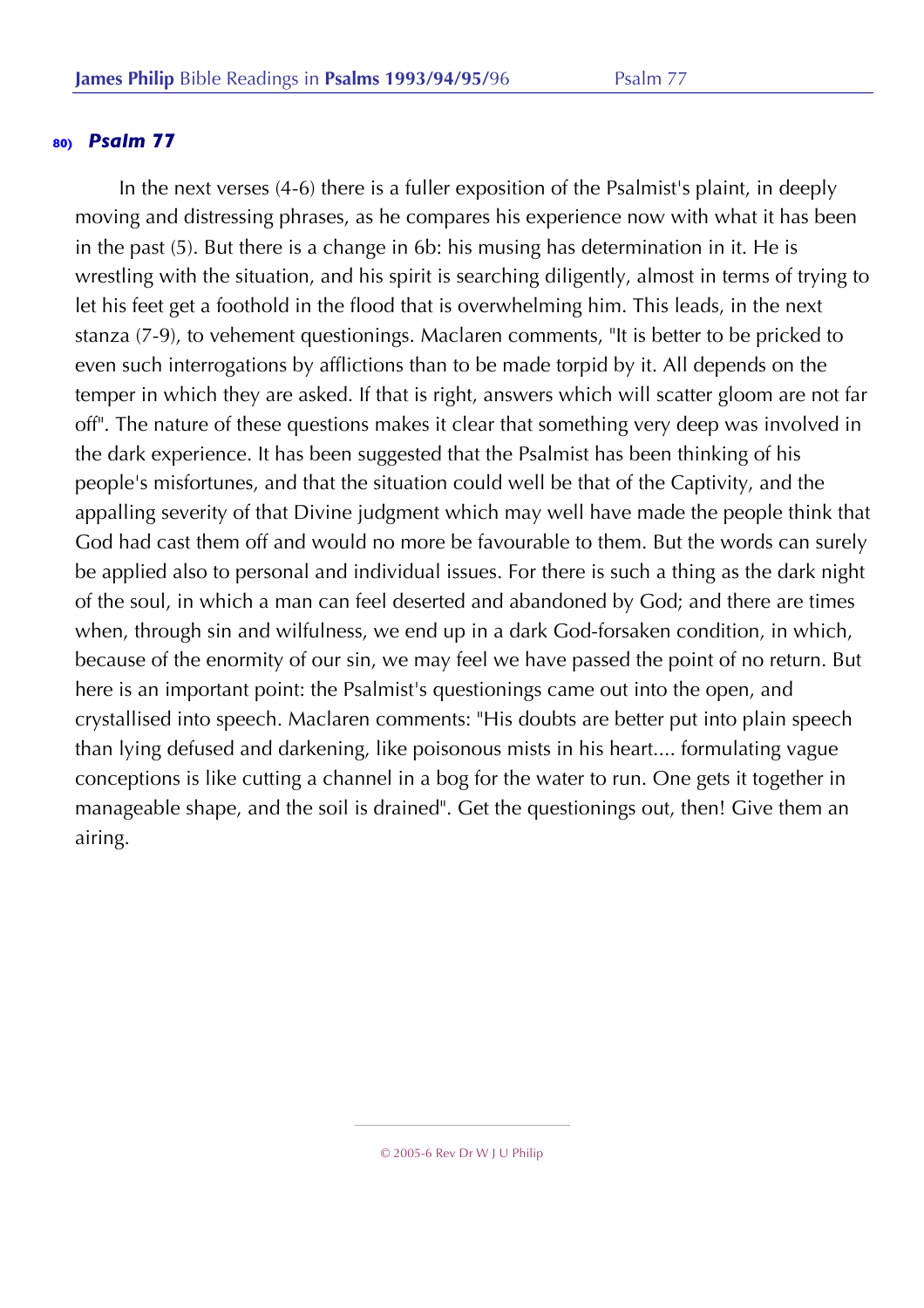The second half of the Psalm begins with a statement which has been variously translated. The variations rest on the different meanings given to the words 'infirmity' and 'years'. The word translated 'years' is taken by many to be the verb meaning 'to be changed', and some of the modem versions follow this (as RSV, NEB), with the meaning that the right hand of the Most High has changed. But the same word is translated 'years' in 5, and is more likely to have that meaning in 10; and it is best to follow the general line of the AV rendering, with some such meaning as "This my affliction is sent from God, and I must bear it with resignation", with an exclamation following, "The years of the right hand of the Most High!", as if this had come as a sudden flash of insight and revelation. In other words, the truths that have laid hold upon him are, first, that the affliction has come from God, and second, that this God is unchangeably faithful to deliver, as the recollection of what He has been in the past stirs his mind and heart to hope that what He was once He will be again. This is the thought of the rest of the Psalm. What is it that the Psalmist suddenly recalls? Is it not perhaps the same kind of recollection as is mentioned in 5, which brought further distress and gloom to him? But now, that past presses in again on him, as if to say, "You did not read me aright the first time: do it again. Have another look." And this time he views the past with new eyes! Was what changed his attitude the submission to and acceptance of the Divine will expressed in 10a? In 13-15 the reference is surely to the Exodus, the echoes are manifold (cf Exo 15:11, 13, 16). Here is the value of knowing one's Bible in times of crisis! In 16-19 we have a glorious theophany, reminiscent of Psalm 18, although Exo 15 is probably still in mind, with not only the passage of the Red Sea but also the whole process of guidance begun there and continuing to the Promised Land. This, then, is what 'comes' to the Psalmist in his affliction, to answer his distress and lead him into peace. Wonderful thought!

© 2005-6 Rev Dr W J U Philip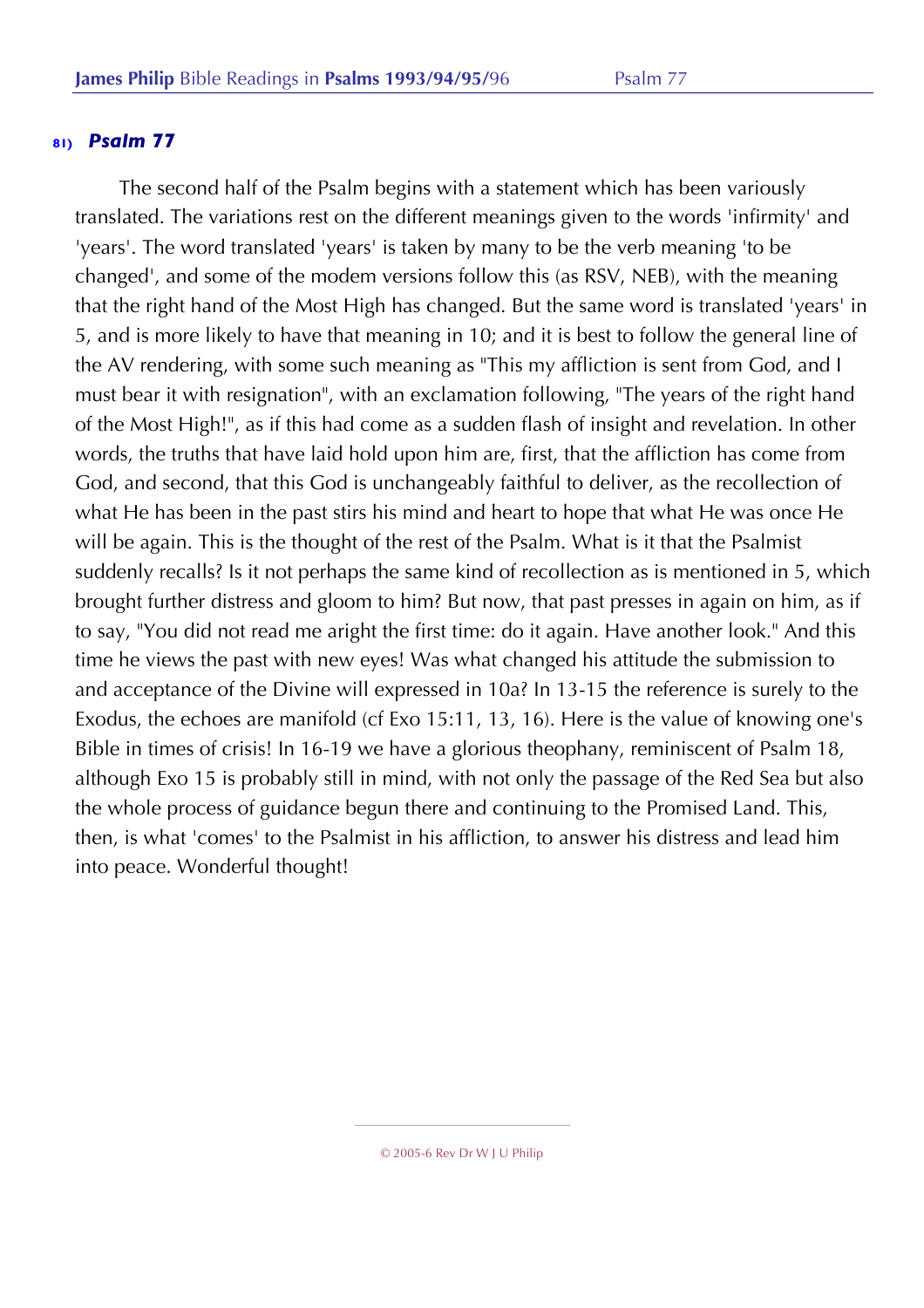This is a very long Psalm, but its message is so much one that it is difficult to do other than read it right through at the outset, and try to see what it is saying to us as a whole, in the main thrust of its unfolding survey of Old Testament history. Its analysis is as follows: After a preface (1-8), setting forth the Psalmist's object in giving this historical record, 9-41 speak of Israel in the wilderness, 42-52 relate Israel's earlier experience in Egypt, 53-66 give Israel's history in the land up to the time of Samuel, and 67-72 describe the transference of the leadership of Israel from Ephraim to Judah. The lesson that comes through loud and clear in this unfolding record is that God is the God and Lord of history, and that He acts, and is operative and active in history, and that the history of which we have the record in the Old Testament Scriptures is full of lessons for today, lessons that sorely need to be learned. Two points in particular are made in the introductory preface: in 1-4 the Psalmist states his didactic purpose. He is not so much a historian as a teacher. History, he says, is a parable, a 'dark saying', containing principles and lessons that can be drawn out, and need to be, for the good and the instruction of the present; in 5-8 he gives the basis of what he has said as resting on the fact that God has given a testimony in Israel which is of permanent validity, and is to be handed down from father to son, for the promotion of godliness of living, as those that learn the lessons of history.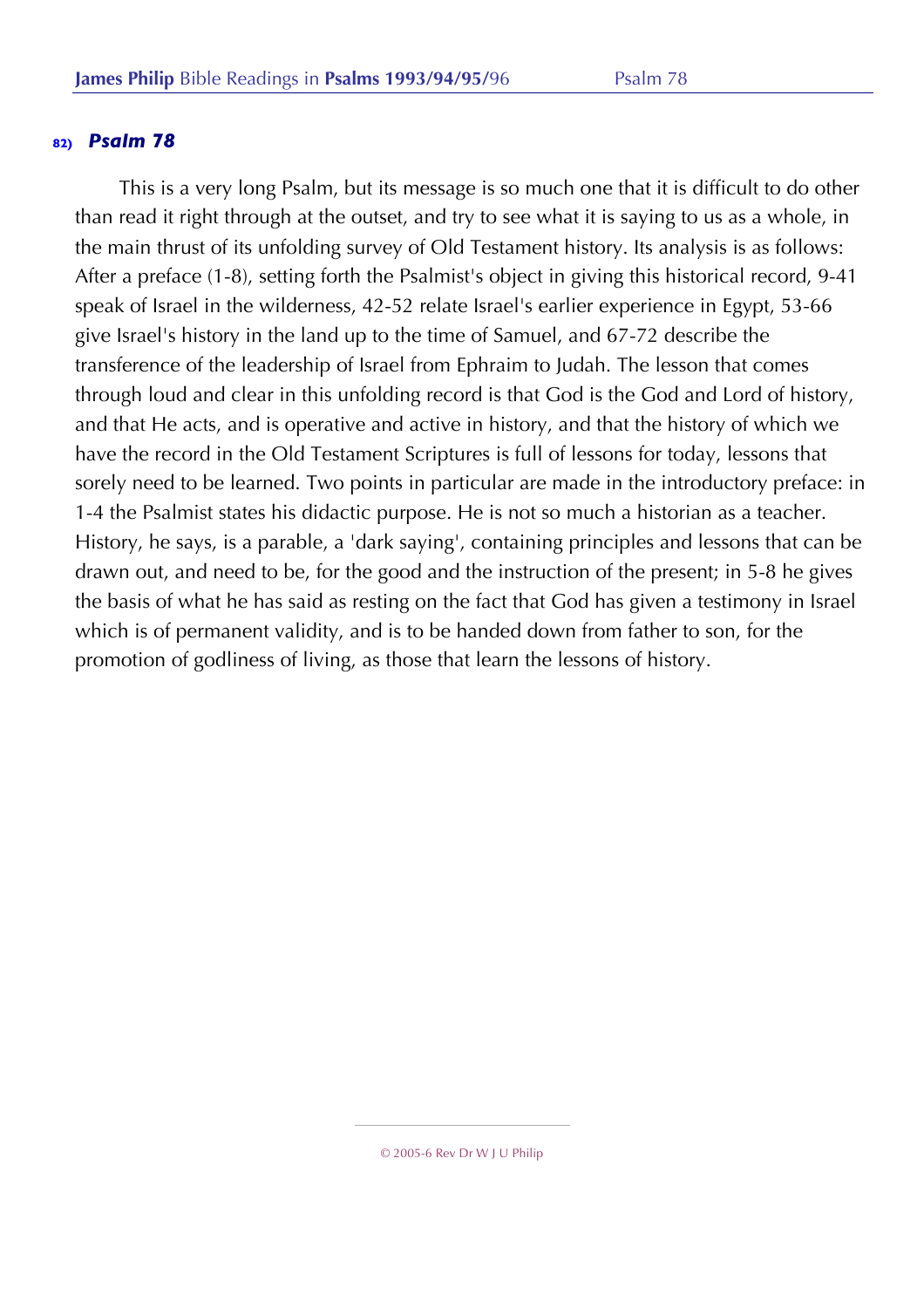Right at the outset, therefore, we have a lesson of enormous importance: that of the need to instruct children in the ways of godliness - not merely telling the stories of old time from the Scriptures, but interpreting the principles of God's dealings with His people, so that they can learn how to live for Him, and be safeguarded in life and conduct. If young people can learn, from the history of Scripture, that certain attitudes to life - seeking after other gods, worship of mammon, and so on, certainly and inevitably spell trouble for nations and communities and individuals, a great lesson will have been learned. And this is precisely where we need to begin - there is so much to unlearn, and so much in terms of basic principles to lay down in young lives, that we can never begin soon enough. It is perhaps because we have failed in this kind of instruction that a generation has risen up divorced from the principles of godliness that alone can make possible a worthy life.

We need to ask ourselves what the point of setting forth the history of olden time in this way really is. Our study of the main body of the Psalm may enable us to find an answer to this question. In 9, the reference to Ephraim is to be taken, according to the scholars, not so much to an actual retreat from a particular battle as a figurative way of expressing what is put plainly in 10 and 11: Ephraim's revolt from God's covenant was like the conduct of soldiers, well-armed, refusing to charge the foe. The faithlessness of Ephraim, it means, is made the more ugly and inexcusable in face of all their experience of Divine mercy. This is the theme of the Psalm, and the message that comes out in what follows.

<sup>© 2005-6</sup> Rev Dr W J U Philip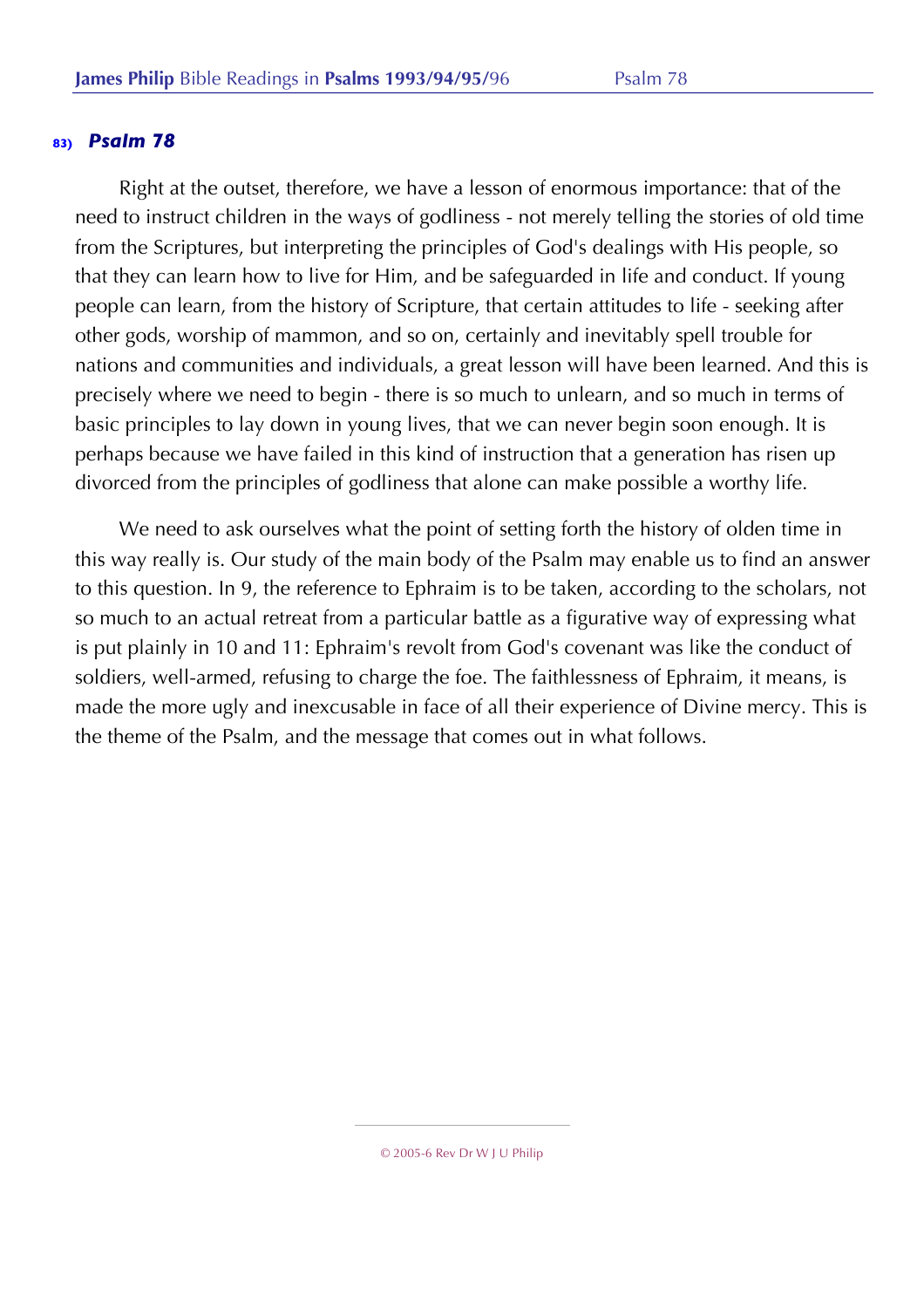In 12 ff the Psalmist rehearses the history of the Exodus and the wilderness journeyings, and all God's mighty works on their behalf, the passage of the Red Sea, the pillar of cloud and fire, water from the rock at Horeb and Kadesh, and in 17-20 Israel's requital of them by their faithlessness. This serves to illustrate the truth of 9-11 with regard to Ephraim. The Lord's reaction to this was inevitable, as 21 If makes clear. The two 'therefore's' in 21 and 33 are very grim and solemnising in this regard: indifference and insensitiveness to Divine provision and generosity inevitably led to judgment. This is a recurrent theme throughout the central verses of the Psalm, and the indication of partial and transient repentance in 34 ff make sad reading indeed. In 40 ff there is a similar rehearsal of the people's ingratitude and forgetfulness of Divine mercies, with a reference to the plagues of Egypt which were the means of releasing Israel from bondage. All this seems to be brought to a climax in 55 ff in the repeated rebellion on the part of the people in face of the Divine grace and compassion. We are made to see the inevitability of the catastrophe of the removal of the Ark from Shiloh, and the pronouncement of the 'Ichabod' and the humiliation by the Philistines (cf 1 Sam 1-4), which took quarter of a century to remedy. Finally (65-72), there is the record of the Lord 'awakening' and making bare His holy arm. Such is the pattern unfolded. We shall look at what it says to us in the next note.

<sup>© 2005-6</sup> Rev Dr W J U Philip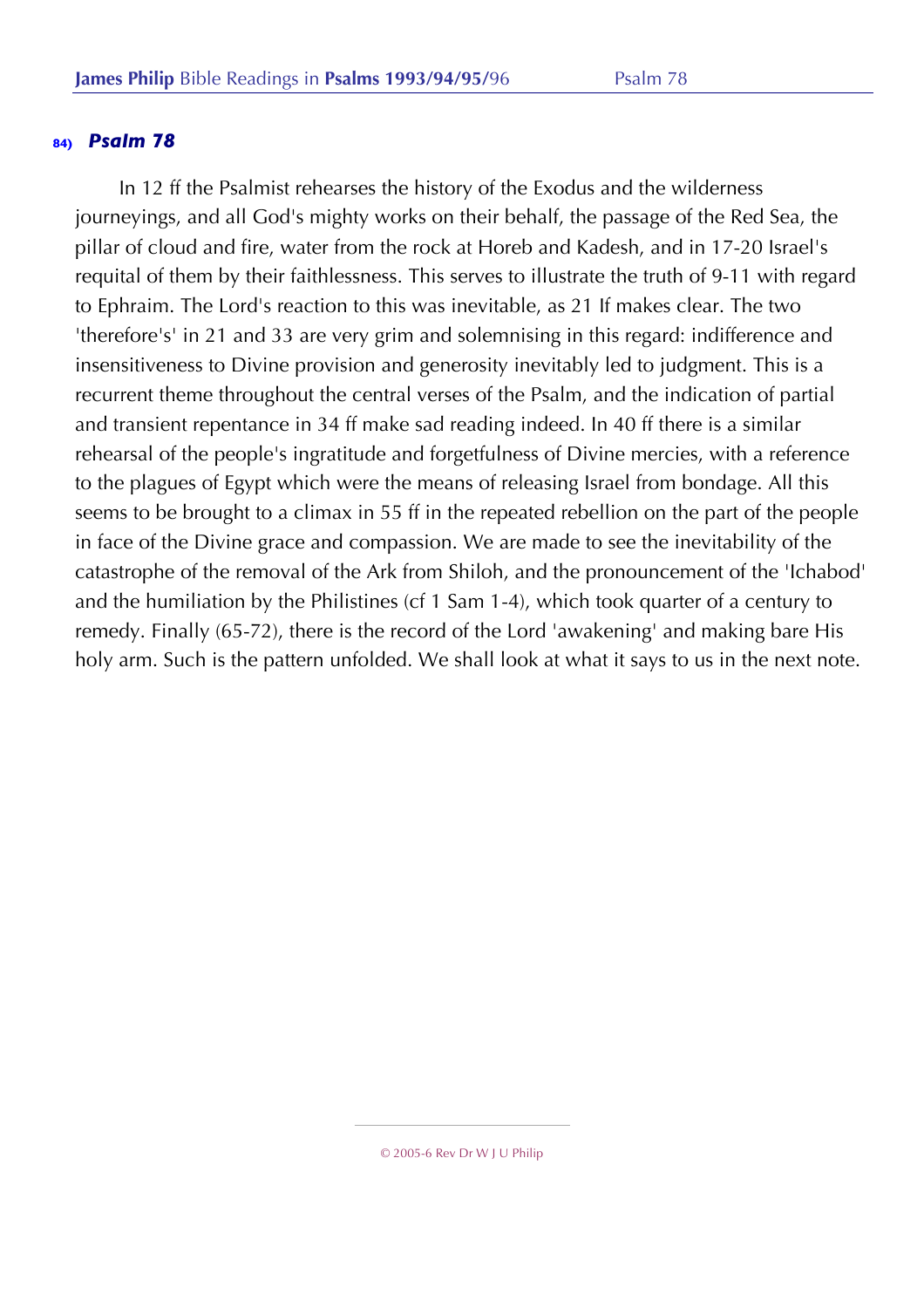The pattern is surely plain: the wilderness journeyings, the grace and patience of God, and the intractable murmurings of the people and their faithlessness, a privileged people refusing their calling and their stewardship; judgment and mercy, and God rising up in wrath, or in vindication and mercy - and the choice is ours! Nation-wise, the Psalm speaks to us of the history of God's dealings with us as a people - His grace and mercy towards us on the one hand, and our intractable rebellion against Him and His ways on the other, with the pattern of recurrent wrath and anger against us, but - through all - the unaccountable patience and compassion of God. But sometimes it can go too far, and when it does, there is a price to pay. With Israel, it was the disaster of Shiloh. With us? Well, is not the frown of Divine displeasure upon the land? This is why it is so disquieting that there is so little recognition of the moral and spiritual issues, that as a nation we have 'lost the place', with wanton materialism and lowered moral standards. We do not have to pontificate about which part of the Psalm applies to our present situation. But what we do need to see is the flashes of lightning flickering throughout the Psalm, betokening the presence of Divine displeasure and anger, and recognize the possibilities and learn from them. The choice, as we have said, is ours. And - let us take the hopefulness of the Psalmist's closing verses as a message of opportunity - the Lord rising up out of sleep and doing something to restore His people, to raise up a David, to lead His people in the integrity of his heart. He can do it again, in our time. The choice is ours!

<sup>© 2005-6</sup> Rev Dr W J U Philip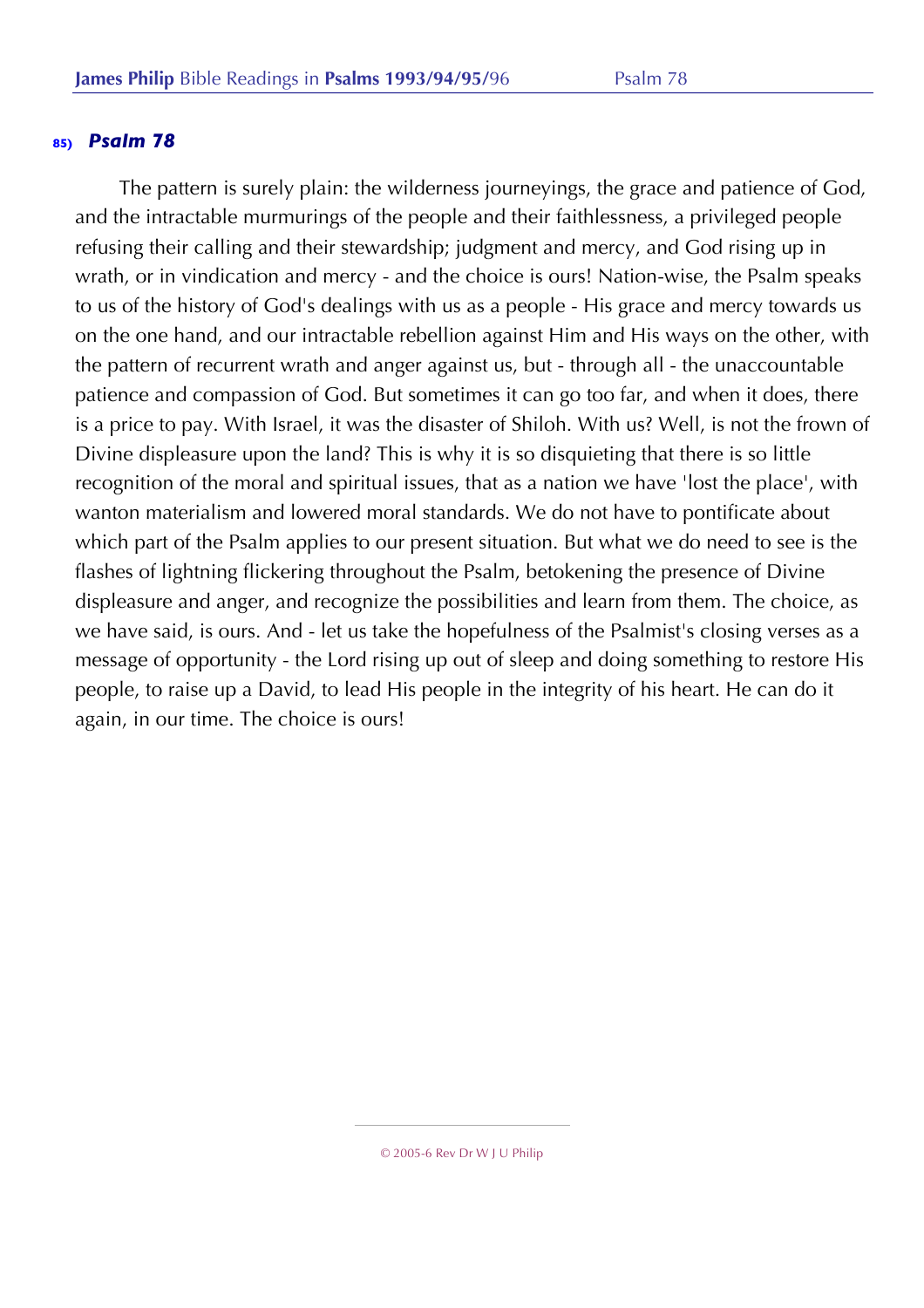The circumstances that lie behind this Psalm are very similar to those we saw in Psalm 74. In the earlier Psalm it is the profaning of the Temple that is prominent, while here it is the spoiling of the city itself. It is quite likely that the same event is in view, and scholars suggest either the sack of Jerusalem by Nebuchadnezzar in 586 BC or the persecution under Antiochus Epiphanes in 168 BC as possible historical identifications. There are three stanzas in the Psalm: in 1-4 the Psalmist spreads the miseries of God's people before Him; in 5-8, there is a prayer for deliverance, confession of sin, and a cry for the destruction of the enemy; in 9-12 there is a further prayer for deliverance and confession, and finally the rescue of Israel. An epilogue closes the Psalm in 13. The description of the desolations of Jerusalem is graphic and heart-rending in 1-4. The appalling nature of the tragedy of the Captivity (if this is the historical reference) may be gathered by reading some of the notable passages in the Book of Lamentations. It is difficult, if not impossible, for us today to appreciate the enormity of the disaster that overtook the people of God when Nebuchadnezzar razed Jerusalem to the ground and took the flower of the nation away to Babylon and into captivity. It was something that would never be forgotten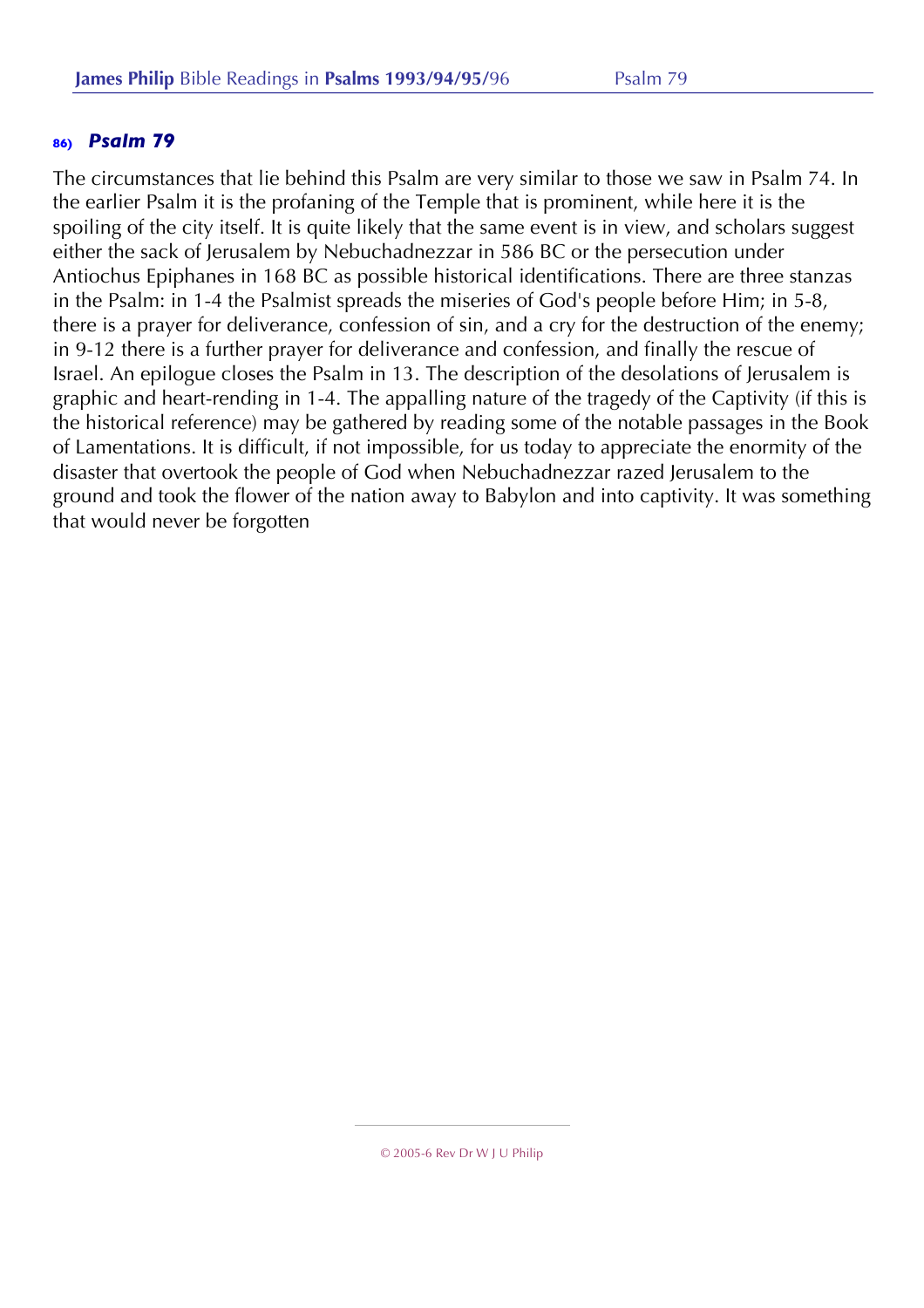Two points in particular should be noted. One is the repeated emphasis that the disaster involved the name and honour of God. 'Thine inheritance is invaded, Thy holy Temple is defiled by the heathen, the corpses of Thy servants lie unburied, and the flesh of Thy saints is given to the beasts of the earth.' It is the insult to God that is implied, and this being incorporated into the Psalmist's plaint becomes the ground of his pleading. Surely God must do something for His great Name's sake, if not for His people's? The second point to be noted is that in all the Psalmist's agonising experience of desolation and distress the use of 'Thy' and 'Thine' make it clear that he is in fact holding fast to the reality of God's special relation to His people. In all the affliction he does not lose faith. This is something that stood out in Psalm 74 also (cf 20). When one bears in mind what was said there about the sense of being cast off by God and of God having withdrawn from them, this is all the more impressive. We all know how difficult it is to trust God in the darkness, but here is a man who, in the midst of an appalling sense and experience of disaster, does not waver in his faith. As Maclaren says, "Such times are the test and triumph of trust. If genuine, it will show brightest against the blackest background".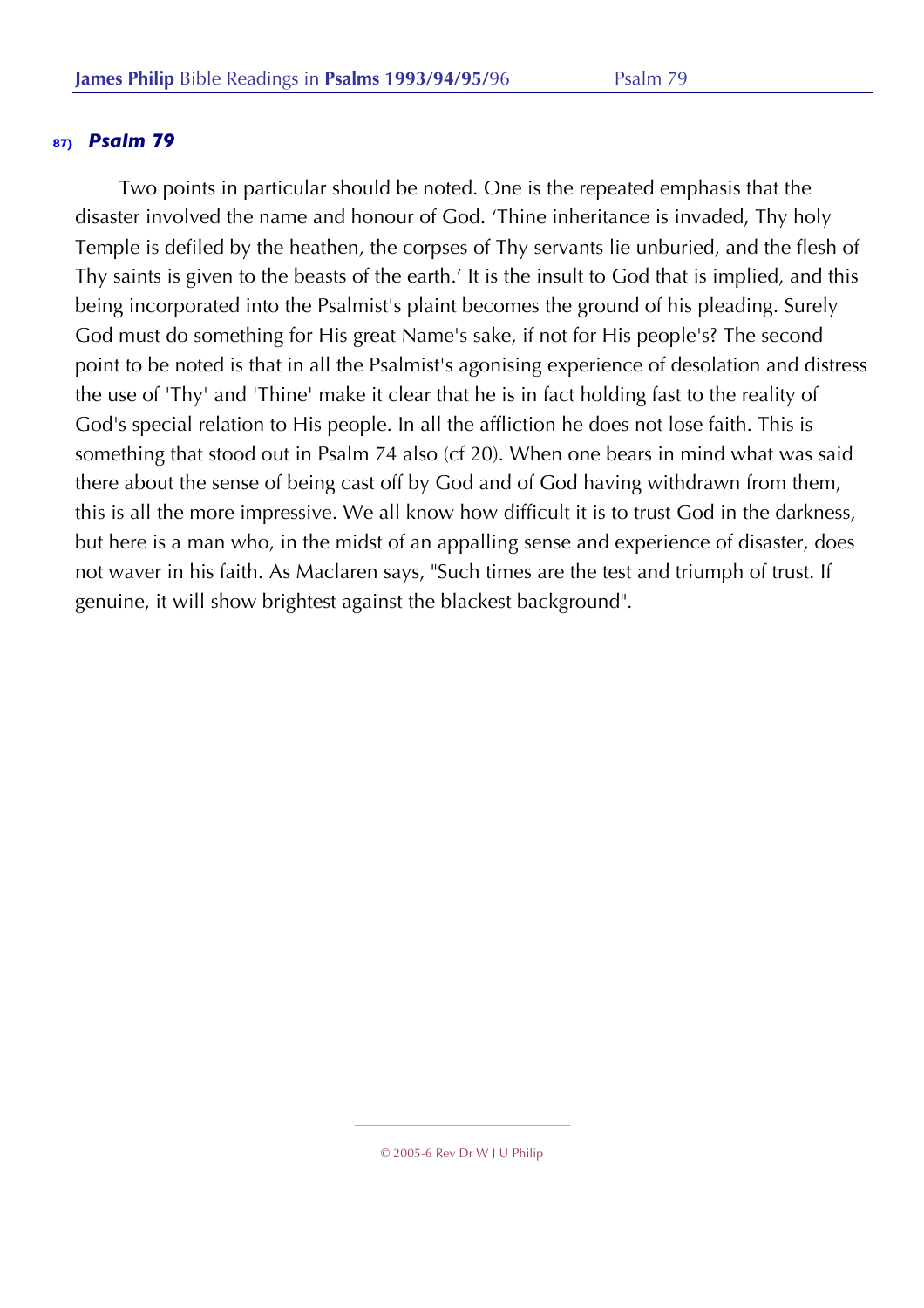The second stanza (5-8) begins with a question which figured also in the earlier Psalm: "How long?" As there, it is not so much an appeal for information as for an ending to be brought to the distress. And the lesson is the same, but even more explicit, than in the earlier Psalm. For the recognition is quite unmistakeable here, that the calamity that had befallen them was an expression of the anger of God against them, and the result of their own sin. This is plain in the abject confession that rings out both in this stanza and in the next. As Maclaren puts it, "Beneath the play of politics and the madness of Antiochus (or Nebuchadnezzar) he discerned God's hand at work". This is one of the biggest lessons on the national level we can learn, and it is in sore need of being learned today. It is of course true to say that whenever such an emphasis is made today, people tend to think of those that make it as belonging to the lunatic fringe of the Church, to extremist, fanatical groups so great is the falling away from a really biblical view of history. But this is how an Isaiah or a Jeremiah, or a Paul, would interpret our situation, looking behind and beyond second causes to first causes, to see the hand of God, and the anger of God, upon the national scene. In the last analysis, it makes little difference what colour our political stance is - the parlous state of the nation is likely to continue, because the frown of God is upon us. The primary need, therefore, is repentance. And on the national level there is little sign of any awareness of that need at the present time.

<sup>© 2005-6</sup> Rev Dr W J U Philip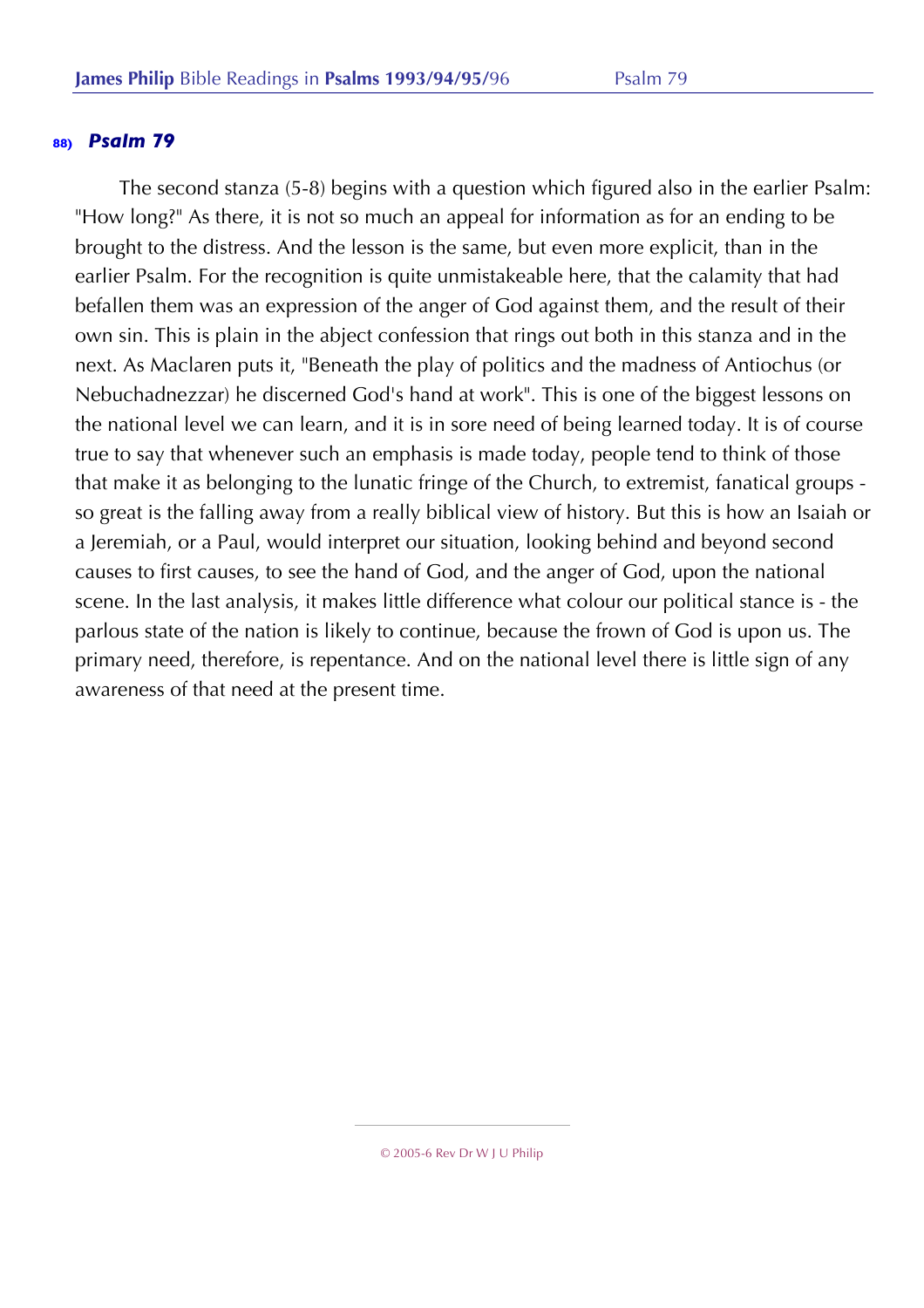The third and final stanza again cries out for Divine help and succour, and it is linked to 5-8 by its emphasis on confession of sin (9). But there is a difference: in 8, it is 'former iniquities', that is the sin of former generations, but in 9 it is 'our sins'. What is being borne witness to is the fatal entail by which the iniquities of the fathers are visited on the children. But the Psalmist is not subscribing to the theory expressed in Ezekiel's time that 'the fathers have eaten sour grapes, and the children's teeth are set on edge' (Ezek 18:2); rather he is conscious that his own generation has run true to type, and had repeated their forebears' transgressions. Such was the root of the problem and the tragedy that had overtaken them. But now, with the religious issues firmly established we see the exercise of faith that takes place. The ground of the Psalmist's plea for claiming deliverance is the glory of God's Name. This echoes the thought of the first stanza, and it is this that lies at the heart of the question in 10, "Why should the heathen say, Where is their God?" If Israel were destroyed, sinful though she was, it would be a reproach to God, and the heathen would think ill of Him (cf Ex 32:9-13). It is to miss the point to suggest that the Psalmist would have been better to have been contrite and humble, and not to ask extravagant and bold answers to his prayer; he is leaning entirely on God's Name, it is his only plea, and he is making his appeal, on the ground of the covenant, to His royal power to vindicate and deliver His people. It is a moving plea indeed, and no one ever pleads the Name of God like this in vain. The Psalm closes with a very beautiful and touching picture, as another image is invoked: as well as being the God of power, and the God of the covenant, He is the Shepherd of His people, and they are the sheep of His pasture. Thus does the Psalmist sing himself out of sorrow and despair into hope and confidence, through confession of sin and appeal to the Divine mercy.

© 2005-6 Rev Dr W J U Philip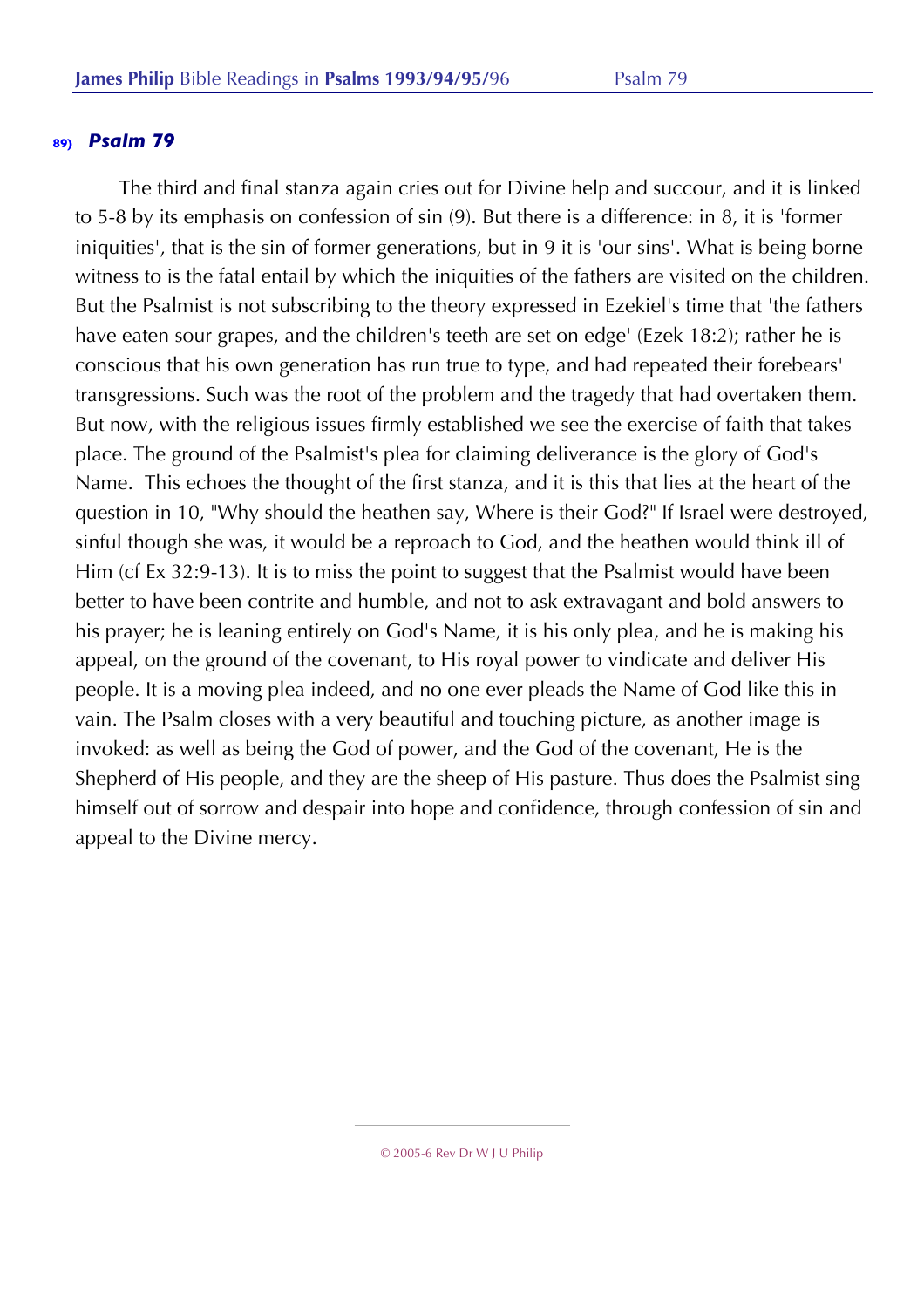The difference between the theme of this Psalm and that of the two previous ones is that, whereas there the distress expressed was due to a single catastrophic crisis, Psalm 80 reflects a condition which is more or less of long standing, if not permanent. It is a desolate scene, that has long been in existence, and which promises no immediate change, except through the direct intervention of God. This is one of the pointers to interpretation and application, and as we have applied the previous two psalms to our more immediate national predicament, so also we may now apply this Psalm to the long-standing condition of spiritual and moral deterioration that has characterised our post-war era. As to the structure of the Psalm we may take the thrice repeated refrain in 3, 7, 19 as dividing the Psalm into three unequal parts, 1-3, 4-7, and 8 ff. If we were to take 14 to be the same sort of refrain, this would make another division, with 15-19 as a final stanza. The Psalm is therefore a prayer for the nation, looking back to the purposes of God for His people, as expressed in ancient deeds of deliverance, and asking that these purposes be fulfilled again, in spite of the present distresses. It is not difficult to apply this in particular to the Church, as a prayer that the Divine purposes might yet be fulfilled for her, present distresses and barrenness notwithstanding.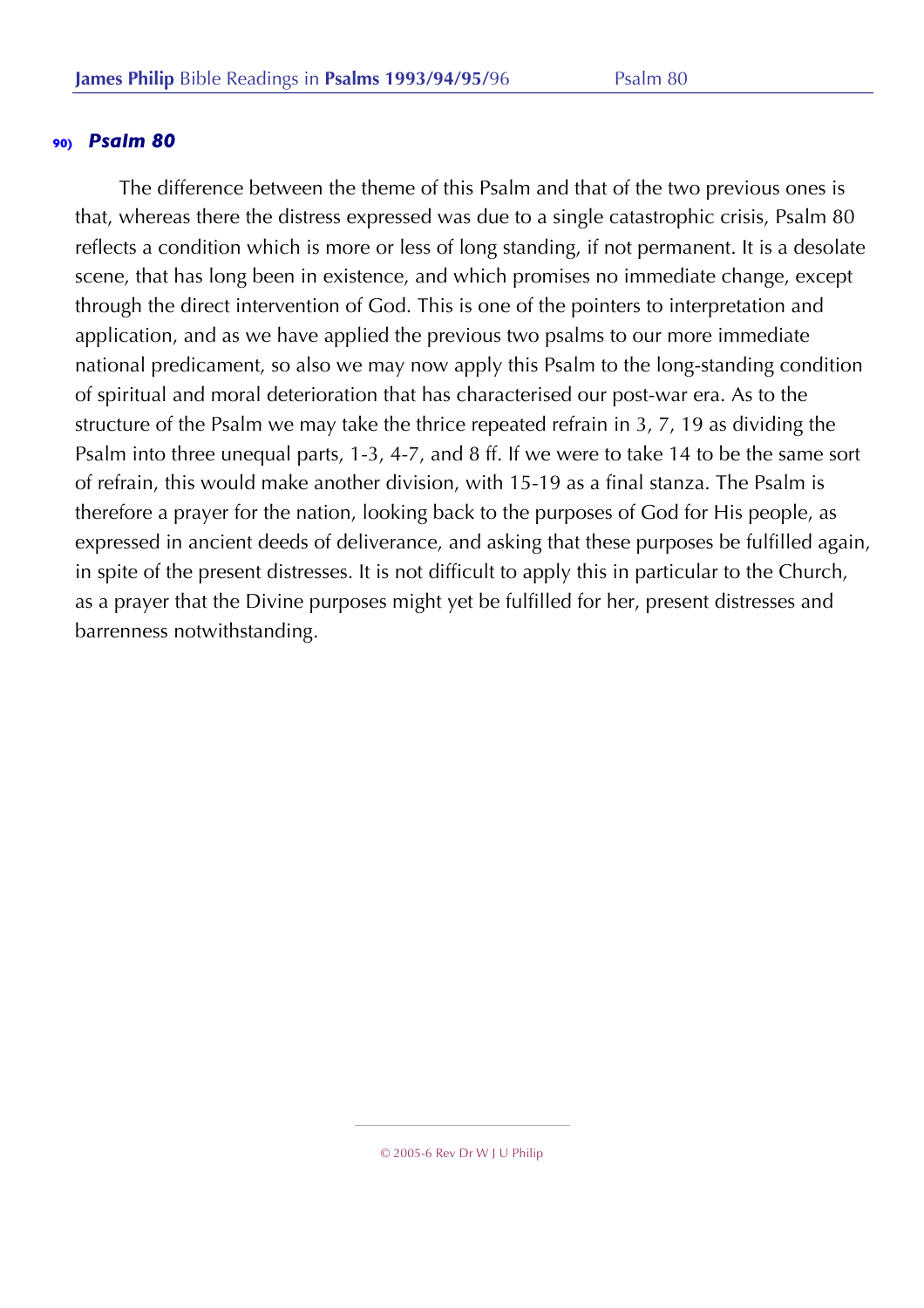The first stanza (1-3) is a simple appeal for help, and God is asked to give ear (1), to stir up strength and save His people (2), and to turn them back to Himself (3). It is the association of ideas in what is said that is striking. The 'Shepherd' picture is a characteristic one: it goes back, in fact, to the patriarchal words in Gen 49:24 (which see), 'the shepherd, the stone of Israel'. These are words included in Jacob's blessing upon Joseph, and it is Joseph that is mentioned in 1. The Psalmist is using an evocative association of ideas in remembering the days of old, and God's wonderful works on His people's behalf in those days - the tabernacle days, when the Lord was known to dwell between the cherubim, and the wilderness times when Israel's march was gladdened by God's Presence. The three tribes mentioned in 2 were those who, on the march, followed immediately after the Ark as it went forward, and they had the best view, so to speak, of the pillar of cloud and fire as it led God's people on. The reference in 3 to the shining of God's face may also be to the pillar of cloud and fire, in which God looked in favour upon Israel. The idea here is that one gleam of God's face would be sufficient to change the entire situation, shriveling up their foes and bringing salvation to them. The second stanza (4-7), with its piteous recounting of the distress of the situation, seems to underline how very different the Psalmist felt the reality of the situation to be, and how needful for the shining of that Face. The phrase 'wilt Thou be angry....?' literally reads "Wilt Thou smoke..." God's anger is like a smoking fire, and He is smouldering in anger against them. Hence the reiterated prayer in 7.

<sup>© 2005-6</sup> Rev Dr W J U Philip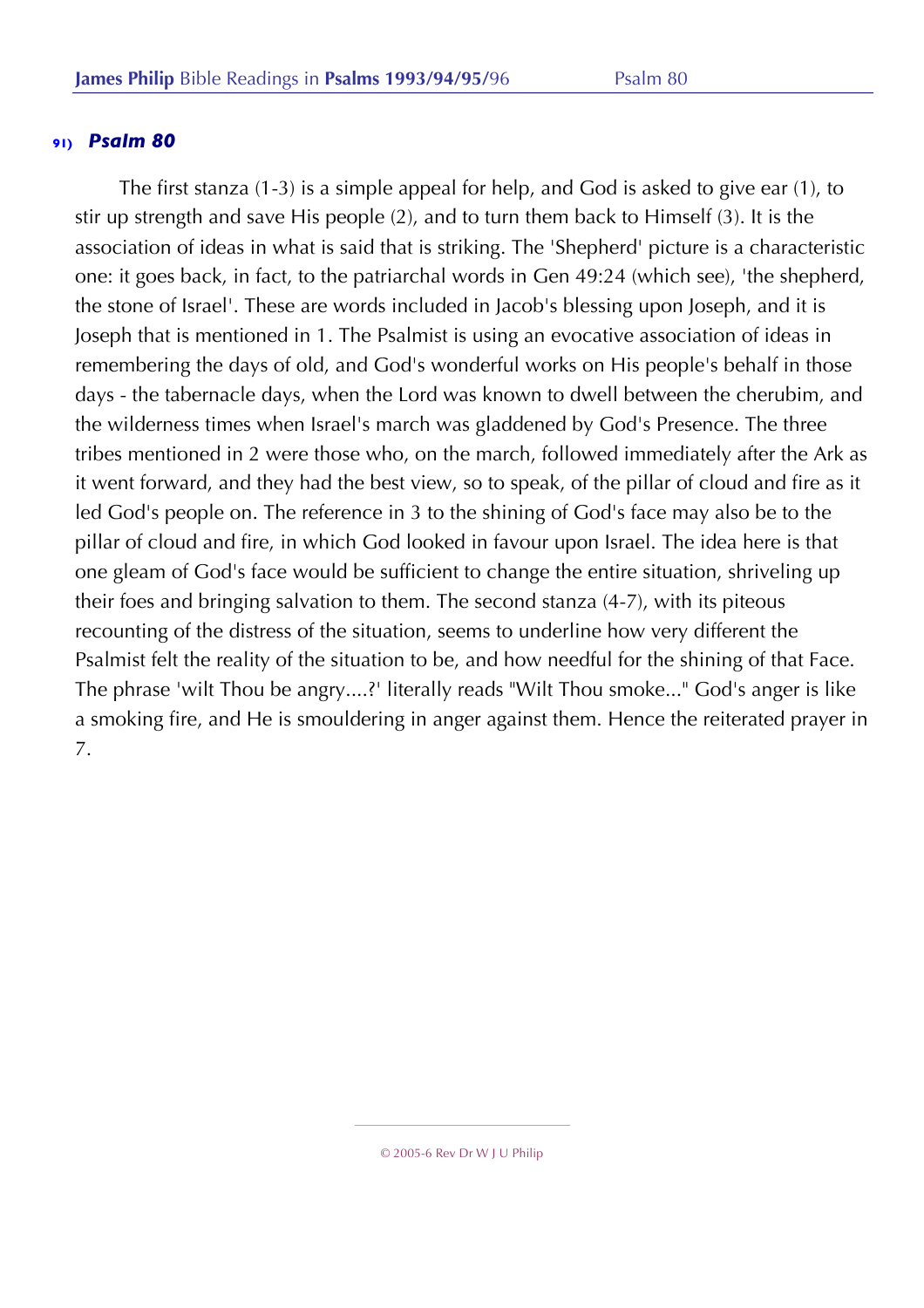The third stanza of the Psalm is in three sections: the Psalmist first gives a picture of what once was (8-11); then he presents the contrast to what now is (12-14); and ends with a prayer for speedy help (15-19). In the metaphor of the vine in 8-11 the Psalmist takes up the earlier reference to Joseph, for in Jacob's blessing in Gen 49:22 ff Joseph is called a fruitful vine. The picture is of God the Husbandman, and His people the vine of His care and nurture. The picture is of rich and fruitful growth. But now, in 12-14, the contrast between the glorious past and miserable present prompts the agonising 'Why?' No answer is given, and no reason ascribed for the woeful change, although it is surely implied in the reiterated 'turn us...', a recognition that they themselves needed Divine dealing to put them right. The supplication in 14, itself a modified version of the earlier refrain in 3 and 7 passes into the final prayer for help and deliverance. The vineyard metaphor continues, and now it is the corning of the husbandman to purge and prune the vine, to restore it to its former fruitfulness. The entreaty in 17 is a significant one. Scholars think there may be a possible reference to Benjamin (2) in the play on words here, for 'Benjamin' literally means 'son of the right hand'. Literally, therefore, this is a prayer that God would lay His hand on the man appointed by Him to be the leader of His people; and make him strong for the Divine purpose and commission to be their deliverer. But it is not difficult to see in this a foreshadowing of Christ Himself (cf Ps 105:16 ff for a similar passage, which affords a remarkable illustration of Paul's words about Christ in Phil 2:5 ff). The Psalm ends as it began with an appeal for the Divine intervention.

<sup>© 2005-6</sup> Rev Dr W J U Philip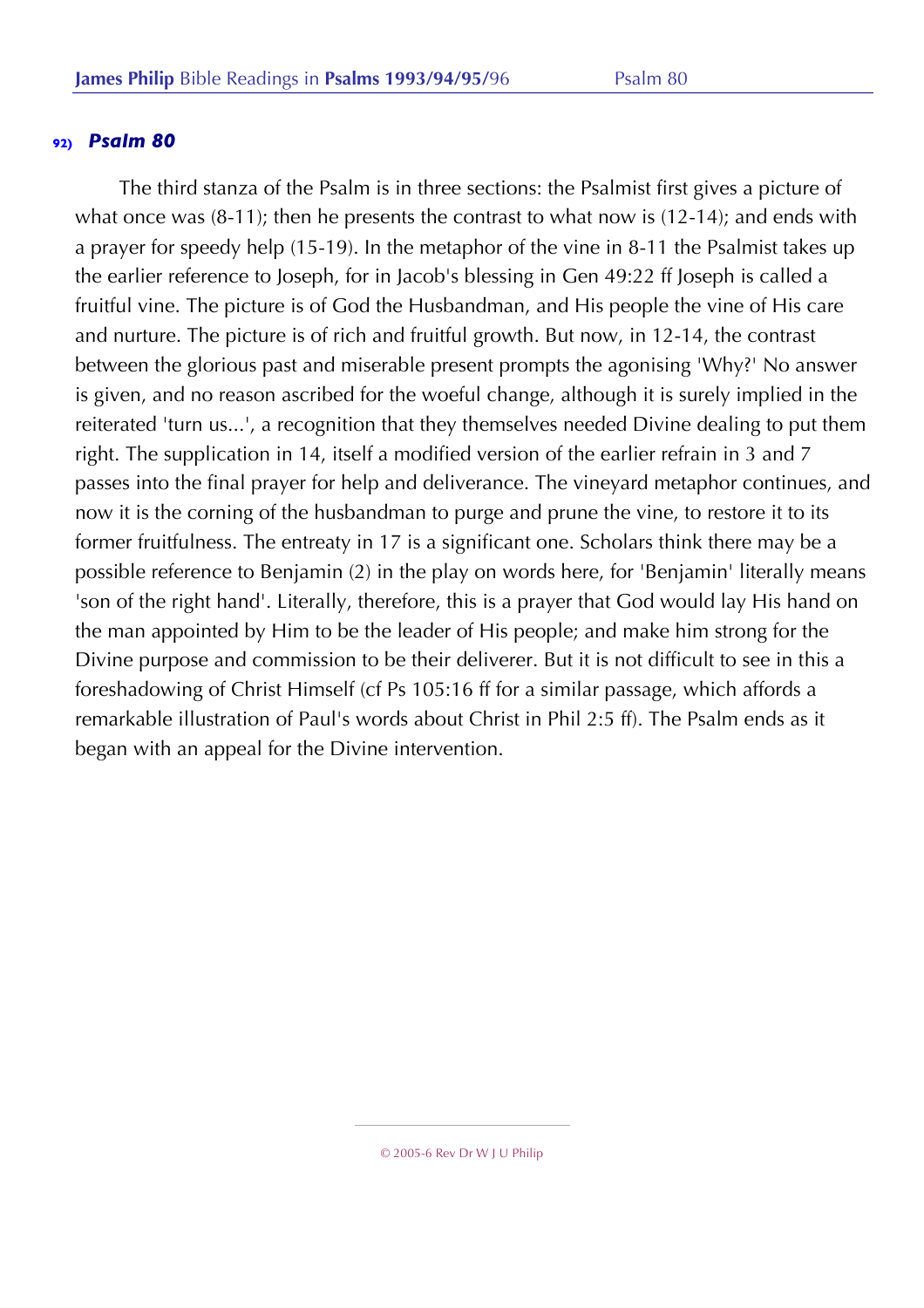This is a Psalm for a feast day (either Tabernacles or Passover, probably the latter). It divides into two unequal parts: the summons to the feast (1-5); and the lessons of the feast (6-16). Its intention is to encourage God's people to recall the significance of their deliverance from Egypt and so to lead them into obedience, love and worship. The note of joy in the opening verses is very impressive, and it does not need much imagination to think of the glorious and exuberant sound that voices and instruments would raise. This is what worship is about. It is of course true, and always to be remembered, that reverence is a keynote, in all spiritual worship; but reverence is not to be identified or confused with sadness or solemnness, still less with staidness. There is such a thing as reverent exultation; and it is a false piety that equates worship with a long face and a lugubrious demeanour. The reason for the feast is next stated, in 4, 5: it is appointed by God (4), and the words used to describe this appointment are, significantly, words used of the Word of God - i.e. it is the authority of the appointment that is stressed. `Statute' means the command of God: worship is therefore a duty, and it is a matter of obedience for us to gather together. 'Law' means ordinance, and this may suggest that worship is a means of grace appointed by God for the blessing of His people. 'Testimony' refers to the purpose of God in our assembling ourselves together: it is a testimony to the world; but also, as Maclaren observes, in the sense of being "A right commemorative of a historical fact, and therefore an evidence of it for future times.

<sup>© 2005-6</sup> Rev Dr W J U Philip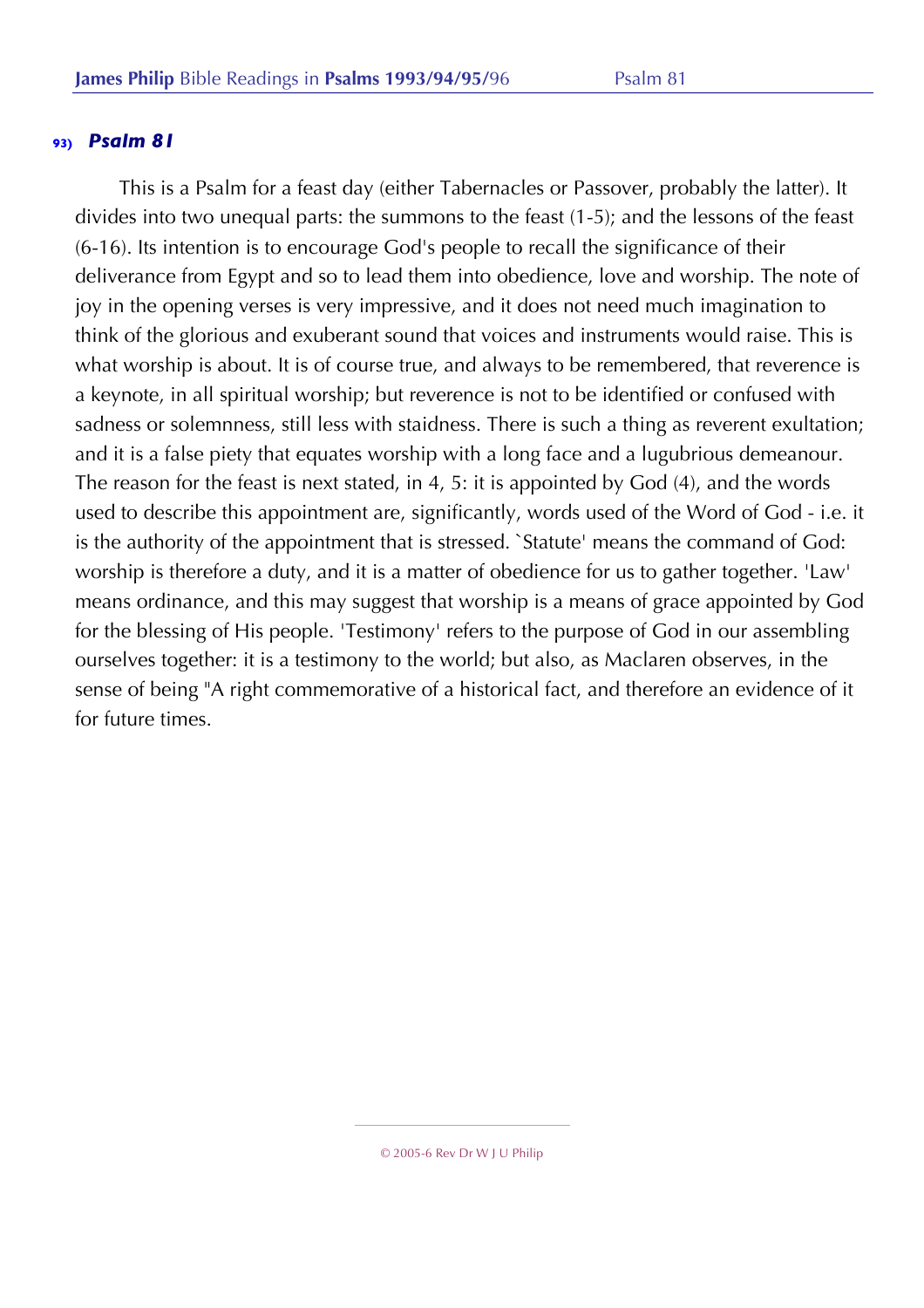The second section of the Psalm (6-16) tells a different story however. There is an introductory consideration here, which makes for an understanding of all that follows. In 5c: the language referred to here is not the 'strange' of the Egyptians, as the AV translation might suggest. The language, which the Psalmist hears, is the voice of God, and what he hears is what God is saying to His people, this being unfolded in the remainder of the Psalm. Here, then, is a wonderful picture: God Himself breaks in to the worship and praise of His people and speaks to them. We could hardly have a better picture or illustration of the meaning of worship. This is what a church service is about and for. And this (6ff) is the kind of thing He says. First of all, (6,7), He reminds His people of the facts which the feast was designed to commemorate - Israel's deliverance from the bondage of Egypt, and the bounty of His provision for them throughout all their wilderness journeyings. This pattern is very similar to Paul's in Eph 2:11 6ff, "Wherefore remember....that at that time ye were without Christ....but now...." To be reminded of this is surely the best incentive to worship, gratitude and praise! Next, the meaning of the wilderness experience is underlined. The purpose of God's goodness to His people is shown to have been to bind them to Himself; and the yearning in his heart is graphically portrayed in 8b, which is best rendered "Would that thou wouldst hearken unto me". This is very striking, in the context of the commands of the law given at Sinai, which follow in 9,10, for it gives us a new insight into the meaning of the law as being not a harsh, legalistic requirement, but the expression of a loving Will. Do we look at God's laws like this?

<sup>© 2005-6</sup> Rev Dr W J U Philip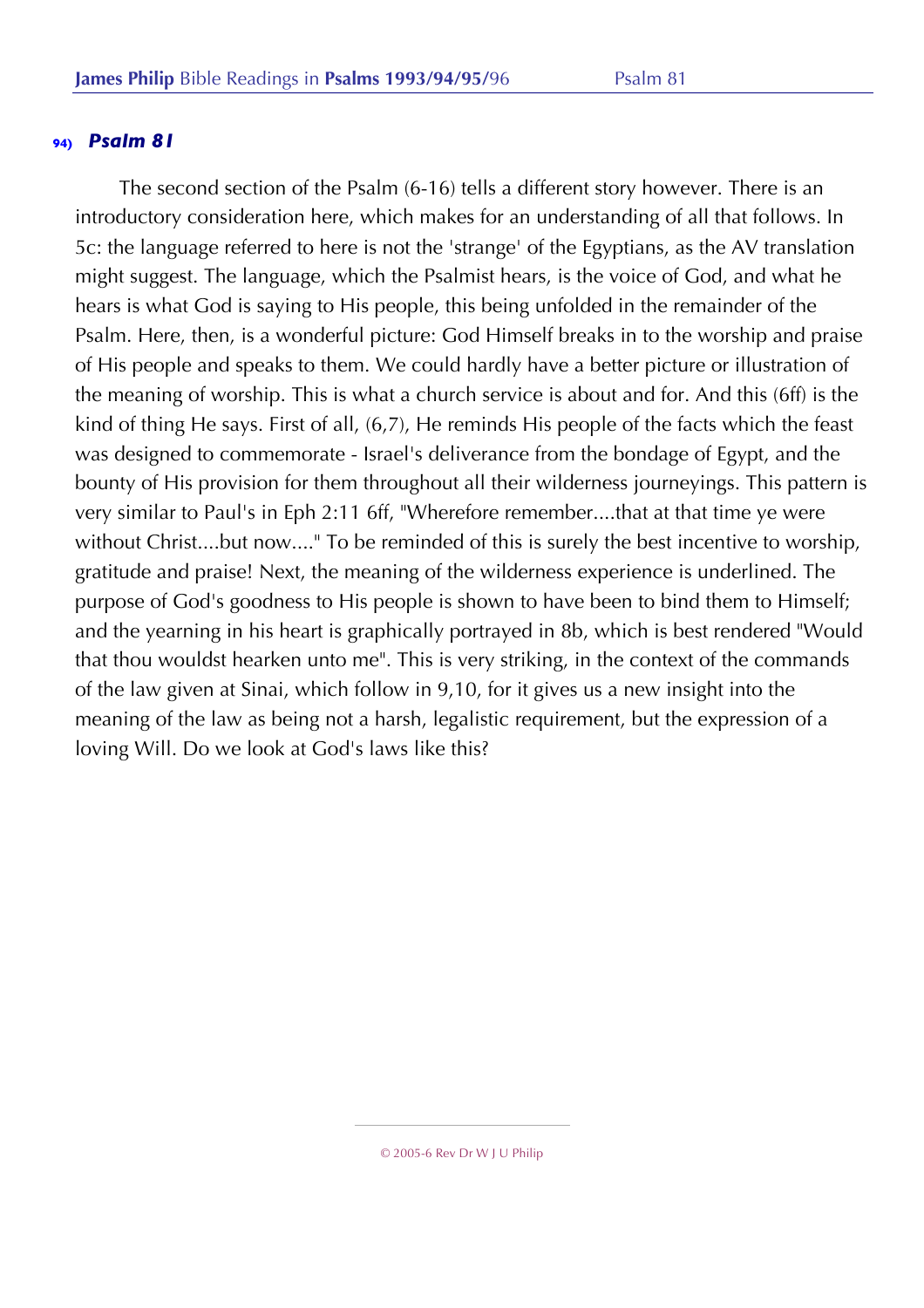Following on what was said at the end of yesterday's Note, the words in 10b must surely mean that the response of obedience to God from a redeemed people will always lead to fulness. Giving God undisputed first place in our lives will secure the fulfilment of the boldest wishes, and satisfy the most clamant of desires. Here is a lesson for us! The best defence against the temptation to stray from God is the possession by experience of His rich gifts that meet all desires. Therefore, the wider our mouths open, the more we shall experimentally receive from Him. What a word for hungry hearts, especially when we realise that obedience is the opening of the mouth to God! In 11, 12 we have the Divine lament at the people's failure. It is an expression of sorrow but, we must never forget, and are not allowed to forget, that it is holy sorrow. God is holy: and disobedience has a price. To sin, to continue in sin, means to withdraw oneself from the sphere of the Divine protection and grace - to 'our own counsels' (12). In 13-16, the lessons are applied by God. He exhorts these worshippers, who are commemorating the feast, to give Him the obedience of their hearts, as their forebears failed to do. One is reminded in these verses of the famous words in Isa 48:18, "O that thou hadst hearkened to My commandments! Then had thy peace been as a river...." Similar benefits are spoken of here in 14-16: victory over enemies, and abundance of provision. The phrases in 16, 'finest of the wheat' and 'honey out of the rock' suggest incomparable abundance. Well might the Psalmist say, in another place, "No good thing will He withhold from them that walk uprightly".

<sup>© 2005-6</sup> Rev Dr W J U Philip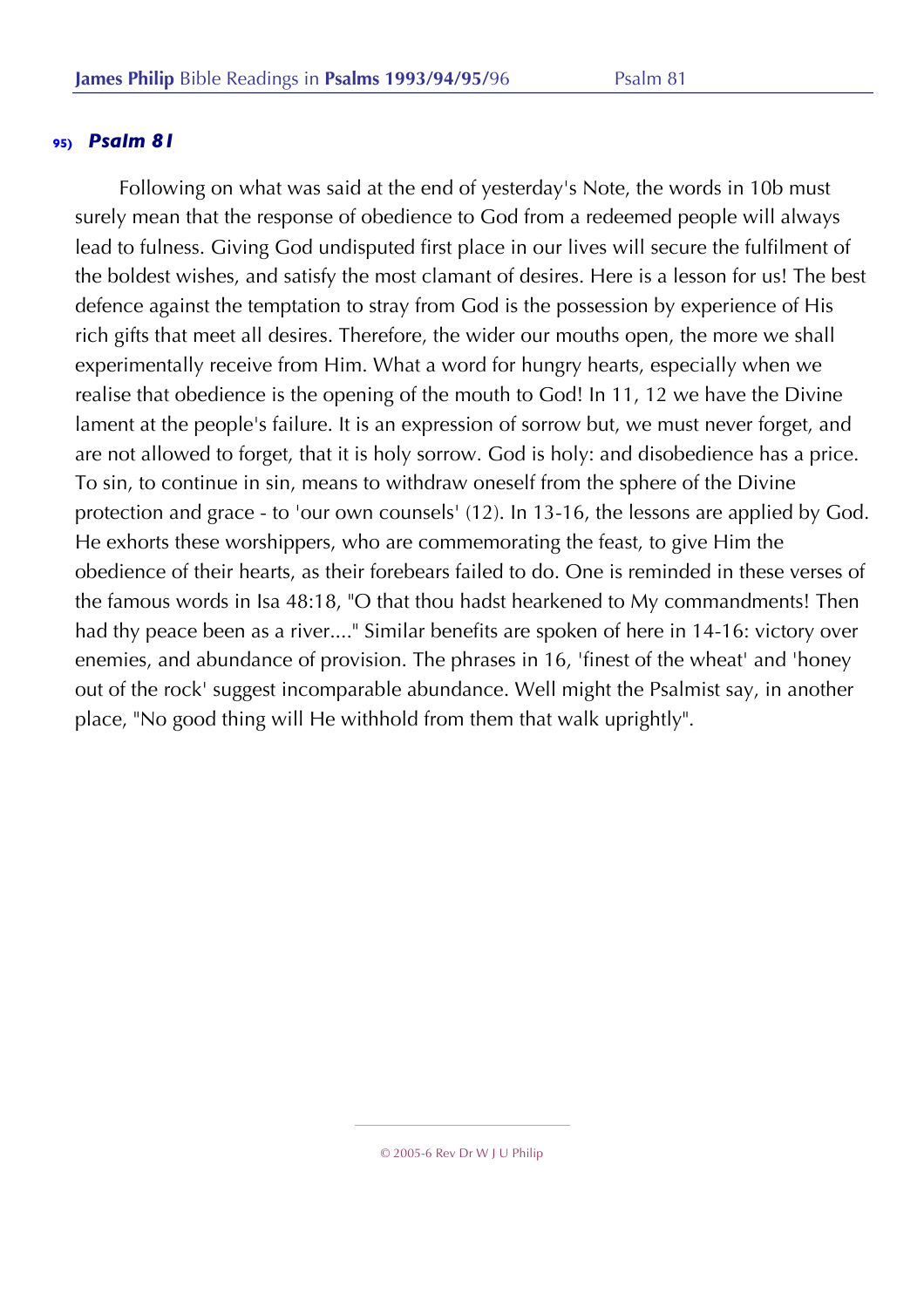This short Psalm is not without its problems for interpretation. There is a considerable divergence of view among the commentators as to the meaning of 'the mighty' in 1, who are nominated 'gods' in 6. Two main viewpoints have been held: one is that these are angelic beings, tutelary spirits such as those mentioned in passages such as Daniel 10, like the archangels Michael and Gabriel. This would mean then, that the scene in 1 must be regarded as a heavenly court scene, such as we have in the opening chapters of Job, and in 1 Kings 22:19 ff. The other possibility is to regard them as human judges, appointed to positions of authority in the and. This has been the traditional interpretation, in which case the scene in 1 represents the assembly of the nation, and the persons at the bar will be those who have betrayed their stewardship and exercised injustice. There is one consideration, however, that is decisive in settling the issue, for our Lord Himself quotes 6 in John 10:34-38. What He says in this passage would be meaningless unless the 'gods' referred to in the Psalm are men. Jesus tells us why they are given this title: "To them the word of God came". They were recipients of a Divine word, which constituted them in their office; and insofar as they discharged its duties, their decrees were God's word ministered by them (Maclaren). The first lesson, therefore, in the Psalm has to do with lawfully constituted authority, and with the extremely serious repercussions when that authority is abused: there is the certainty of a day of reckoning. The powers that be are ordained of God (Rom 13). The doctrines of common grace and providence are involved in this. Law and order are infinitely important because they are the expression of the character of God, and they are introduced into society to save society from the worst effects of man's lawlessness and sin. This is the work of common grace, and of God's providential government of the world.

© 2005-6 Rev Dr W J U Philip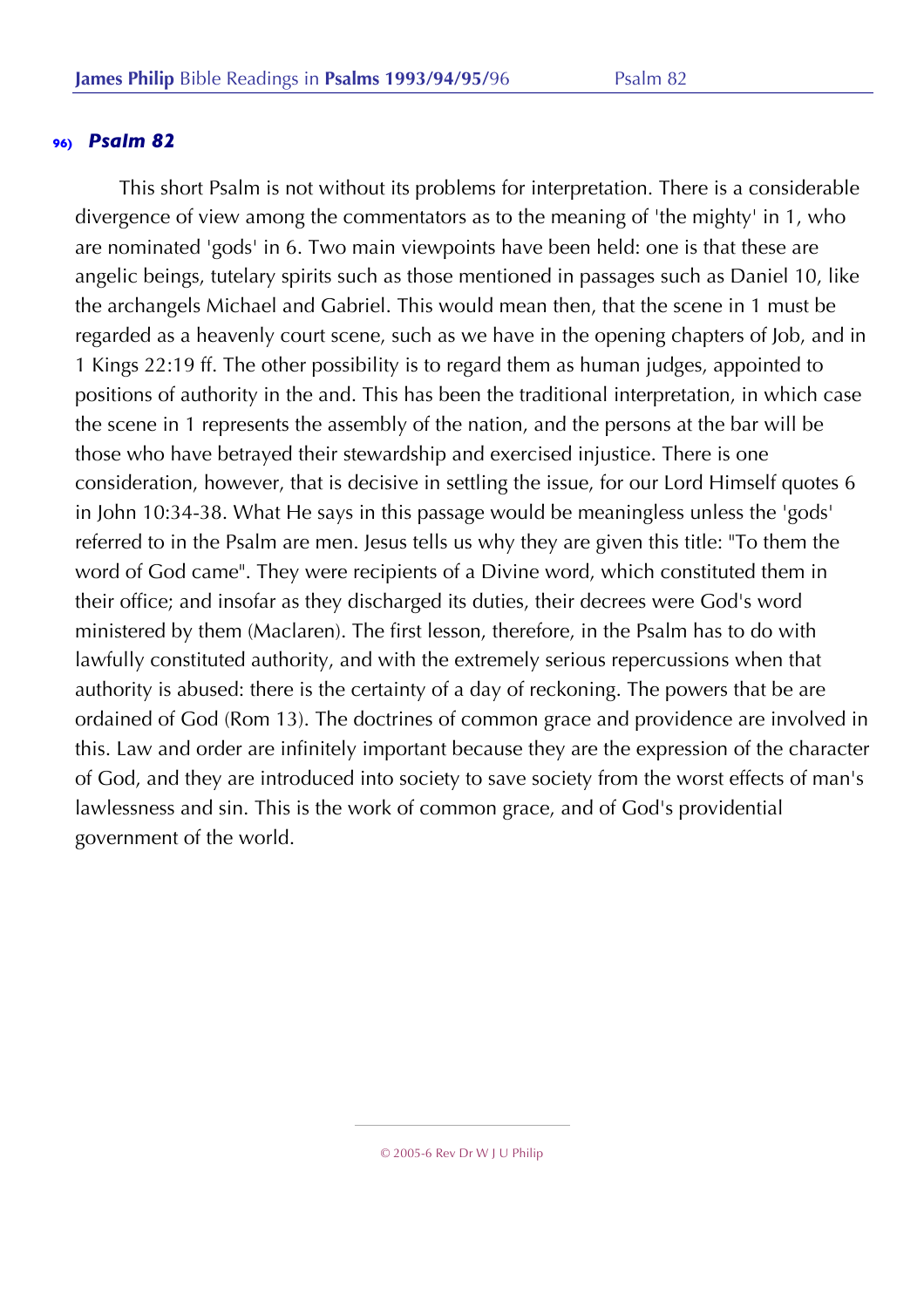The implication of what was said in the previous note must surely be that it is a Christian duty to be obedient to lawful authority. But the question arises: what if the powers that be are unjust and oppressive? Is it not right to oppose and resist? There are two things to be said here: one is, that so far as the apostle Paul is concerned, in his teaching in Rom 13, it is God's prerogative, not man's: "Vengeance is Mine, I will repay" says the Lord. The other thing is that the Psalm itself bears this out. It is God Who calls the unjust princes and judges to account, and there is no suggestion in the Psalm that it should ever be otherwise.

As to the text of the Psalm, in 2-4 God speaks, calling princes and rulers to account, and this underlines the graphic emphasis in 1: God is there, He is in the midst, and He sees what is going on, however hidden its presence may seem to be. And He is always liable, at any moment, to break in. Experience in public life should confirm this to us: the downfall of those who unjustly abuse authority can be very sudden and very final. This is what faith should see and hold on to, in difficult times. In 5, there is, almost, a plaint from God over human impatience. Maclaren suggests that the Divine voice pauses, to see if what has been said will reach any consciences - and when it does not, God grieves in wonderment at the blindness of our hearts. Being blind, the rulers have lost any understanding they might have had about the nature of their calling, and their responsibility to God for exercising justice. And because this is so, their attitudes are threatening the very foundation of society (5b). More of this in the next note.

<sup>© 2005-6</sup> Rev Dr W J U Philip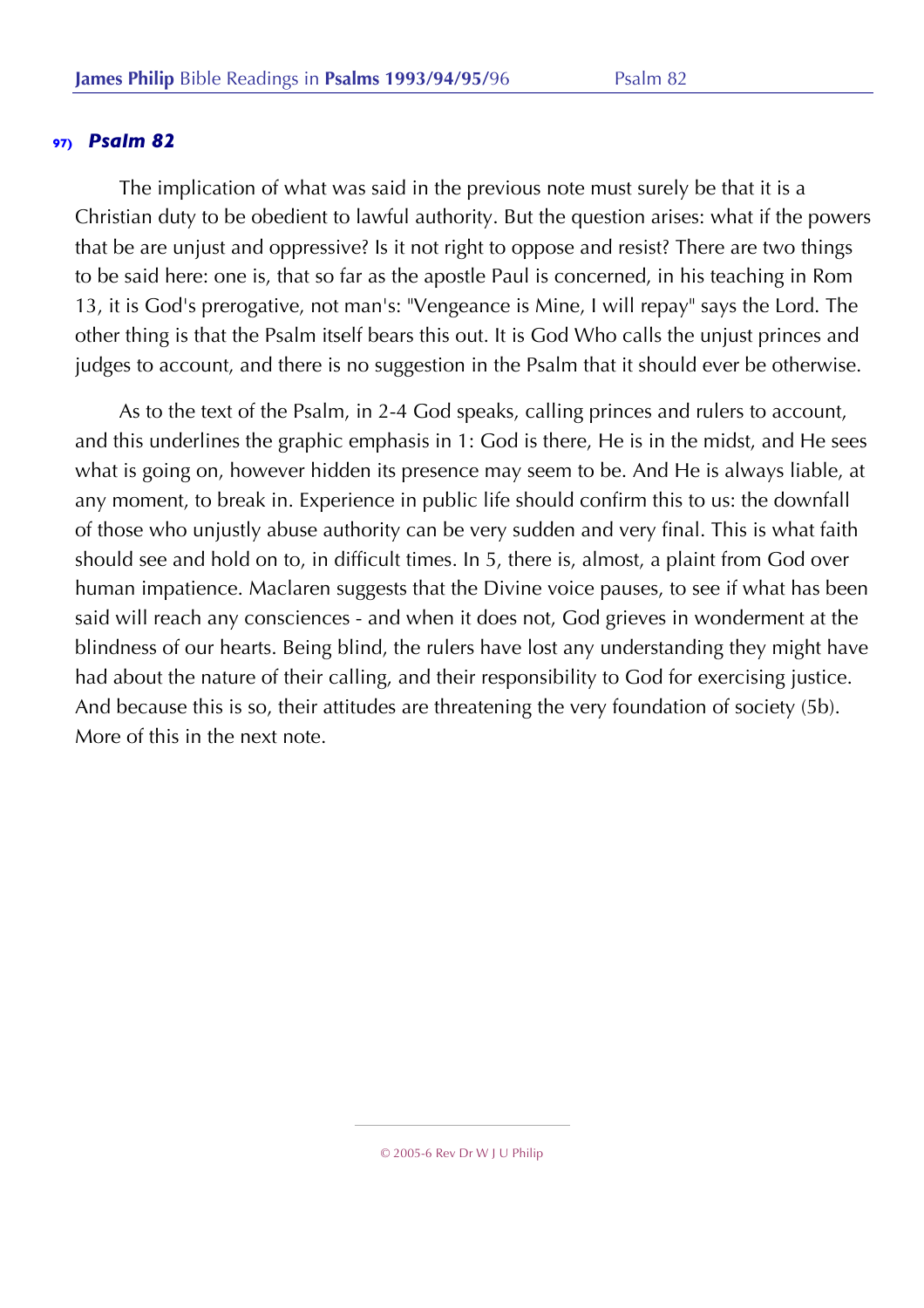Therefore, sentence must be passed (7): judgment will come. This is the assurance the Psalm gives: God will take deal with the situation. He will intervene. And that intervention means a final divesting them of all their authority; from being 'gods', they become but 'men'. They are deprived of their power and their office. The prayer to God in 8, "Arise, O God, judge the earth" is a clear indication that this is something best left to God to do. We are to appeal to Him, rather than take matters into our own hands. And for this reason: resistance and revolt generally bring in their train as many evils as they destroy. Totalitarianism of the left tends to develop when totalitarianism of the right is put down, and vice versa. God's way is often very different, as for example in the history of Israel in 1 Samuel. The house of Eli was appointed by God to rule, but Eli's sons signally failed in their solemn stewardship; and the Divine sentence mentioned here in the Psalm was passed on Eli and his sons (1 Sam 2:27 ff). God arose and brought about the fulfilment of it, and redressed the situation - but how quietly, unobtrusively and almost imperceptibly, in the birth of Samuel and his call to service, and his being raised up to be a prophet of the Lord. Is there not a lesson for us in this? Precipitate action so often brings more harm than good. He that hath ears to hear let him hear.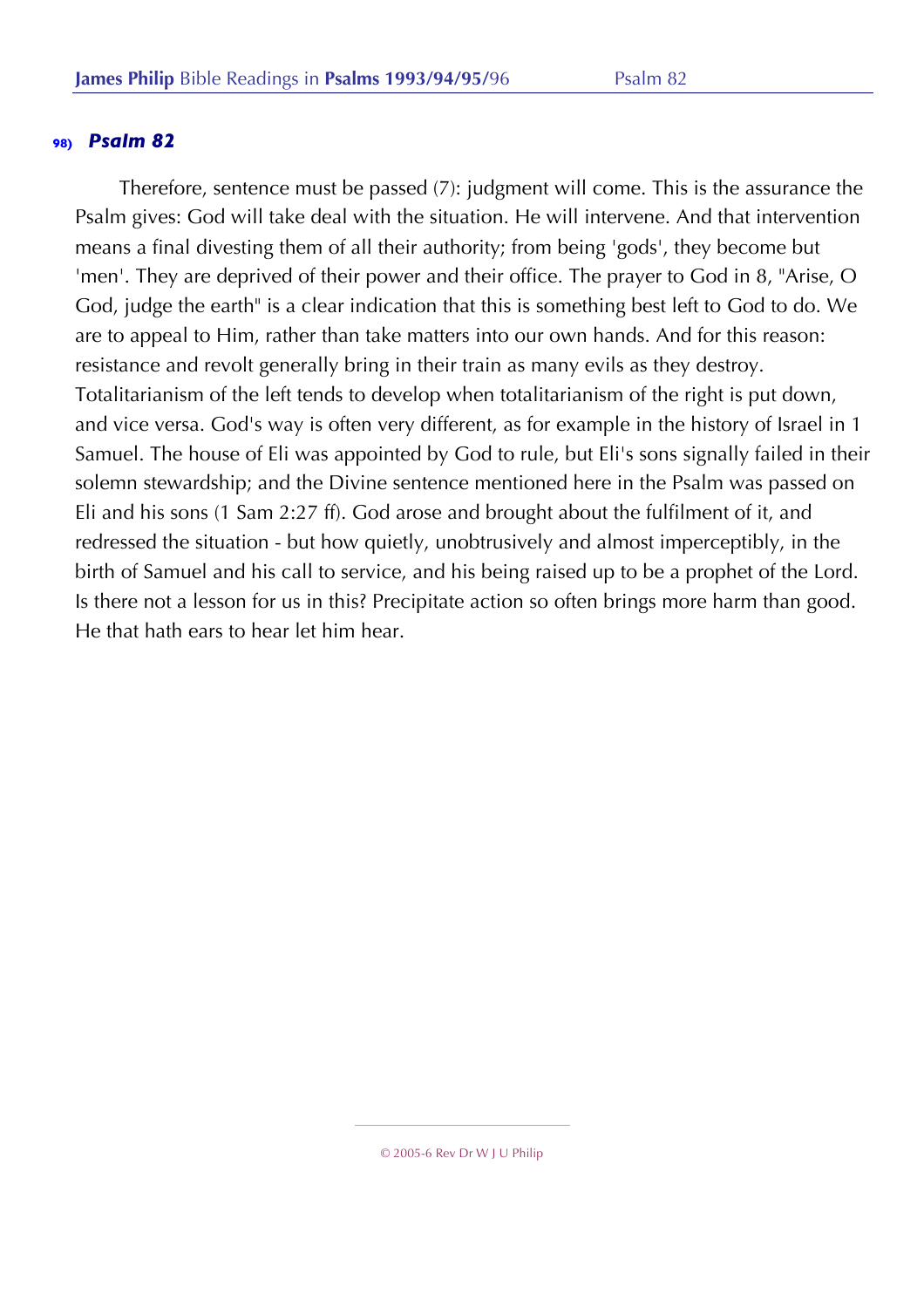The problem of the silences of God, and man's impatience with them, reflected in the previous Psalm, is underlined once again in this Psalm in which we are confronted by the enemies of the Lord who are threatening the existence of God's people and cause. There are two sections in it, in the first (1-8) Israel's extremity is described: in the second (9-18) we have Israel's supplication. The first consideration in Israel's extremity is that, more even than the fact of the pressure from their enemies, there is the sense that God is doing nothing about the situation, and not moving quickly enough to help. We need to stop here before going any further, to consider a very real issue: in any time of pressure, such as is envisaged here, it is natural to want God to intervene and make bare His holy arm. But intervention does not always come when we want it, or when we think it should; and when it does not, what then? Two things can happen: one is that dark discouragement can come, even doubt, and in extreme cases, loss of faith; the other is that the temptation becomes very strong to try to force God's hand or, worse still, to take matters into one's own hands. Perhaps the best commentary on the first of these points - discouragement and doubt - is to be found in the marvellous words of Faber's hymn, "Workman of God! O lose not heart...." How needful to 'learn what God is like'! The other temptation, to take things into our own hands and precipitate matters, is perhaps more linked with the first than we might realise, for it has at its root a basic misunderstanding of God's working. Another line in the hymn already quoted, 'Learn to lose with God' is a word of wide application. There is a word in Isaiah (28:16) that fits all this perfectly: "He that believeth shall not make haste"!

<sup>© 2005-6</sup> Rev Dr W J U Philip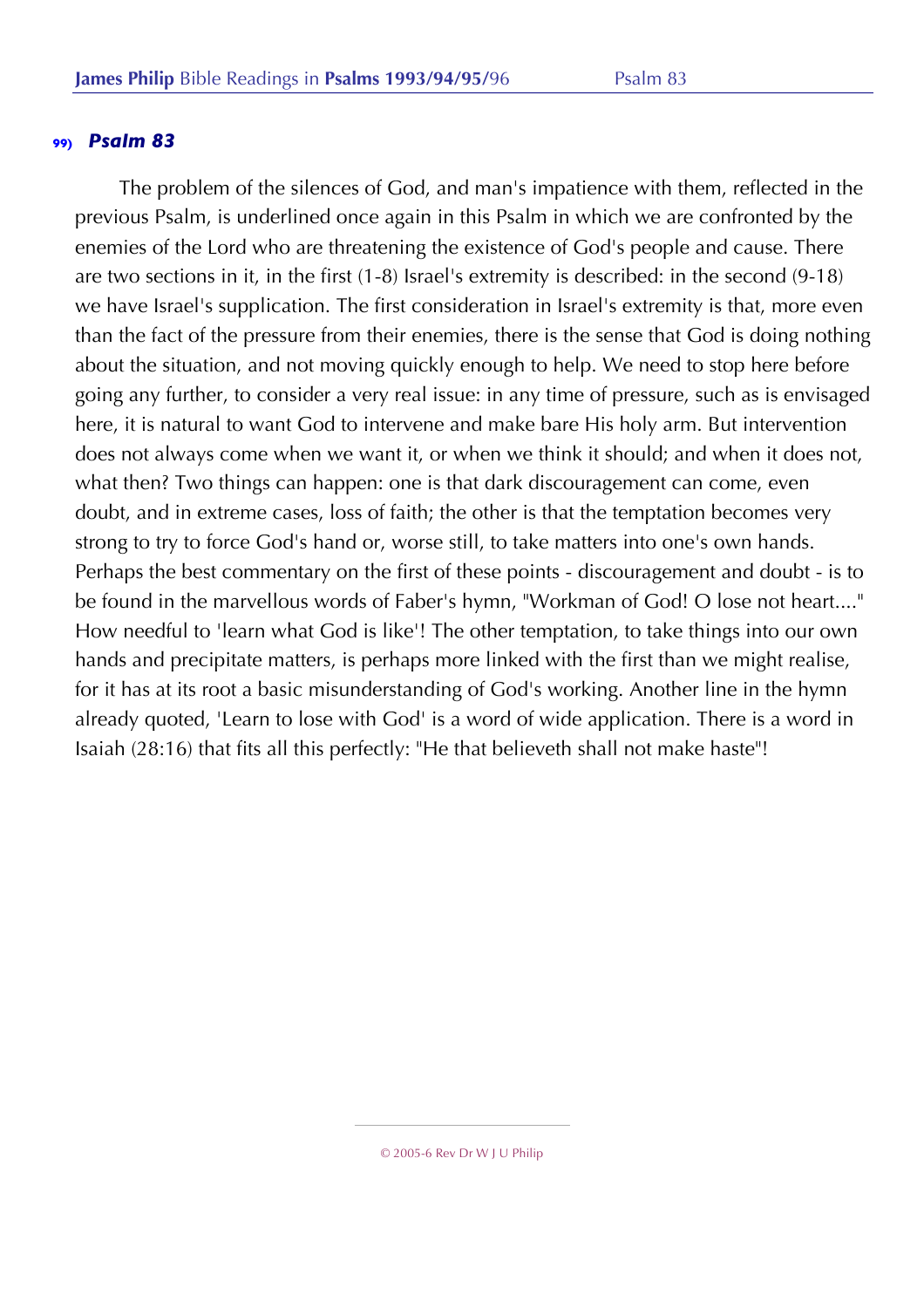The Psalmist, however, did not fall into either of the temptations mentioned in previous note: he neither was discouraged, nor precipitate. Rather, he prayed: he poured it all out to God in prayer. And we see in the Psalm how he did so and what it led to. The rehearsal, in 2-8, of the gathering of the enemies is very impressive, and the sense of their plotting and scheming, dark, sinister and devilish, is solemn indeed. But the answer to such organised malevolence is not to pay back in its own coin. The weapons of our warfare are not carnal. What the Psalmist does is to pray (9-18). Nor does he give way to panic reaction in face of the undoubted pressures and dangers. Faith is operative throughout, as we see from the reiterated emphasis on 'thy' and 'thine'. It is God's battle: they are His enemies and the enemies of His work and His purposes. It is not a personal thing against Israel but against Israel's God, and this in itself is an assurance that He will look after the situation. The phrase in 3, 'Thy hidden ones' expresses the consciousness in the Psalmist that he was in God's hands and in His secret place. Maclaren says that the idea of 'preciousness' as well as that of 'protection' is included in the word, and he adds, "Men store their treasures in secret places; God hides His treasures in the secret of His face, the glorious privacy of light inaccessible". Well, that is a thought for some saint under pressure today, is it not!

<sup>© 2005-6</sup> Rev Dr W J U Philip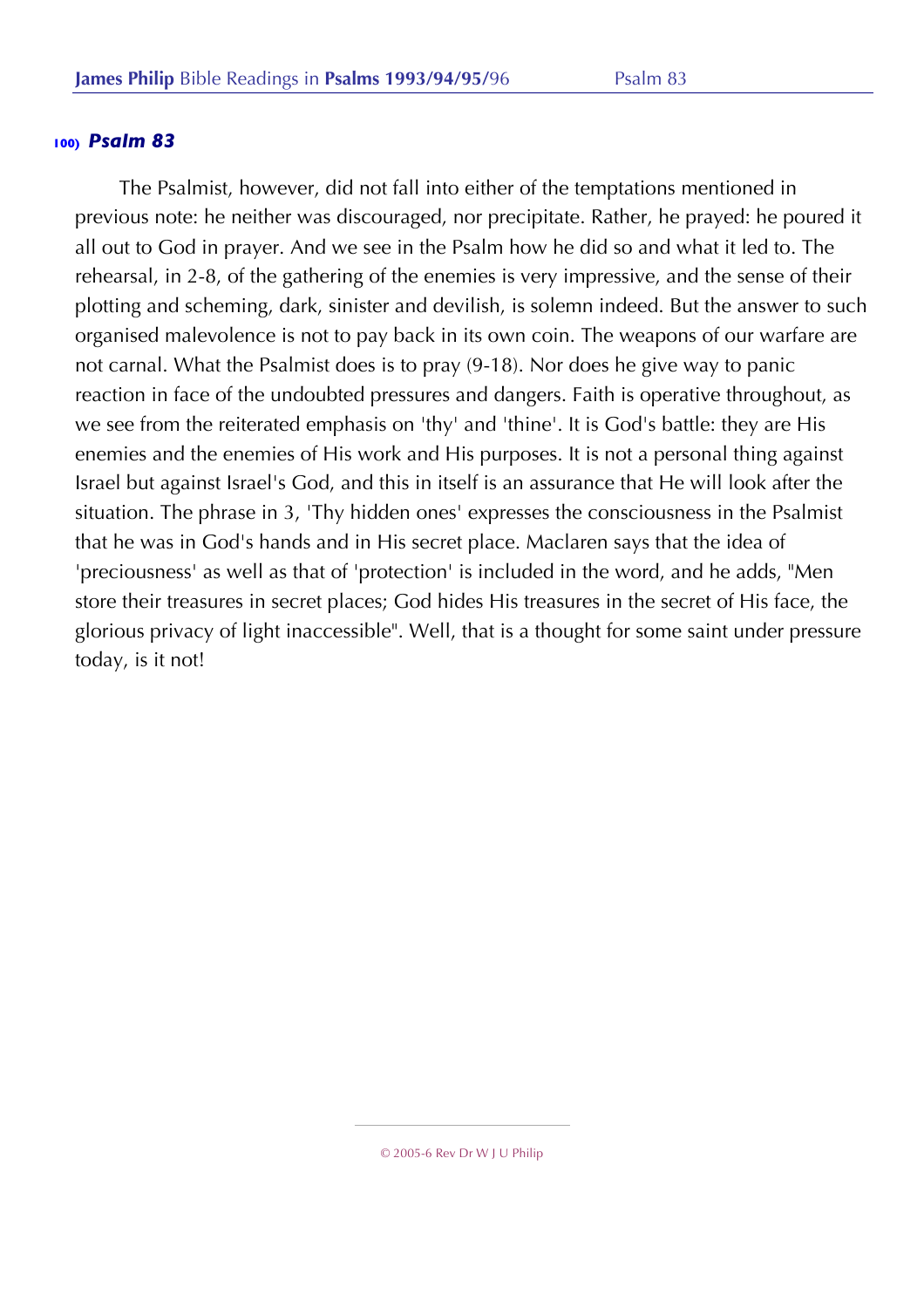The prayer in 9-18 is very impressive. One recalls our Lord's words to the Sadduccees, "Ye do err, not knowing the Scriptures nor the power of God" (Matt 22:29). But the Psalmist knew both, and made both his rock and his stay. The power of God he was counting on, has already been indicated, but look at how he knew the Scriptures (9 ff)! He recalls ancient victories, and prays for their repetition, saying, in effect, "Do it again, Lord". This is an analogous to Pss 42:6 and 74:12 ff and 77:10. Do we see the implications of this? It is the recognition that it is a living God that we meet in the Scriptures, and that He is the same yesterday, today and forever. We should not be over-concerned about the so-called 'vindictiveness' of the prayer and of the Psalm as a whole, for the call of vengeance is not because of personal wrong, but against the enemies of God for their wickedness and temerity in rebelling against Him. The Psalmist is simply aligning himself with God's own attitude to the wicked. And if he is simply thinking God's thoughts after Him, it can hardly be wrong. What is more, the Psalmist himself is not wreaking vengeance upon his enemies; he is praying to God to do it. It is a prayer to God, not a declaration of intent on his part. We should in this regard recall what is said in Psalm 65:5: when God acts it is like a consuming fire. The God Who hears prayer is the terrible God of the Scriptures, and to supplicate Him brings an incommensurable power into human situations. Above all, we see in the last three verses of the Psalm that the aim of the prayer, and the purpose of the visitation and judgment, is to turn the enemies of God into His friends. And it is worth anything, for that to happen!

<sup>© 2005-6</sup> Rev Dr W J U Philip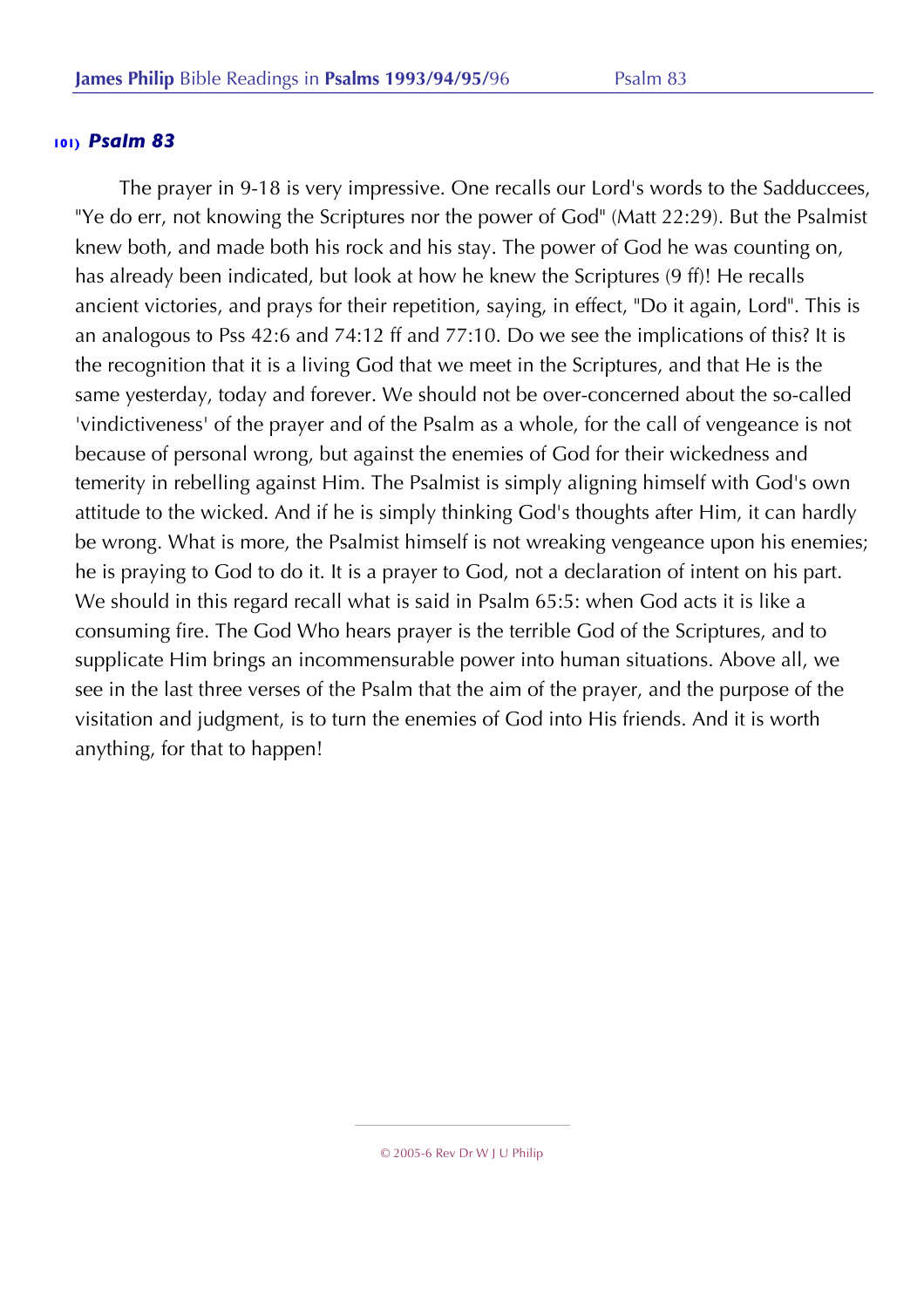The loveliness and beauty of this Psalm make it a benediction to read. Its theme takes us to the heart of spiritual experience, for it speaks of communion and fellowship with God, and of the blessedness that that communion brings to the heart. It falls naturally into three stanzas, 1-4, 5-8, 9-12. These stanzas have been variously designated and expounded, as will be seen from the commentaries. As good a way as any to follow, however, is that indicated by the threefold emphasis on the word 'blessed'. This is the heart of the Psalm - the blessedness, the happiness of the life of communion and fellowship with God: the blessedness of those that dwell in God's house (4); the blessedness of the man whose strength is in God (5); the blessedness of the man who trusts in Him (12). First of all, the blessedness of the enjoyment of God's Presence occupies the first stanza (1-4). Commentators suggest that this is a pilgrim Psalm, and that its association is the pilgrimage at the time of the Feast of Tabernacles. It is the expression of heart of the pilgrim on the way to the Temple or Tabernacle. He thinks of the house of the Lord, and longs to be there, his heart crying out for Him, and he exclaims 'Blessed are they that dwell there constantly'. We should note the association of ideas between the house of the Lord and the Lord Himself. The two are necessarily linked together. It is the presence of God that gives the Tabernacle its beauty and loveliness. It is not the building that is important but the presence of God there; and the Church today is the people indwelt by God, not the place. Another alternative rendering of 2 reads, 'My soul longed, yea fainted....' - that is, the Psalmist speaks of past experience in which he yearned for God; then he cries out with joy and gladness to welcome the living God, as God breaks through to his longing heart. As the hymn puts it,

> Sometimes a light surprises The Christian while he sings...

> > © 2005-6 Rev Dr W J U Philip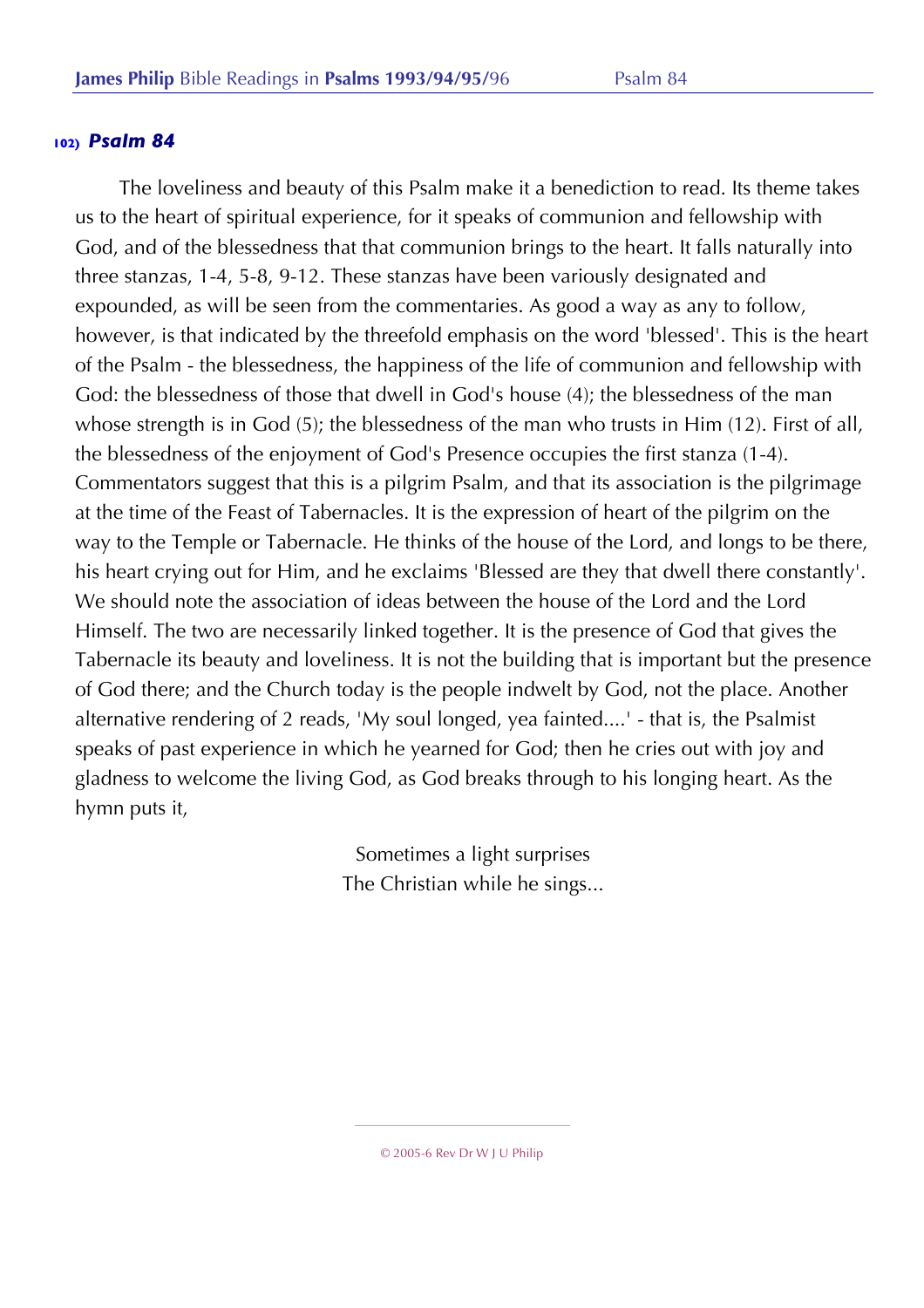The picture changes in the second stanza (5-8), and now it is the blessedness and the joy of the progress of the soul towards God, and the spiritual life is conceived of as a pilgrim's progress. The RSV translates 5, "In whose hearts are the highway to Zion". Here is a pilgrim whose heart is set on God and on the things of God. And such a man is blessed indeed! (cf Heb 11:10, 27b for Abraham's and Moses' experience - again and again, in the midst of the duties and appointments of life, their desires and their hearts were on the path to God). The picture here is one of 'ongoing' - it is the ongoing life of the believer, conceived as a pilgrimage, the path of the spiritual life, in terms of sanctification and growth in grace. This is the force of the words in 7, "They go from strength to strength" (cf Phil 3:12 ff). Part of this blessedness lies in the fact that it makes a man superior to his circumstances. To have a heart thirled to the ways of God does things to a man, and one of the things is expressed in 6, "Passing through the valley of weeping, he makes it a well" that is, "Sorrow, borne as a help to pilgrimage changes into joy and refreshment....trials borne aright bring down fresh bestowments of power for fruitful service" (Maclaren). Such a pilgrim will make capital out of the pressures of life and the oppositions of Satan. But something more is implied in 6: not only is such a pilgrim blessed himself, he becomes a blessing to others. When he passes through the dry, parched places, the face of the land changes; rain falls, and springs rise from the ground. This is what the quality of his life accomplishes.

<sup>© 2005-6</sup> Rev Dr W J U Philip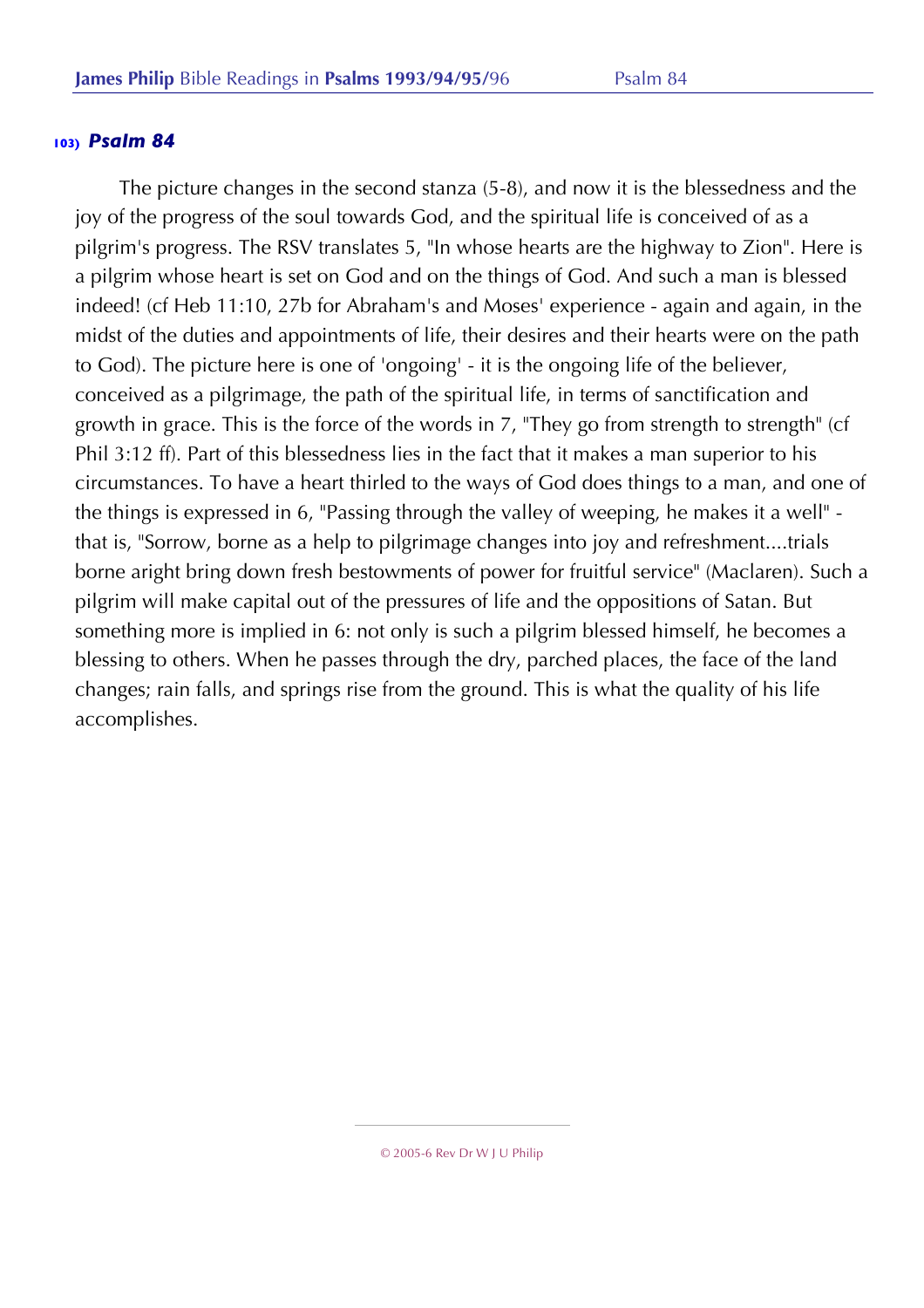The prayer in 8 leads to the third section (9-12). It may mean that the Psalmist, thinking of what he has been saying about the valley of weeping, prays that if this were to be his experience, this is how it would be with him - that is, that the experience would be an enrichment to him, and make him an enrichment to others. The prayer in 9 is perplexing as to its precise meaning and significance here at this point. One suggestion is that the Psalm was "the work of a companion of David's in his flight. If so, the king's restoration would be the condition of satisfying the Psalmist's longing for the sanctuary"(Maclaren). Or, following the AV, it is a prayer to God our shield, to look upon us as His anointed servants, and to succour us in all our weakness and need. In 10 the theme of the Psalm is renewed the blessedness of the life of the Spirit. That life is to be estimated not according to its length, but according to the richness of its contents. Time is relative, qualitative: one crowded moment is better than years of languid inactivity. Here, then, is the choice he makes: he weighs up the alternatives, the things of the world, its advancements, visions and affluence, and he opts for the pilgrim life. The humble place is chosen, for the Lord's sake, rather than that of affluence, which can only give His 'second-best'. And this choice brings the Divine plenty (11): no good thing does God withhold, for He gives His best to those who leave the choice to Him. In the Christian life we are inevitably going to be faced, not once, but again and again, with this kind of choice. And it is as well to have our priorities clear from the outset. There are stands to be taken: and when they are not taken rightly, impoverishment results. But if we have once tasted the blessedness of the true life of the Spirit, all other taste is spoiled for us, and our preference will be clear and unequivocal.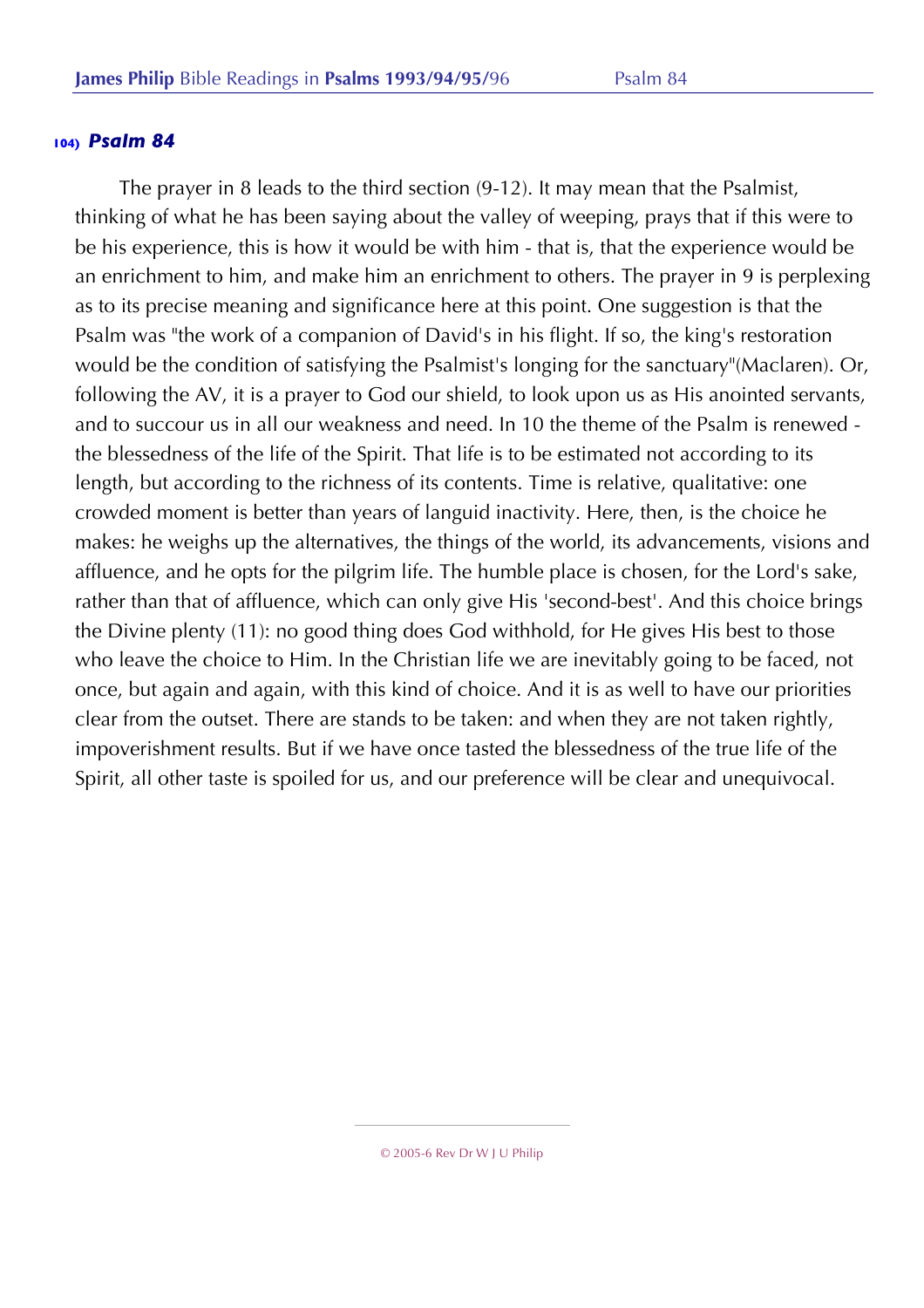We are faced with certain problems in interpretation with this Psalm, in that different commentators place different constructions upon the situation that is in view, and upon what the Psalmist is in fact saying. It is clear that the Psalm divides naturally into three sections, each one bigger than the last: 1-3 speak of a restoration that has taken place; 4-7 constitute a prayer to God to restore His people and to withdraw His anger; 8-13 tell of a Divine message given to the Psalmist, and the theme of restoration is again spoken of as already accomplished. Some scholars point out that the tenses in 1-3 and 8-13 are perfect tenses, and that the Hebrew usage of the perfect tense is often prophetic. In which case the Psalmist so transports himself into the future in his imagination that the future event is described as having already taken place. He envisages, therefore, the return of the 'Golden Age' as at the beginning - that is a vision of the kingdom of God in its consummation, and that this is contrasted, in 4-7, with the present period of national calamity and misfortune. Others, however, follow the traditional interpretation that what is in view is the return of the exiles from Babylon: the first exiles had come back to the land with rejoicing in the turning of their captivity (1-3) but were now dismayed and cast down at the daunting prospect of all that was to be done; for the restoration was incomplete, and their hearts were heavy. On this interpretation the third stanza is God's word of assurance to them that He that had begun a good work in them would continue and complete it. A third possible interpretation (suggested in the RSV translation) is that the Psalmist is reminding the Lord what He had done in the past for His people, and in view of the present distress was crying to Him to 'Do it again', and received the glad assurance that He would do so. The last two interpretations are not mutually incompatible, and we shall look at the Psalm in their light.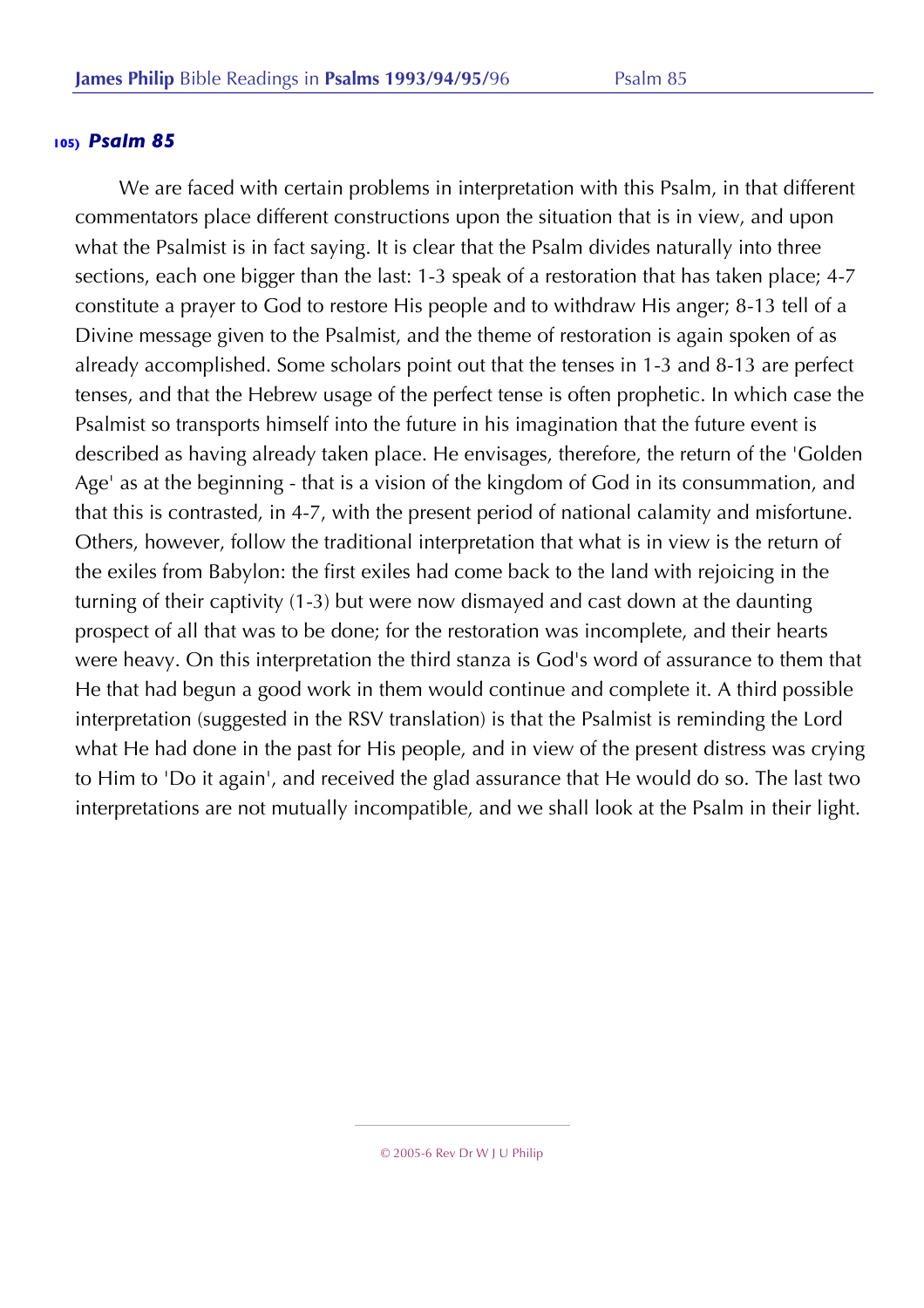The historical circumstances unfolded in Nehemiah well illustrate the ambiguous and paradoxical nature of the Psalmist's teaching. On the one hand a great deliverance had been accomplished for God's people; on the other, their rosy dreams had turned out so differently in reality as they saw that it was to be a continuing battle and an uphill fight, and the tendency to discouragement was very real. The parallels for our day are not far to seek. When God re-establishes the gospel word in the land, it is a turning of the captivity of Zion. But much hard work awaits those who are committed to the work of rebuilding, and they must be prepared for battles and discouragements. Two things should be noted in relation to the prayer in 4-7. The first is that the Psalmist uses what God has done in 1-3 as a basis for his prayer: the beginning of a work is in itself an assurance that it will be continued and perfected. The second is that the incompleteness of the work can sometimes be caused by our own failures; and sometimes God has to wait for us to come to terms with His will, if we have flagged in zeal or lost the edge of our earlier consecration.

If we look at the other possibility of interpretation and take the Psalm to mean that the Psalmist is looking back, from his position of distress and calamity, at what God once did in the land we should see that it is something, after all, for a people in affliction to be praying for reviving, for this in itself is a sign of grace, to cry like this to God brings one into a state of spiritual awareness, in which one is able to hear the voice of God. So often, we are not close enough to Him to hear what He is saying. This is often why the heavens seem to be as brass to us. But when, through prayer and burden we are exercised, our ears are opened to hear things we would not hear otherwise. What the Psalmist heard will be the theme of the next note.

© 2005-6 Rev Dr W J U Philip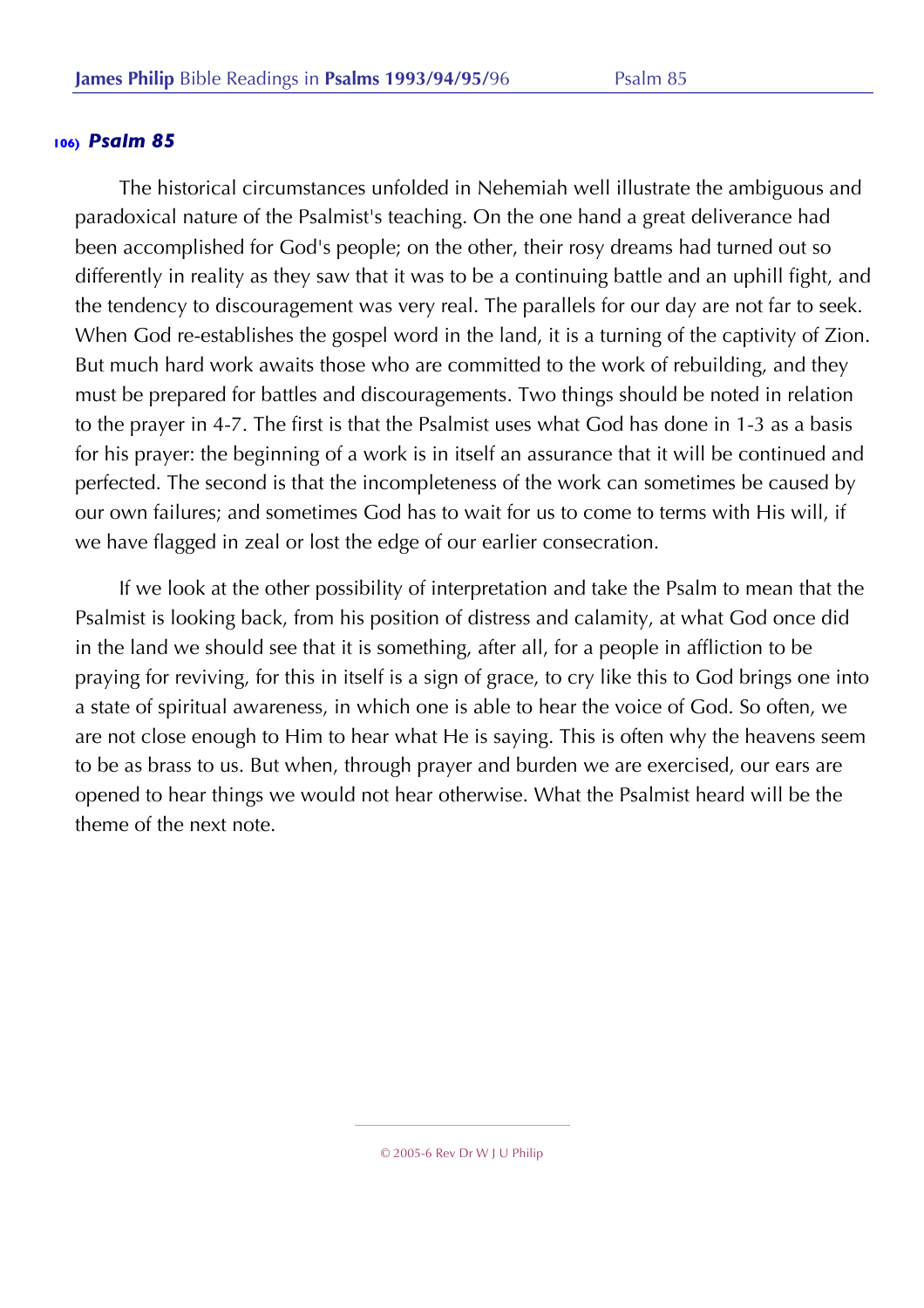What a word it is that this waiting and trusting saint hears and receives from the Lord! It is the promise and assurance that revival and renewal will come (8). This is the answer to the prayer in 6, "Wilt thou not revive us again...." Some scholars take 9 ff as a prophetic utterance stating what would happen from God in the fulness of the time. It is true, of course, that the striking words in 10,11 about mercy and truth, righteousness and peace, find their fulfilment in Christ and His atoning work, and that in the last analysis what the Psalmist looks forward to - that is the Golden Age - is consummated in Him and brought about by Him. But in its immediate reference, in the answer it gives to the prayer of the Psalmist these 'graces' are the 'gifts' that accompany the coming of the glory of God upon the land. Mercy, truth, righteousness, peace - what a need for these things in the world, in our society today - in industry, in politics, in the media, in public life. For this we should surely pray, "Wilt Thou not revive us again: that thy people may rejoice in thee?"

© 2005-6 Rev Dr W J U Philip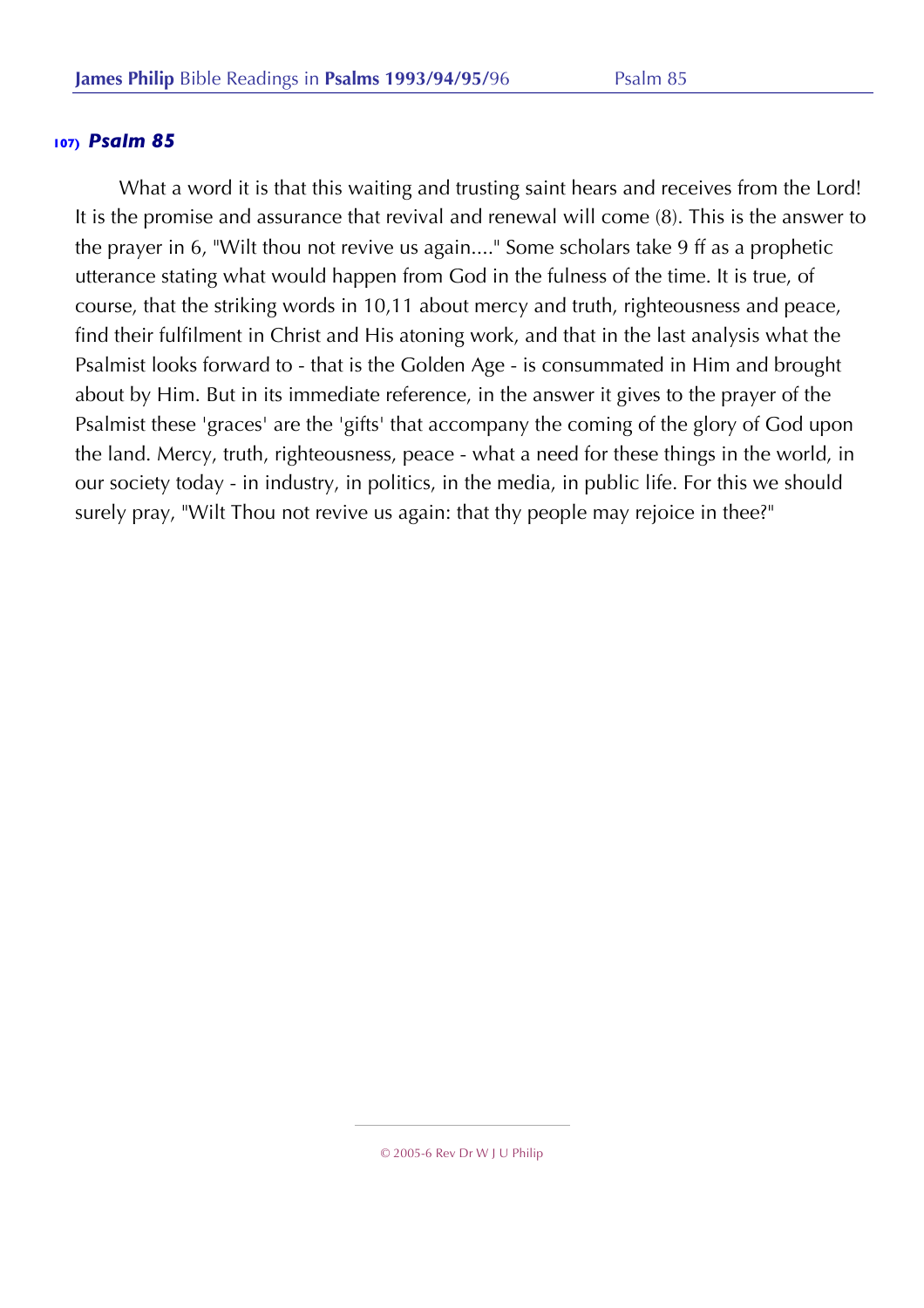This is a very personal Psalm, and very different in substance and emphasis from the previous note. It is a measure of the comprehensiveness of the Psalter that it should so substantially ring the changes in the themes with which it deals. Here, it is personal need that is in view. The first thing one becomes conscious of in reading it is the familiarity of the sentiments it expresses, and the language in which they are expressed. As Maclaren says, it is "little more than a mosaic of quotations and familiar phrases of petition". Two lessons emerge here at the outset: one is in the use of Scripture in the time of need and distress. What an immense practical value it is to have the Word of God in our hearts against a time of need - for strength and encouragement as well as for the provision of prayer-language in which to put our requests to God. The other point is that in using the language and words of others, the Psalmist is not simply copying or imitating, but rather sharing the experience of others in the communion of the saints which is itself a means of grace and encouragement (cf 'companion in tribulation' in Rev 1:9). And simply to use words that have already been on previous occasions used in prayer - and answered! - is an expression of faith and confidence on the part of those who use them.

The Psalm divides into three stanzas: 1-5 give the Psalmist's petitions; 6-13 unfold the power and majesty of God; and 14-17, the Psalmist's predicament set against the background of Divine power.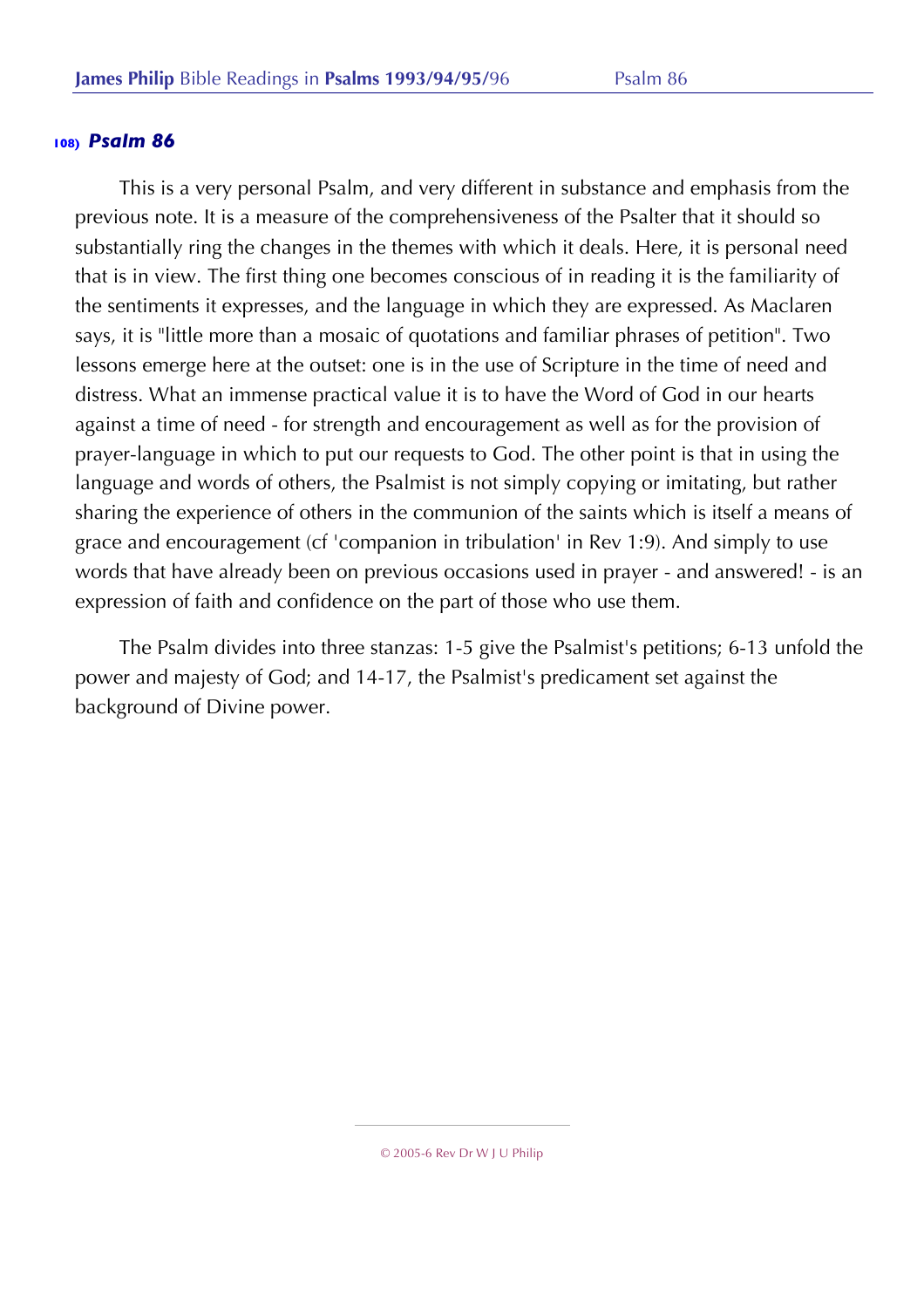In the first stanza two things are to be noted: the Psalmist's petitions, and the pleas on which they are raised. The petitions are in sequence: 'bow down...' (1); 'preserve...' (2); 'be merciful...' (3); 'rejoice the soul...' (4). The first of these reminds us of Malachi 3:16, "The Lord hearkened and heard..." - that is, He pricked up his ears at the sound of their speaking, and bent down so as not to miss a single word of all they were saying, so precious it was to Him. This is the idea behind the petition, and it is a wonderfully comforting one, that in time of need there should be such a God at hand to help us. With the other petitions in 2 or 3, it becomes understandable that the Psalmist should ask God to 'gladden' his soul, for if such petitions were heard, that would be the inevitable result. The pleas in these verses and there are five in all - are each introduced by 'For'. It is perhaps not without significance that in the first three the emphasis is upon the Psalmist himself, whereas in the other two he passes from the consciousness of his own need to God and His grace and power. It is when his mind is fixed on the character of God that he really gets on to praying ground. In the last analysis, and greater than any need in our hearts, we can plead what He is in Himself, and all that lies in the name of the Lord.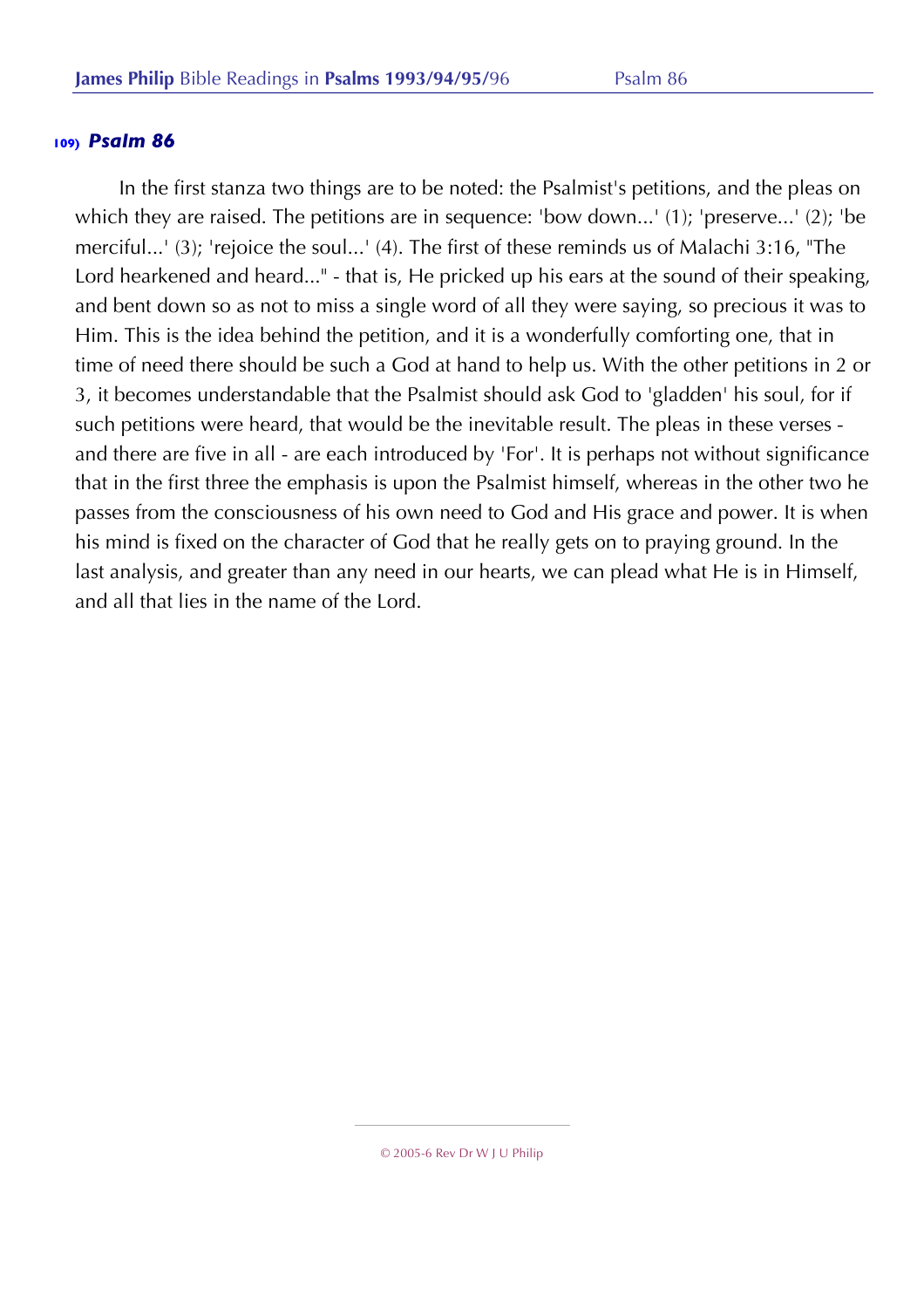In the second stanza (6-13) the Psalmist, having got his eyes and his thoughts lifted to God becomes arrested and gripped by what he sees in Him, and in spite of himself is drawn more and more to the Power presiding in the Name of God, drawing him away from his self-preoccupation to contemplate the Divine majesty. This is how God answers prayer - and He answers us first, before He answers our petitions. This is a very important consideration: the necessity is always to get a proper perspective on the situation. Let God be God: then speak of one's need. As Maclaren puts it, "The thought of God's sovereign power carries the Psalmist beyond remembrance of his immediate outward needs, and stirs higher desires in him. Hence spring the beautiful and spiritual petitions in 11, which seek for clearer insight into God's will concerning the Psalmist's conduct, breathe aspirations after a 'walk' in that God-appointed way and in 'Thy truth'. and culminate in one of the sweetest and deepest prayers of the Psalter 'unite my heart to fear Thy Name'". One can almost see prayer being answered as something happens to the Psalmist and in him, as he seeks a more spiritual life with God. There is nothing like pressure and 'being up against it' for sifting the soul, and exposing to us our divided loyalties. The Psalmist has become conscious that his heart had become more divided than he had realised, hence the prayer 'unite my heart....'

And now, in 14-17, he is in a proper frame of mind to speak of his problems. They are very real (14), but now they are set against the background of the God whom he has supplicated to help him, and this is enough to draw their sting. This is what makes the prayer in 16 so meaningful, a prayer full of faith and trust, and pleading the right things. Happy is the man who comes this way in his time of need.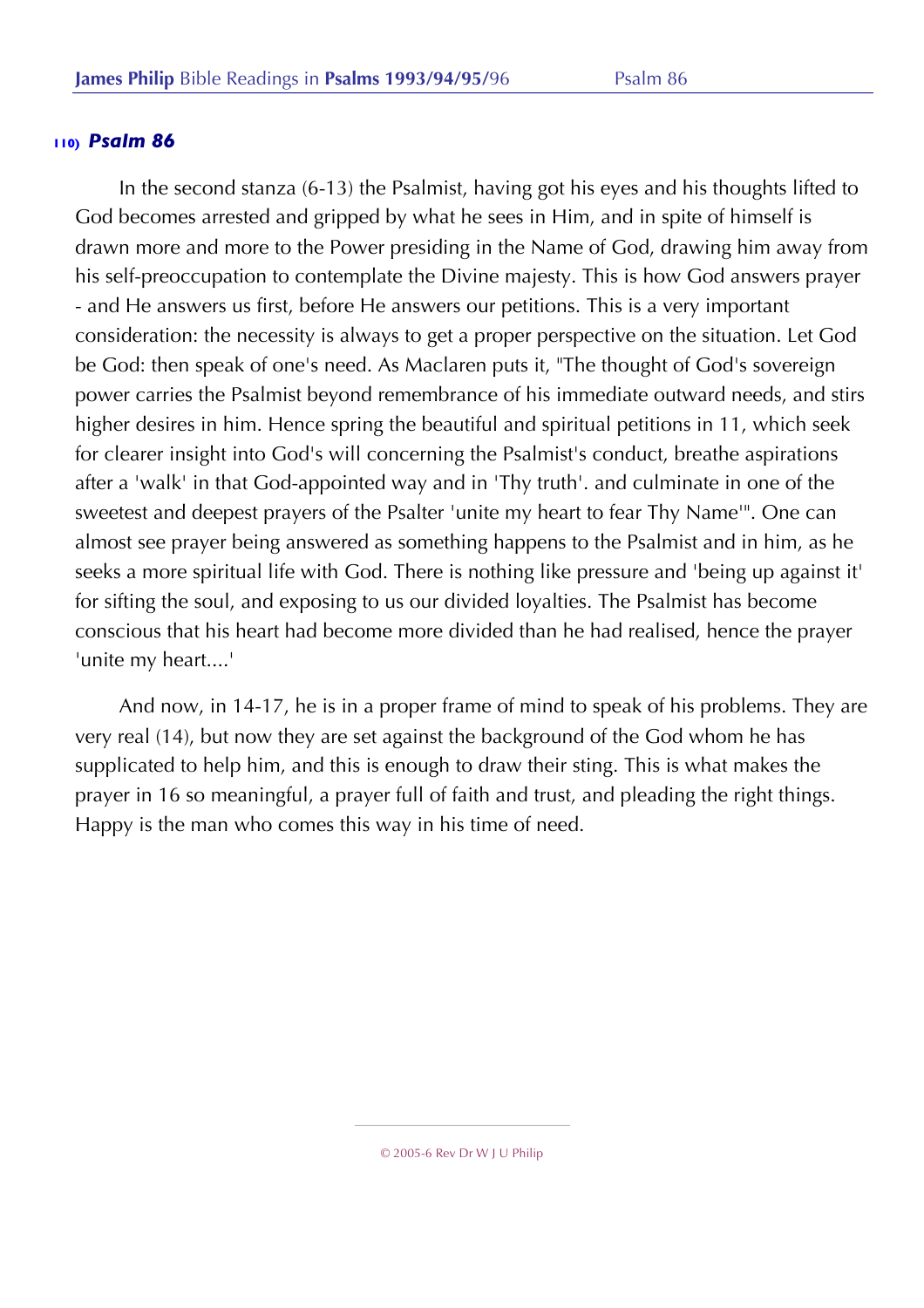This is a short Psalm but its message is a striking and

impressive one. The words in 3, "glorious things are spoken of thee, O city of God" are well known and immortalized in John Newton's great hymn, and it is interesting and instructive to see their setting in context and therefore their true significance. Our concern must be with the Christian use and interpretation of the Psalms, and in seeking to extract a Christian meaning and significance here brings us immediately to the problem raised by the emphasis on the literal city of Jerusalem. For, of course, the relevance of this literal emphasis is called in question by the New Testament itself (cf John 4:20-24; Acts 6:13,14). Clearly, the spiritual nature of worship as revealed in the New Testament makes the place of worship, whether city or temple, irrelevant. This we have already seen in our study of Psalm 48, whose language has affinities with this one (cf 48:2). This is not to say, however, that the emphasis on Jerusalem has nothing to say to us today. For the inner heart of that emphasis remains a constant, and has abiding relevance for us. As Maclaren puts it "The one thing that made Mount Zion, Jerusalem, glorious, was God's presence in it....It was because God dwelt there, and manifested Himself there, that it was a joy for all the earth'. 'Jehovah Shammah', 'The Lord is there'". It is an easy transition, therefore, from the city to the Church of God, for it was the glory of the Church, as it was the glory of Zion of old, that God dwells in her (cf Rev 21:2,9,10). This, then, is the clear warrant for putting a Christian interpretation upon the Psalm, and taking its message regarding Jerusalem to apply to the Church of Christ.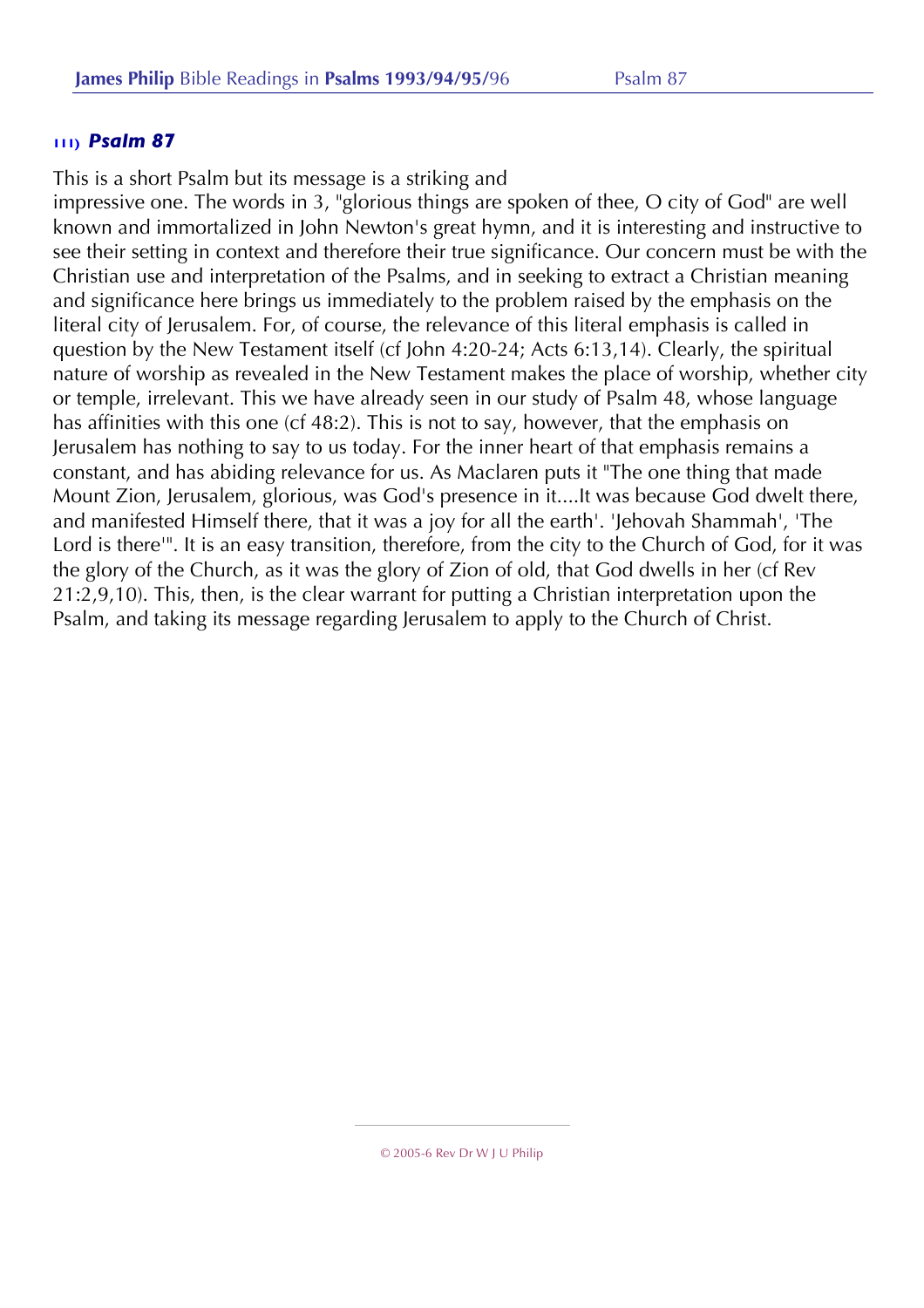Briefly, the gist of the Psalm's message is that it is an expansion of Psalm 86:9. What it gives is a vision of Zion as a metropolis with worldwide influence and significance. The dominant thought is that of a universal and world-wide acceptance of God as Lord and King, and the incorporation of "ancestral foes and distant nations with the people of God" (Maclaren), universal participation in the blessings of God, and the mode of entrance into these blessings by the reception of new life, by a new birth ('this man was born there', 6). The first thing we need to see in this is that it echoes, and is integral to, the calling of the Jews as the people of God to be His instrument of revelation to all nations of the earth (cf Isa 49:6 ff). We know, as a matter of history, that the Jews never realised this their true destiny, developing as they did a wrong exclusiveness which misinterpreted and misunderstood their calling; but it is true to say that the New Testament Church of God did recognise this as their calling, having at last overcome their national prejudice and seen the real meaning of our Lord's words, "Ye shall be witnesses unto Me....unto the uttermost parts of the earth". This is the real fulfilment of their calling to be a light to lighten the Gentiles. Only in the Church does this vision in Ps 87 become realised. The Psalmist, then, must be understood as looking forward into the future, as a visionary and a prophet. But it is not to 'the last days' in the sense of the 'end-time' that he looks, but rather to the future in terms of the fulfilment that the gospel of Christ brings to his vision and his prophecy. This being said, we will be able in the next note to look in some detail at the statements made in the Psalm.

<sup>© 2005-6</sup> Rev Dr W J U Philip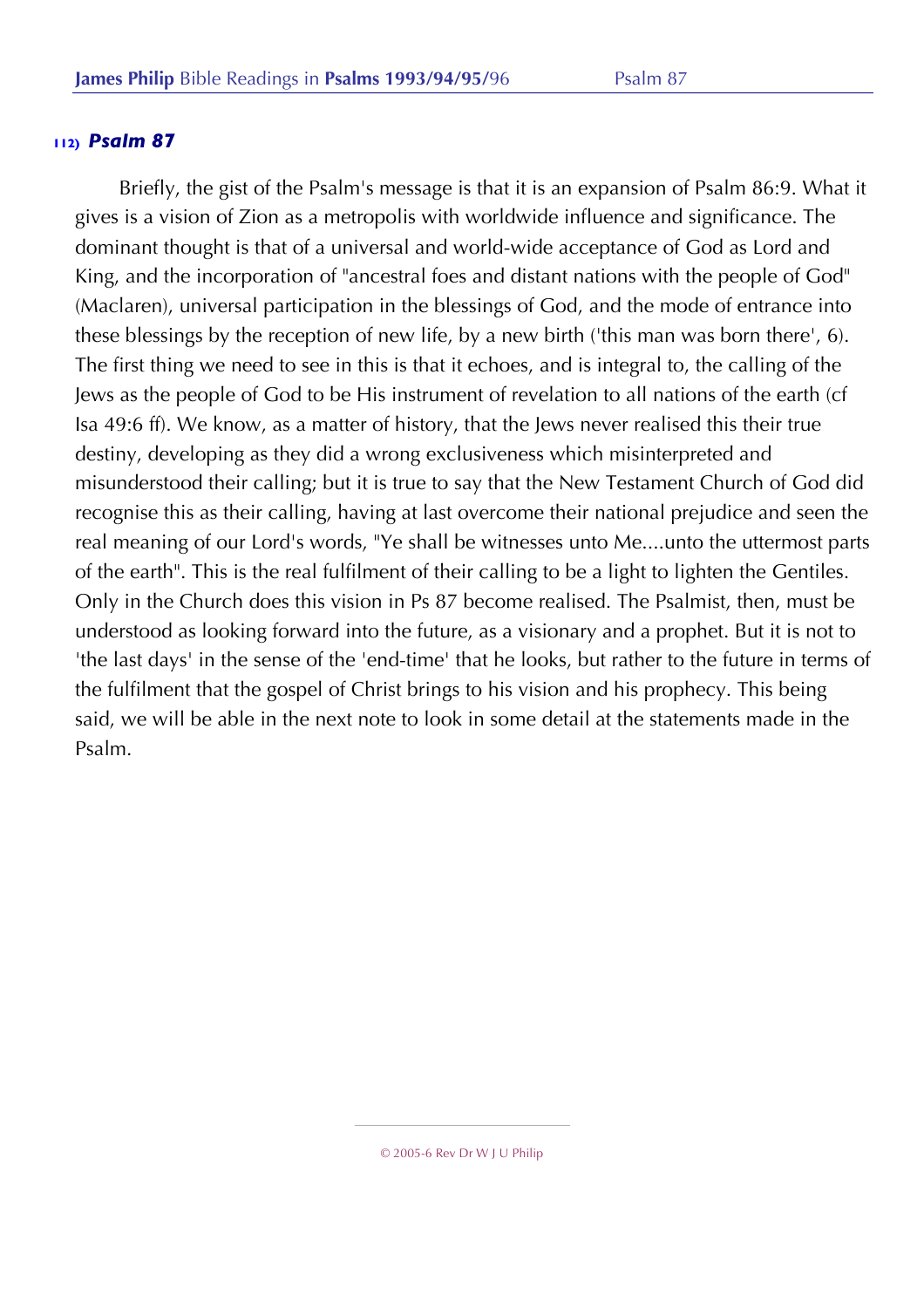The emphasis in 1, 2 is thought by scholars to echo Isaiah's belief in the inviolability of the Holy City (cf Isa 26:1-7). If so, the spiritual application is clear and sure - the eternal security of the church and people of God. It is well to be reminded of this in a day when so many things are being shaken, and when the inroads of materialism and infidelity are so considerable and ominous. The Christian Church does not work towards a possible victory: it works from victory, and the issues are not in doubt. And if the Church is inviolable and victorious, then there are glorious things to say of her! In 4 the voice of God seems to break in to the Psalmist's song, and it is as if, as he thinks of the glorious things that have been said about God's Zion, he has, through meditation on them, become enabled to hear the voice of God. Holy meditation, in other words, can open our ears to Him, and what the Psalmist hears is a declaration from the loving heart of God concerning those who will yet be gathered into His eternal city, the Church. The phrase 'to them that know me' is better rendered 'as those that know me', and the reference is to the Divine will to gather even His enemies to Himself. The change of emphasis from 4 to 5 is striking: in the one (4) it is the gathering of nations, in the other (5) it is the gathering of individuals one by one. One is reminded of the words of the old hymn, "When the roll is called up yonder, I'll be there ". The Psalm closes with a picture of the redeemed of God singing the new song with gladness and praise (cf Isa 35:10 for a full expression of this). The last verse of Newton's hymn affords a fitting final comment

> "Saviour, if of Zion's city I, through grace, a member am...."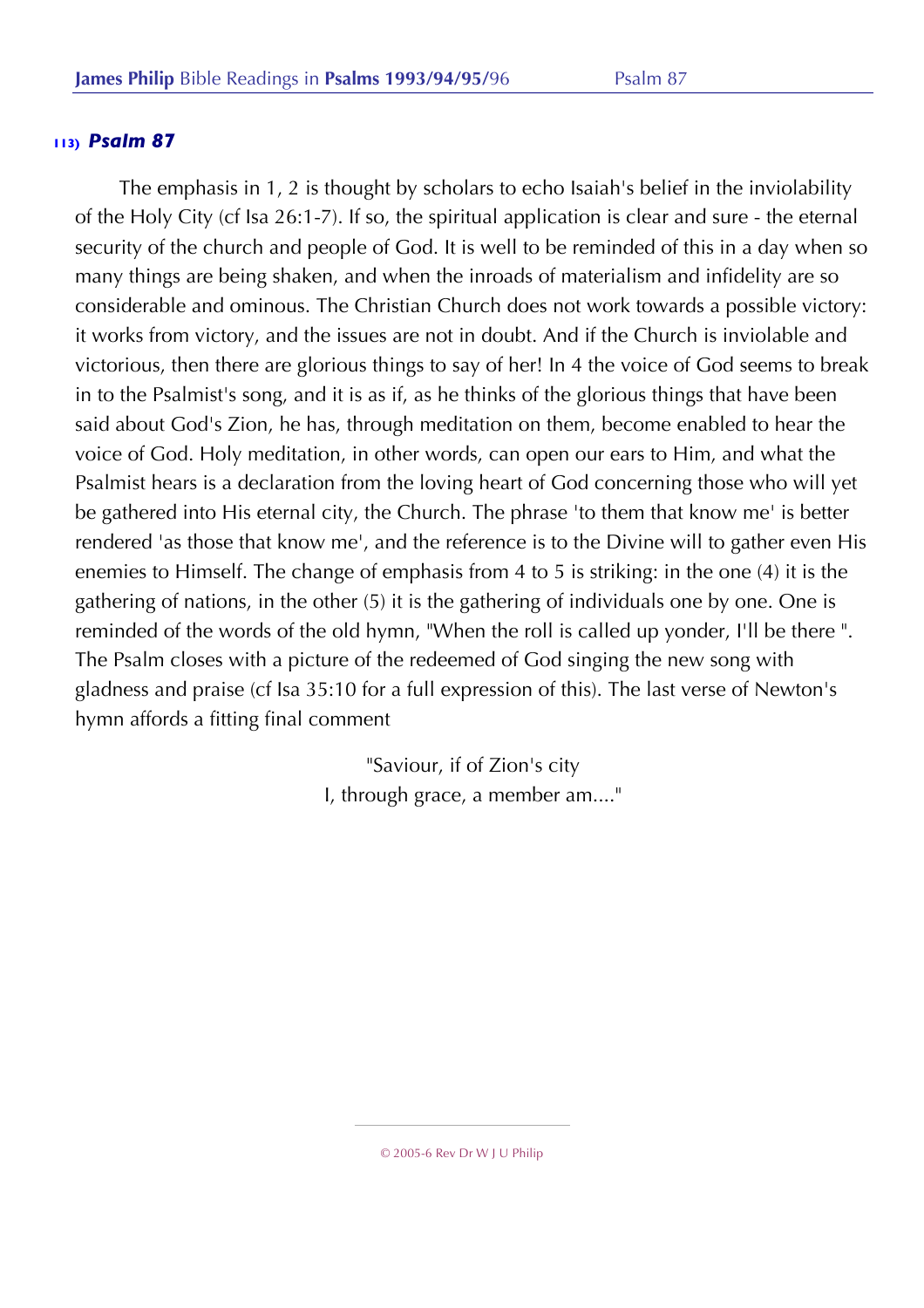This is a very dark and sombre Psalm. Indeed, it stands alone in the Psalter as seemingly having no gleam of hope in it at all. The last verse is one which unfolds a terrible and desolating sense of loneliness and abandonment. One might be tempted to think that this must be the utterance of someone who has gone to pieces and is wallowing in his misery were it not for the fact that the title of the Psalm indicates the writer to have been Heman the Ezrahite, of whom we read in 1 Kings 4:31 that he was a man renowned for wisdom, excelled only by Solomon himself, and a man of stature and maturity. The dark experience recorded here therefore can hardly be regarded as the outburst of a fevered and emotional imagination, but a real dark night of the soul. As such, it has real affinities with the book of Job and the darkness recorded there. One commentator suggests that Job's words (Job 13:15), "Though he slay me, yet will I trust him" indicate the very spirit of the Psalm. We should note that in spite of the gloom God is still the 'God of my salvation'. The message, then, is about trusting God in the darkness. In 1-8 the Psalmist describes his hopeless condition. The prayer in 1, 2 is based on the catalogue of distress unfolded in 3 ff. The desolating description in these verses have made scholars think that the Psalmist may have been suffering from leprosy, a characteristic feature in the treatment of this was that the victim was already accounted as dead (so 5). In 7 he thinks of himself as overwhelmed by the billows of God (cf Ps 42:7). The fact that he attributes his woe to the wrath of God makes one wonder whether he was conscious of his own sin that has brought this predicament upon him. In 8 the picture of leprosy may again be in view, although the words may be simply metaphorical, describing the awful desolation of aloneness that comes in time of pressure. It is, indeed, a dark picture.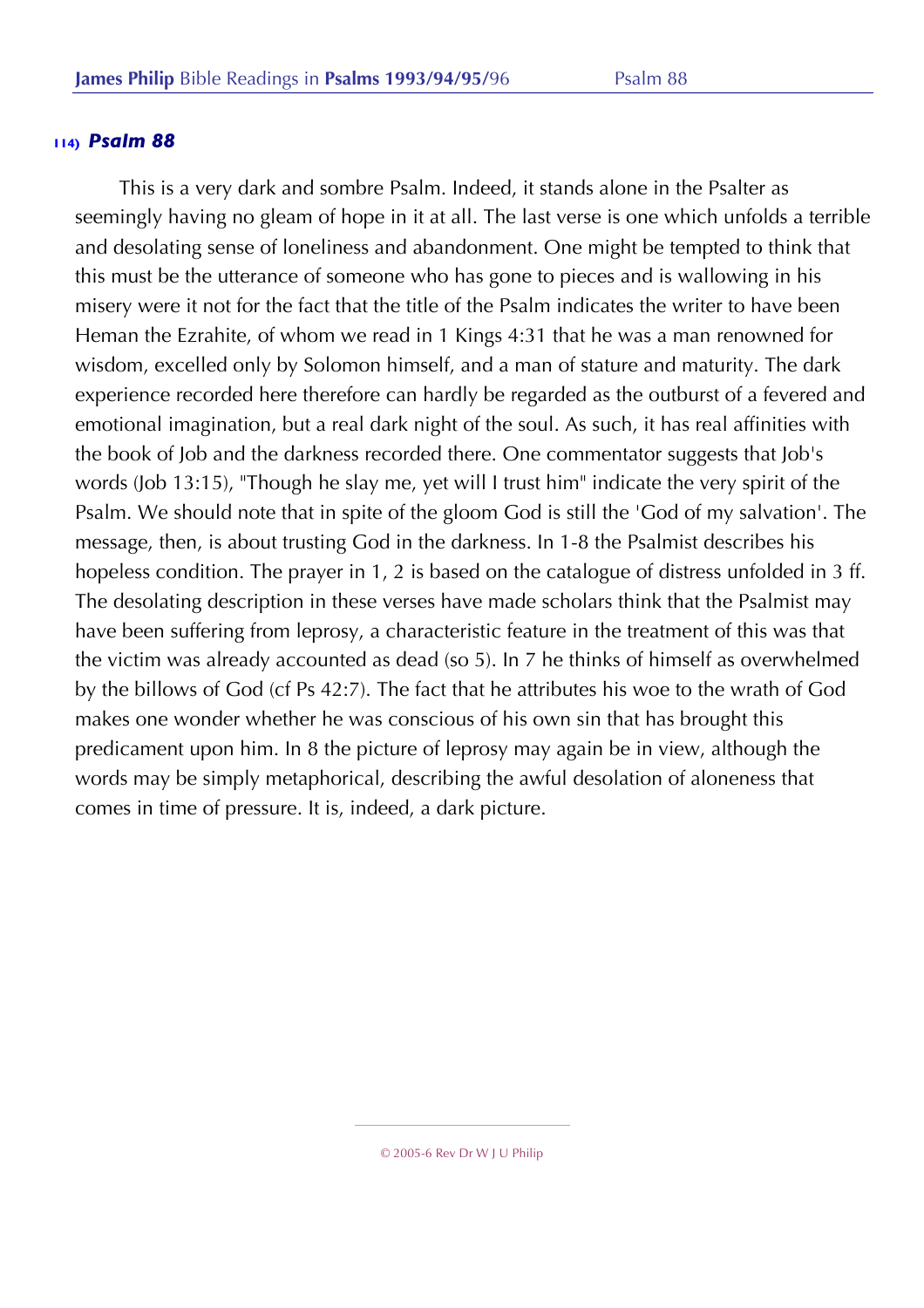The Psalmist speaks in 9 of the daily prayer that he has made, and this is elaborated in 10-12. For the thought here cf Ps 6:5; Ps 30:9. The thought is that God's power had no opportunity of manifestation in the realm of the dead and the grave. We know, in fact, from the standpoint and perspective of the New Testament, that this is not so - indeed, we know from Abraham's experience that it is not so, for we are told that Abraham accounted that God was able to raise Isaac up even from the dead. But the Psalmist's attitude does not so much indicate a lack of belief in an after-life as simply his concern for God to vindicate His name and His servant before he dies. It is the goodness of the Lord in the land of the living that he wants to see. The final stanza (13-18) is significant for the evidences of the battle in the soul of the Psalmist, as he desperately gropes for a foothold in the darkness. There are two points in particular to note: one is the change of emphasis in the prayer he utters in 13 compared with that in 2. In 2, he prays that his prayer might enter into God's presence; now he says that his prayer will go up to meet God. This is positive, attacking prayer, and shows that there is still fight and hope in him. The other point is that he now asks why this is happening to him. This means that he sees that he is not in the hands of a capricious, arbitrary God, but One Who acts in a way moved by reason and righteousness. And as long as he thinks there is a reason for what he suffers, he is not in absolute darkness. We will point one or two lessons by way of application of the Psalm, in the next note.

<sup>© 2005-6</sup> Rev Dr W J U Philip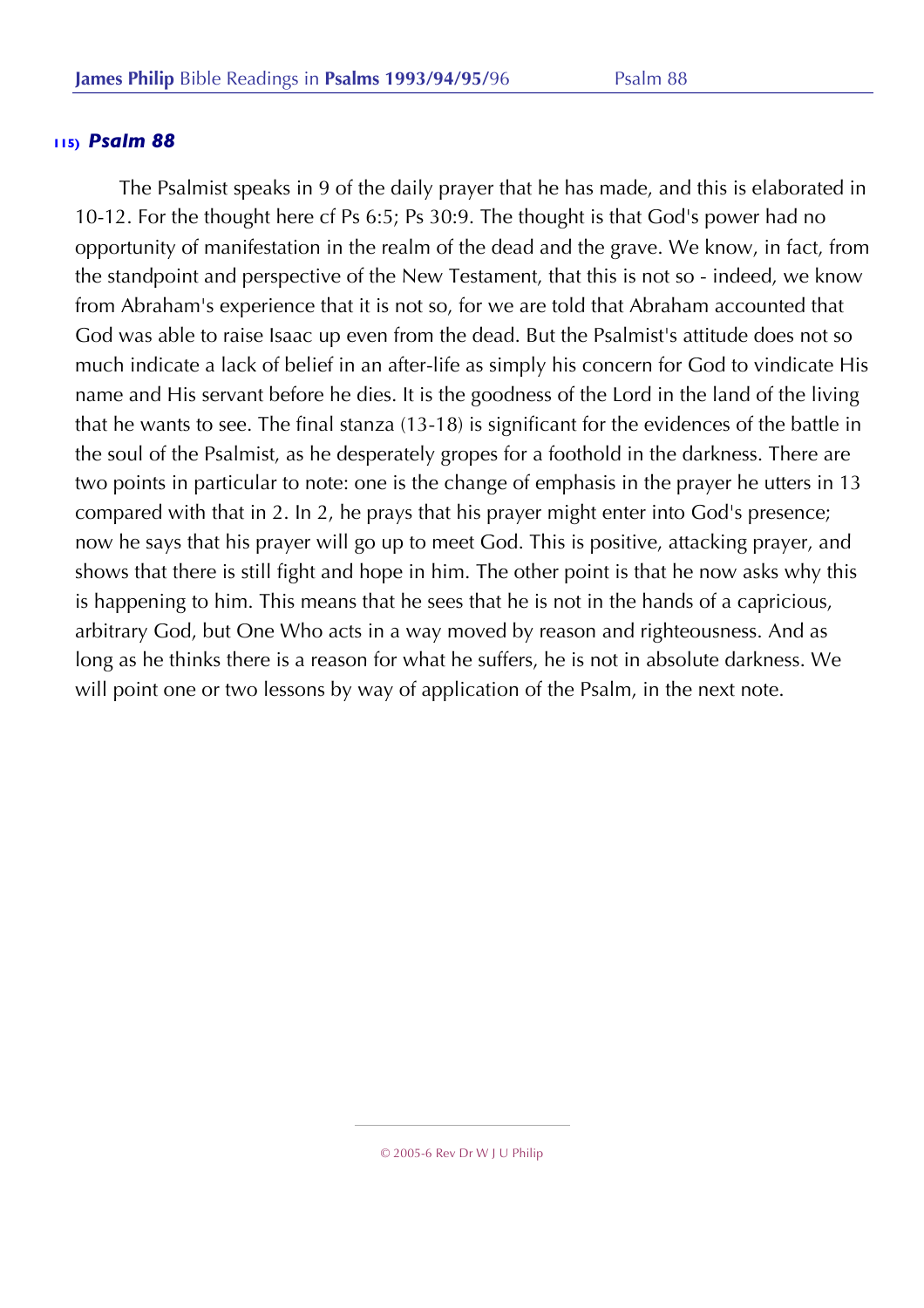One of the lessons the Psalm holds for us is this: the sentiments it expresses - the awful desolation, and the sense of being impaled upon his grief - remind one very graphically of the agonies of sorrow and bereavement. Here is an experience in which all the emotions expressed by the Psalmist are felt - the loneliness, the desolation, the agony, the sense of impalement, the feeling of finality - all are present in the experience of bereavement and loss. We learn two things here: one is that there is no easy or short-cut way out of the ache and pain of human loss for those who have loved deeply. And yet - and this is the other thing - basic faith can and does triumph; it can hold on to God even when the numbness of grief grips the soul. God is still the God of our salvation, and His secret ministrations can bring unexpected and continuing comfort and consolation. Here is a touching story that illustrates this point. An elderly couple were sitting in Princes Street Gardens, in Edinburgh. A young woman passed by them. The man followed, touched her and spoke, apologising for the intrusion, and told her that he and his wife were disconsolate over the death of their only daughter in South Africa. Something about the woman as she passed by them reminded them of their daughter. Would she, he asked, mind turning and waving to his wife before she went on her way? His wife felt that, in some way she could not explain, this would give her a measure of peace and let her feel as if she had managed to say goodbye to her daughter for the last time. Deeply touched, the woman did more. She went to the bench, leaned over, and kissed the old lady's cheek. For a moment a hand held hers. Then she walked away, turned at the end of the path and waved, her eyes filled with tears, before she walked out of the old couple's sight. God's secret care, indeed, coming graciously and gently to the sorrowing couple, and tenderly ministering to their need in such an unexpected way! When there are some pains and distresses to be borne and endured, not delivered from, this is the kind of thing that can be expected.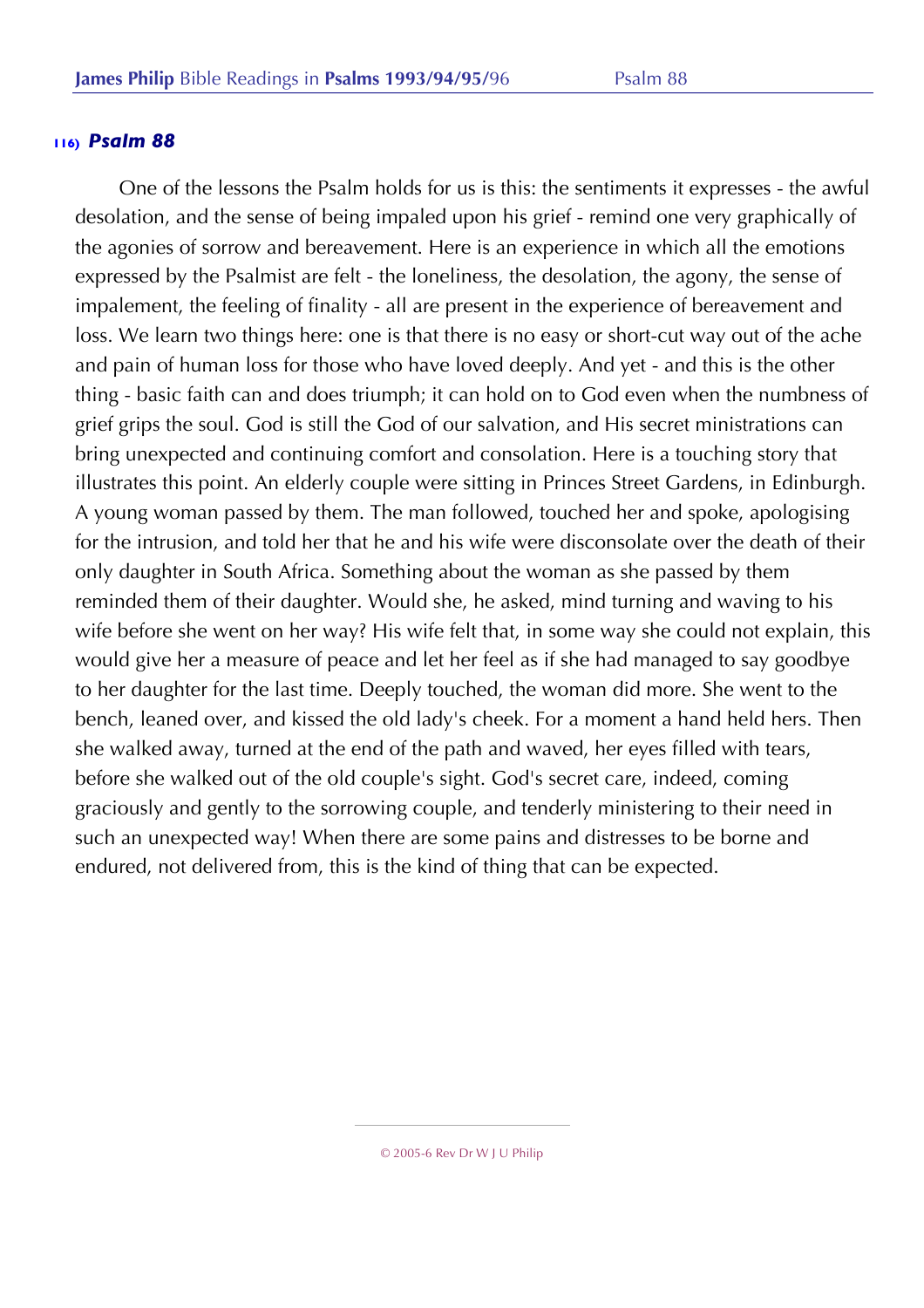Another dark experience to which this Psalm's message must certainly apply is the bludgeoning of spirit that takes place in those times when pressures come upon us - in the experience of depression, for example, 'when all around our soul gives way', and the sense of God's presence seems so far off. Concerning this, Maclaren finely says, "Faith is not to let present experience limit its conceptions -God is nonetheless the God of salvation and nonetheless to be believed to be so, though no consciousness of his saving power blesses the heart at the moment." In the numbness, when all sense and feeling of God is absent, faith must hold on to the fact of God, the consciousness of the fact that God is there, when all our feelings and senses cry out that He is not. Truth of fact, not of experience - this is the criterion in such a situation, and it is this that keeps us, and will pull us through. This is what we see in the Psalm - all through, the Psalmist is speaking to God, though he is conscious of being forsaken; all through, He is the God of his salvation, and he is conscious of that fact, though not experiencing it, from beginning to end. The word 'trust' in Job 13:15, which we earlier quoted has the force of 'trusting in the dark'. But it literally has the meaning of 'waiting patiently for God'. This is what we must do, in such a sense of desolation, 'wait till the shadows flee', in the assurance that, sooner or later, 'His loving kindness shall break through the midnight of the soul'.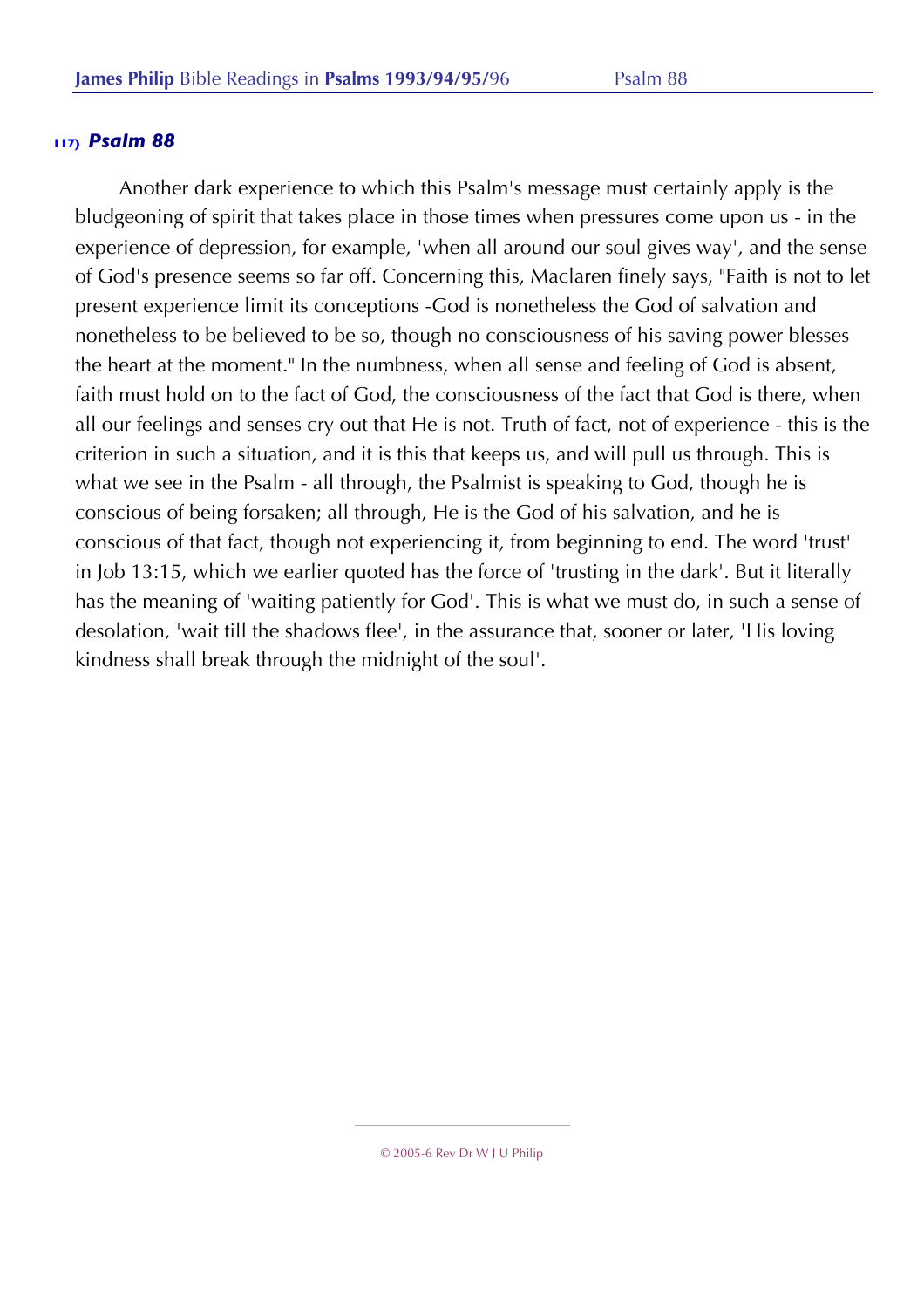This is a tremendous Psalm. Its 52 verses constitute a very considerable study, and we shall have to spend some time on it if we are to do it justice. It comprises three distinct sections: (i) a hymn to the Divine attributes (1-18); (ii) an expansion of the promise which was the basis of the monarchy, cf 2 Sam 7 (19-37); (iii) a lament, and a prayer that God would be true to His attributes and promise (38-52). To understand the Psalm aright in the message it bears, we must realise that, impressive as (i) and (ii) are, they are but prefaces to (iii), and that it is the final section which is the important one so far as grasping the significance of what is being said is concerned. For what is said in 38-52 is based on, and said against the background of, 1-37. The contrast presented in 38 off is very graphic and presents a picture so very different from all that is said in 1-37. And it is in this contrast that the lessons of the Psalm are to be found.

It will be noticed that the title of the Psalm mentions Ethan the Ezrahite, who was one of the wise men of Solomon's day (1 Kings 4:31). Here we see something of the calibre of his wisdom, as he 'puts two and two together', and relates the misfortunes of the people to spiritual causes. The scholars point out that the foundation on which the thought of this Psalm is built is the promise and the covenant God entered into with David, and which is recorded in 2 Sam 7, in the words of Nathan. Nathan's prophetic utterance is first of all given in summary form, in 3, 4, and then is expounded in 19-37. To read through 2 Sam 7 makes all this very clear.

<sup>© 2005-6</sup> Rev Dr W J U Philip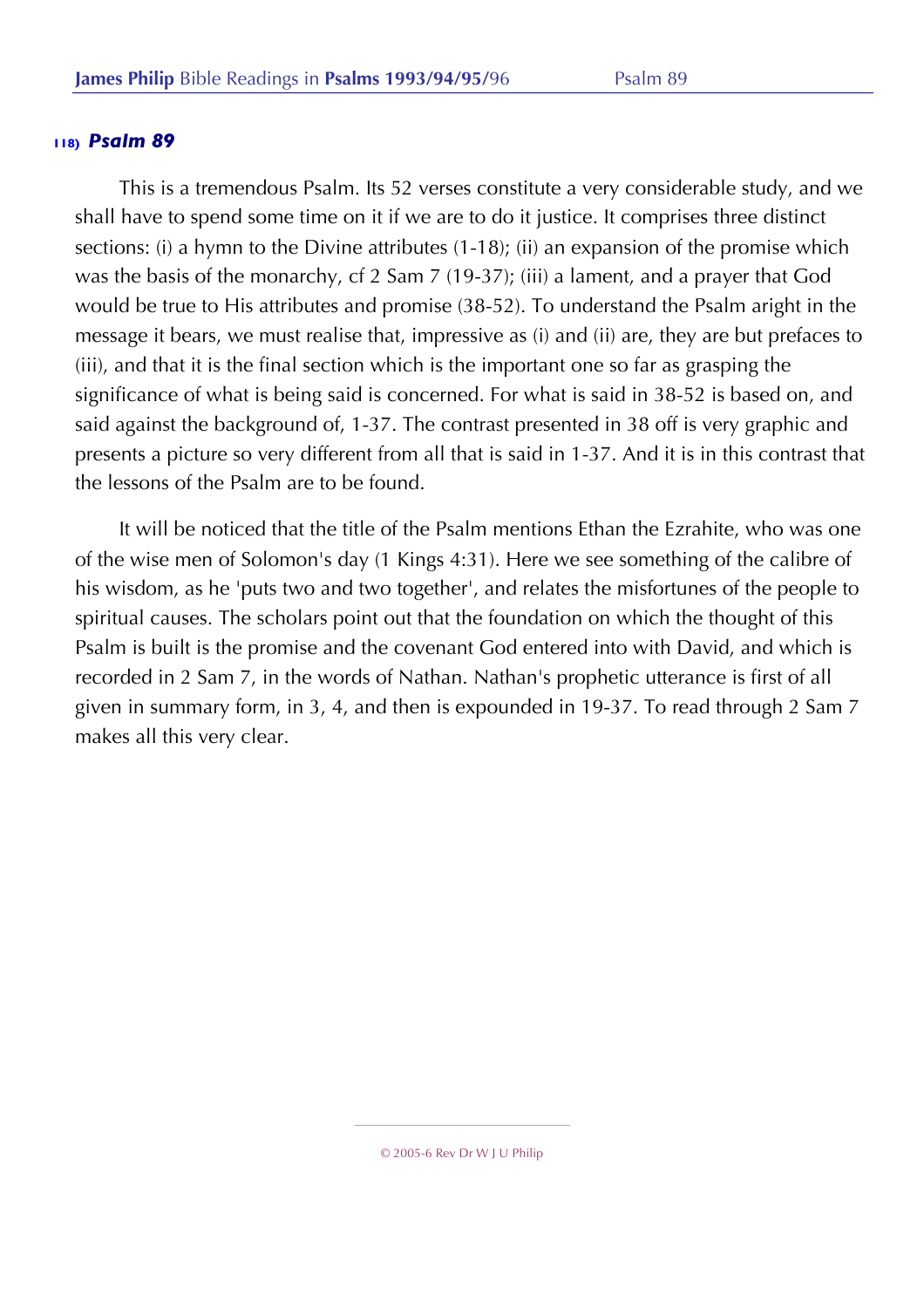The Psalmist begins - and let us remember that he is faced with a national crisis and disaster as he speaks - by announcing his theme in 1: the mercies and faithfulness of the Lord. This is the measure of the man's faith and trust that he should take this attitude - and indeed take this stand - in such circumstances. Here is a good example of the words "Will your anchor hold in the storms of life?" This is a man who has cast anchor in the covenant mercy of God; he realises that it is an unchanging reality, and that nothing that befalls him and His people can affect it. Therefore he rejoices even in tribulation. We should note the significant statements in 1 and 2, 'I will sing....' (1), 'For I have said....' (2). It is the fact of his testimony, and his stand, that enables him to sing. That testimony and that stand is divided into two sections: in the first (6-18) the Psalmist underlines who God is and what He has done in the past; in the second (19-37) he underlines what He has said in His covenant mercy to His people.

First, then, who He is and what He has done in the past. The very heavens, he says, praise His wonders (cf Ps 19, "The heavens declare the glory of God"). It is the wonderfulness of His being, rather than His mighty acts that is in view. This theme is well expressed in some of our hymns of praise: "My God, how wonderful Thou art", and "How great Thou art". Next, the angels ('sons of the mighty', 6) praise Him, and the Psalmist, in joining in the worshipping throng is caught up in adoration:

> "Heaven and earth are full of Thee, Heaven and earth are praising Thee, O Lord most high."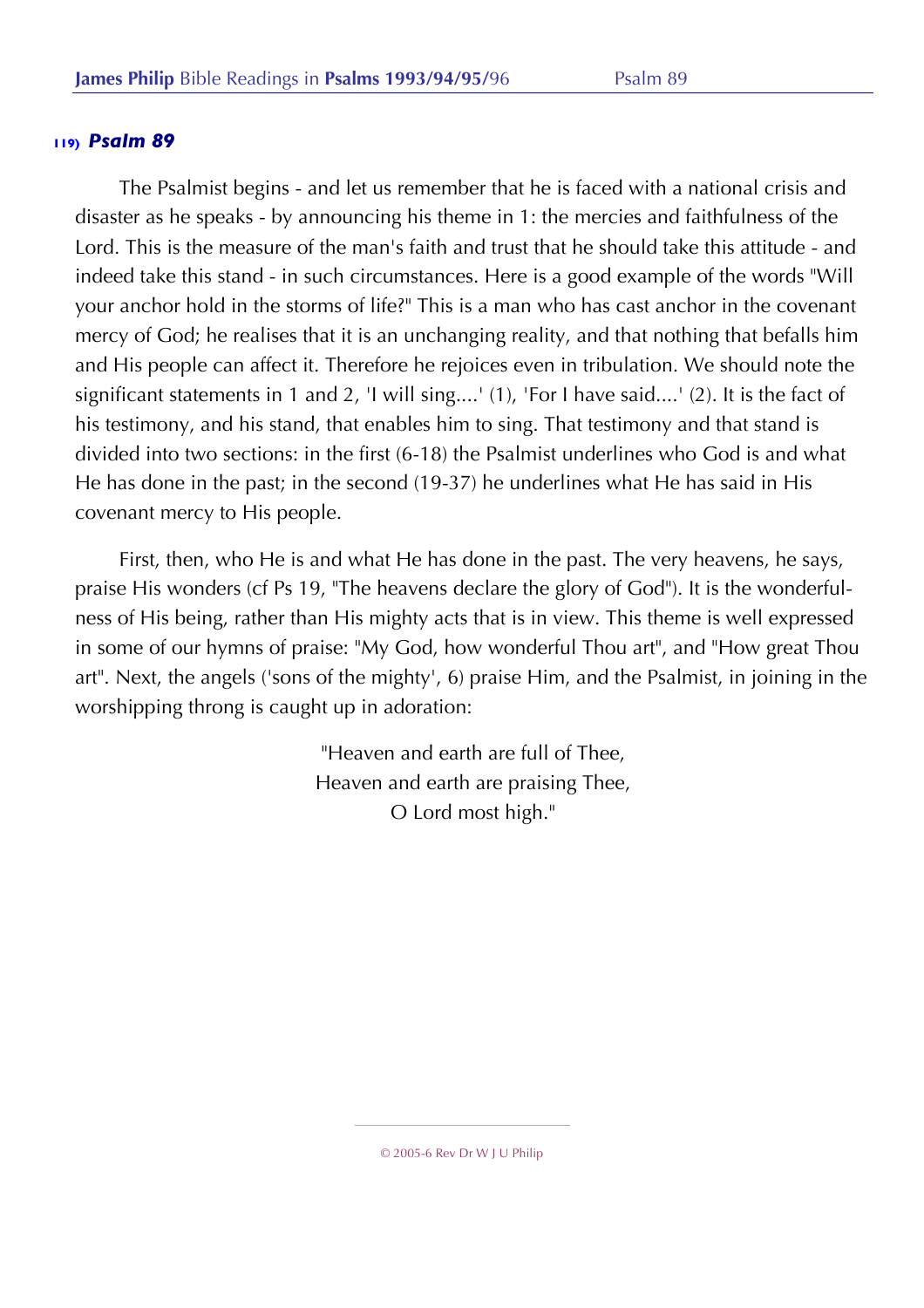God's sovereign power on earth is next sung in 9, 10. Indeed, His sovereign Lordship is asserted over all creation, 11, 12, and in 13 all is summed up in a wonderful affirmation of faith in His strong arm. One is readily reminded of the apostolic prayer meeting in Acts 4:24 ff, with its glorious opening statement, "Lord, Thou art God...." And, as Maclaren says, in 14 it is the moral character of God's sovereignty in justice and judgment that is extolled. Then, in 15-18, the Psalmist expresses the blessedness of those who have such a God, and have the joyful sound of such a God's presence and grace to help them. The phrase 'all the day' in 16 underlines the constancy of that grace, while in 17 there is the glad recognition that although in themselves they are weak, He their God is strong. The future tense, 'our horn shall be exalted' expresses the assurance that although at present they are cast down (this is underlined in 38 ff), there will be a lifting up. As Maclaren puts it, the Psalmist is confident of Israel's triumph, because he is certain that the nation, as represented by and, as it were, concentrated in its king, belongs to God Who will not lose what is His. Maclaren also adds that the rendering of 18 in the AV cannot be sustained, pointing out that 'our shield' (RSV) in the first clause is parallel with 'our king' in the second, and that the meaning of both clauses is that the king of Israel is God's King and therefore secure.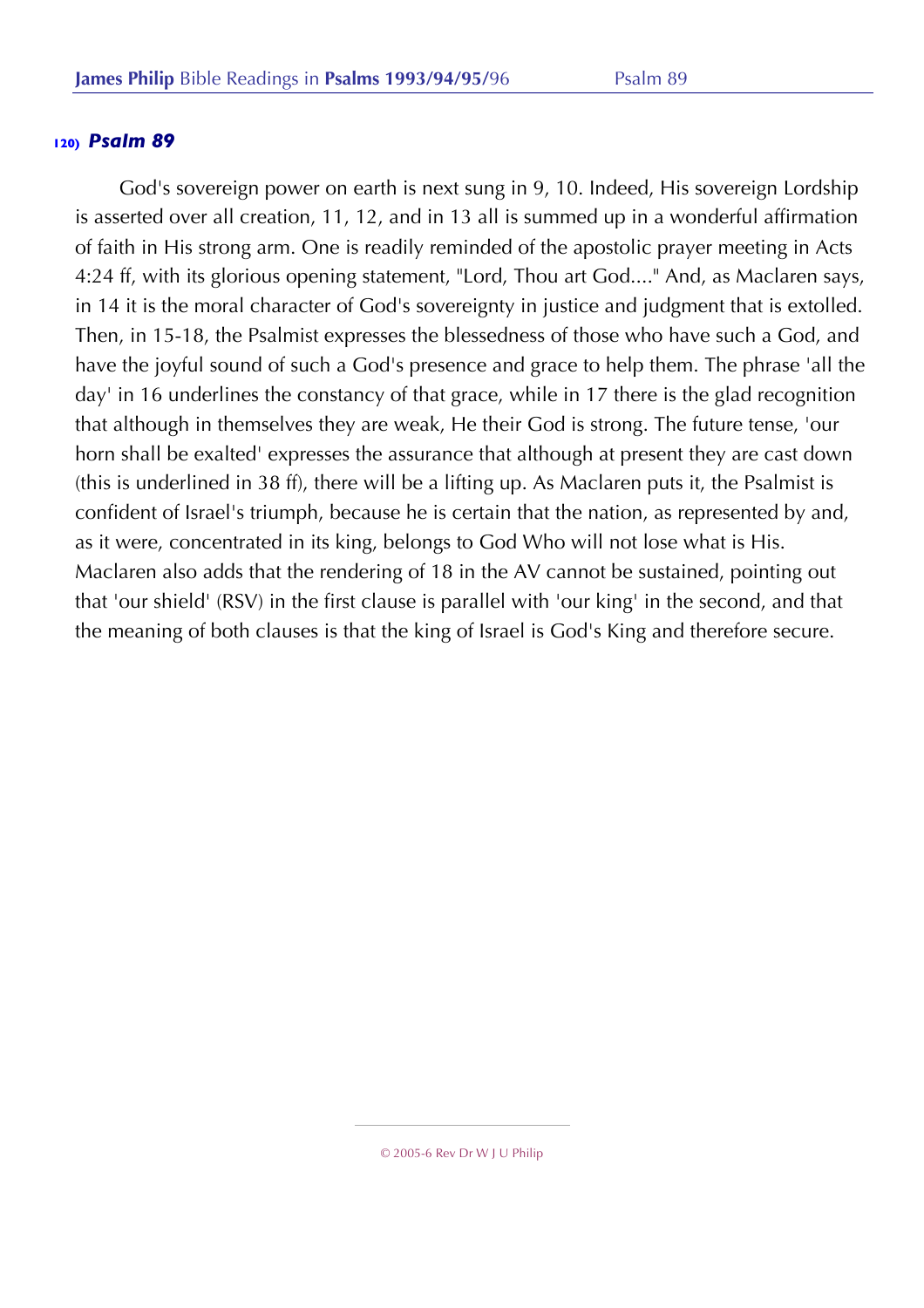In 19-37 the Psalmist now proceeds to underline what God has said, elaborating 3 and 4, and echoing Nathan's prophecy in 2 Sam 7. The section is in two parts, with 19-27 speaking of the promises given to David, and 28-37 those given to David's descendants. It is a very striking passage, but even more impressive is the way in which the thought in 6-18 is echoed in these verses: the greatness of God is communicated to the one whom He chooses and David developed god-likeness of character. God made him and his people invincible in the days of their obedience! Whom He chooses He will protect. One readily thinks of the words of the hymn,

> "Ponder anew What the Almighty can do If with His love He befriend thee."

We must pause here, if but for a moment, to underline how true these words also are of David's greater Son. Applied to the Lord Jesus, how wonderful the words of 19 are, "I have laid help upon one that is mighty". The whole passage gleams and flashes with light as we think of the fulfilment of these words in the Saviour. In 24 the words "In my name shall his horn be exalted" parallel those in 17 (which see). Here is the ground of the Psalmist's confidence that there would be a 'lifting up'. In Christ's victory we are victorious! The issue is not in doubt!

In 28-37 the seed of David are in view. And the important thing here is the statement in 30 ff. "If his children.... forsake....break.... I will visit.... nevertheless...." Chastisement there will be, but not rejection. This is an important consideration in relation to 38-52, and is the key to an understanding of what is said there and to what they were then experiencing. God is bound by His oath: His word is trustworthy, and will never be broken. Sin does not alter God's promise - His unchanging nature makes this sure.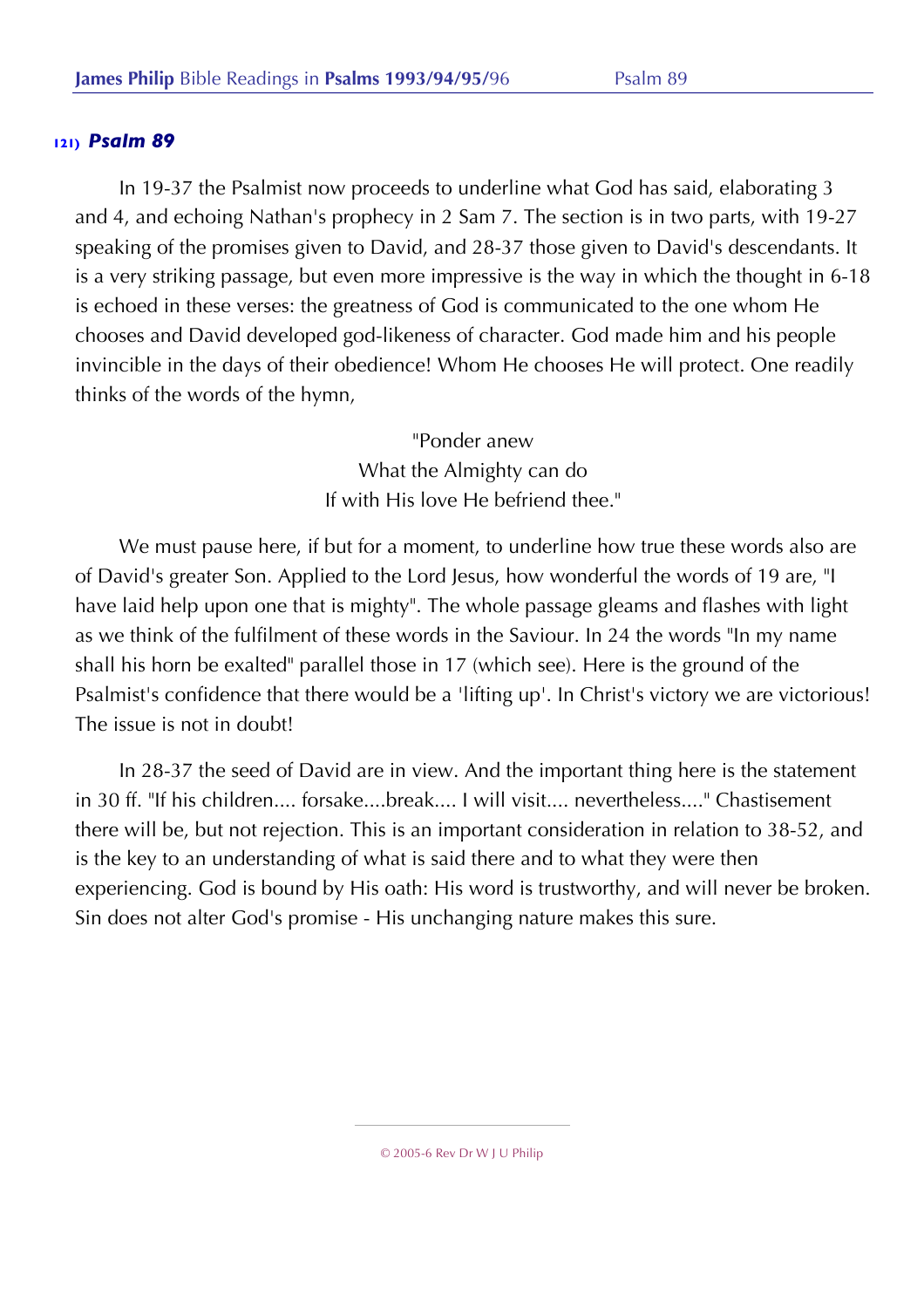The third and final section of the Psalm contains its real burden. The dark picture of present experience is that the people are scattered, their defences broken down, their enemies triumphant, and they are robbed of glory and covered with shame - all the things that are said in earlier verses to be impossible have happened. How can this be? In 38 ff the Psalmist's remonstrance seems almost at the point of blaming God for all this. But a deeper and truer interpretation is that he recognises that it is God who has done this, of set purpose, in terms of 32. This is the wisdom of the Psalmist, to know why these things have happened, and to know that God is chastening, albeit in mercy. It is not an utter withdrawal of loving kindness (33). It is this consciousness that lies behind the prayer for deliverance in 36 ff: it is not an empty or vague prayer, but one built upon solid foundation, and having expectation of answer, pleading the covenant and the promise. Here, then, we see the value of the first two sections of the Psalm. For if God is such a God, as He is described in these earlier verses, it is not possible that despair should have the last word in the situation of the Lord's people. They are being chastened, not forsaken; and the covenant mercies will be renewed when they repent and turn to Him. This is the answer to the 'How long....?' in 46: when they 'get the message', His rod will be turned away from them. This is the message for us also, and what we must learn: when we go wrong, things go wrong; and when we get put right, things will begin to go right again.

<sup>© 2005-6</sup> Rev Dr W J U Philip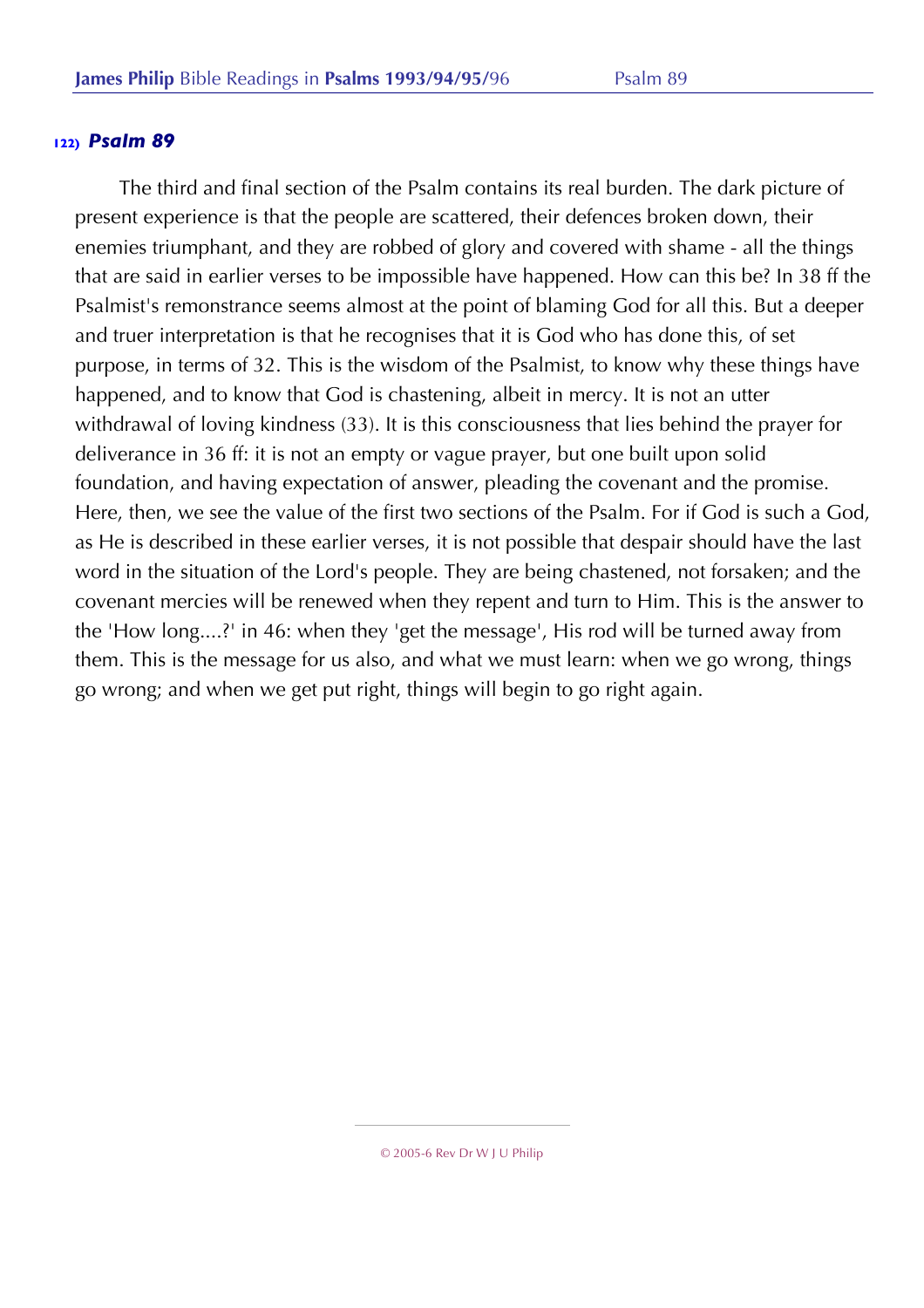With Psalm 90 we come to the beginning of the 4th of the five books contained in the Psalter. The inscription at the head of this Psalm attributes it to Moses, man of God. One notable scholar says of this that "the reflective type of mind here exhibited, however, suggests a later rather than an earlier date". But this is unconvincing: it presupposes an evolutionary idea of development, which has no basis in fact. Why should it be thought that Moses could not have a reflective mind? The idea is absurd. The same scholar says that there is a "complete absence of any reference to historical events" - yet other commentators, like Maclaren, say that 7-12 are distinctly historical, and refer to the forty years wandering by Israel in the wilderness. The godly Delitzsch holds this also, and maintains that there are many echoes in the Psalm of Moses' words in Deuteronomy, especially 32, 33. This seems a much more likely interpretation; and to take 7-12 as a historical reference to the wilderness wanderings, illuminates the Psalm for us, although it makes very good sense also to take it to refer to mankind in general, rather than to Israel in particular.

There are two ways of dividing up the Psalm into stanzas or sections. Maclaren suggests the following: (i) the transitoriness of man set over against the eternity of God (1- 6); (ii) that transitoriness is traced to its origin, namely sin (7-12); (iii) the prayer that God would visit His servants is built upon both His eternity and their fleeting gaze. This is a reasonable way to take the Psalm, but there is another, to which we shall turn in the next note.

<sup>© 2005-6</sup> Rev Dr W J U Philip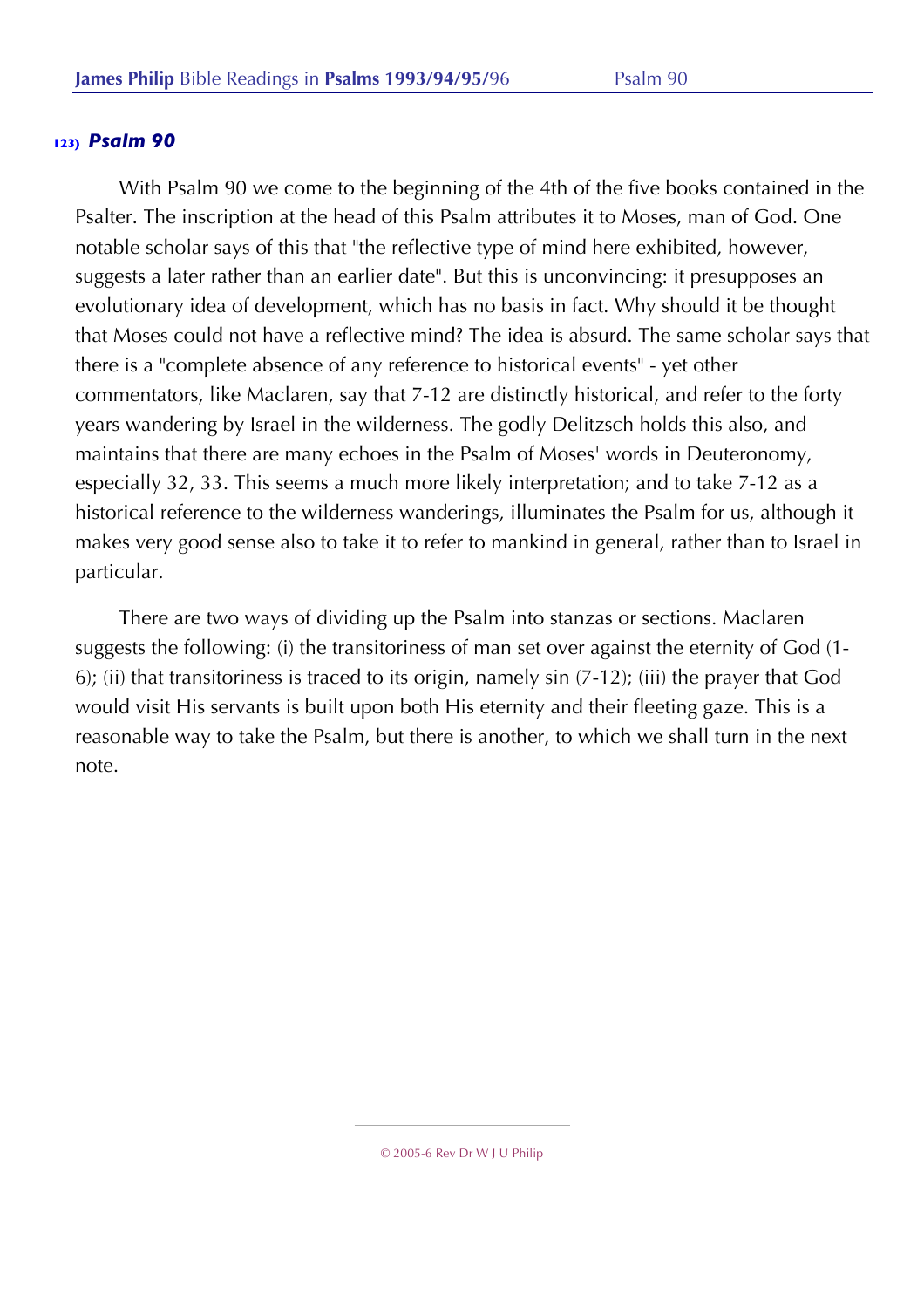The second possible analysis is similar to the first, but more detailed and it gives a real insight into the meaning and message of the Psalm as a whole: (i) God the eternal (1,2); (ii) man the ephemeral (3-6); (iii) man under wrath (7-12); (iv) the God of grace (13-17). This serves to highlight the real thrust of the Psalm, for what it tells us is this: man's mortality and his sin are compassed about by the unchanging grace of God. And we need to think of the message of the Psalm in these terms. Its words are almost too well known, in the sense that they thereby tend to be rehearsed almost unthinkingly. They are also read frequently at funeral services, which have their own sorrows and sad and grievous associations. But, suitable as they are for this, their primary context and intention do not lie here. The following comment makes a worthy contribution to its interpretation: "Is life worth living? For the individual it is one long struggle against forces, which threaten its destruction, and the wrestler, impelled by the physical instinct of self-preservation, battles on, with the certain knowledge that sooner or later, the powers of decay will triumph.... What is the purpose of it all?" This is what the heart of the Psalm (3-12) is about. But what makes the Psalm transcend such gloom and sadness is the fact that the acknowledgement of man's transience and sinfulness is prefaced by a confession of faith, and an outgoing of the soul to God, in which the Psalmist finds in God his eternal home, and therefore his answer and his rest, and a ground of confidence of crying to Him for grace to help in time of need.

<sup>© 2005-6</sup> Rev Dr W J U Philip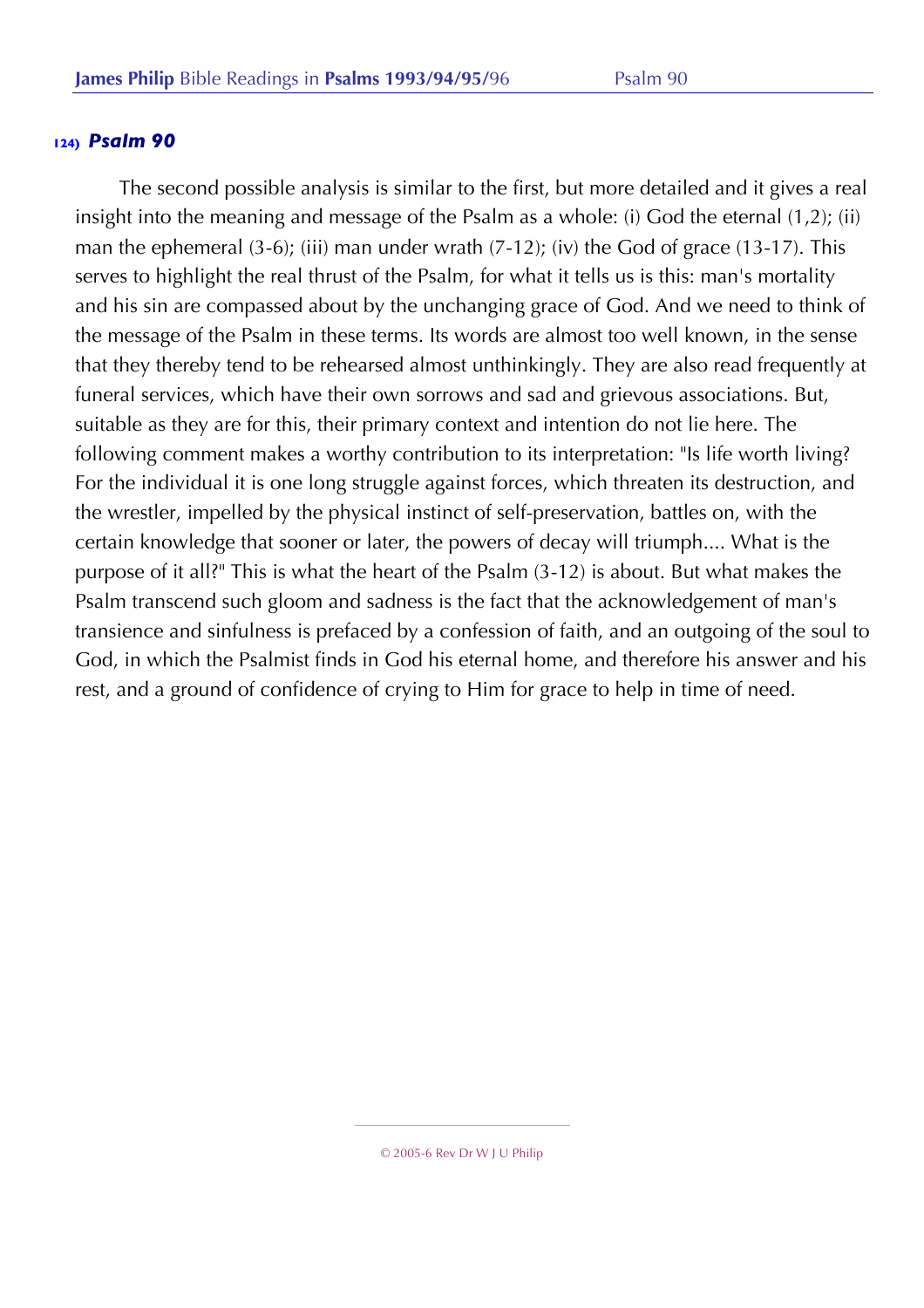The two central sections of the Psalm, 3-6 and 7-12, require some specific comment. The words in 3 may be taken either as underlining the temporal nature of man's life as being the creation of a moment before returning to the dust whence he came or as a creative word from God which replaces one generation with a succeeding one, as if to say that God causes men to die without letting them die out. In 4, it is the timelessness of God that is in view, and set in contrast with the mortality of perishable man. In 5,6 the idea is that of early promise leaving only frustration and disappointment and disillusionment. It is the sentiment expressed in Ecclesiastes that 'life under the sun', taken by itself and apart from God, is vanity and emptiness. In 7ff the Psalmist's vision is narrowed from mankind in general to Israel in particular, a transition marked by the change from the third person to the first. The point that is made is that mortality as such, in itself, would not create this general feeling of desolation and gloom; it is its association with sin that does so. The sentence passed on a whole generation of Israel for its sin, to continue in the wilderness till they died out, is what seems to be in view in these verses. They underline the dreariness, emptiness and purposelessness that sin brings to human life. The verdict in 9, 10 is full of pathos: "We spend our years (bring our years to an end) as a sigh (or whisper)". T.S. Elliot's well-known words are very apposite here:

> "This is the way the world ends, Not with a bang, but a whimper."

<sup>© 2005-6</sup> Rev Dr W J U Philip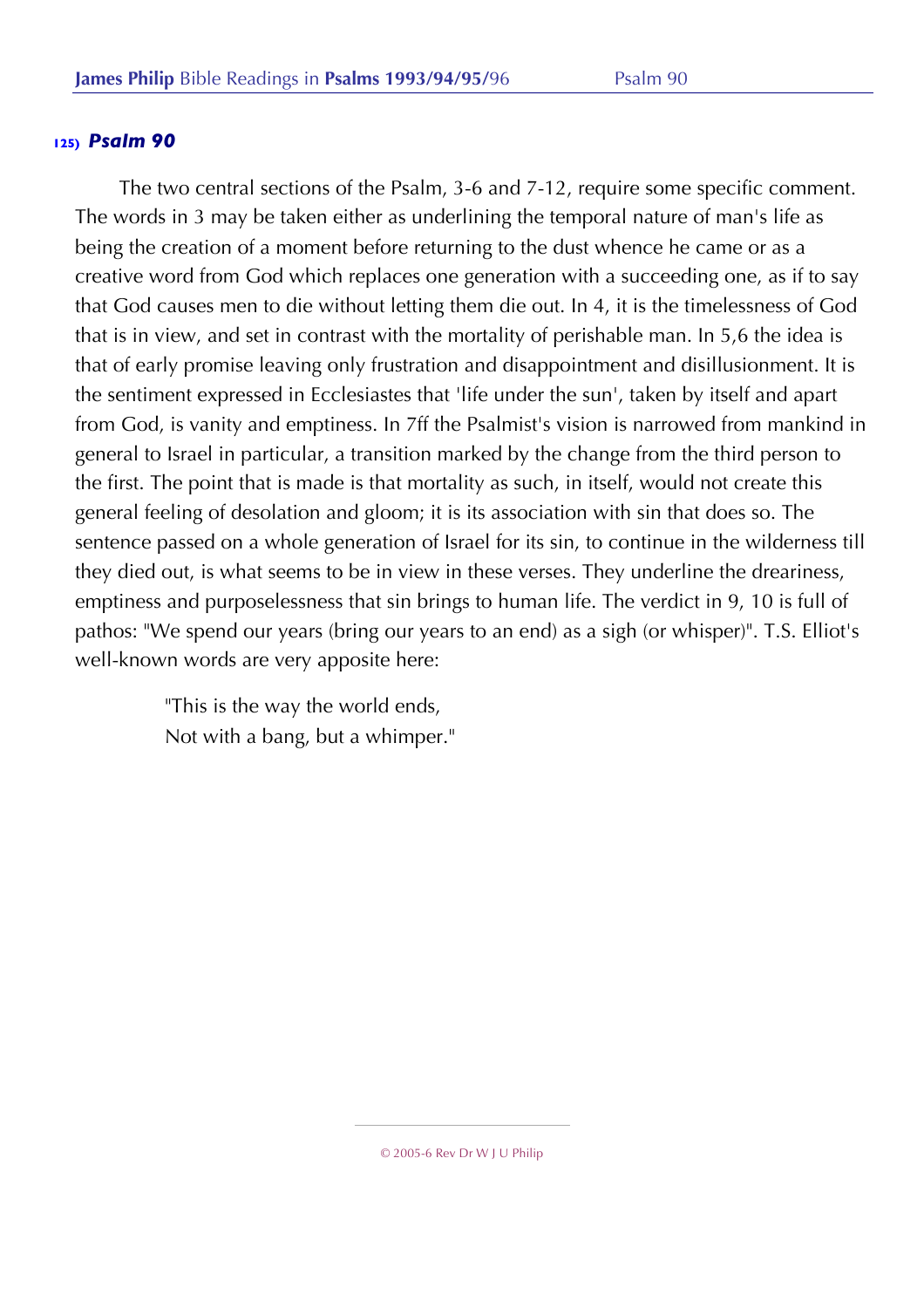It is when we take the opening and closing sections of the Psalm together (1, 2 and 13-17) that light breaks for us. In the glorious affirmation of faith in 1, 2, we are shown that God's eternity and changelessness is the answer to, not simply the antithesis of, our homelessness and the brevity of our life. To make this affirmation is to cast anchor in a sure and safe anchorage, for it is to recognise an eternal dimension in our make up. God has set eternity in our hearts (Eccles 3:11 NIV), and man finds his truest destiny and fulfilment in God. This is the Psalmist's testimony. The prayer for mercy in 13-17 is really a cry for a reversal, that is, a prayer for a complete change in the situation through the mercy of God, a turning back of the clock -and more, a going on to the new things of God. It is faith rising to challenge the doom of man with a sense of his destiny in God. 'Return' in 13 echoes the 'return' in 3, and there seems to be an echo here of Deut 32:36. In 14 the completeness of the change of mood from 3-12 is very graphic. The note in 15 seems to find an echo in Isaiah's words 'double for all her sins' (Isa 40:2). The association of 'Thy work' (16) with 'our work' (17) is an important one, indicating God's purposes in the world and our being caught up into them. This is the work of God, for man to be brought to this, from the desolation and sadness of 3-12.

Here, then, are the two possibilities: either, bringing our years to an end with a sigh, or lives touched with the beauty of the Lord and their work established. That is surely a gospel worth proclaiming!

<sup>© 2005-6</sup> Rev Dr W J U Philip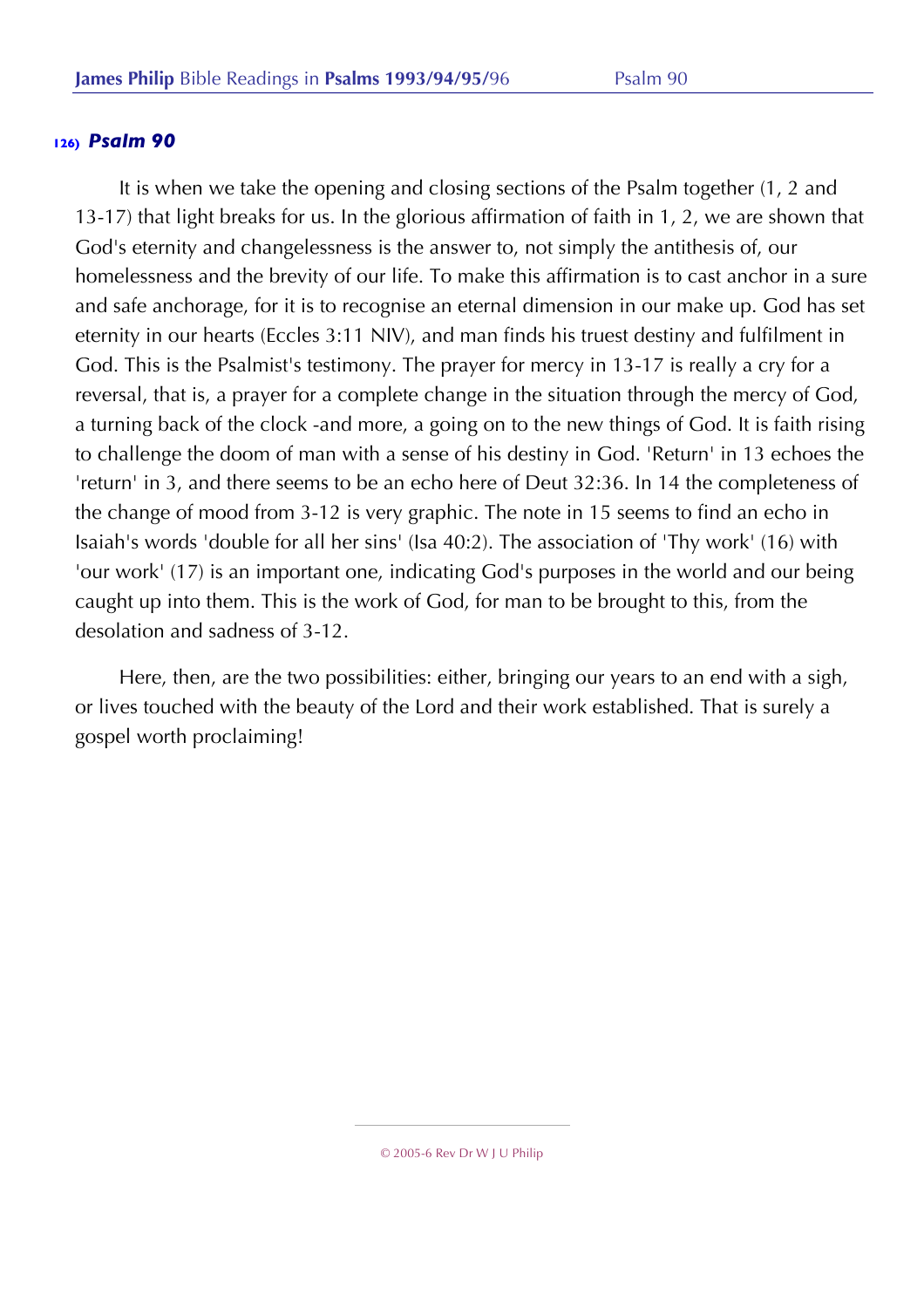This Psalm conveys an atmosphere of sunny trust in the merciful care and protection of God. We do not mean by that that the sun is necessarily shining on the Psalmist, but rather that, whatever may come upon him of pressure and danger, he has found a place of quiet rest and peace, where he can rejoice in the Lord. This is the true realism: for it is certain that no one can expect the sun always to be shining upon life. Dark patches do come; and this Psalm is the answer to them.

The first thing to note is the difference in the personal pronouns used throughout it. First of all, in 1, a statement is made in the third person about God and the man who trusts in Him: "He that dwelleth...." Then, in 2, it is the first person singular: "I will say of the Lord...." Then, in 3-8, it is the third person again, speaking once more, as in 1, of God: "surely He shall....He shall...." (The 'thou' and the 'thy' in 5, 7 are addressed on the basis of what is said in these verses about God). Then, 9a is rendered by Maclaren and others as "Thou Lord art my refuge" - that is, a repeat of the confession in 2. And 9b should read "You (O man) have made the Most High your dwelling". Following this in 10-13 we have once again the third person, expressing what God will be and do for those who trust Him. Finally, in 14-16 it is the first person, and obviously it is God Himself Who is speaking.

All this can be taken in two ways: either, the Psalmist is speaking to himself, reminding himself of the truths of revelation, and evoking from his heart a personal expression of faith; or, he is listening to someone preaching, expounding the bountiful provision there is in the Lord for all our needs, and that preaching calls from him a spontaneous response of faith (2,9a). Then, God Himself speaks, confirming His word to the Psalmist.

It is one thing for us to say to ourselves, or to hear a preacher say, that God is a refuge for the oppressed; it is another thing for us to respond in faith and claim this provision; it is still another thing when God Himself confirms His word to us, saying "What you have heard is all true, I will indeed be this to you". This is the message of the Psalm.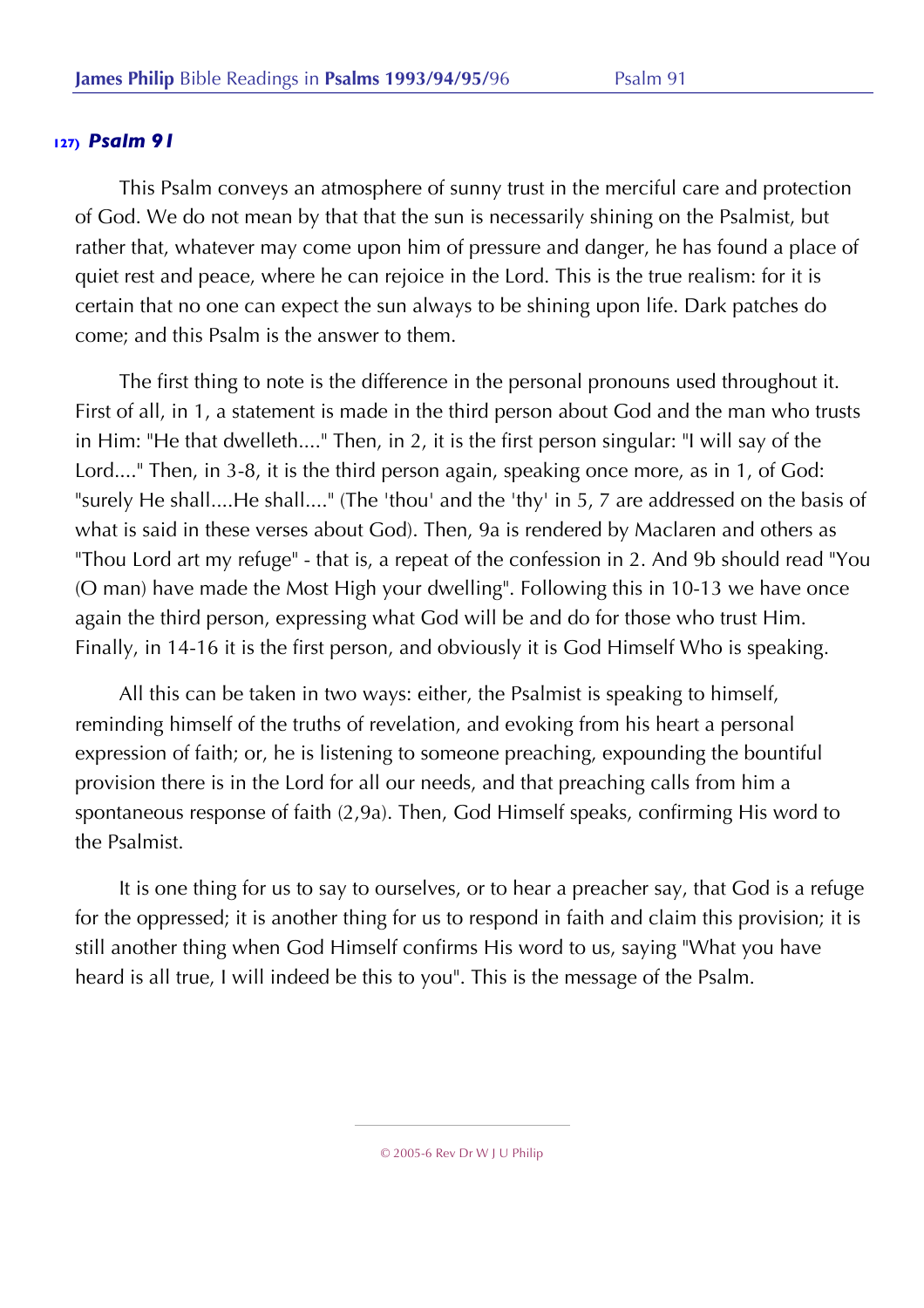The circumstances of the Psalm, and the kind of problem for which it offers the answer, are described by Maclaren thus: "Its central idea is that of safety. That safety is guaranteed in regard to two classes of danger -those from enemies, and those from diseases. Both are conceived of as divided into secret and open perils". Kidner concurs with this, while another commentator maintains that it is a testimony to how to gain protection from demons - not in formulaes or by magic acts and enchantments, but only by placing oneself under the protection of Jehovah. This latter suggestion follows the interpretation placed on the Psalm by later Judaism. There is no reason why we should not take all these interpretations together, for they are all applicable, and all find their echo in our hearts. And here is the first lesson for us: God's people are not left alone and defenceless, in face of the pressures and attacks that come upon them, whether temptation, trial, disappointment, or frustration, or direct attack from the evil one himself. There is ample, bountiful and sufficient provision for us, whatever be our need, in the God of the four Names, which underline the sublimity of God (Most High) - you cannot go higher; the allsufficiency of God (Almighty, El Shaddai); the personal covenant God (LORD, 'Jehovah'); the God (Elohim) Who combines in Himself all the fulness of Divine perfections in their manifold powers and operations. It is this exposition and declaration that evoked personal trust expressed in 2 and repeated in 9. Several, and different, kinds of danger of attacks are underlined in 3 If, and we shall look at them in the next note.

<sup>© 2005-6</sup> Rev Dr W J U Philip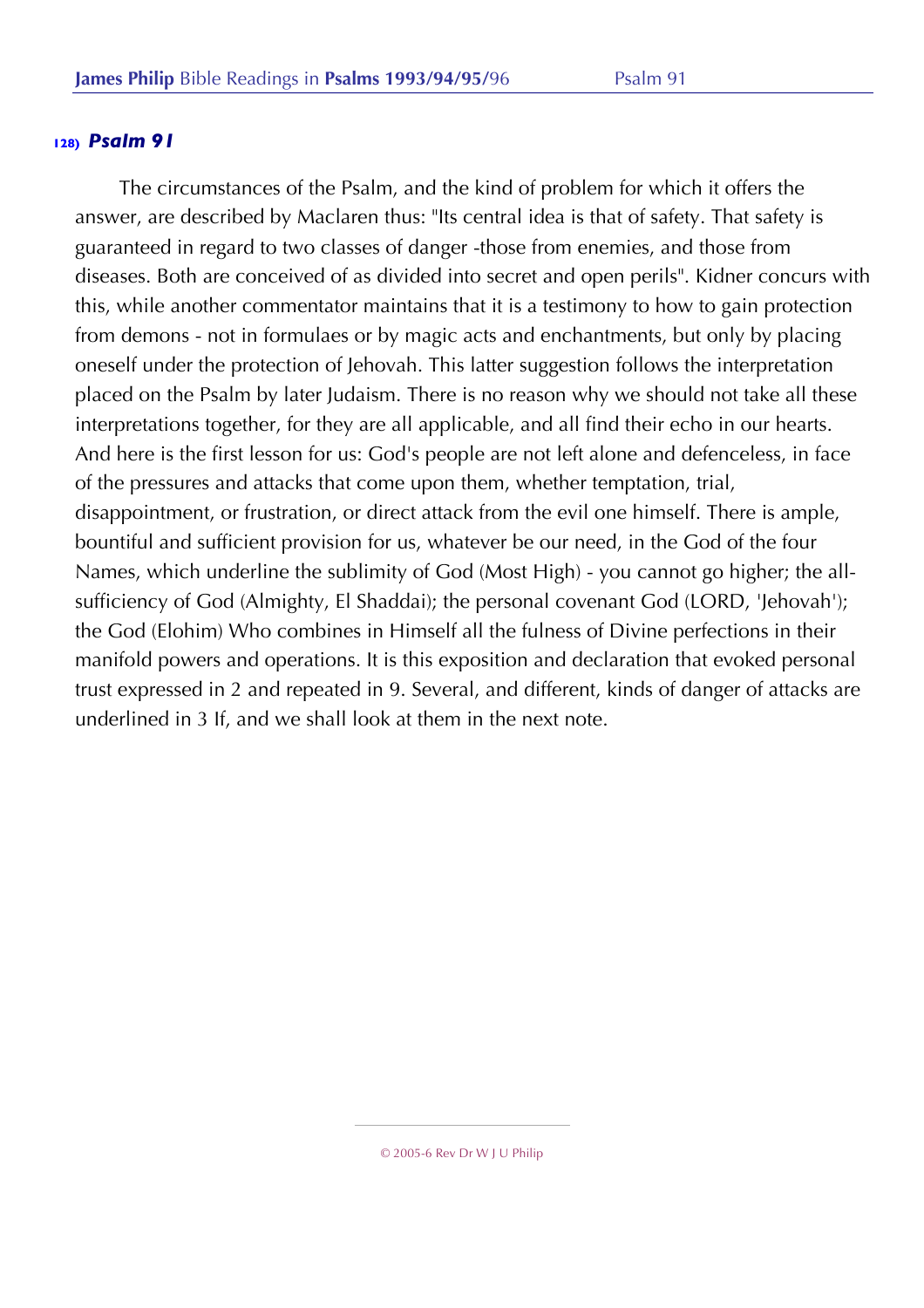First of all, in 3-6, the Psalmist speaks of dangers that strike suddenly and unseen, against which the strong are as helpless as the weak, attacks on mind and body alike. There is no assurance that these will not come to the trusting soul; rather, we are assured that we need not fear them, for God will protect us in them. The twofold picture of that protection in 4 - the tender care a mother eagle gives to her young, and the hard, unyielding strength of armour - is very wonderful. In 7-10 it is individual protection that is in view. What these verses assure us of is that nothing can touch God's servant but by God's leave (Kidner). In 11-13 it is miraculous protection, and we are given in these verses a revelation of the unseen host 'sent forth to minister to them who shall be heirs of salvation', and who will draw all the poison from the arrows of the evil one before ever they reach us, so that any wounds they make will be clean wounds. The assurance that these verses give, taken together, cover the whole ground of life, as Maclaren says, both in moments of hidden communion in the secret place of the Most High, and in its times of diligent discharge of duty on life's common way.

The high point of the Psalm comes in the last verses (14-16), in which God Himself speaks, for in them He confirms His word and announces it to all the world, especially the words "Because he hath set his love upon Me...." This is the construction that our Lord places upon our service for Him, and our feeble and faltering faith and love. We often say, "weak is the effort of my heart, and cold my warmest thought...." and this may be true; but God looks on it differently. He says, "My child you have done better than you think, and your love -poor, faint and fitful as you have often thought it to be - has delighted My heart". This, then, is what He thinks of us! C.S. Lewis says somewhere, "This is the courtesy of deep heaven: that when you mean well, He always takes you to have meant better than you knew". And because this is so these verses tell what God undertakes to do for us, He is no man's debtor. Please God the encouragement of this wonderful word will bless and hearten us in the circumstances we face today!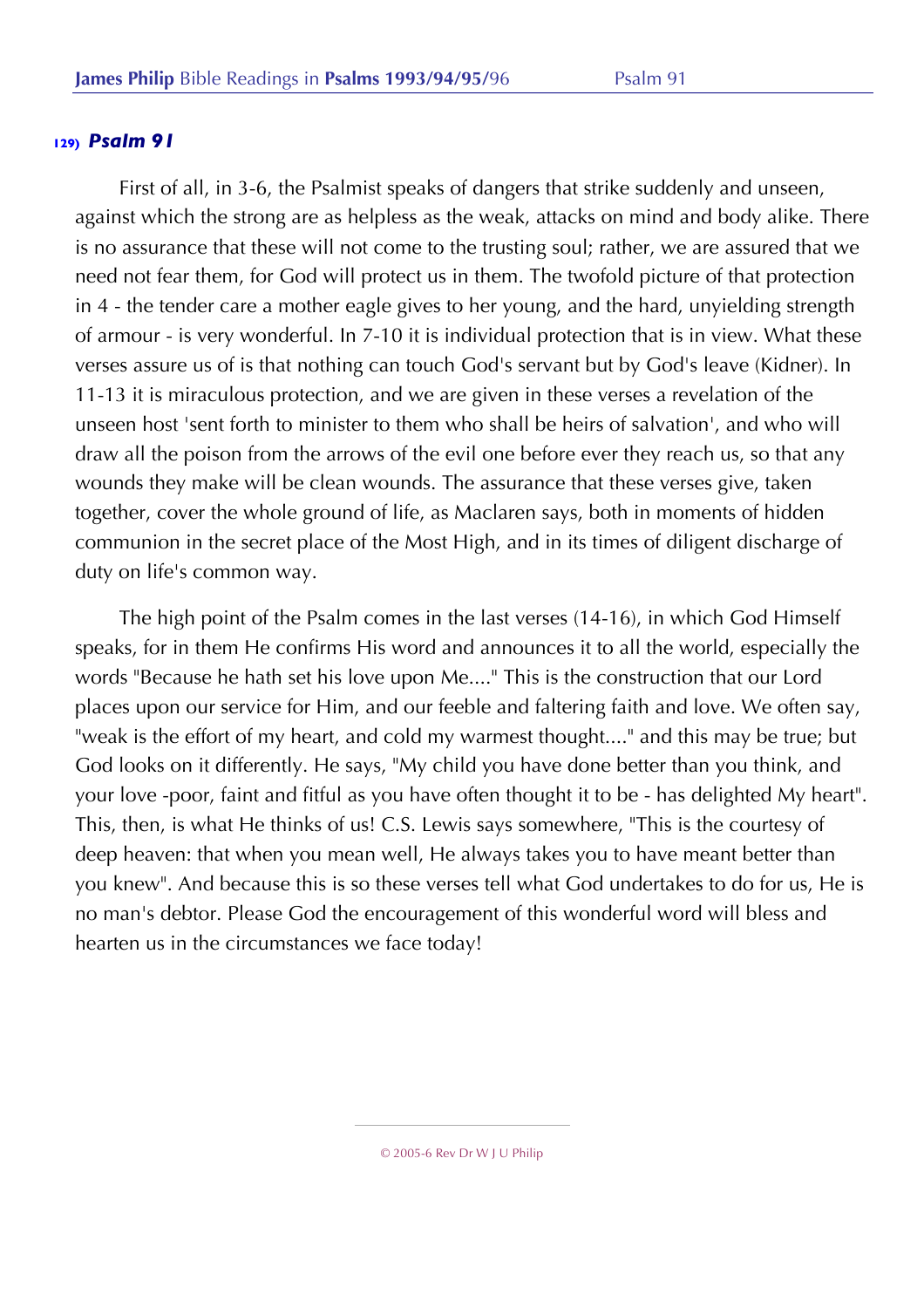It will be noticed that this Psalm is entitled 'A song for the Sabbath Day'. This has been held by the Jewish Church from time immemorial, although there is no special mention of 'Sabbath' in the Psalm. In this connection it is significant to see the writer's emphasis - the things, so to speak, that the Sabbath is for and about -praise (1-4); meditation on the mystery and greatness of God's ways (5-9); and the assurance that comes, of blessing, renewal and refreshing (10-15). This is as good a division of the Psalm as any that could be suggested. The first thing the Lord's Day is for and about is praise and thanksgiving. It is not only right (and our boundent duty) to give thanks to God, but it is also good - good for God, in the sense that He treasures our worship and praise - it means much to Him (cf Ps 149:4); but also good for us, for it does things to us. Indeed, there is a sense in which praise is the starting point of a process, which ends with the wonderful statements in 10 ('anointed with fresh oil'), 12 ('flourishing like the palm tree'), 14 ('fruitful in old age'). One readily thinks of the words in 2 Chron 20:22, "When they began to sing and to praise, the Lord sent ambushments against the enemy". The words 'morning' and 'night' in 2 imply the times of offering sacrifice (cf Exodus 29:39,41; Numb 28:4) and remind us that the Sabbath is the Lord's Day, not His morning only! In 4 the source of true worship is underlined - what the Lord has done for our souls: to God be the glory, great things He hath done'. God's people are made glad by His works and His ways. What follows gives the reason for praise - the greatness and depths of the Divine works and purposes. This will be our consideration in the next note.

<sup>© 2005-6</sup> Rev Dr W J U Philip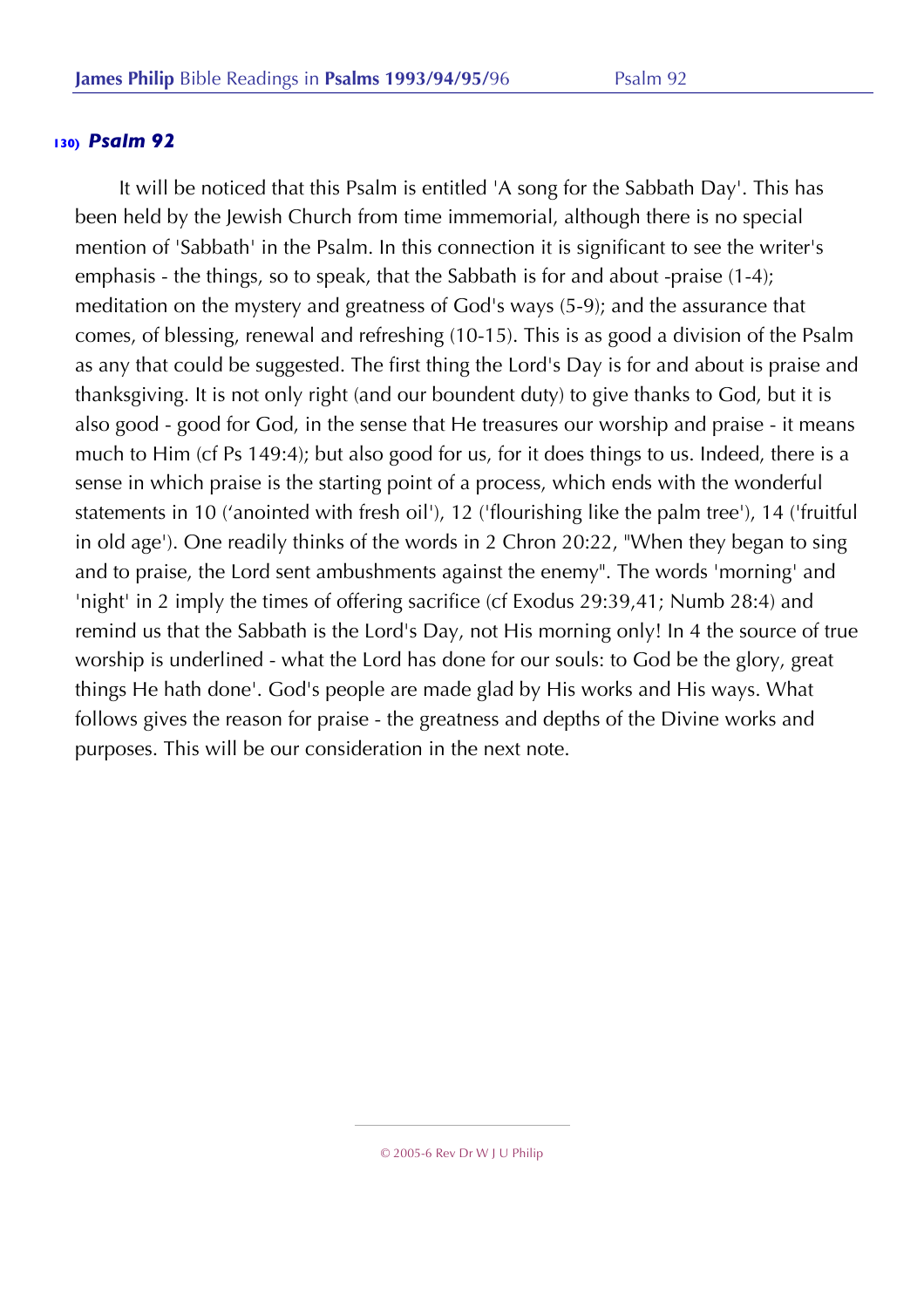We should note the order of the verses in 4-6. The central verse, 5, expresses the wonderment and reverent awe at the greatness and mystery of God's ways and purposes, while 4 and 6 give two differing interpretations and estimates of this, 4 giving the Psalmist's and 6 giving the ungodly's. This bears witness to the reality of there being two ways of viewing the mysteries of God - as, for example, predestination: either you regard this mystery with adoring wonder, and magnify the greatness of the Divine sovereignty, or, you kick against it and let it become a stumbling block. It is so with many of life's mysteries, and faith must learn the meaning of the words of the hymn,

> To one fixed ground my spirit clings, I know that God is good.

One thinks of the Apostle's words in Rom 8:28, "We know that all things work together for good....", and his wonderful doxology in Rom 11:33 ff, "O the depth of the riches....how unsearchable are his judgments, and his ways past finding out...." By contrast, the 'brutish man' is insensitive to the truth, and his eyes are blinded to any understanding of the situation. The statement in 7 may be one of the things that he cannot understand or grasp, namely that the prosperity of the wicked is of short duration. He certainly lacks the spiritual dimension that would enable him to discern that material prosperity is transient and that the seeming immunity of the wicked to misfortune is only a temporary thing, like grass that withers very quickly. This is because God is on the throne (8) and it is this reality that calls the tune in the affairs of men. It is this assurance that gives the Psalmist his confidence and peace, and enables him to speak so triumphantly in 10 ff. For if God is on high, He can raise us up on high too. We shall continue this thought in the next note.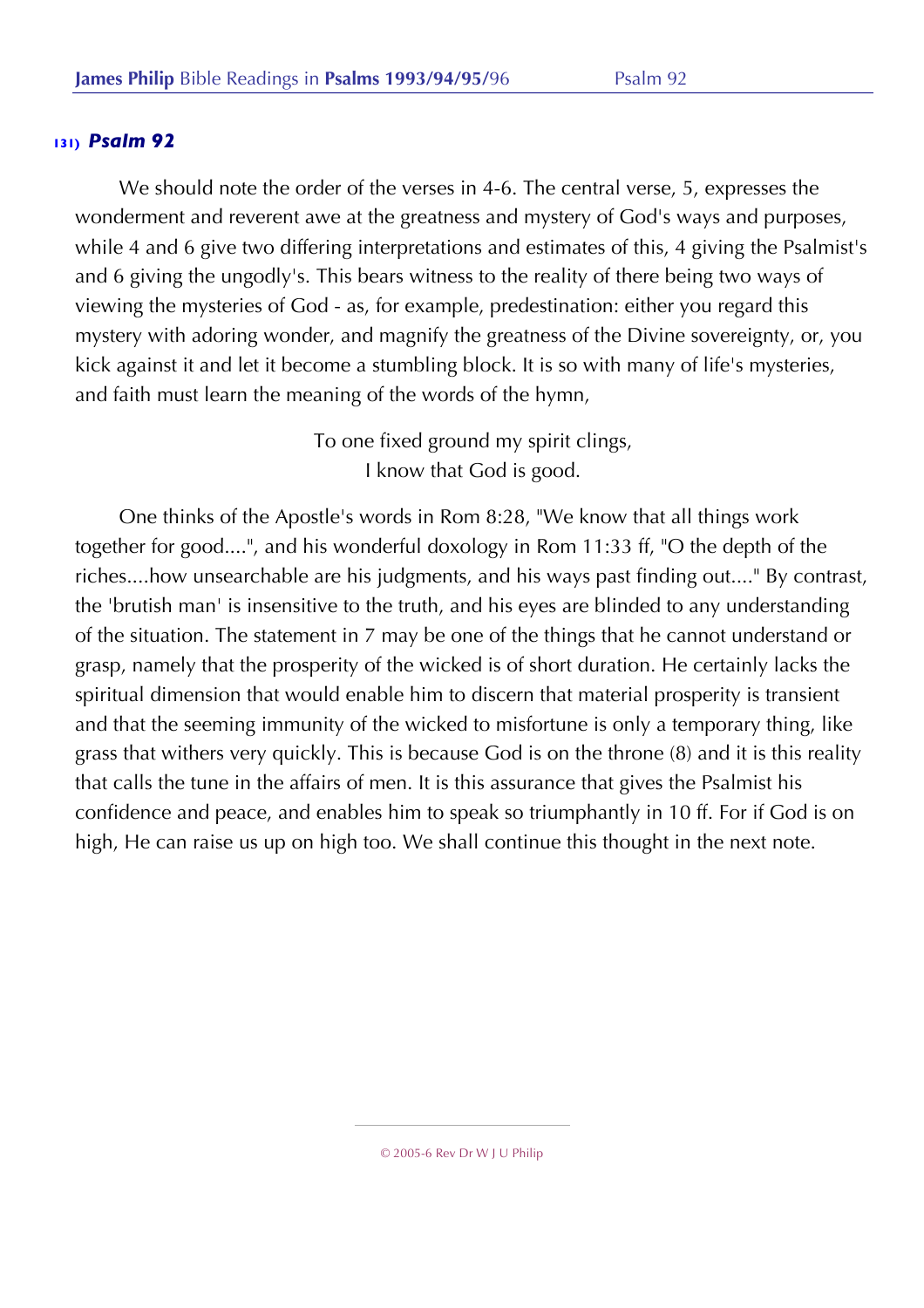Triumph and vindication are both included in the thought of these verses (10 ff). 'Fresh oil' speaks of a renewed anointing, and the thought could be either that of renewing after passing through difficulties or recommissioning for service, or both. There is some doubt, however, as to the precise meaning of 10b, as modern translations indicate and some commentators read the idea of 'growing old' or 'wasting strength' into the original, in which case the Psalmist would be representing his deliverance as being like refreshing a failing old age by anointing with fresh oil. The imagery in 12 is very graphic, the palm tree with its 'graceful erectness' and the cedar with its 'strength and majesty' (Kidner) are eloquent of the vitality that God bestows on those who anchor themselves in Him. In 13 the Psalmist's thought is that the native soil of believers is the house of God. We should remember that this is a Sabbath Psalm. To be most at home in God's house on God's day is the secret of stability and peace, and this is something that does not cease with advancing years. As Maclaren says, "The law of physical decay does not enfeeble all the powers of devout men, even while they are subject to it. As aged palm trees bear the heaviest clusters, so lives which are planted in and nourished from God know no term of their fruitfulness, and are full of sap and verdant, when lives that have shut themselves off from Him, are like an old stump, gaunt and dry, fit only for firewood"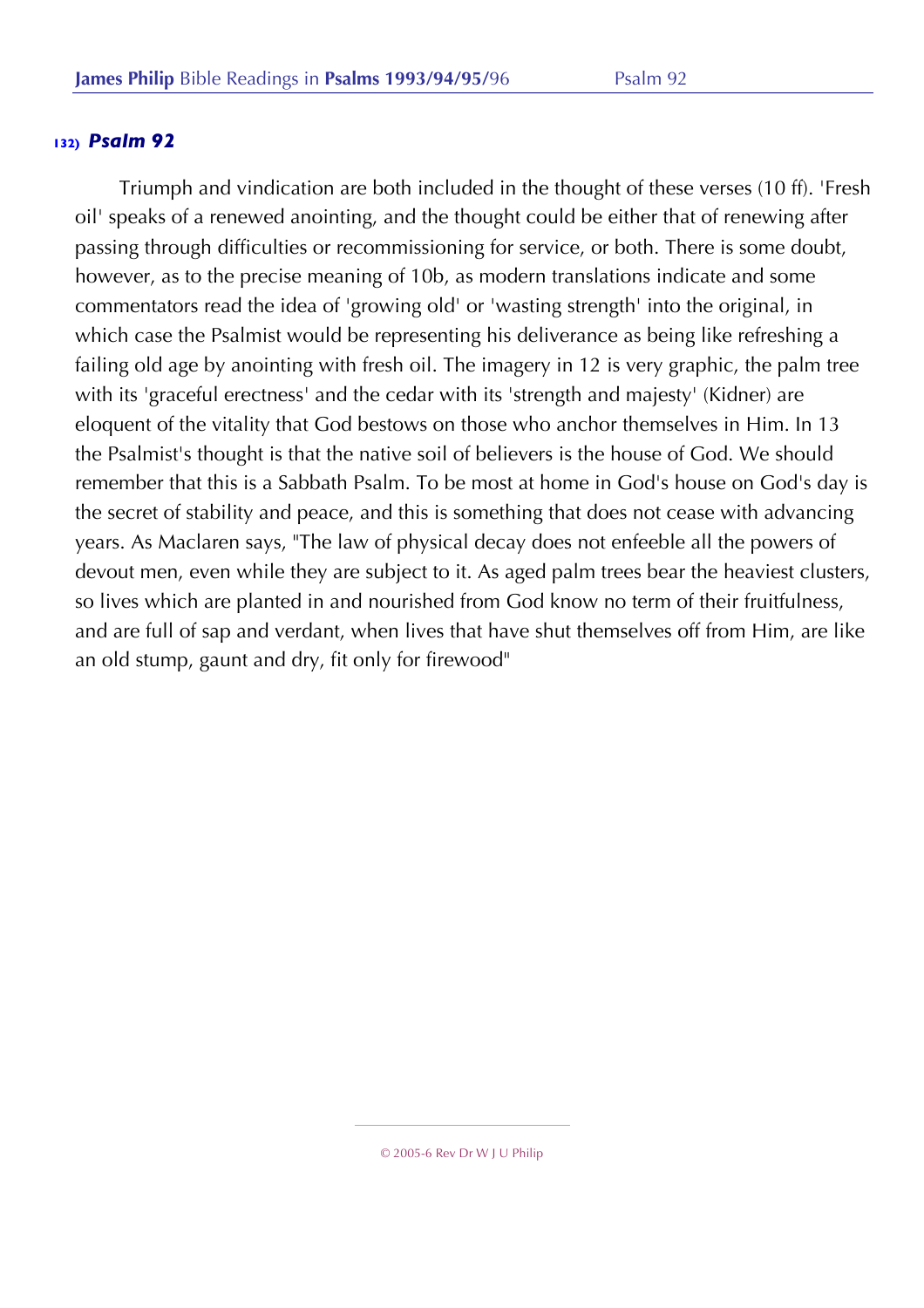This is the first in a number of Psalms, which celebrate the Lord as King (cf Ps 95:3; 97:1; 99:1). This Psalm, as one commentator puts it, 'strikes the keynote for the group; it is the overture to the oratorio, the prelude to the symphony'. Two points may be made by way of introduction, which gives a guideline as to the Christian interpretation of it. The first is that in some of the later Psalms the emphasis is on a future coming, and what these Psalms look to is the Lord's universal dominion, which will one day be universally recognized and rejoiced in. The second point is that the words in 1 here, "The Lord reigneth" describe an act rather than a state - "The Lord has become King" by some specific act of sovereignty. "He has shown the world, by a recent deed, that eternal truth that He reigns. His coronation has been by His own hands" (Maclaren). When we take these two points together, we get the message of the Psalm from a Christian point of view. Commentators have thought that the specific act of Divine sovereignty may well be the return of the exiles from Babylon to Jerusalem in 538 BC. Whether this be so or not, this certainly serves to illustrate the point, for this was a demonstration of the Divine sovereignty in history. But any such act would serve to illustrate it just as well. But this, and any other manifestation of sovereignty in history is also prophetic, in the sense that it points forward to something greater and grander - the Old Testament Messianic hope for a King reigning in righteousness is fulfilled only in Christ, in His victory and exaltation. The true fulfilment, and therefore the deepest meaning, of the Psalm, is found in the New Testament statements such as Eph 1:20-22 and Phil 2:9-11. What is a prophetic promise in the Old Testament becomes a reality in the New (although hidden still, and perceived only by faith), and will become a demonstrable reality at the End, when the King comes!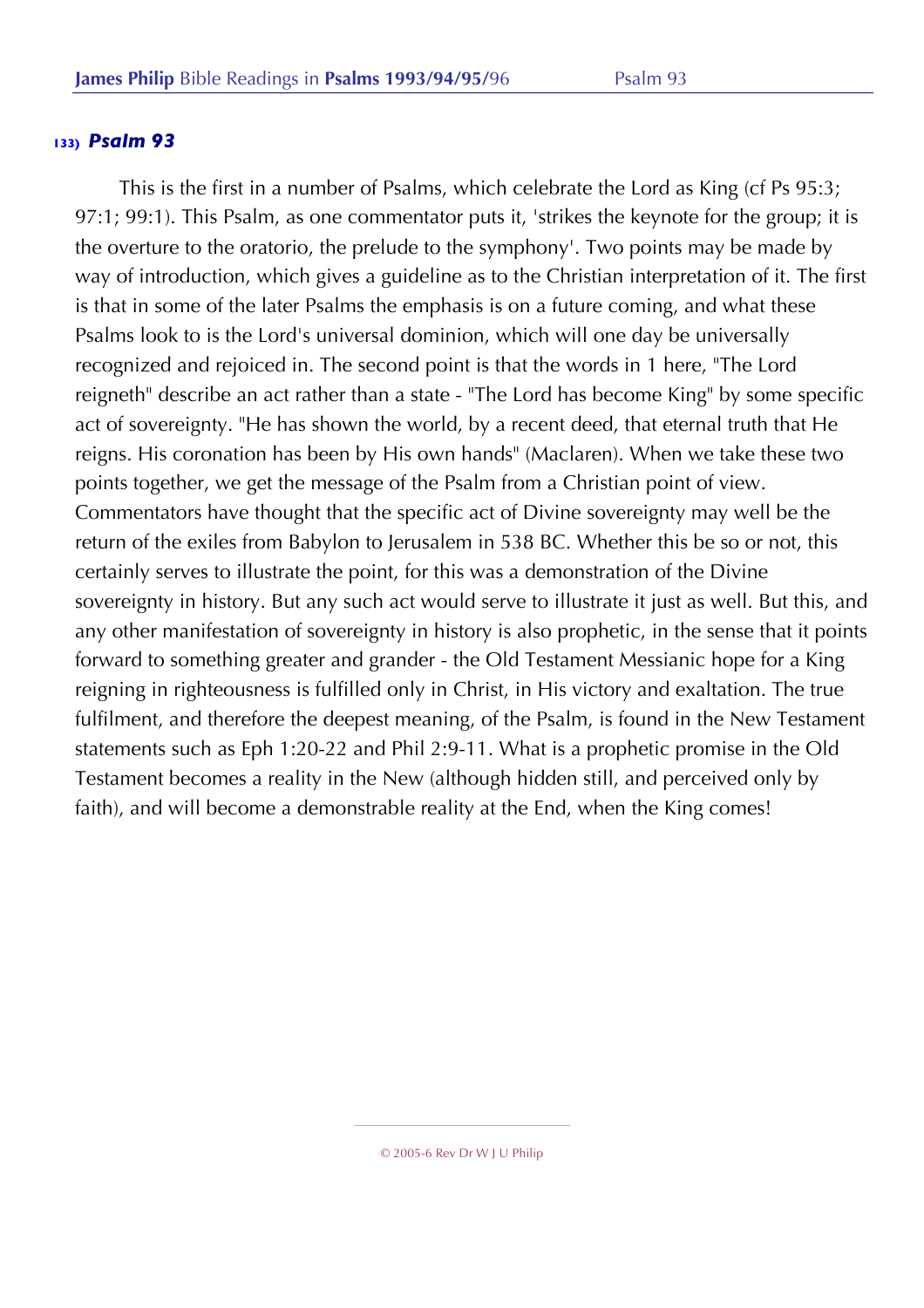Since these things are so, the best and truest commentary on the Psalms is to be found in the New Testament, and particularly in the book of Revelation, with its glorious and comforting reference to the Lamb on the throne. It is good, therefore - and indeed necessary - to look at the thought of the Psalm in that light, for in the Psalm we have the contrast between the throne of God and His reign, on the one hand, and the tumults of life as we know it - 'the hostile scene familiar to us at ground level' (Kidner). It will be useful in this regard to read through Revelation 4/5, with their majestic message that above all the turmoil of the world ('the floods have lifted up their voice') there towers the throne of God. This is indeed a word for dark days, and when we are immersed in, and even overwhelmed by, the pressures and the darkness that surround us, it is then that faith needs to lay hold, and calmly and resolutely, by an act of will and purpose, take this assurance and be at rest; and know that no matter what may come upon us, God will turn it unto good, make capital out of it, and make it contribute to His and our ultimate glory. In this connection we should not miss the statement in Rev 4:1, which tells us that a door was opened in heaven, for this means that prayer enters in, and help comes out; and the rainbow round about the throne is a constant reminder of the grace of our covenant God towards us (cf Isa 54:10 - to set these glorious words into the heart of this Psalm will surely invest it with profoundest meaning and fill our hearts with peace. This is the message of the Throne).

<sup>© 2005-6</sup> Rev Dr W J U Philip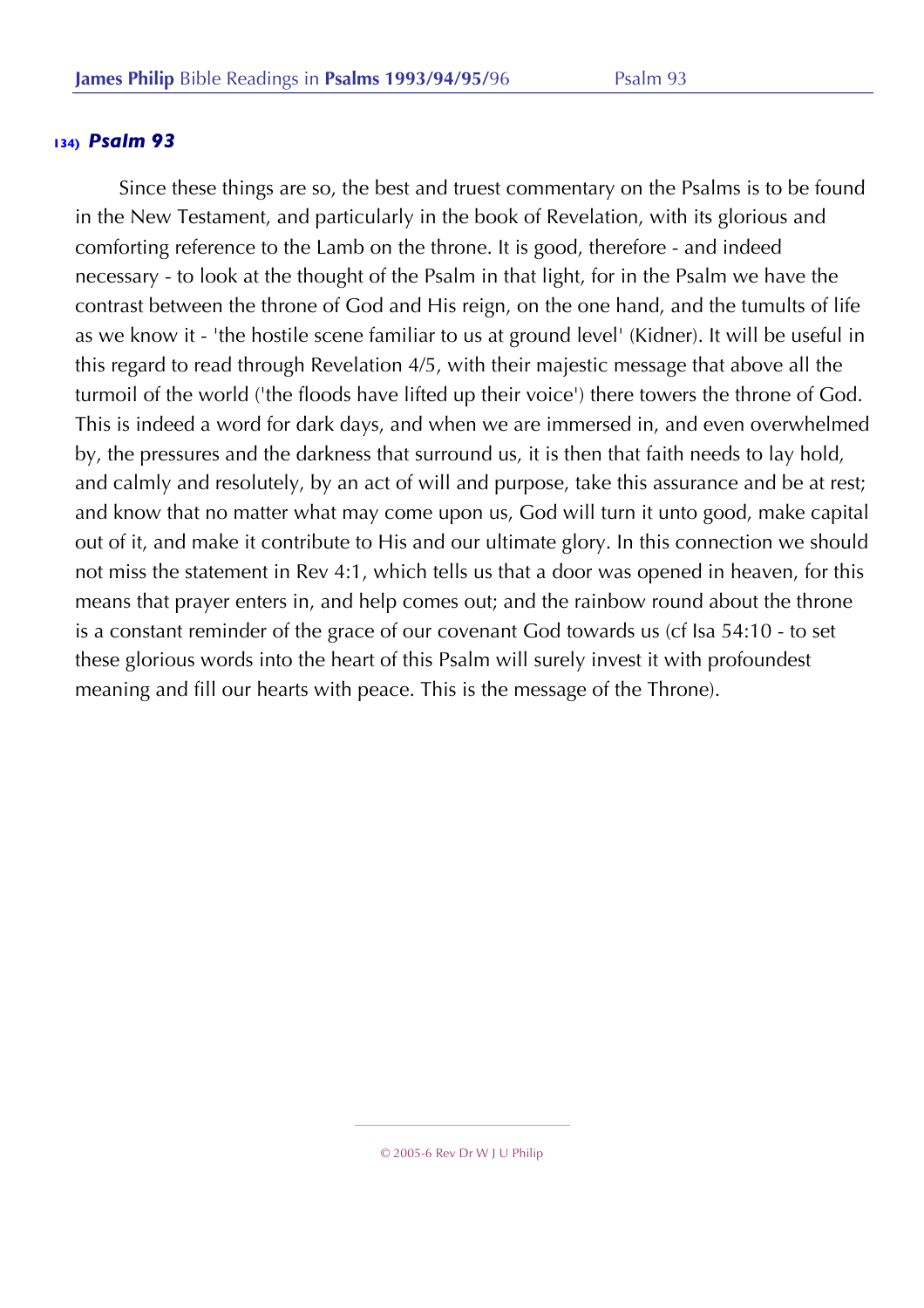If Revelation 4 unfolds the vision of the Throne, Revelation 5 underlines the specific act by which the Divine sovereignty is established, for it portrays the appearance of the victorious Lamb at the right hand of the majesty on high, in his ascension and exaltation. This is well described in the words of the hymn,

> Look, ye saints! the sight is glorious; See the Man of sorrows now; From the fight returned victorious, Every knee to Him shall bow.

The authority of the Throne becomes effective because Christ, the Lion of the tribe of Judah, by His victory, earns the right to open the sealed book, and therefore to rule the universe according to the plan and purposes of God. The Divine plan is made possible of fulfilment through His triumph in death and resurrection, and evil has lost the initiative in the world, and it no longer has the last word in the human situation. Christ holds the seals in His hands, which means that all the distresses, turmoils and convulsions are ultimately in His control, and therefore all things are made to work together for good to them that love God.

It is when all this is read into the message of Psalm 93 that it becomes a gloriously triumphant song of praise, matching the wonderful doxology at the end of Rev 5, "Worthy is the Lamb that was slain...." Well might the Psalmist exult in the fact that, be the floods never so great and mighty, the Lord on high is mightier than them all! "Hallelujah, for the Lord God Omnipotent reigneth!"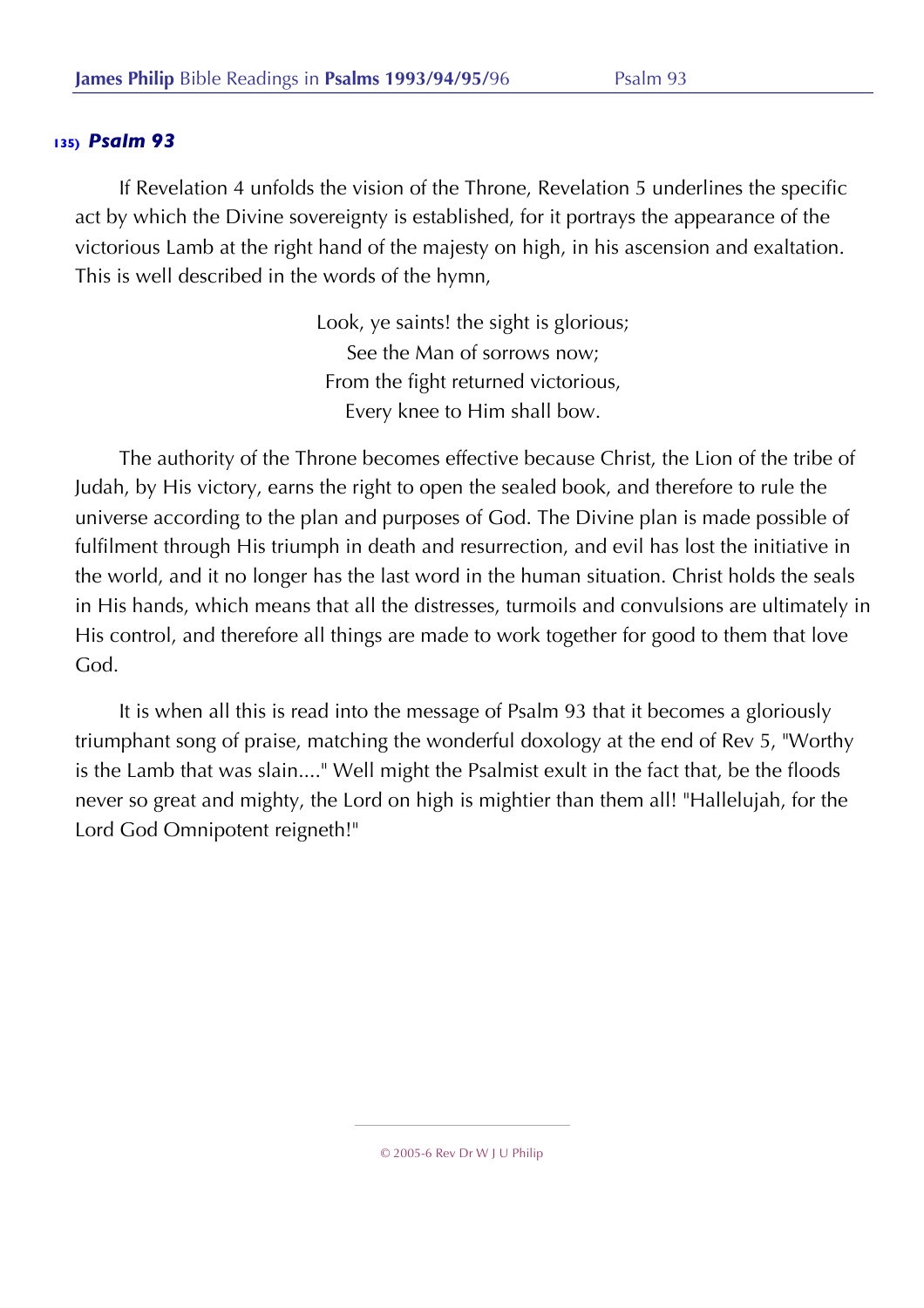There is a certain fitness in this Psalm following the previous one, for there is a logical sequence in them, in this respect: Psalm 93 gives the doctrine of the Lord as King; in this Psalm we are given its application. Here, the Psalmist puts the doctrine to the test. In the one the floods and storms that beset the people of God are spoken of; here we see the people of God in the midst of the floods, and how they react, and use and apply the truths of grace in time of need.

The Psalm opens with an appeal to God the Judge of the earth to punish the wicked and the oppressor (1,2). The mere mention of 'vengeance' is enough to set the teeth of many people today, making them dismiss such a sentiment as totally unchristian and unethical, and the Psalm is thereby ruled out of court as being inadmissible as an expression of religious or spiritual values. But this is to misunderstand and misjudge the situation, as well as to misread Scripture. For one thing, the New Testament does not disavow these sentiments: the saints under the altar in Revelation 6 cry out these very words of the Psalm, "How long, O Lord?" Paul says, in Rom 12:19, "Vengeance is Mine, saith the Lord". And Jesus says, 'Shall not God avenge His own elect....?" It can hardly be wrong for the people of God to cry for something that Jesus Himself says and promises that God will do! There is a great deal of confused thinking in this whole matter today. One confusion is to equate this cry with a thirst for personal revenge, i.e. vindictiveness, but the two things are not the same. It is not personal vindictiveness in God, but a passion for righteousness and justice, that makes Him the Judge of men.

Another point is this: we should not assume that the Psalmist was speaking from a position of helplessness, in asking God to avenge him. He may have been; but this is not just a word for the helpless, but the acceptance of a way and pattern of life, in which one leaves things to God rather than taking matters into one's own hands.

<sup>© 2005-6</sup> Rev Dr W J U Philip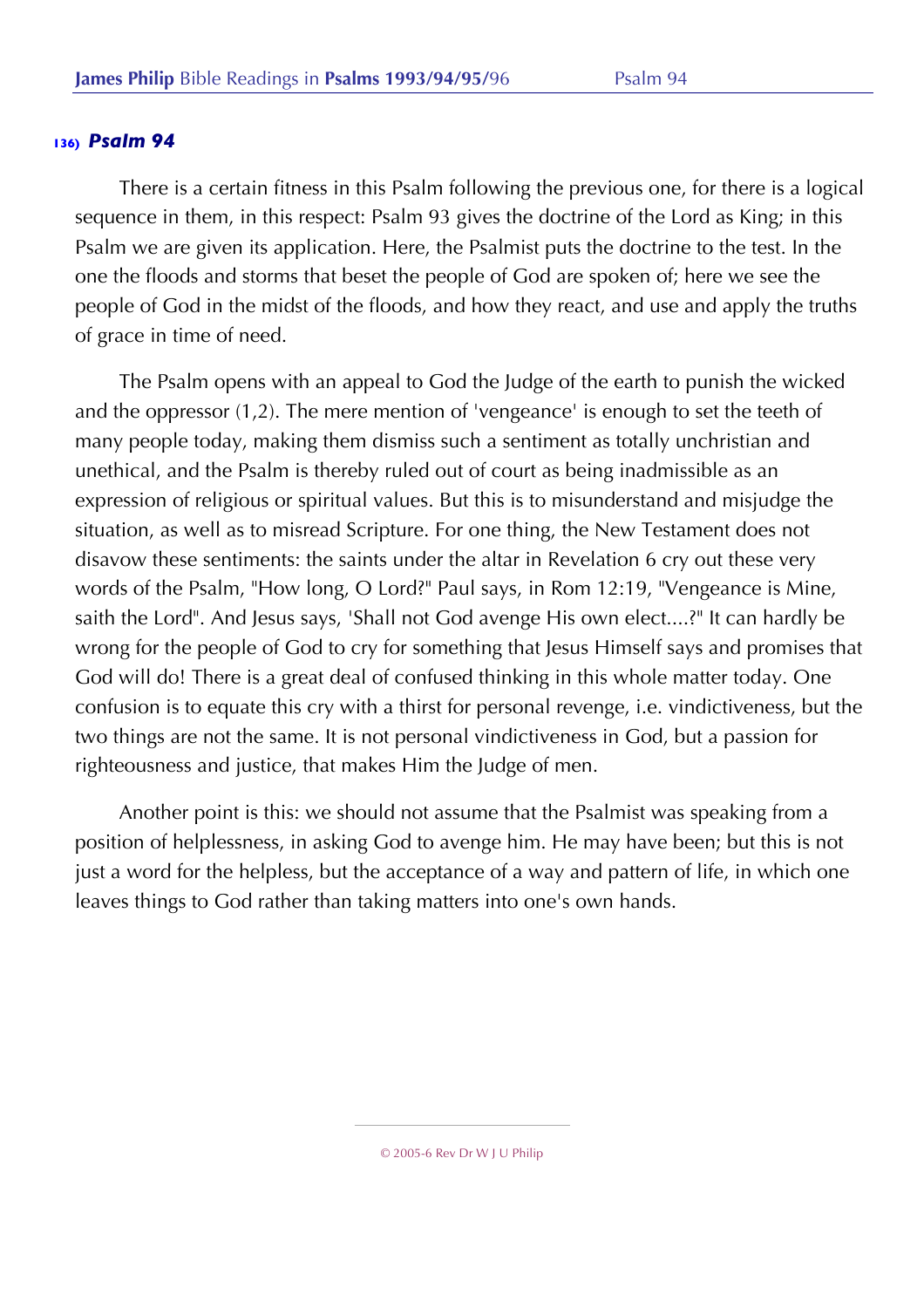A word about the nature of punishment will not come amiss at this point The 'humanitarian' idea argues that to punish a man because he deserves it, and as much as he deserves, is mere revenge, and therefore barbarous and immoral. Thus, as C.S. Lewis observes, "It removes from punishment the concept of desert. But the concept of desert is the only connecting link between punishment and justice. It is only as deserved or undeserved that a sentence can be just or unjust. Whether it deters, or cures, is not a question of justice". It is not without significance that it is generally those who have departed from the classical idea of retribution in punishment that are given to advocate taking things into their own hands, in terms of violent revolution. Assuredly, something does not tie up there!

To go on: in 3-6 the evil of the oppressors is described in words and ideas very similar to those expressed in Psalm 73, and echoed many times in the Old Testament and in human experience alike. They need little comment! In 7-11, the Psalmist is reminding himself of needed truth - or perhaps the afflicted, who are doubting God's goodness and remonstrating with themselves - in the assertion that God does take to do with mankind (10): He has built His universe on moral lines, and this is how He means things will be. This is a much needed and timely assurance, which we do well to remember. One recalls in this connection the story of an atheist farmer who sowed his grain and harvested it on Sundays, and who wrote to the editor of a newspaper in the following terms: "Dear Sir, I have been trying an experiment. I have a field of corn, which I ploughed on Sunday. I planted it on Sunday. I cultivated it on Sunday. I cut and hauled it to the barn on Sunday. And I find that I have more corn to the acre than has been gathered by any of my neighbours this October". The editor published the letter, and added a brief editorial note: "God does not make full settlement in October".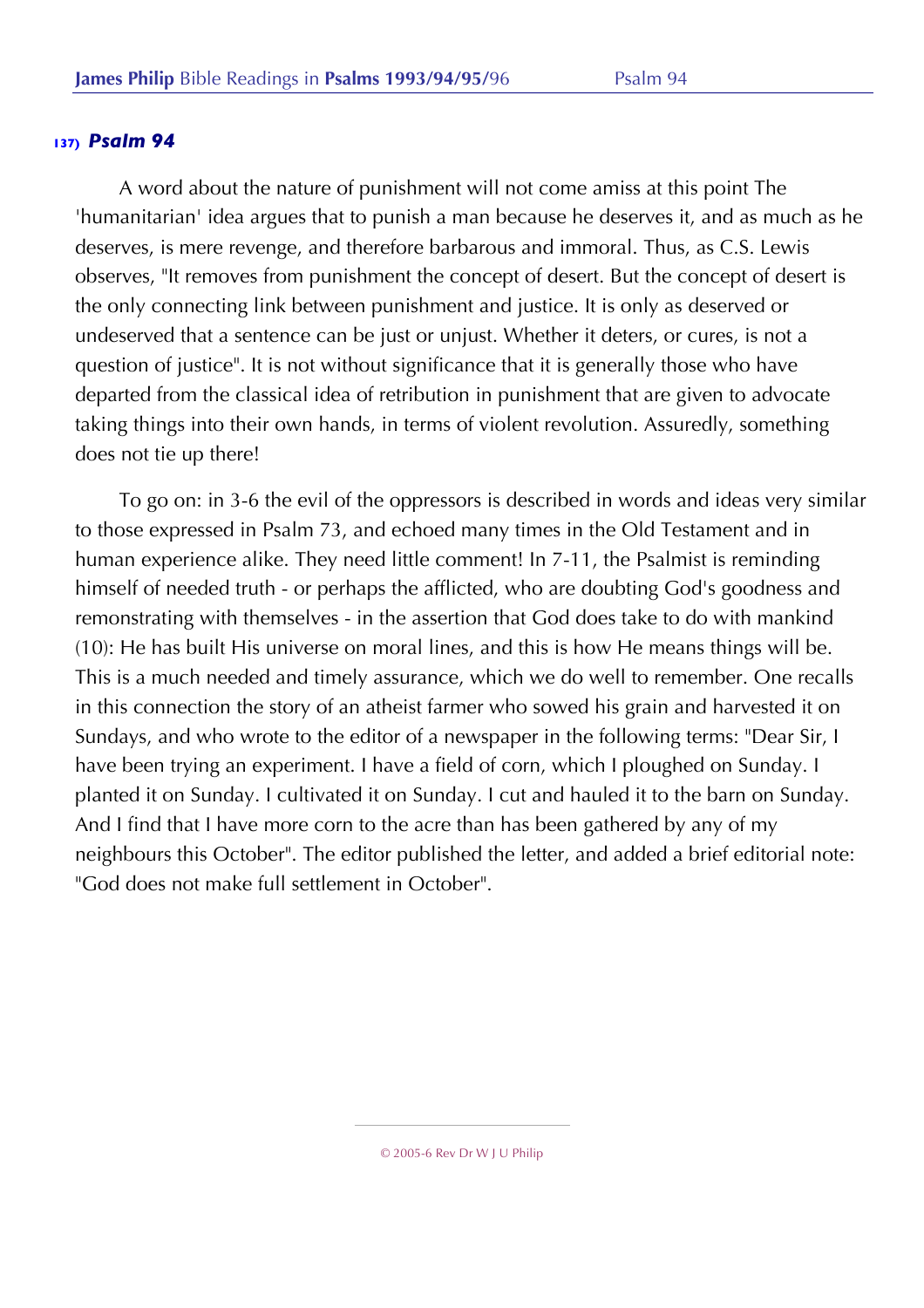In 12-15 the Psalmist turns from the oppressors to their victims, and here it is all gracious consolation. We can take this either as the Psalmist speaking to them or, alternatively, the afflicted giving expression themselves to an attitude of faith and discernment. Either way, it is the assurance that when afflictions come they can work for good to them that love God, to see in them part of God's educational processes. God instructs His people, and by 'law' teaches the right interpretation of such afflicted providences. It is when we learn this that peace can come - this is the deeper 'end' and purpose of God's dealings and of His allowing the pressures to come. In 16ff the Psalmist is very personal, he is himself conscious of the pressures upon him and of what he has suffered in times of perplexity. There is a sense in which the whole thought of the Psalm is summed up and illustrated in these words of personal experience. The heart cry in 16 corresponds to that in 1, 2, and there may be a sense of rising panic in it with a feeling and fear that 'there is no one'. But past experience confirms to the Psalmist the present help of the Lord. He cannot change, for He is God. The words in 18 echo Psalm 73:2, 23. When we go down into despair or doubt of God's goodness and love we prove afresh that He is greater than all our weakness. In the wonderfully reassuring statement in 19 it is a further enrichment to consult alternative, modern renderings of the Psalmist's words: the RSV reads "When the cares of my heart are many, Thy consolations cheer my soul". Maclaren suggests the idea of 'divided' thoughts, alternating between open despair, doubt and faith, and this seems corroborated by the doubt expressed in 20. The Psalm ends with a final thrusting away of the dark doubt and fear (22, 23), and the assertion of faith and trust.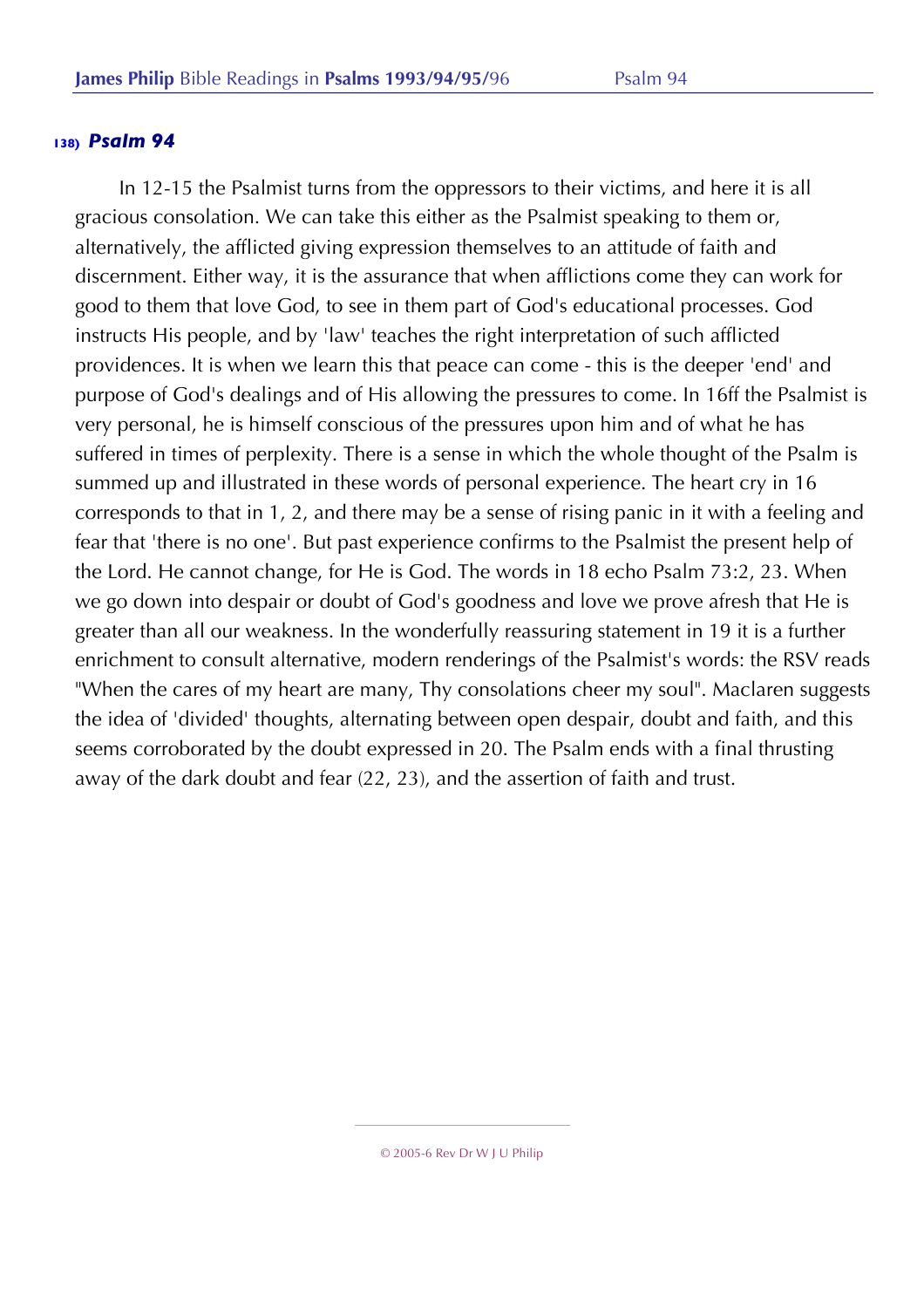This is one of the best known of the Psalms, and its metrical version has for long been one of the great songs of worship in the Scottish Church. A cursory glance at it shows that it divides into two main sections - the first (1-7a) a call to joyful worship, and the second solemn warning (7b-13) in a historical retrospect in which Israel's experience in the wilderness is brought before us. The fact that this Psalm, in its warning aspect, is expounded and applied in the New Testament (Heb 3:7 - 4:13) is sufficient proof that its message is not an Old Testament one relating to Israel only, but a New Testament challenge. It has something to say to us today, in our worship (7b), and the rest of which it speaks is not Canaan, but salvation.

The theme of the Psalm is worship, and it has some important things to teach us in this regard. This is our primary consideration in studying it. The first thing that comes over - and it does so loud and clear, in a literal as well as metaphorical sense - is the note of joy in worship. One commentator says that the Psalm was sung by worshippers on the way to the Temple: they had gathered together for the purpose of celebrating the Sabbath - and this is good enough warrant for us to think of our Sunday worship in church. The commentators are at one in describing the spirit of the words used in the opening verses: Kidner speaks of 'unashamed enthusiasm' and adds "The full-throated cries urged in 1, 2 suggest an acclamation fit for a King who is the Saviour of His people". What comes to mind are the shouts of acclamation uttered by the crowd when Jesus entered Jerusalem on the first Palm Sunday. There can be little doubt that what is in view - and advocated - is exuberance in worship. And this tells us something important: it is not so much musical excellence as such, as the spirit of the music that ought to be the primary consideration in worship. The criterion is not cultural appreciation, but spiritual pulse. And, in all conscience, have we not much to rejoice in, and to make us rejoice! In 3-7b, there is a threefold reason given, introduced by the word 'for'; and to this we shall turn in the next note.

<sup>© 2005-6</sup> Rev Dr W J U Philip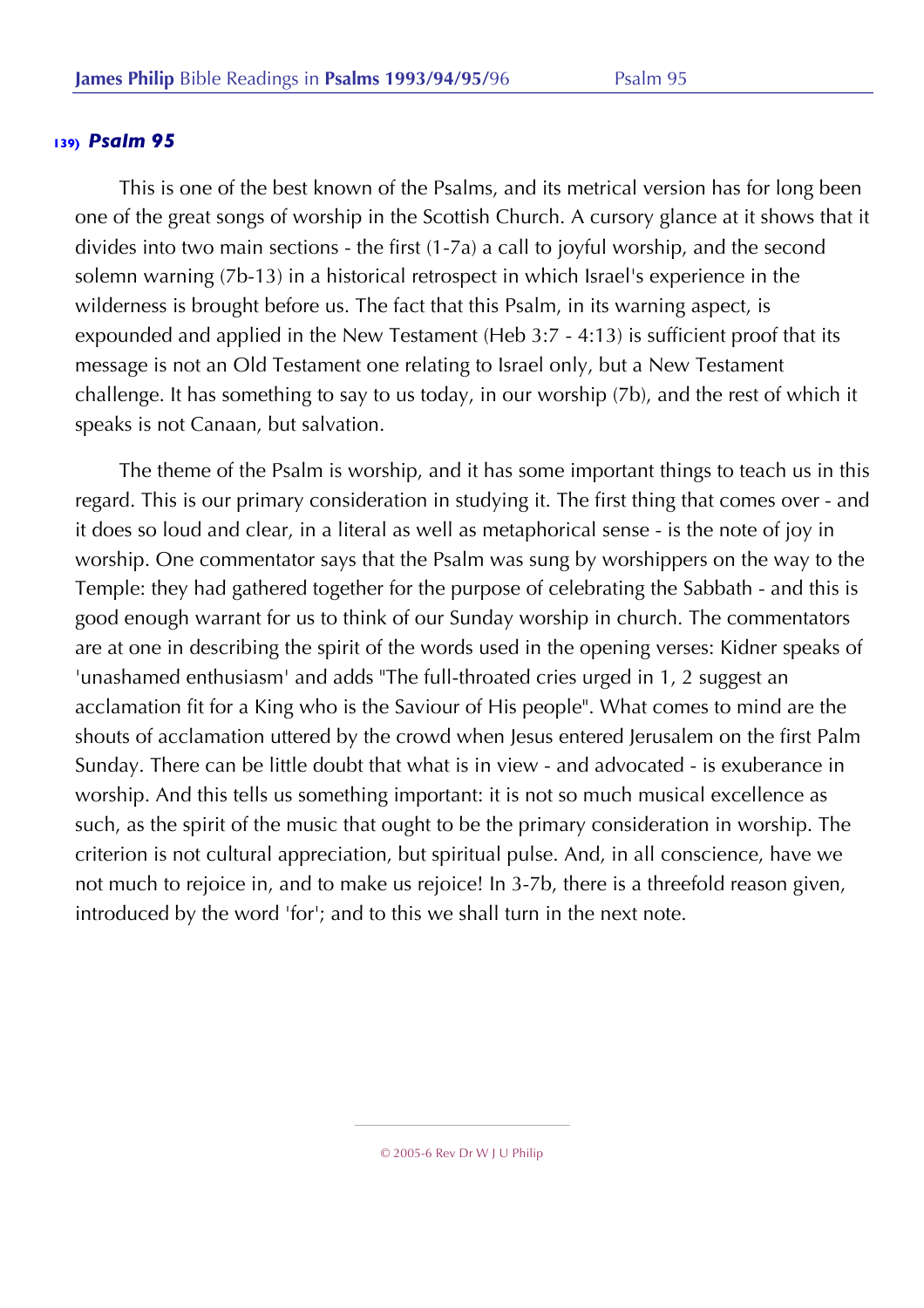The word 'for' in 3 introduces three reasons for worshipping God: God is our King; He is our Creator (5); and He is our Shepherd (7). As to the first and second of these the words of the well known hymn 'How great Thou art' express the thought as well as any, in the sense of adoring wonder and joy that fills the heart at the thought of all that He is, and all He shows Himself to be. More particularly, however, the idea of God as King speaks of His sovereign sway over all the universe: it is the emphasis that we see throughout the Book of Revelation, with the throne of God towering over turmoil and convulsions of the world. Also, in the idea of the Creator God, the language the Psalmist uses in 4 - 'the deep places of the earth, the height (AV margin) of the hills' - is surely echoed in the New Testament (cf Rom 8:38, Phil 2:10, Col 1:16 - 'neither height, nor depth, nor any other creature shall be able to separate us from the love of God....'). This is the ultimate meaning of the doctrine of God as Creator. For the idea of the Shepherd - 'the people of His pasture and the sheep of His hand' - see John 10:1-16, and the remarkable association of ideas here in the Psalm, "My sheep hear My voice" (10:27), said Jesus - and look at the words in 7b, "Today if ye will hear His voice, harden not your hearts". These words bring us to the second part of the Psalm, with its challenge and summons to obedience. We shall consider the implications of this in the next note.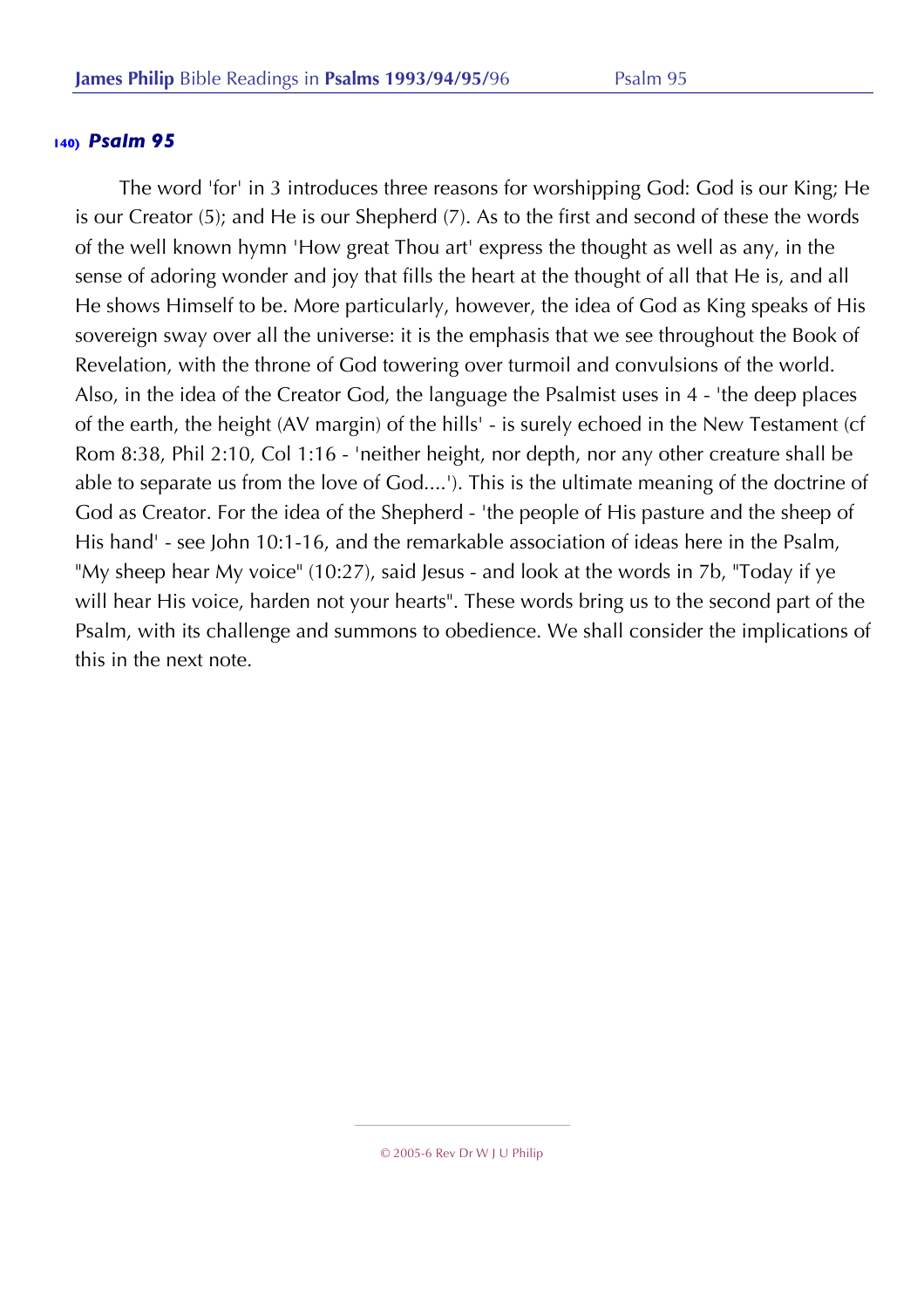In the context of the Psalm, which is worship, the solemn words in 7b tells us three things: first of all, it tells us that where God's people gather in His house, He is there to meet with them and He will speak to them. What an unspeakable joy and privilege it is to realise that God comes among His worshipping people! Jesus said, "Where two or three are gathered together in My Name there am I in the midst". O for the realisation of His Presence, each time we come together to worship! Secondly, to hear God's holy Word is presented here as one of the prime acts of worship. To hear, and obey - this is the truest worship we can offer. Worship is not mystical but moral. In the mount of Transfiguration story, Peter's words, "It is good for us to be here" stand alongside the Divine statement, "This is My beloved Son: hear ye Him". In the third place, worship is empty unless we hearken to, and obey, the voice of God. Mere external acts of worship, without sincerity of heart, become a mockery and a travesty, if we fail to hear and obey. The responsive heart is a sine qua non of true worship. We should also note the emphasis on 'Today", which "stands first with strong emphasis, to enforce the critical character of the present moment. It may be the last opportunity. At all events, it is an opportunity, and therefore to be grasped and used. A doleful history of unthankfulness lay behind; but still the Divine voice sounds, and still the fleeting moments offer space for softening of heart and docile hearkening. The madness of delay when time is hurrying on, and the longsuffering patience of God, are wonderfully proclaimed in that one word" (Maclaren).

The word 'provocation' and 'day of temptation' in 8 are given proper names in the modern versions, 'Meribah' and 'Massah', two place names from the sorry history of Israel's experience in the wilderness, linking, as Kidner points out, "The early crisis at Rephidim (Exod 17:1-7) with the climactic one at Kadesh which cost Moses the Promised Land (Numb 20:1-13)" - a solemn warning indeed. Israel had so many "Today's"!

<sup>© 2005-6</sup> Rev Dr W J U Philip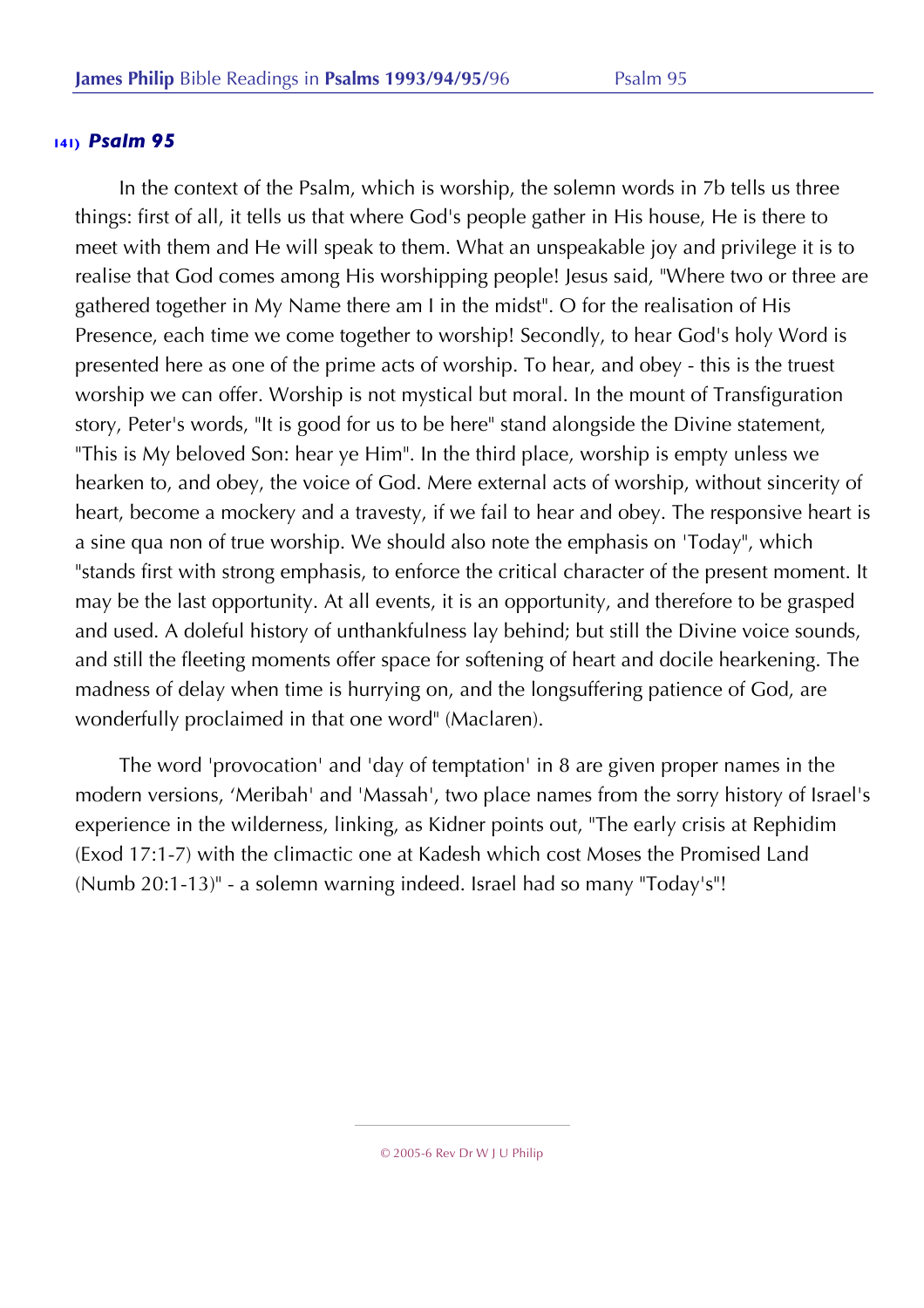At a first reading, this Psalm is a lovely song of praise and worship. It is a Psalm, which has given us the wonderful words "O worship the Lord in the beauty of holiness", and it is worthy of our attention for this alone, apart from anything else. But there is much more in the Psalm than this, and we must look at its significance, in getting behind it to see what it is saying. The Psalms in this section of the Psalter all celebrate the Lord as King, and this is a key note here also, as we see in 10, "the Lord reigneth" (or, 'is become King'). When we studied these same words in Ps 93:1 we said they celebrated an act rather than a state, and we should assume the same interpretation here. Some think the reference is to the return from the exile in Babylon, but any Divine act of deliverance serves to illustrate the words. Also, just as in Ps 93, here also there is a prophetic note, which looks forward to the final consummation, and this is what gives the double message of the Psalm. But there is something else: we should notice the association of ideas between the fact of Jehovah's becoming King (10) and His coming (13). There is something important in this, in relation to a Christian understanding of the Psalm. And this needs to be looked at in two ways, which will be the subject of the next note.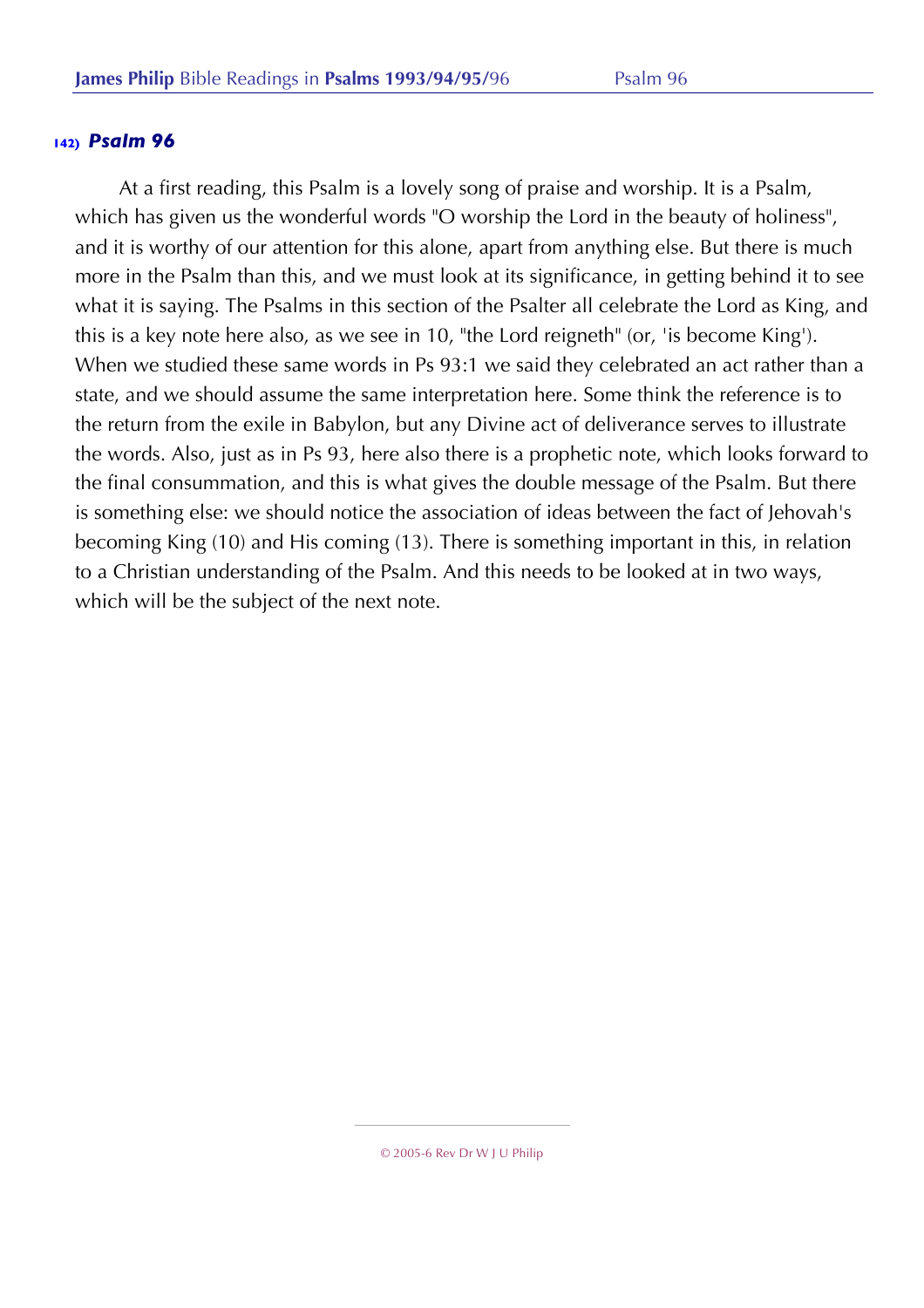What was said in the previous note about the association of ideas between the fact of the Lord's becoming king (10) and His coming (13) illustrates the story of the gospel itself. It is when Jesus is enthroned, and exalted as King, that He comes, by His Spirit, in blessing to the world (cf Acts 2:33 and Phil 2:5 ff). The sentiments expressed in the Psalm are indeed very apposite in relation to the history of Acts and the Early Church - the new song (1), the declaring of His glory among the heathen (3), saying among them 'the Lord reigneth', the general rejoicing in spirit. The sense of mission and of message is very real throughout. The gospel lights up the whole psalm wonderfully. In the second place it is interesting to note that the whole psalm is quoted in 1 Chron 16:23 ff in a very significant context. In the Old Testament story, David is intent on bringing back the Ark to Jerusalem. An earlier chapter (1 Chron 13) shows an abortive attempt to do so, which incurred God's anger, because it was done carelessly and presumptuously. But the second time, all went well. And the significance of this is that David was intent on doing it in accordance with the Word of God and in obedience to that Word. David had put himself under the discipline of the word of God, and was determined to submit to its teaching. And his life was thereby changed. The spirit of worship that pulses in 1 Chron 16 flows from the work God had done in his heart in making him obedient. Furthermore, when a man is seeking to do God's will and live in obedience to His commands, his mind and spirit tend to become awakened to discern the meaning of that Divine will for his life, and the purpose of God for His people.

<sup>© 2005-6</sup> Rev Dr W J U Philip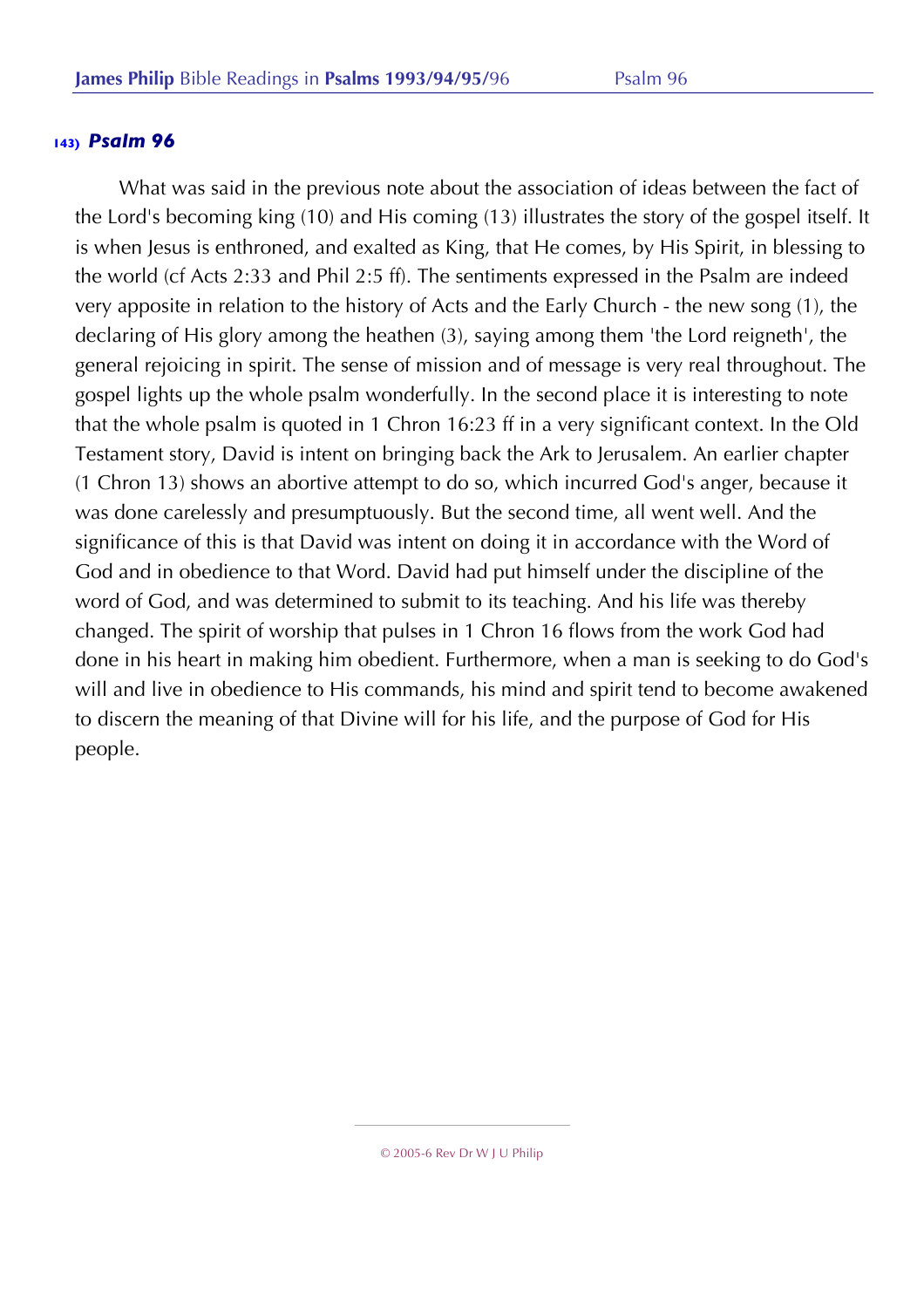David (in 1 Chron 16) recognises he has a message for the world, and this is reflected in the Psalm, in 3,7,10. This is the discernment that being in the will of God gives to a man, it gives him vision. One thinks of Isaiah 6, where we see that after the revelation of God and the cleansing that came to him, Isaiah heard the voice of God saying, "Whom shall I send...?" Men's eyes are opened, and they begin to see the far horizons. This is surely how it was with David on this occasion. Also, it is clear from 1 Chron 16:12, "Remember His marvellous works that He has done...", that God's deeds are Israel's message to the world, and this is implicit also in the Psalm. We can also look at it in this way: it is very true to say that the Lord had become King in David's own life. The Psalm is sometimes called a coronation anthem, an enthronement Psalm. Well, there has been a coronation in David's life at this point. This is the heart of everything. It is this that creates a situation in which the mighty works of God can be meaningfully and significantly told forth and proclaimed. It is this that opens the heart, awakens the vision and gives the joy, and burden for the souls of men.

Finally, as Kidner says, "The build up of repeated words and phrases (eg. 'sing...', 'ascribe....', 'he comes....') gives the psalm an insistent vigour (see 93:1) and contributes to the air of almost irrepressible excitement at the prospect of God's coming". What could convey more tellingly the truth that coronation creates expectation of things happening, of days of the Son of Man, days of the right hand of the Most High!

<sup>© 2005-6</sup> Rev Dr W J U Philip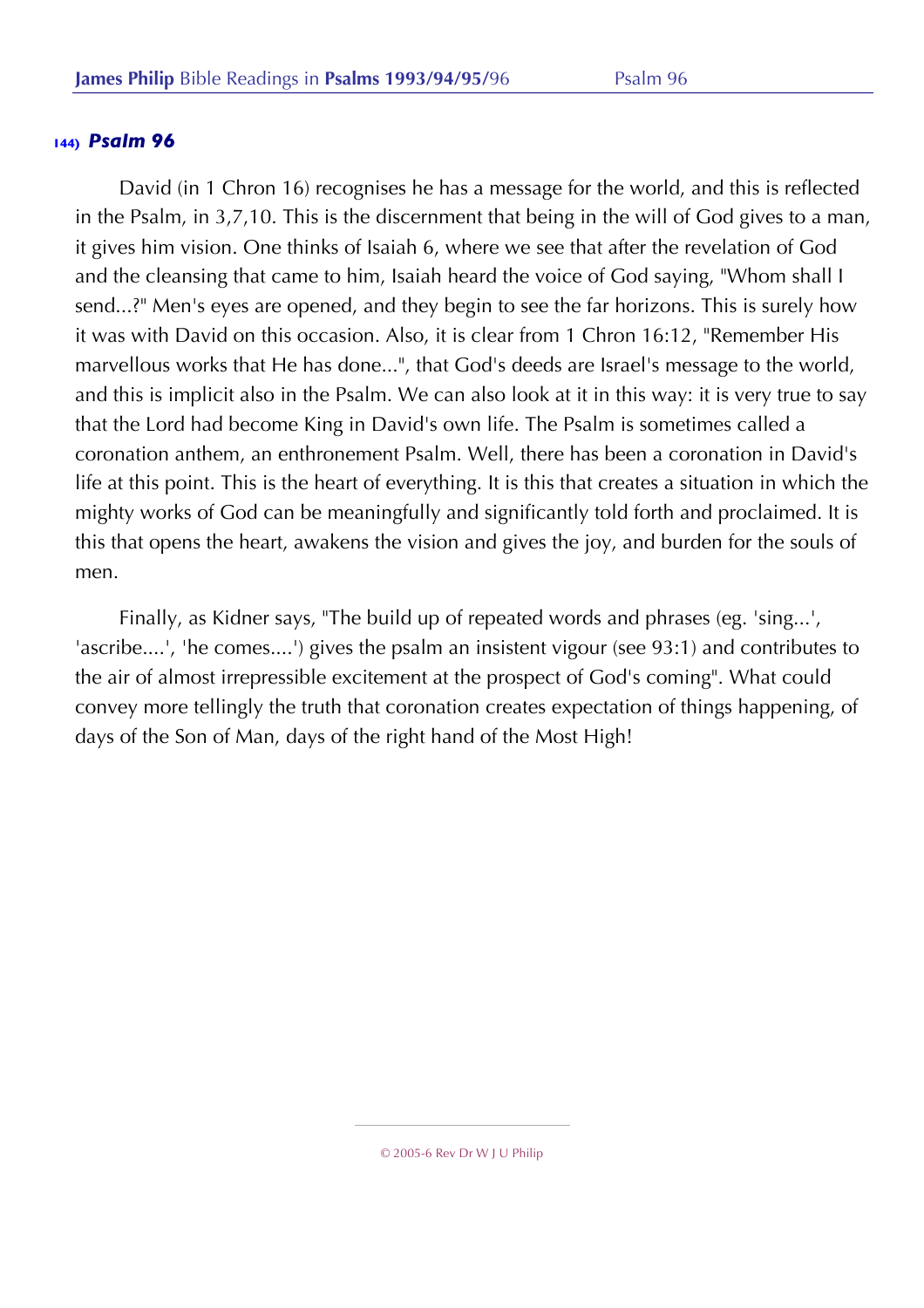There is a sense that the message of this Psalm is similar to those that precede it - the coming of God as King. But there are differences and developments: Psalm 96 rings out the delight and joy that that coming will bring to the world; Psalm 97 underlines the awe associated with that corning; Psalm 96, the homecoming of a beloved Master, Psalm 97 the awesome approach of a Conqueror. That is one area of contrast. And we may see a development in that Psalm 97 contains a 'theophany', a manifestation of God through nature, which could be taken as a further description of the 'coming' of the Lord given at the end of Psalm 96. Common to all the 'enthronement' Psalms there is the double aspect of the reign or kingdom of God, present and future. It is, of course, true that, in general, it may be said that the kingdom of God is something that is promised in the Old Testament, and that it comes in the New, in the coming of Christ in His redeeming work. But the coming is in itself a twofold mystery, characterised by reconciliation on the one hand and consummation on the other. So that, even in the New Testament era, the kingdom is still in the fullest aspect of it a promise and a hope and an expectation. For Christ's kingship is recognised in the present time only by the Church. He does rule, even now, in the world of men and nations - this is the meaning of the vision in Revelation 4/5, with the throne and the opening of the seals, indicating that the course of history is even now in His hands - but evil is still permitted; men still refuse His rule. This is where the evangelistic outreach of the Church comes in, and this is why there is the collision of the kingdom of light with the kingdom of darkness. And this is why this Psalm is so relevant and apposite with its twofold emphasis.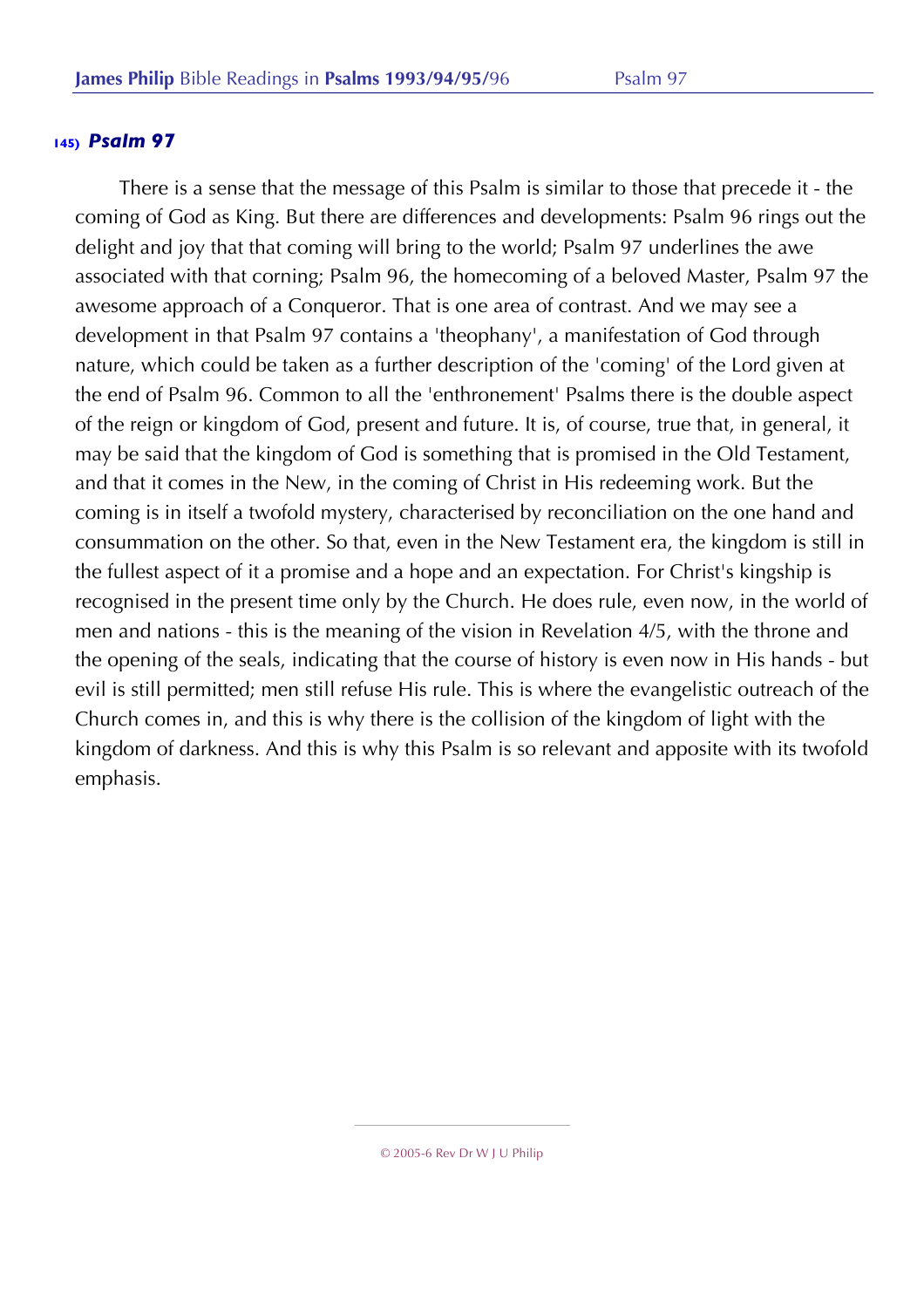It is because of our Lord's coming into the world, and of His having made atonement for sin and won the victory over evil in His death and resurrection, that He is Lord and that He in fact manifests that Lordship again and again before the final manifestation of it at His coming in glory. This is the message that comes over to us in the Psalm, for our encouragement and hope. The idea of a 'theophany' runs through the Psalm from 2 onwards. It will help us to understand the point here, if we look at another famous theophany, in Psalm 18, with its emphasis on the plight of man (4, 5), the despairing cry (6), and the movement of eternity for our help (7-19). God hears our cry, and will move heaven and earth to help us - this is what it means when we say 'the Lord is King'! The contrast is tremendous: one poor mortal's need, and the mighty Divine manifestation for His help! What disproportion! But that is how important our concerns are to God.

The sense of awe is very clear in 2, in the reference to the clouds and darkness. But this is not gloom and foreboding for the believer, though it is for the enemies of God. As Maclaren puts it, "Faith, built on experience, enters into the cloud, and is not afraid, but confidently tells what it knows to be within the darkness. 'Righteousness and judgment the eternal principle and the activity thereof in the several acts of the King - are the bases of His throne, more solid than the covering cloud. Earth can rejoice in His reign, even though darkness may make parts of it painful riddles, if the assurance is held fast that absolute righteousness is at the centre".

<sup>© 2005-6</sup> Rev Dr W J U Philip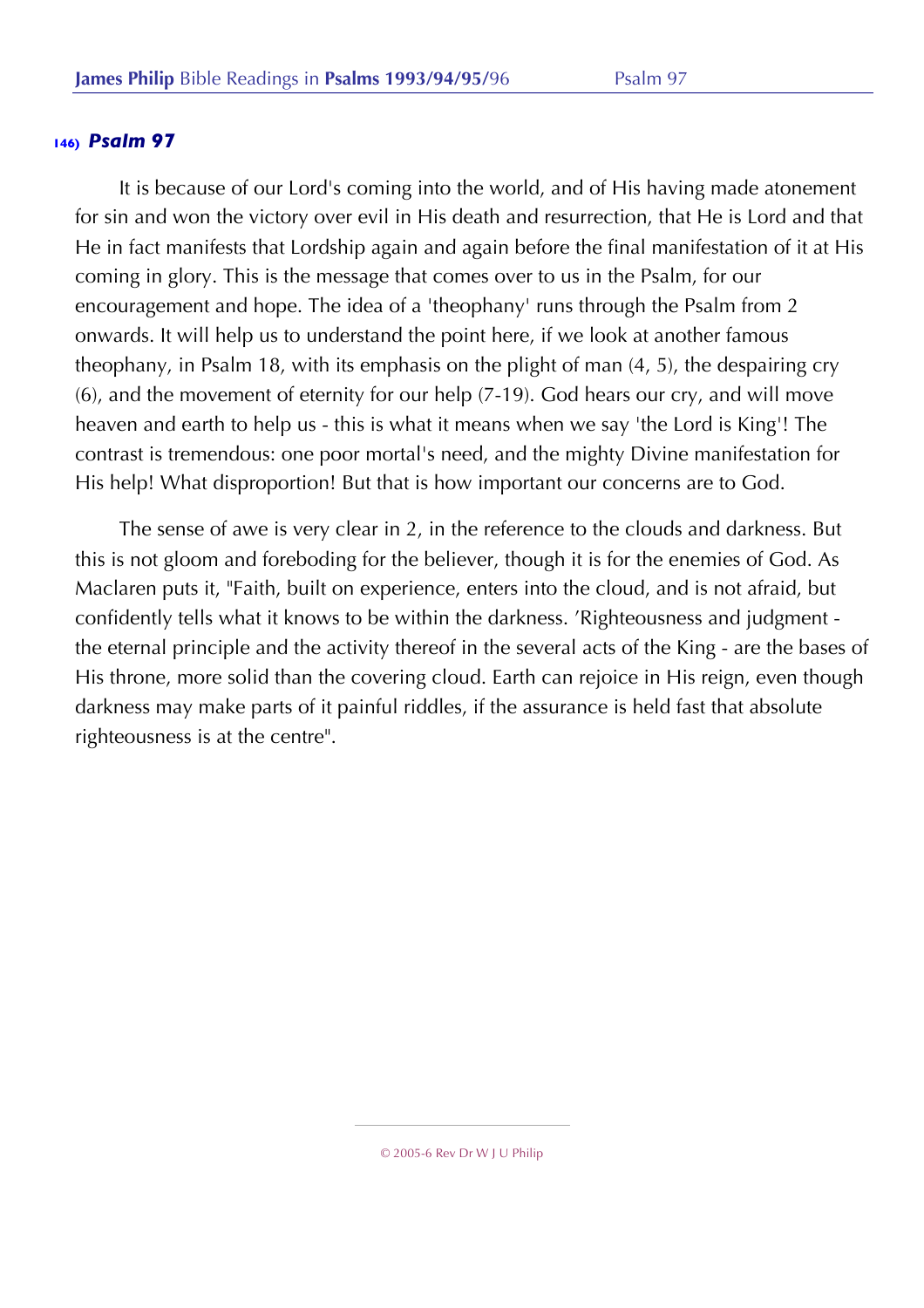The unfolding of the theophany in 3 ff is something to be savoured and exulted in, as 8 makes clear; and it is this that provides the encouragement to hold on till daylight and victory come. This is the note struck in the epilogue of the Psalm (10-12). The idea is "In view of the foregoing, this is what you must do!" And what we must do is resolutely to take a stand: "Ye that love the Lord, hate evil" (10) -stand up and be counted! Such a stand will be costly, hence the words that follow in 10, 'He preserveth....He delivereth'. In a firm adherence to the Lord, many difficulties arise, and foes are made; but those who obey the summons to stand for Him will not lack protection. In 11, the phrase 'light is sown' has the force of 'light dawns' - it is a word used regularly of the sun's appearing - but 'sown' has its own force: the idea is that, even if the righteous are at present in darkness, God has already sown light for them, and in His time it will spring up in beauty for them, to bless their souls. If this is so, we can surely rejoice in hope (12) and be thankful to Him. One last word: we may be tempted to think that such manifestations of God's presence and power rarely, if ever, touch our experience. Perhaps if our stand for God were more resolute and wholehearted things might be different!

© 2005-6 Rev Dr W J U Philip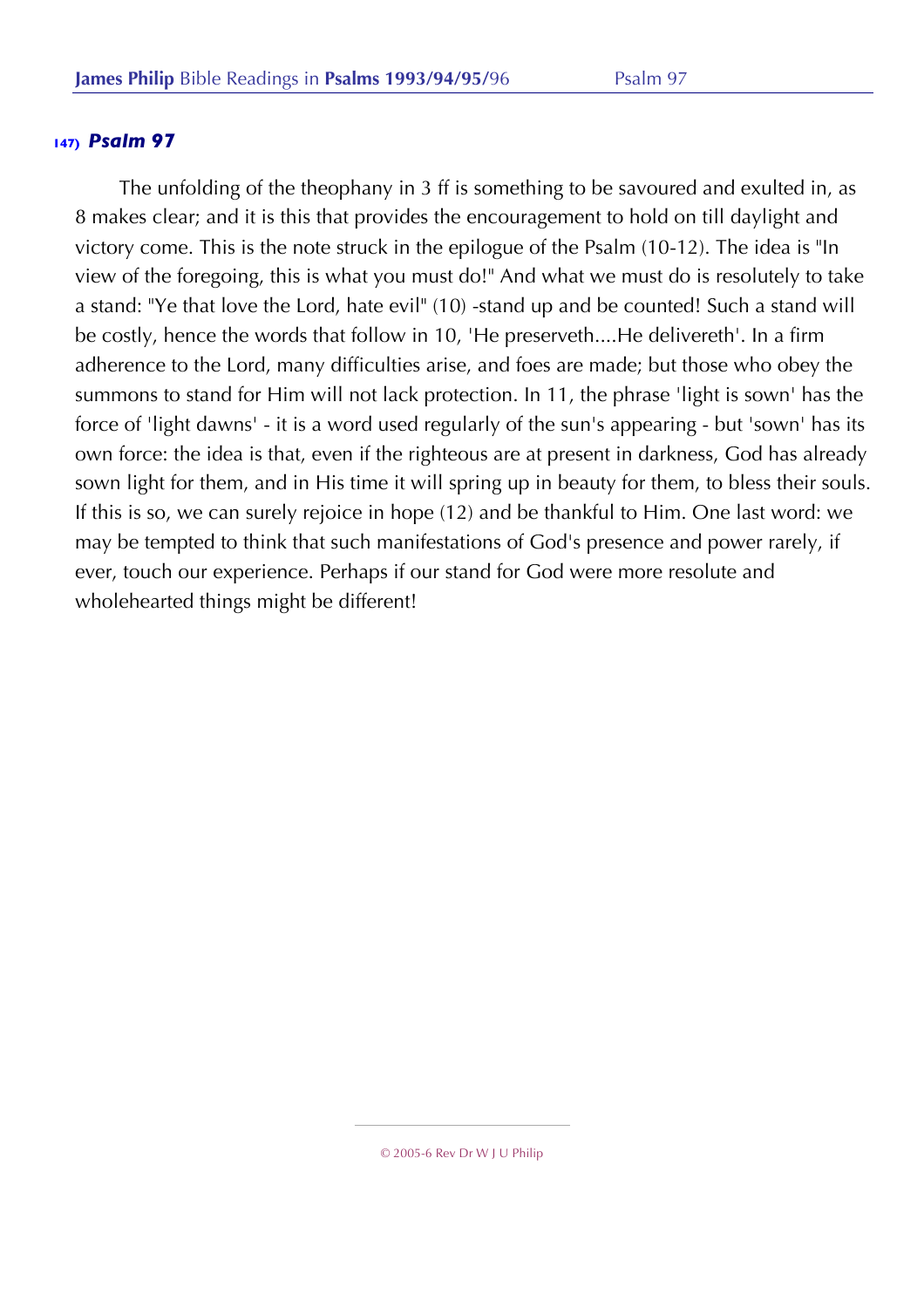Here is a Psalm wholly given over to praise. As Kidner says, "Here there are no comparisons with the heathen, no instructions in right worship: all is joy and exhilaration". The commentator Delitzsch points out that the opening and closing of the Psalm comes from Psalm 96:1,13, and that almost everything in between is taken from the latter chapters of Isaiah (1c-3, see Isa 52:10, 63:5; for 4, see Isa 44:23, 49:13, 52:9; for 8, see Isa 55:12). The association of ideas is very wonderful, for if what is in view is the return from the exile, and this manifestation of Divine power in setting free His people from captivity in Babylon, then there is something indeed to sing about (cf Isa 49:13 ff).

Let us look first of all, however, at the Psalmist's own message here. Once again we have the twofold thrust: on the one hand the Psalm speaks of an accomplished victory. God had made bare His holy arm and wrought mightily for His people. Any number of situations in Israel's history would match this statement, in addition to the return from exile. On the other hand, it will be seen from 4 ff that the call to rejoice in the Lord is based on a future coming, or an imminent coming, of the Lord to judge and vindicate (9). It can hardly be doubted that, in the mind of the Psalmist, the two events are somehow linked together, and that the first is an illustration and earnest and foretaste of the second. The fact that the Lord had made bare His holy arm in delivering His people was to him an inevitable evidence and indication, a specific instance, of a general principle that would finally be manifested on a universal scale.

<sup>© 2005-6</sup> Rev Dr W J U Philip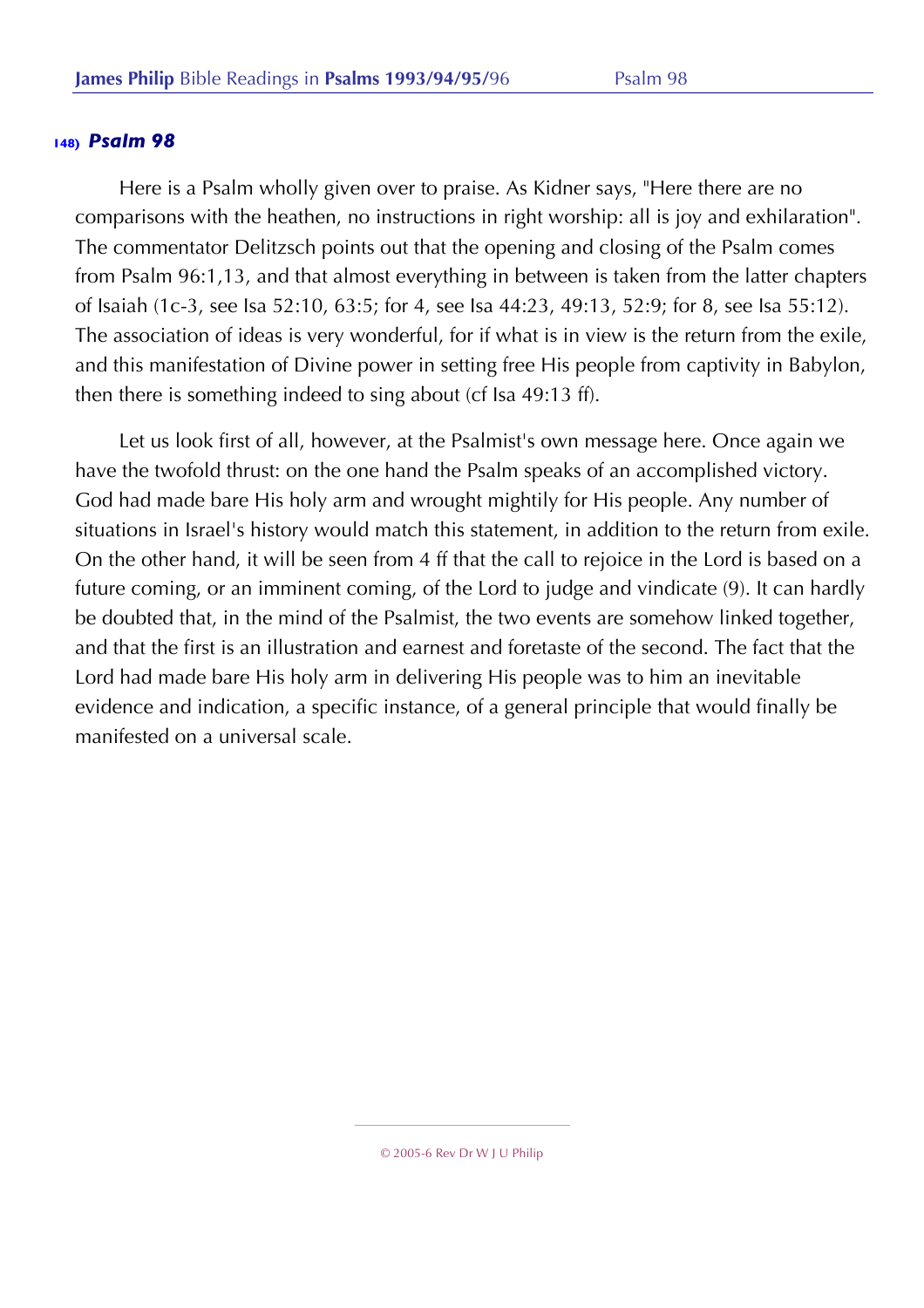What was said at the end of the previous note bears a Christian interpretation, and this is its importance and relevance for us. There is a Christian fulfilment of the Psalmist's message and vision. In the Christian gospel there is also this twofold thrust: on the one hand, we have the victory of God in the death and resurrection of Christ - and of this, we can certainly use the phrases in 1-3, and invest them with a glorious new meaning. On the other hand, in the Christian gospel there is also the promise of the consummation of that victory in the coming at the end of Christ in glory. And, as in the Psalm, the first is the pledge and guarantee of the second. The implication of this is tremendous, for it means that the victory of Christ is really a victory, and as Christians we can be true optimists in the world, for evil no longer can have the last word in the human situation. We can face life with a great new confidence, in the consciousness that God can make evil work for good for His people (cf Rom 8:28 ff). The rather trite phrase 'every cloud has its silver lining', which on the merely human level can be misleading and even false bears witness to something that is basically true for the believer; for at the heart of the universe, and embedded at its core, God has placed a victory, the victory of light over darkness, good over evil, and this victory has virtue to influence and condition every human situation, and if the Psalmist can so rejoice here, how much more ought we to do so!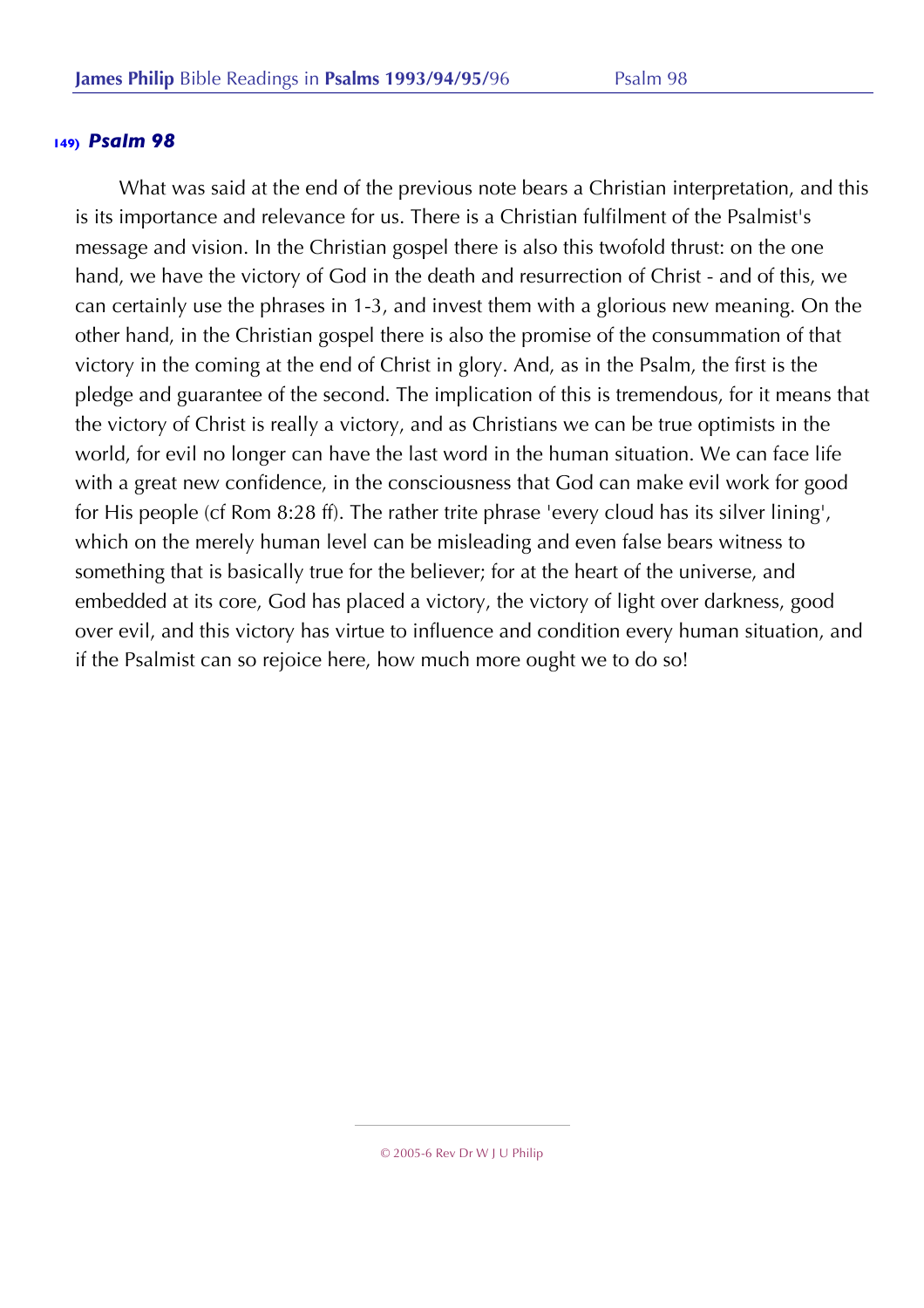The final lesson of the Psalm lies in 7,8: inanimate nature is called upon to rejoice with man in the victory of God. There are two ways to look at this: one is to think of the Psalmists words in terms of a poetic and highly metaphorical extravaganza, reflecting the exuberance of his spirit. But this is to miss the real point: it is the recognition that nature itself is involved in, and shares in, the victory of God. Paul is very specific in his teaching about this, in Rom 8:20-22: the creation, he says, was made subject to vanity because of man's sin, and was tragically involved in the ruin of mankind in the fall, and now awaits with eager longing for man's redemption to be complete, for when this takes place creation itself will be blessed and rejuvenated in the final redemption. Paul speaks in Col 1:20 ff of a 'cosmic' redemption and reconciliation: the wound that sin afflicted on the universe will be entirely healed, and God's creation will come into its own when the King comes. This is the prospect - it is as great as that!

<sup>© 2005-6</sup> Rev Dr W J U Philip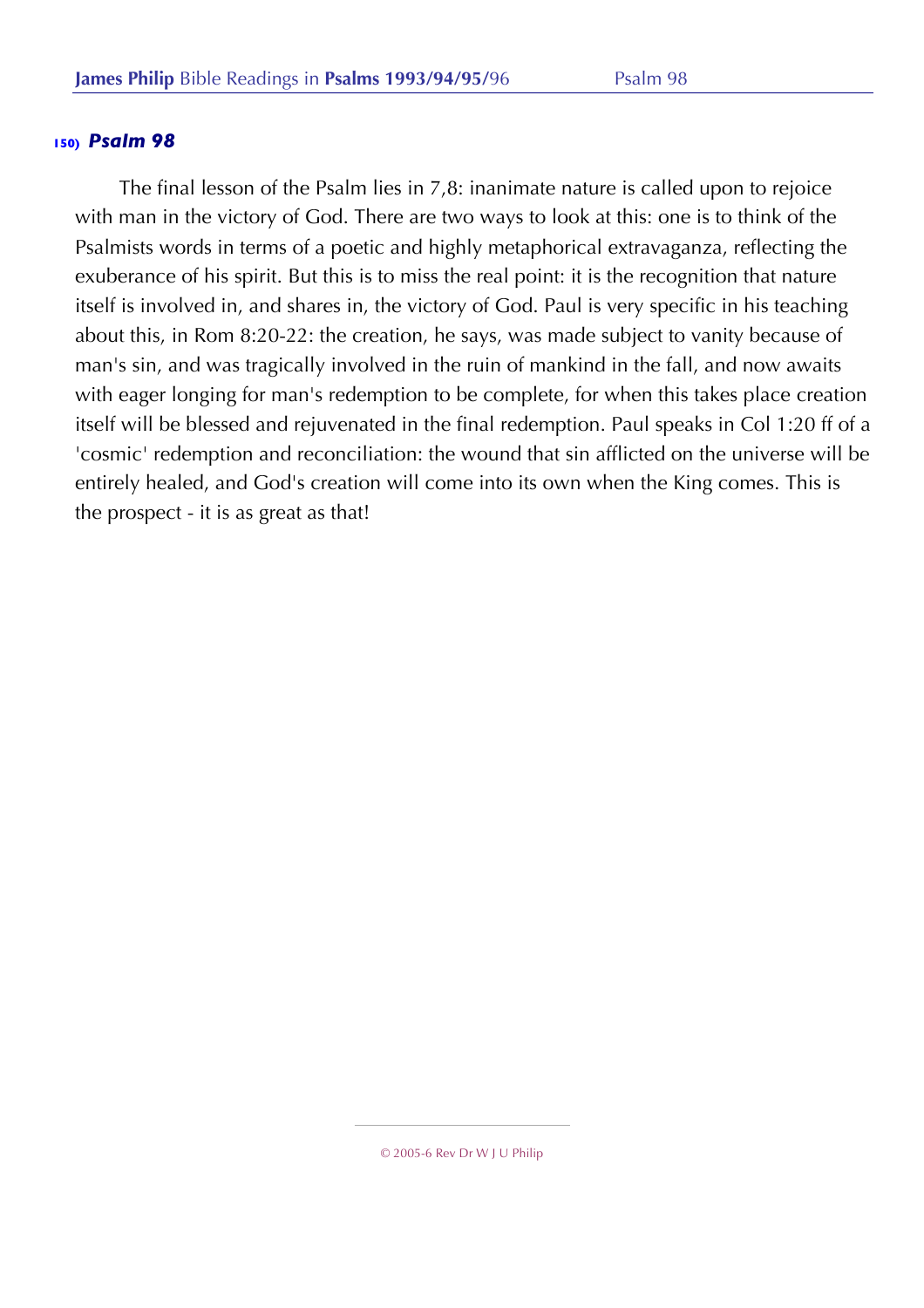We continue in the Enthronement Psalms. The last one (Psalm 98) was one of unalloyed praise, celebrating the accomplished victory of the Lord, and its consummation in the End-time, and a consummation that embraces the whole of the created order. Here, as one commentator puts it, we pass beyond the event of the Divine victory, to grasp the eternal principle of that victory, viz. holiness. The Psalm has three stanzas, each ending with an almost identical phrase, 'He is holy', or 'holy is He'. In 1-3 it is the enthronement of holiness: in 4, 5, the integrity of holiness; in 6-9, the encounter with holiness. The theme, then, is the holiness of God. Perhaps one of the best modem comments on this is to be found in the conversation recorded in C.S. Lewis's 'The Lion, the Witch, and the Wardrobe':

> "Who said anything about safe? 'Course he isn't safe. But he is good. He is the King, I tell you."

Not safe, but good. He is the King! This is an important emphasis, and one that tends to be discounted and played down today, when the idea of fear is replaced by that of love: instead of 'the fear of the Lord is the beginning of wisdom', we have 'the beginning of wisdom is the love of God'; instead of the phrase 'In the faith and fear of Christ', we have 'the faith and love of Christ'. There is a sense in which the message of the Psalm for us is the timely reminder of the holiness of God, and that He is a God to be feared. We may not presume upon Him. This is the true biblical emphasis and it is completely consonant with the equally biblical note of the love of God, for another Psalm (Ps 130) says, "There is forgiveness with Thee, that Thou mayest be feared".

© 2005-6 Rev Dr W J U Philip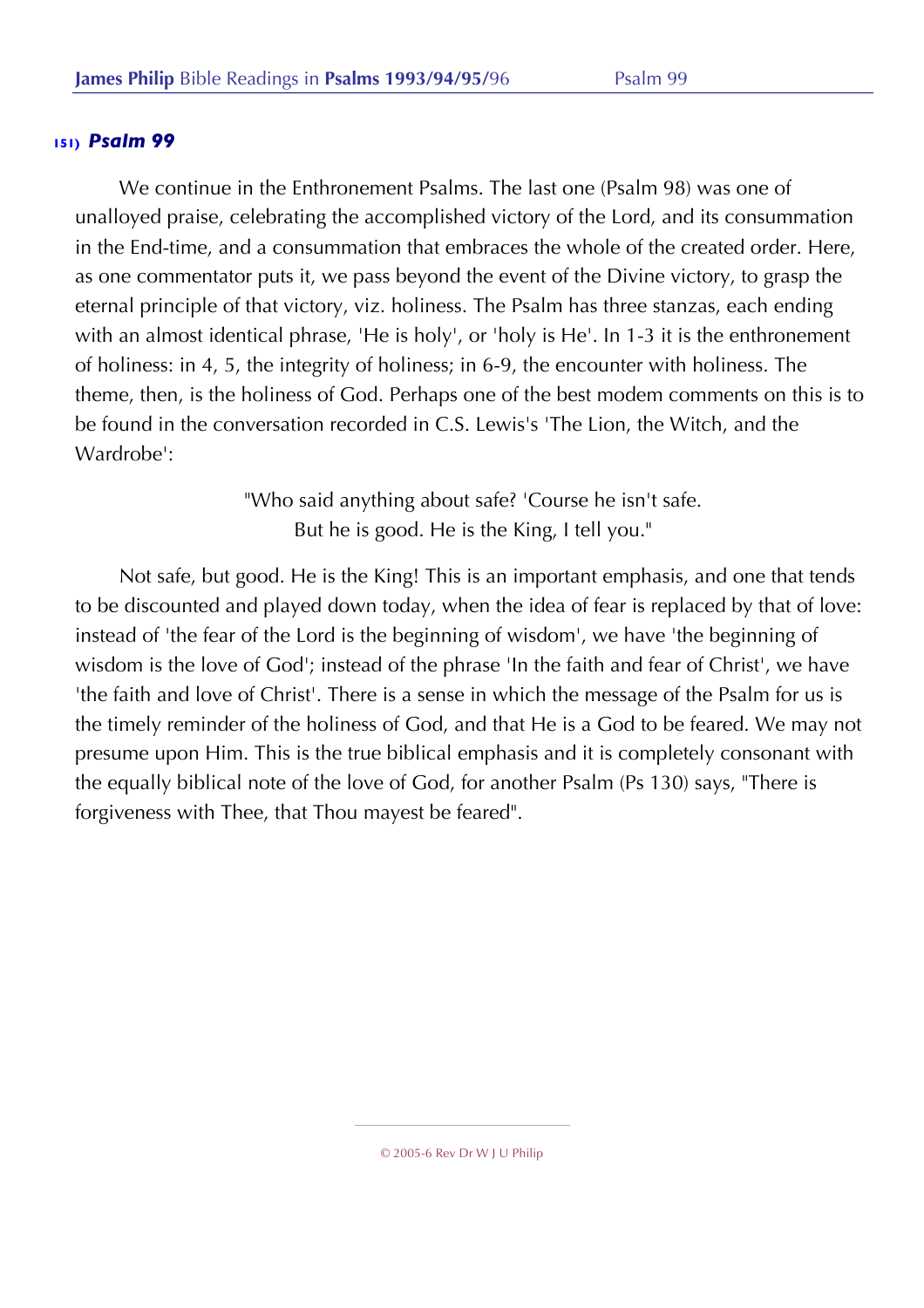The AV rendering of 1 obscures the statement of cause and effect that the verse contains. It should read 'The Lord reigneth - the people tremble ....' It is a description of the effect the glory of God has on the creation. With the best will in the world, we must surely own to a feeling of awe and fear when we see the real God intervening in human affairs. In 2, 3 it is His greatness in Zion that is in view. It is by His deeds in Israel that God's exaltation is made known. He has manifested Himself among His people in acts. This is the ground of praising His great Name. In 4, 5 this theme is continued: God's reign is based on righteousness, and He manifests righteous judgment. He governs His world in integrity. How reassuring all this is! He means that His creation will take Him seriously, and His demands for righteousness are meant to be obeyed. This is the source of our peace in face of the evil in the world. Men break His laws at their peril. In 6-9, the 'lovingness' of the living God is once again underlined, and illustrated from the ancient history of His people. The clear implication is that what He was to them in olden times He is prepared to be to us today. Three lessons are drawn from the Old Testament history for our instruction, in 6 ff, the first (6) being that God is the Hearer of prayer: Moses, Aaron and Samuel called upon the Lord, and He answered them. This is one of the things that the sovereignty and enthronement of the Lord means and implies. And, as Kidner says, "By naming the great men of verse 6 as among the priests and among the men of prayer, it refuses to place them in a class apart. We can be in their company".

<sup>© 2005-6</sup> Rev Dr W J U Philip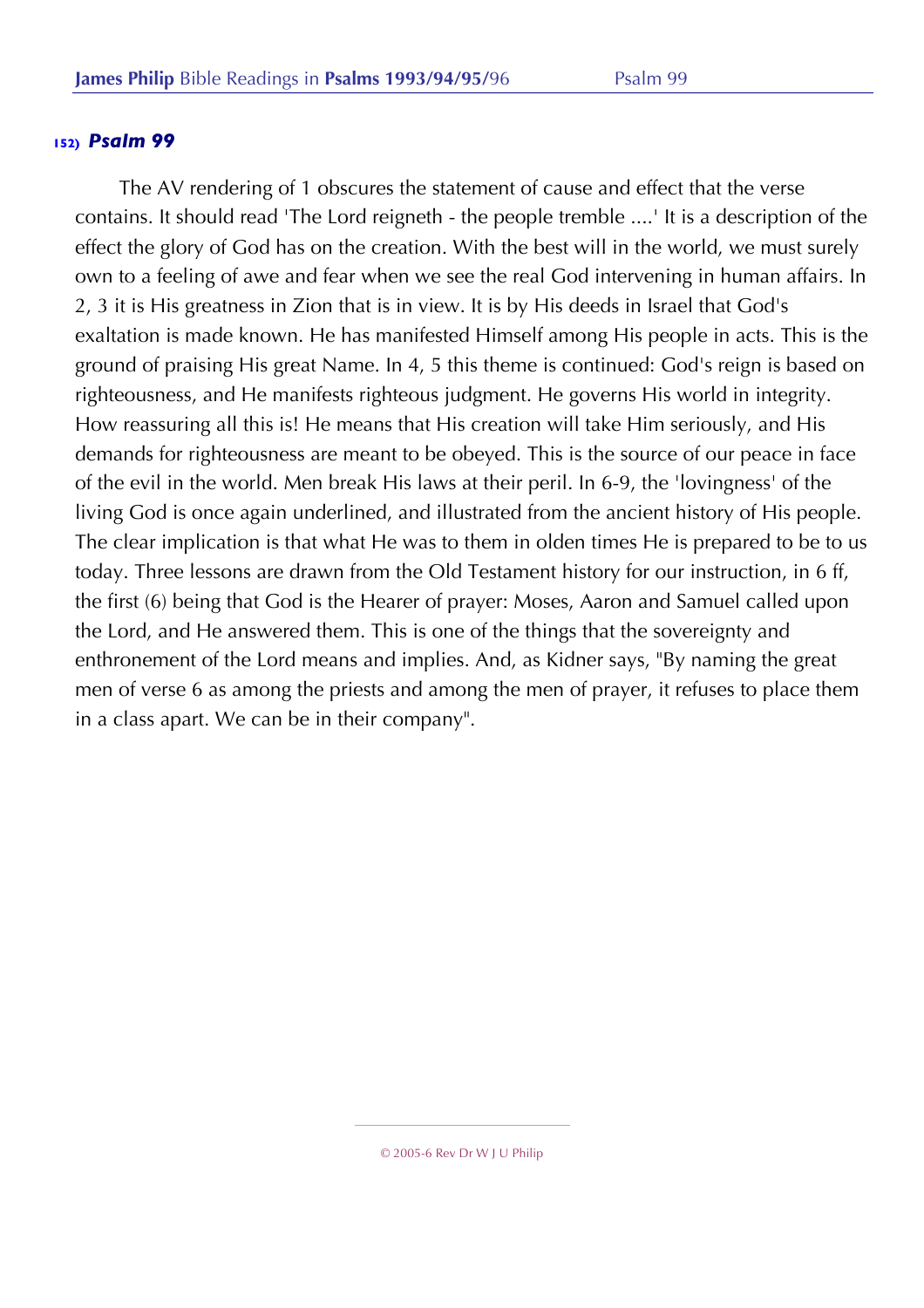The second lesson from the Old Testament makes reference to the cloudy pillar, and this is a reminder of the 'double nature' of God: the face that smiled on Israel was hot with wrath against their enemies. How could anyone be familiar with such a God, knowing that there was always this side to Him? The reference to obedience in 7b is a reminder that keeping His commandments was the basis - and it is the only basis - of their fellowship. The third lesson from the Old Testament, in 8, amplifies the manner of the Divine answering of prayer. The holy God is a forgiving God, but inextricably linked with pardon is retribution for evil. The love that will not let us go is at the same time that which will not let us off either - with anything. Pardon for sin does not necessarily remove the consequences of sin, "penalties which are the natural results of sin, whether in character, memory, habit or circumstances" (Maclaren). As Kidner puts it, there is a "distinction between the healing of relationships (forgiveness) and the punishment of actions (retribution on wrongdoing). So the negative lesson reinforces the positive, and is twofold: neither to despair of mercy nor to trade on it".

The emphasis in the Psalm therefore is twofold. First, for those who know not God: He is a holy God, and He is not mocked. There is a flame that burns in Him, that is a consuming fire. Second, for the people of God: He is a holy Father, and we may not trifle with, or presume upon, Him. This is not a word for tender consciences, but for the careless and the complacent! But the last word lies with grace. Of 9b, Kidner says, "The majesty is undiminished, but the last word is now given to intimacy. He is holy; He is also, against all our deserving, not ashamed to be called ours. Well may we worship."

© 2005-6 Rev Dr W J U Philip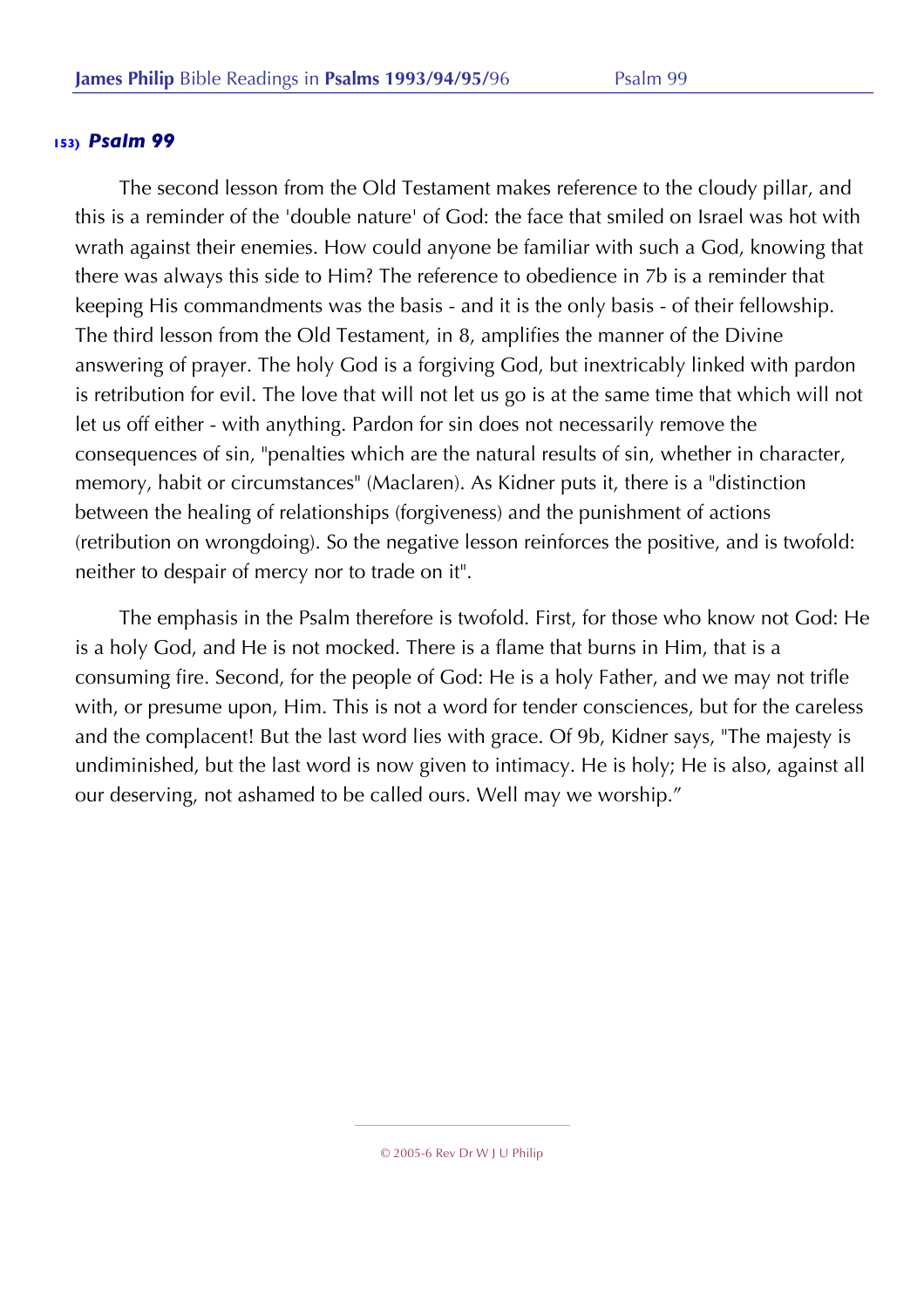The message of this Psalm, hallowed in the worship of the Scottish Kirk for countless generations, is a very simple one, with a simple message, and the commentators are quick to point out that it is very similar to the first half of Psalm 95, and reminiscent of it. It is a call to joyful worship. And, just as it was said in our earlier notes that Psalm 95 was sung by worshippers on the way to the Temple, to celebrate the Sabbath, so also here, as 4 indicates, this Psalm was sung by a procession of worshippers as they drew near to the gates of God's House. And, like the earlier psalm, it emphasises the joy of worship, and the exuberance of hearts that really feel what they are singing. Joyful tumult of the Temple worship, the shrill cries of gladness, the loud shouts of praise, the songs with musical accompaniment - this is what lies behind so many expressions in the Psalms. There is nothing anaemic about true worship - rather, an unashamed enthusiasm, and full-throated song. First of all, then, a lesson at the outset - here is a Psalm that was pure praise and thankful worship, and nothing else. It is interesting to see the sort of progression we have in this group of psalms that we have been studying. The emphasis has been on the sovereignty of God over against the storms and pressures of life, and we have seen how that sovereignty prevails in the lives of those who trust in Him. But here there is no evidence of any storm or pressure, no conflict, no warnings or exhortations - only pure joy. And this may convey to us the message that there are times when the tribulations of life are simply eclipsed and pass out of view, in the larger reality of God's grace. These seasons of 'clear shining after rain' are God's gifts to His people. And we should make the most of them.

<sup>© 2005-6</sup> Rev Dr W J U Philip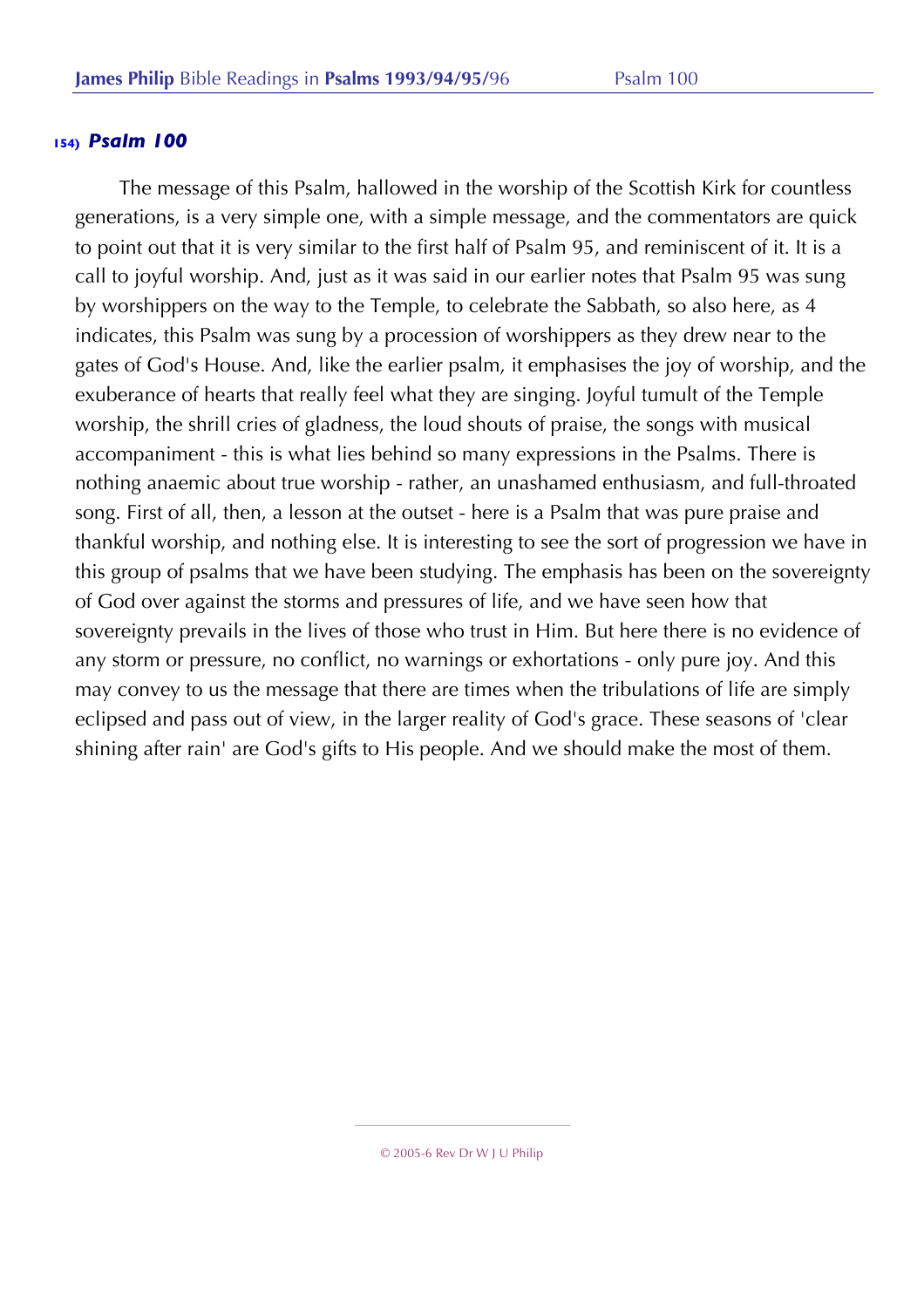The Psalm has a simple structure, and divides naturally into two parts, in each of which a call to praise the Lord is given, followed by reasons for that praise - the first call being grounded in His dealings with Israel (3), the second on His character as revealed in all His world (5). The call to worship in 1 is addressed to all the earth -the whole world of men. We should bear in mind that this is sung by God's people as they make their way to His house. This means that all men are called and welcomed to the Sanctuary. The reason for the praise is now given in 3: it is the Lord's special relation to His people Israel. The words 'He hath made us' refer not to creation but to His constituting Israel as His people. The second phrase 'and not we ourselves' is better rendered, with the RSV and modern versions, as 'we are His'. We should note the change from 'ye' in 3a to 'we' and 'us' in 3b. The significance is this: Israel, God's people, calls all men to rejoice in the Lord because of His mercy to Israel - i.e. Israel discerned, in her calling and election to be God's people, a message of hope and joy for all men. This is the theme 'a light to lighten the Gentiles' par excellence coming into its own! God revealed Himself in Israel, but in them, and through them, to the world. It is, as Maclaren says, "The conviction that mercies shown to the nation had blessing in them for all the world. This has important implications, to which we shall come in the next note.

<sup>© 2005-6</sup> Rev Dr W J U Philip